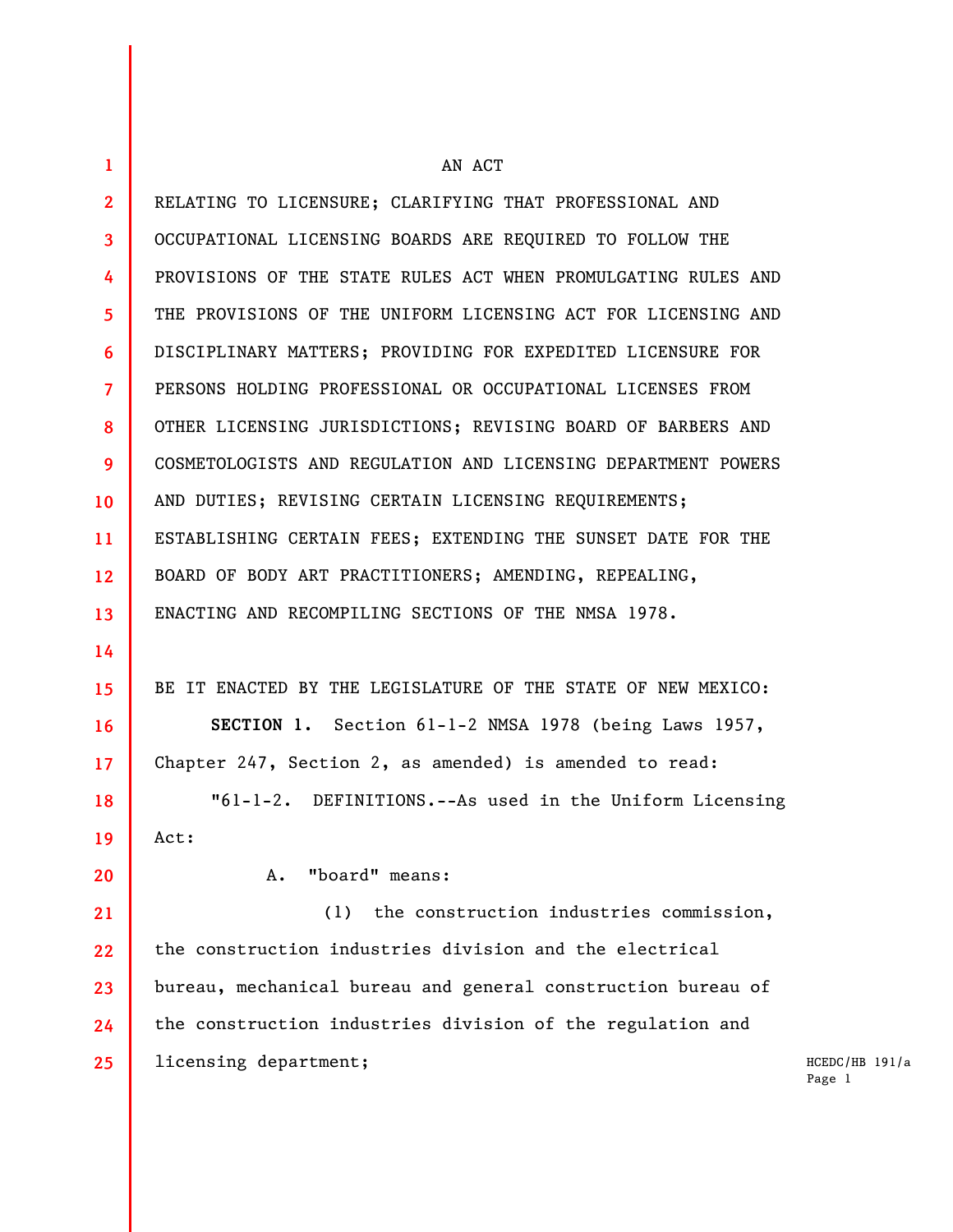| $\mathbf{1}$   | the manufactured housing committee and<br>(2)                 |                    |
|----------------|---------------------------------------------------------------|--------------------|
| $\mathbf{2}$   | manufactured housing division of the regulation and licensing |                    |
| $\mathbf{3}$   | department;                                                   |                    |
| 4              | (3) the crane operators licensure examining                   |                    |
| 5              | count1;                                                       |                    |
| 6              | a board, commission or agency that<br>(4)                     |                    |
| $\overline{7}$ | administers a profession or occupation licensed pursuant to   |                    |
| 8              | Chapter 61 NMSA 1978; and                                     |                    |
| 9              | any other state agency to which the<br>(5)                    |                    |
| 10             | Uniform Licensing Act is applied by law;                      |                    |
| 11             | "applicant" means a person who has applied for<br>$B$ .       |                    |
| 12             | a license;                                                    |                    |
| 13             | "expedited license", whether by examination,<br>$C$ .         |                    |
| 14             | endorsement, credential or reciprocity, means a license       |                    |
| 15             | issued to a person in this state based on licensure in        |                    |
| 16             | another state or territory of the United States, the District |                    |
| 17             | of Columbia or a foreign country, as applicable;              |                    |
| 18             | "initial license" means the first regular<br>$D$ .            |                    |
| 19             | license received from a board for a person who has not been   |                    |
| 20             | previously licensed;                                          |                    |
| 21             | "license" means a certificate, permit or other<br>Ε.          |                    |
| 22             | authorization to engage in a profession or occupation         |                    |
| 23             | regulated by a board;                                         |                    |
| 24             | "licensing jurisdiction" means another state or<br>$F$ .      |                    |
| 25             | territory of the United States, the District of Columbia or a | HCEDC/HB<br>Page 2 |
|                |                                                               |                    |
|                |                                                               |                    |
|                |                                                               |                    |
|                |                                                               |                    |
|                |                                                               |                    |

 $191/a$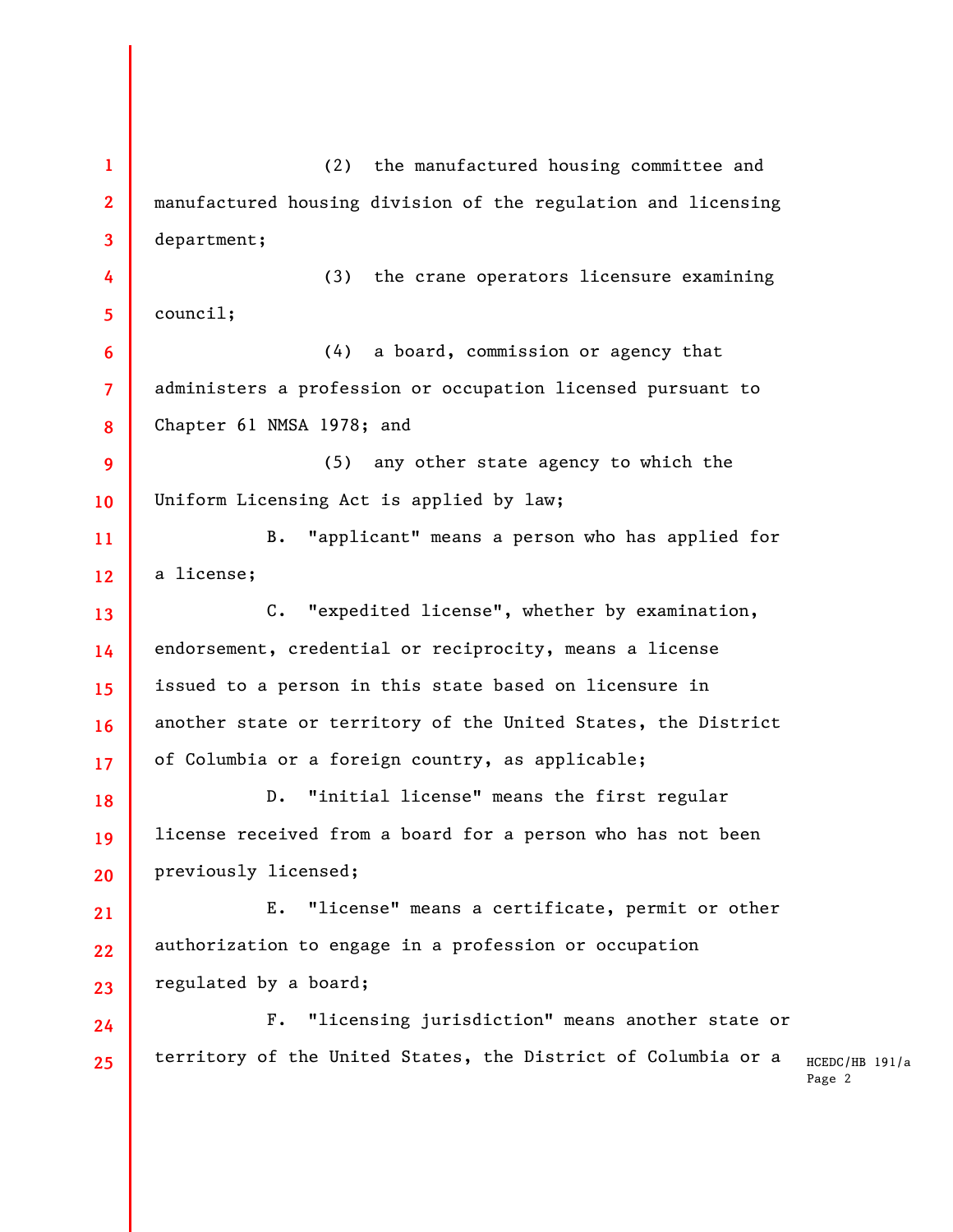**1 2** 

**3** 

**4** 

**5** 

**6** 

**7** 

**8** 

**9** 

**10** 

**11** 

**21** 

**23** 

**24** 

**25** 

foreign country, as applicable;

G. "regular license" means a license that is not issued as a temporary or provisional license;

H. "revoke a license" means to prohibit the conduct authorized by the license; and

I. "suspend a license" means to prohibit, for a stated period of time, the conduct authorized by the license. "Suspend a license" also means to allow, for a stated period of time, the conduct authorized by the license, subject to conditions that are reasonably related to the grounds for suspension."

**12 13 SECTION 2.** A new section of the Uniform Licensing Act is enacted to read:

**14 15 16 17 18**  "RESIDENCY IN NEW MEXICO NOT A REQUIREMENT FOR LICENSURE.--A person who otherwise meets the requirements for a professional or occupational license shall not be denied licensure or relicensure because the person does not live in New Mexico."

**19 20 SECTION 3.** A new section of the Uniform Licensing Act is enacted to read:

**22**  "INCOMPLETE APPLICATION--NOTICE--EXPIRATION.--If a board deems an application for licensure incomplete, the board shall notify the applicant within thirty days, including the ways in which the application is incomplete. An incomplete application expires after one year."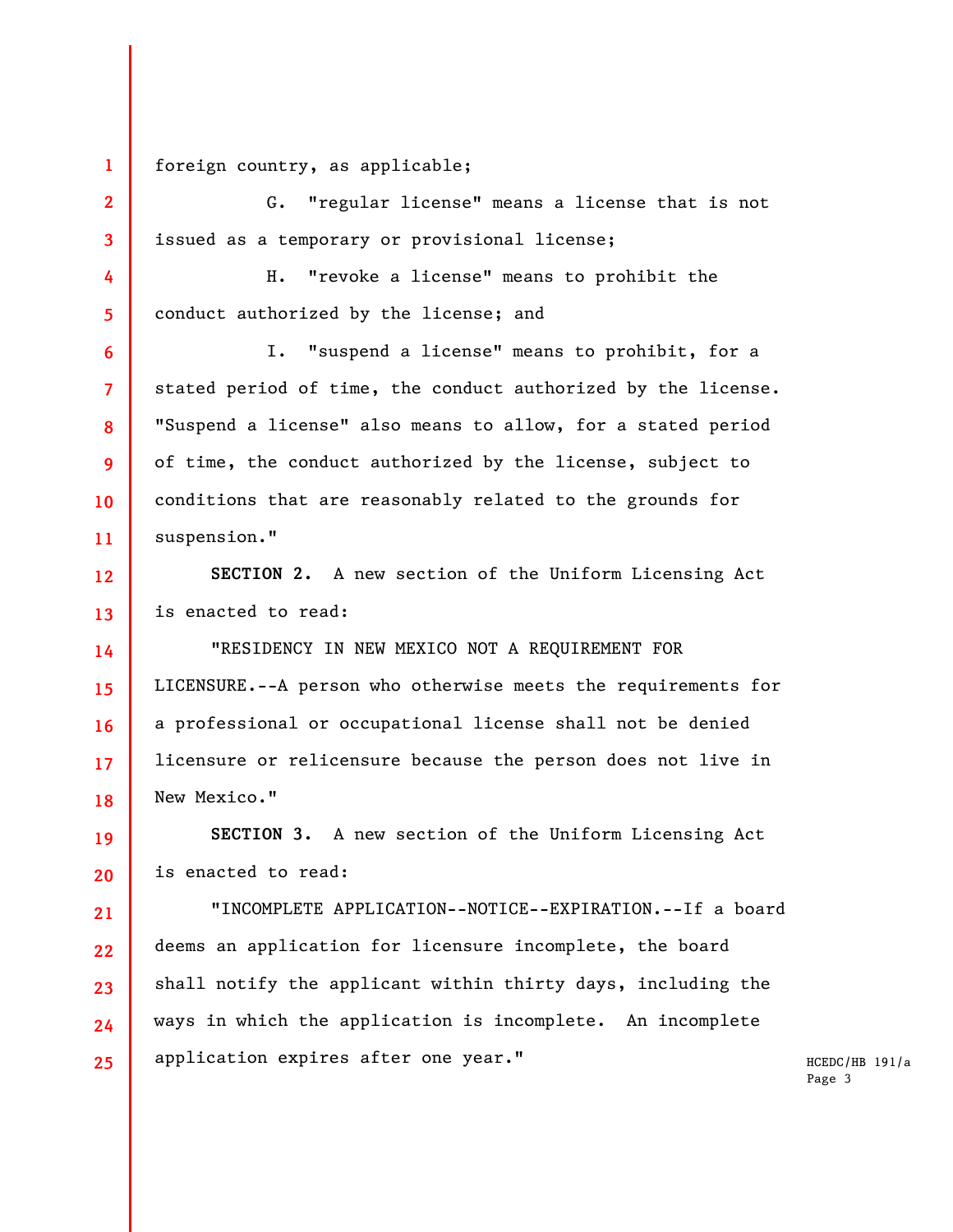| $\mathbf{1}$   | SECTION 4. Section 61-1-4 NMSA 1978 (being Laws 1957,         |                            |  |
|----------------|---------------------------------------------------------------|----------------------------|--|
| $\mathbf{2}$   | Chapter 247, Section 4, as amended) is amended to read:       |                            |  |
| 3              | "61-1-4. NOTICE OF CONTEMPLATED BOARD ACTION--REQUEST         |                            |  |
| 4              | FOR HEARING--NOTICE OF HEARING.--                             |                            |  |
| 5 <sub>5</sub> | A. When investigating complaints against                      |                            |  |
| 6              | licensees, a board may issue investigative subpoenas prior to |                            |  |
| $\overline{7}$ | the issuance of a notice of contemplated action as provided   |                            |  |
| 8              | in this section.                                              |                            |  |
| 9              | When a board contemplates taking an action of a<br>B.         |                            |  |
| 10             | type specified in Subsection A, B or C of Section 61-1-3 NMSA |                            |  |
| 11             | 1978, it shall serve upon the applicant a written notice      |                            |  |
| 12             | containing a statement:                                       |                            |  |
| 13             | that the applicant has failed to satisfy<br>(1)               |                            |  |
| 14             | the board of the applicant's qualifications to be examined or |                            |  |
| 15             | to be issued a license, as the case may be;                   |                            |  |
| 16             | indicating in what respects the<br>(2)                        |                            |  |
| 17             | applicant has failed to satisfy the board;                    |                            |  |
| 18             | (3) that the applicant may secure a hearing                   |                            |  |
| 19             | before the board by depositing in the mail within twenty days |                            |  |
| 20             | after service of the notice a certified return receipt        |                            |  |
| 21             | requested letter addressed to the board and containing a      |                            |  |
| 22             | request for a hearing; and                                    |                            |  |
| 23             | calling the applicant's attention to the<br>(4)               |                            |  |
| 24             | applicant's rights under Section 61-1-8 NMSA 1978.            |                            |  |
| 25             | In a board proceeding to take an action of a<br>$C_{\bullet}$ | $HCEDC/HB$ 191/a<br>Page 4 |  |
|                |                                                               |                            |  |

ı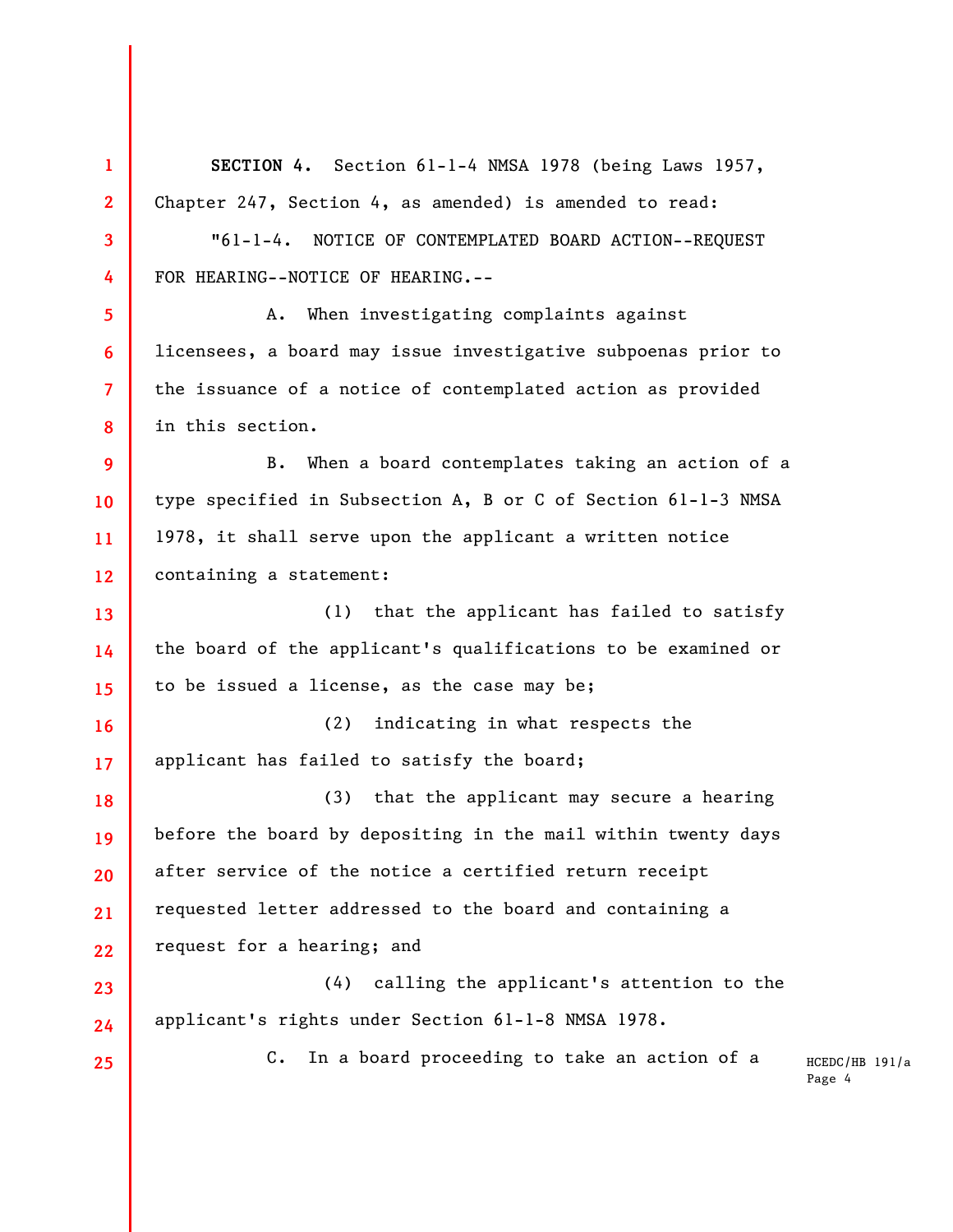type specified in Subsection A, B or C of Section 61-1-3 NMSA 1978, the burden of satisfying the board of the applicant's qualifications shall be upon the applicant.

**1** 

**2** 

**3** 

**4** 

**5** 

**6** 

**7** 

**8** 

**9** 

**10** 

**11** 

**12** 

**13** 

**14** 

**15** 

**16** 

**17** 

D. When a board contemplates taking an action of a type specified in Subsections D through N of Section 61-1-3 NMSA 1978, it shall serve upon the licensee a written notice containing a statement:

(1) that the board has sufficient evidence that, if not rebutted or explained, will justify the board in taking the contemplated action;

(2) indicating the general nature of the evidence;

(3) that unless the licensee within twenty days after service of the notice deposits in the mail a certified return receipt requested letter addressed to the board and containing a request for a hearing, the board shall take the contemplated action; and

**18 19**  (4) calling the licensee's attention to the licensee's rights as provided in Section 61-1-8 NMSA 1978.

**20 21 22 23 24 25**  E. Except as provided in Section 61-1-15 NMSA 1978, if the licensee or applicant does not mail a request for a hearing within the time and in the manner required by this section, the board may take the action contemplated in the notice and such action shall be final and not subject to judicial review.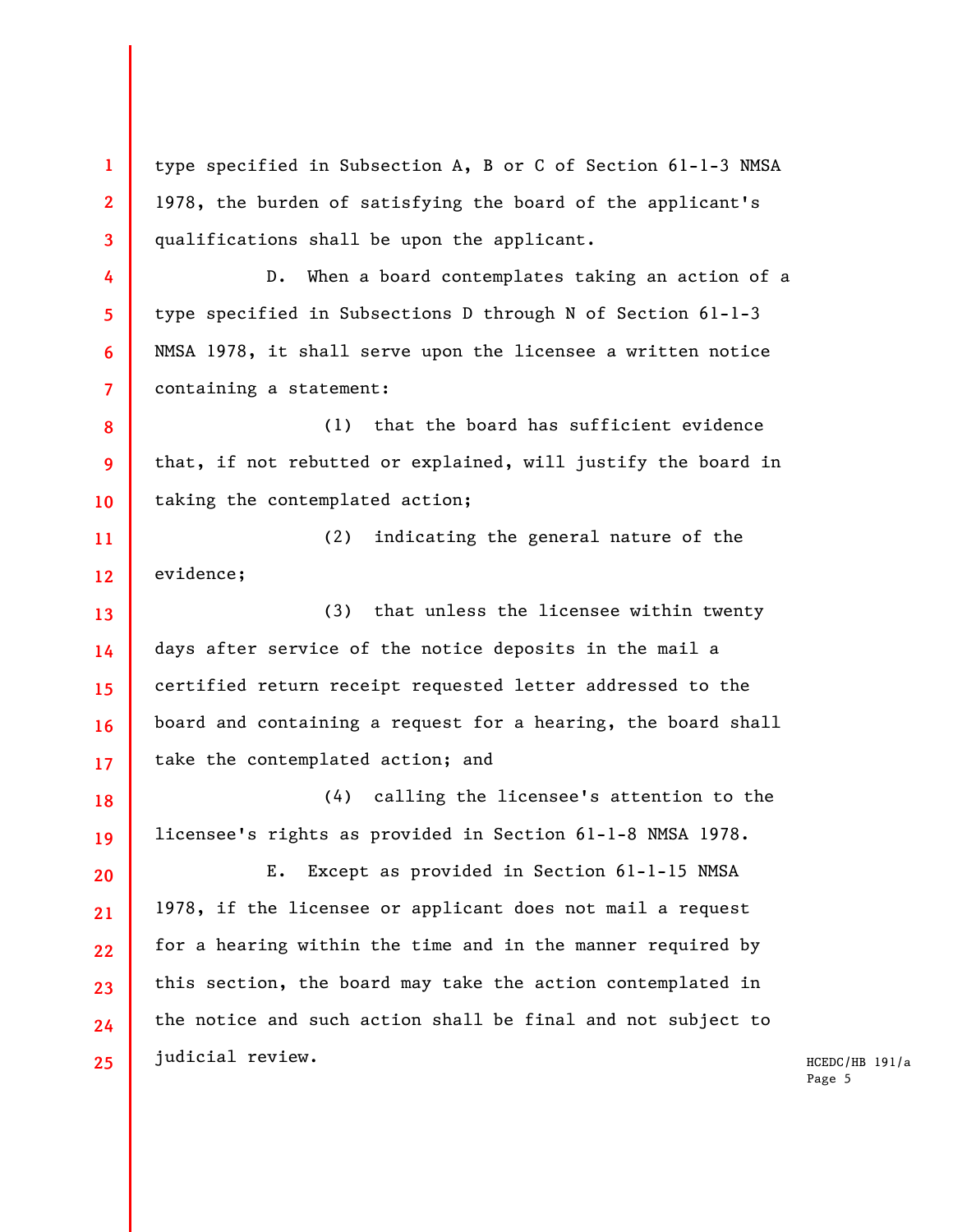**1 2 3 4 5 6 7 8 9**  F. If the licensee or applicant does mail a request for a hearing as required by this section, the board shall, within twenty days of receipt of the request, notify the licensee or applicant of the time and place of hearing, the name of the person who shall conduct the hearing for the board and the statutes and rules authorizing the board to take the contemplated action. The hearing shall be held not more than sixty nor less than fifteen days from the date of service of the notice of hearing.

**10 11 12 13 14**  G. Licensees shall bear all costs of disciplinary proceedings unless they are excused by the board from paying all or part of the fees or if they prevail at the hearing and an action specified in Section 61-1-3 NMSA 1978 is not taken by the board.

**15 16 17 18**  H. All fines collected by a board shall be deposited to the credit of the current school fund as provided in Article 12, Section 4 of the constitution of New Mexico."

**SECTION 5.** Section 61-1-29 NMSA 1978 (being Laws 1971, Chapter 54, Section 3, as amended) is amended to read:

**19** 

**20** 

**21** 

**22** 

**23** 

**24** 

"61-1-29. ADOPTION OF RULES--NOTICE AND HEARING.-- Rulemaking procedures of a board shall be as provided in the State Rules Act."

**25 SECTION 6.** Section 61-1-31 NMSA 1978 (being Laws 1971, Chapter 54, Section 5, as amended) is amended to read: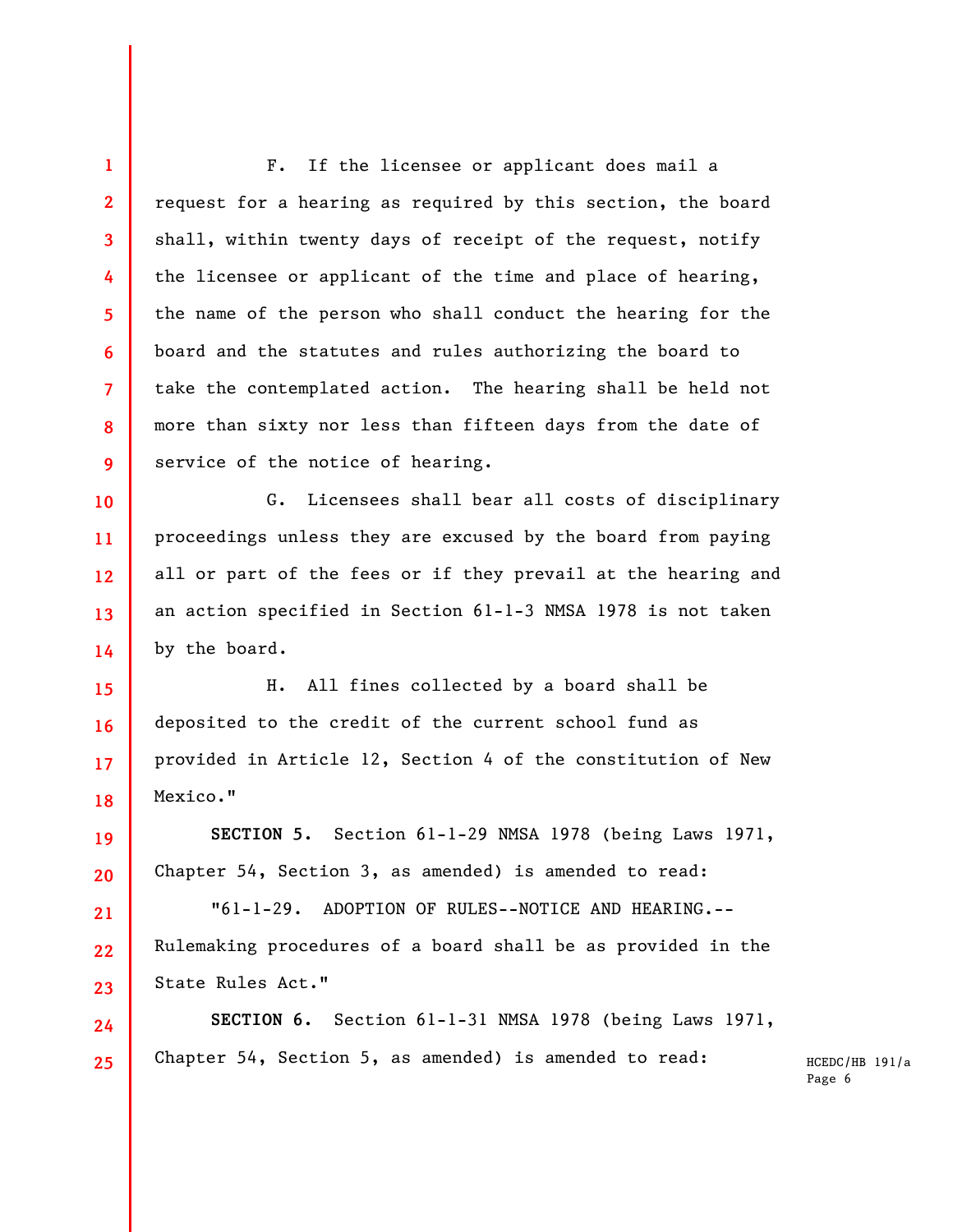"61-1-31. VALIDITY OF RULE--JUDICIAL REVIEW.--

**1** 

**2** 

**3** 

**4** 

**5** 

**6** 

**7** 

**22** 

**23** 

**24** 

**25** 

A. A person who is or may be affected by a rule promulgated by a board may appeal to the court of appeals for relief. All appeals shall be upon the record made at the hearing by the board and shall be taken to the court of appeals within thirty days after filing of the rule pursuant to the State Rules Act.

**8 9 10 11 12 13 14 15 16 17**  B. An appeal to the court of appeals under this section is perfected by the timely filing of a notice of appeal with the court of appeals, with a copy attached of the rule from which the appeal is taken. The appellant shall certify in the appellant's notice of appeal that arrangements have been made with the board for preparation of a sufficient number of transcripts of the record of the hearing on which the appeal depends to support the appellant's appeal to the court, at the expense of the appellant, including three copies that the appellant shall furnish to the board.

**18 19**  C. Upon appeal, the court of appeals shall set aside the rule only if it is found to be:

**20 21**  (1) arbitrary, capricious or an abuse of discretion;

(2) contrary to law; or

(3) against the clear weight of substantial evidence of the record."

**SECTION 7.** Section 61-1-31.1 NMSA 1978 (being Laws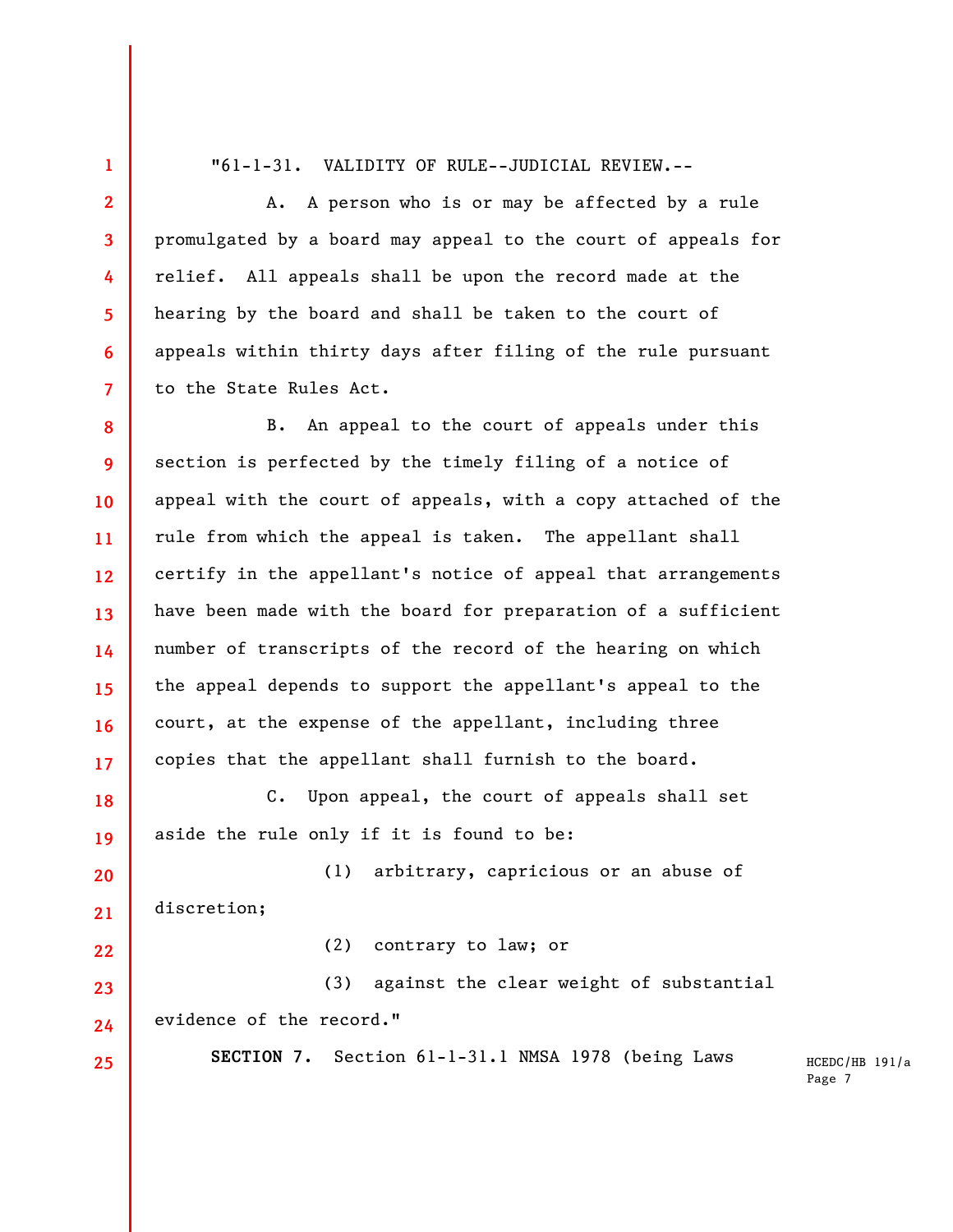**1 2 3 4 5 6 7 8 9 10 11 12 13 14 15 16 17 18 19 20 21 22 23 24 25**  2016, Chapter 19, Section 1, as amended) is amended to read: "61-1-31.1. EXPEDITED LICENSURE--ISSUANCE.-- A. A board that issues an occupational or professional license pursuant to this 2022 act shall, as soon as practicable but no later than thirty days after an out-ofstate licensee files an application for an expedited license accompanied by any required fees: (1) process the application; and (2) issue a license to a qualified applicant who submits satisfactory evidence that the applicant: (a) holds a license that is current and in good standing issued by another licensing jurisdiction; (b) has practiced the profession or occupation for which expedited licensure is sought for a period required by New Mexico law; and (c) provides fingerprints and other information necessary for a state and national criminal background check, if required. B. An expedited license is a one-year provisional license that confers the same rights, privileges and responsibilities as regular licenses issued by a board; provided that a board may extend an expedited license upon a showing of extenuating circumstances. C. Before the end of the expedited license period and upon application, a board shall issue a regular license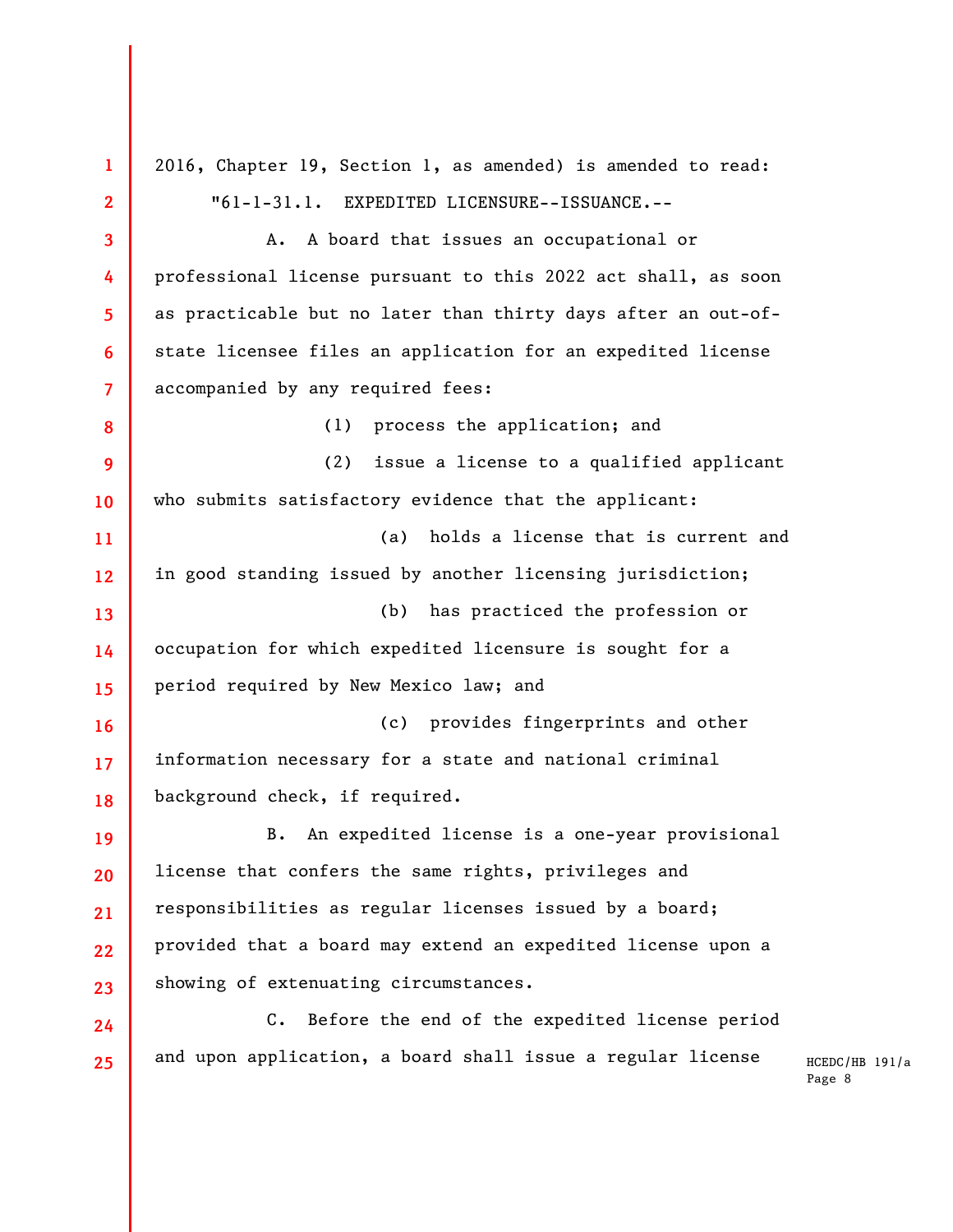through its license renewal process. If a board requires a state or national examination for initial licensure that was not required when the out-of-state applicant was licensed in the other licensing jurisdiction, the board shall issue the expedited license and may require the license holder to pass the required examination prior to renewing the license.

**1** 

**2** 

**3** 

**4** 

**5** 

**6** 

**7 8 9 10 11 12 13 14 15 16 17**  D. A board by rule shall determine those states and territories of the United States and the District of Columbia from which the board will not accept an applicant for expedited licensure and those foreign countries from which the board will accept an applicant for expedited licensure. The list of those licensing jurisdictions shall be posted on the board's website. The list of disapproved licensing jurisdictions shall include the specific reasons for disapproval. The lists shall be reviewed by the board annually to determine if amendments to the rule are warranted."

**18 19 SECTION 8.** A new section of the Uniform Licensing Act is enacted to read:

**20 21 22 23 24 25**  "TEMPORARY OR PROVISIONAL LICENSE--EVIDENCE OF INSURANCE.--A board may issue a temporary or other provisional license, including an expedited license, to a person licensed in another licensing jurisdiction, which license is limited as to a time, practice or other requirement of regular licensure. If a board requires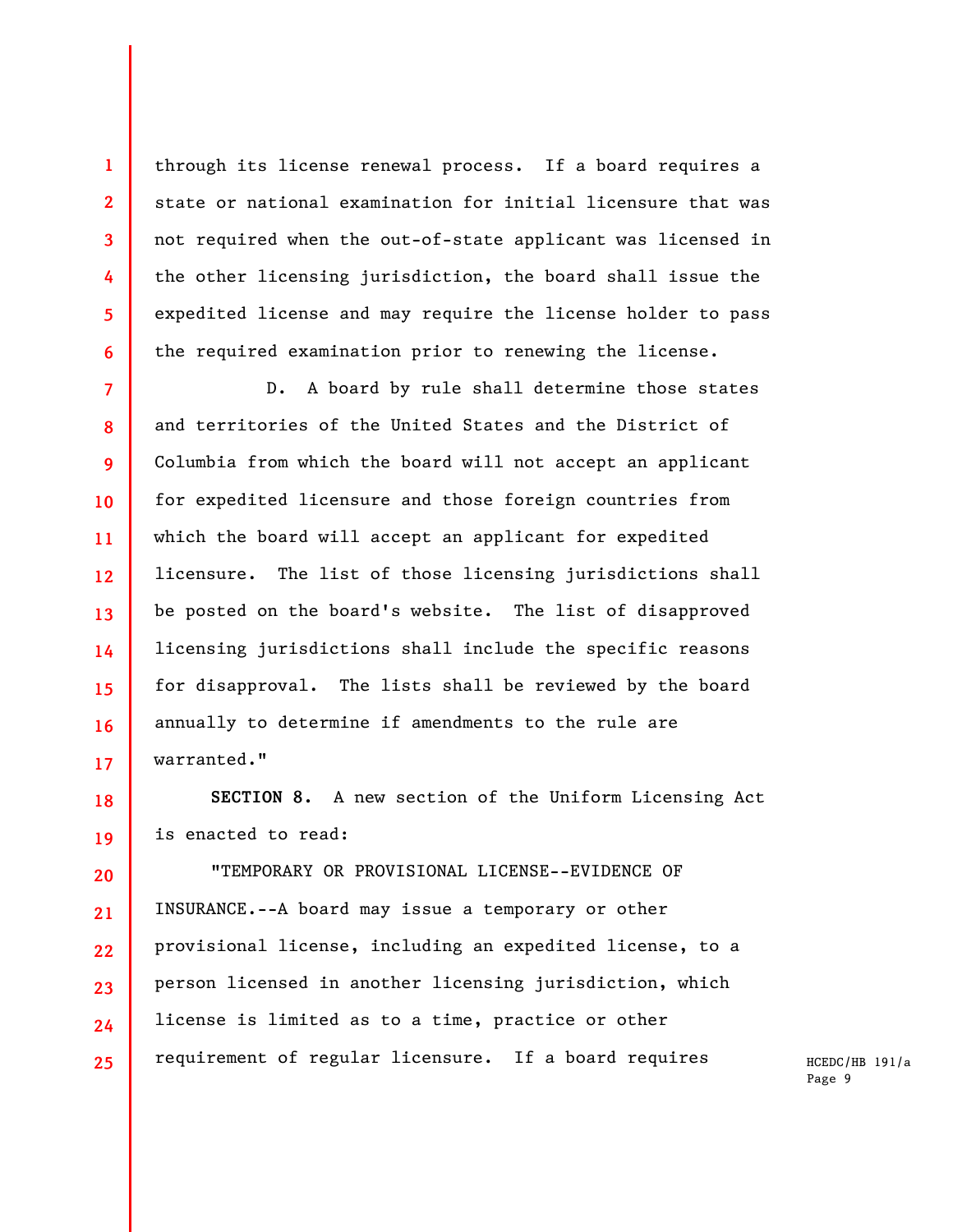**4 6 8**  regular licensees to carry professional or occupational liability or other insurance, the board shall require the applicant for a temporary or provisional license to show evidence of having required insurance that will cover the person in New Mexico during the term of the temporary or provisional license. Each board shall provide information on the board's website that describes the insurance requirements for practice in New Mexico."

**9 10 SECTION 9.** Section 61-1-32 NMSA 1978 (being Laws 1981, Chapter 349, Section 22) is amended to read:

**11 12 13 14 15 16 17 18 19**  "61-1-32. PETITION FOR ADOPTION, AMENDMENT OR REPEAL OF RULES.--An interested person may request in writing that a board subject to the Uniform Licensing Act adopt, amend or repeal a rule. Within one hundred twenty days after receiving the written request, the board shall either initiate proceedings in accordance with the State Rules Act or issue a concise written statement of its reason for denial of the request. The denial of such a request is not subject to judicial review."

**20 21 SECTION 10.** Section 61-1-34 NMSA 1978 (being Laws 2013, Chapter 33, Section 1, as amended) is amended to read:

"61-1-34. EXPEDITED LICENSURE--MILITARY SERVICE MEMBERS, SPOUSES AND DEPENDENTS AND VETERANS--WAIVER OF FEES.--

**25** 

**24** 

**22** 

**23** 

**1** 

**2** 

**3** 

**5** 

**7** 

A. A board that issues an occupational or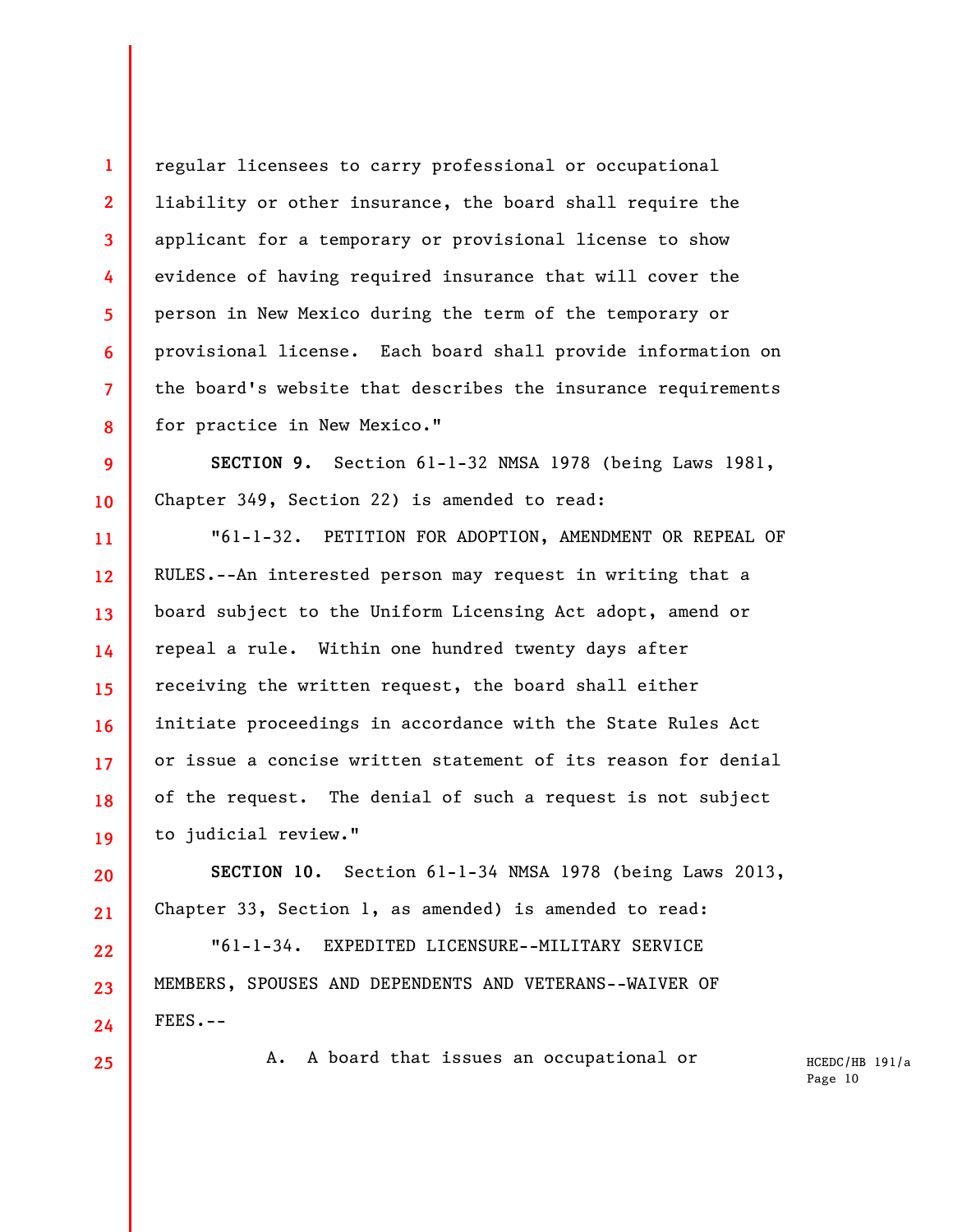professional license pursuant to Chapter 61 NMSA 1978 shall, as soon as practicable but no later than thirty days after a military service member or a veteran files an application, and provides a background check if required:

**1** 

**2** 

**3** 

**4** 

**5** 

**6** 

**7** 

**8** 

**9** 

**10** 

**23** 

**24** 

**25** 

(1) process the application; and (2) issue a license prima facie to a qualified applicant who submits satisfactory evidence that the applicant holds a license that is current and in good standing, issued by another jurisdiction, including a branch of the armed forces of the United States.

**11 12 13 14 15 16 17 18**  B. A license issued pursuant to this section is a provisional license but shall confer the same rights, privileges and responsibilities as a regular license. If the military service member or veteran was licensed in a licensing jurisdiction that did not require examination, a board may require the military service member or veteran to take a board-required examination before making application for renewal.

**19 20 21 22**  C. A military service member or a veteran who is issued a license pursuant to this section shall not be charged a licensing fee for the first three years of licensure.

D. Each board that issues a license to practice a trade or profession shall, upon the conclusion of the state fiscal year, prepare a report on the number and type of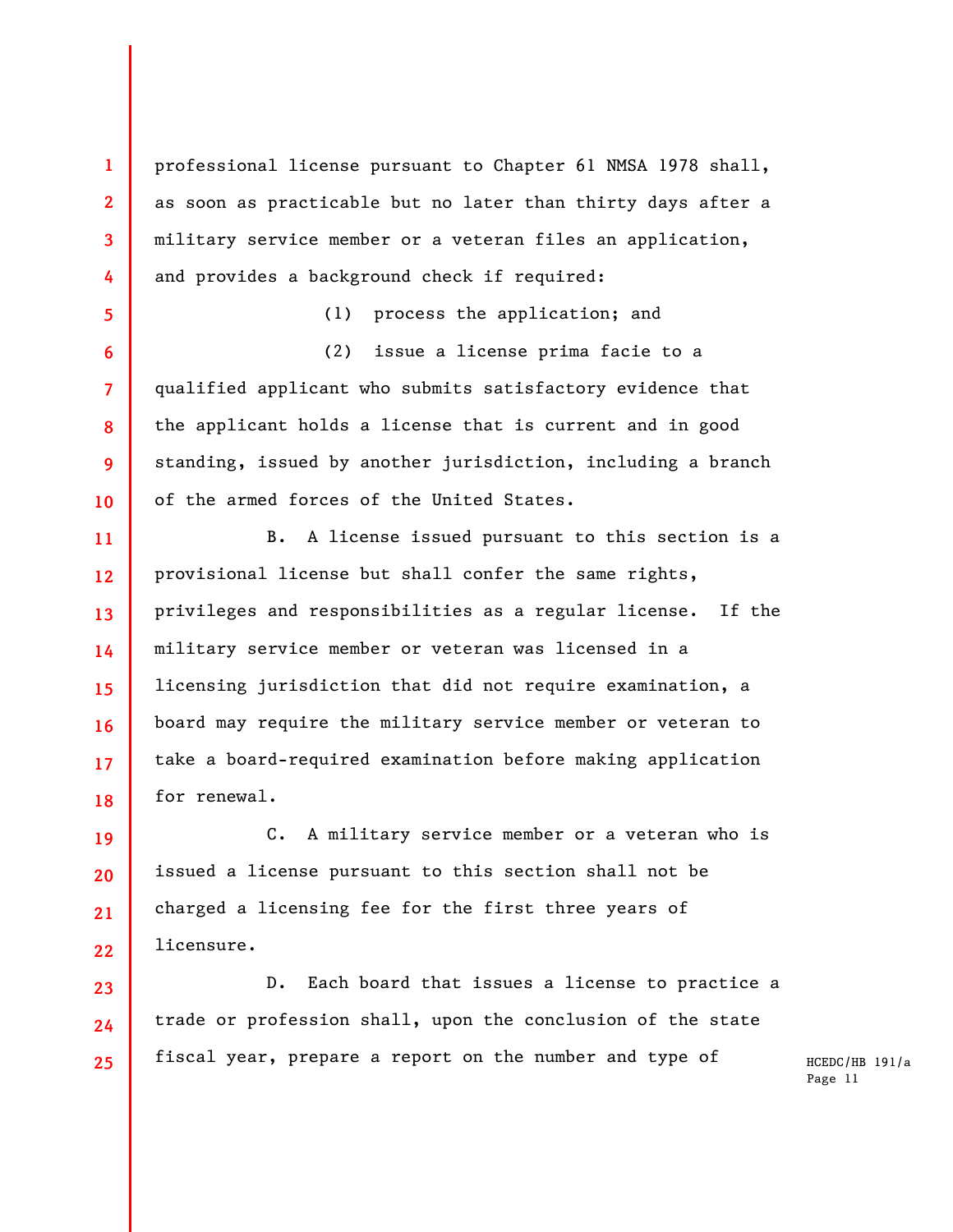licenses that were issued during the fiscal year under this section. The report shall be provided to the director of the office of military base planning and support not later than ninety days after the end of the fiscal year.

**1** 

**2** 

**3** 

**4** 

**5** 

E. As used in this section:

**6 7 8 9 10 11 12 13 14**  (1) "licensing fee" means a fee charged at the time an application for a professional or occupational license is submitted to the state agency, board or commission and any fee charged for the processing of the application for such license; "licensing fee" does not include a fee for an annual inspection or examination of a licensee or a fee charged for copies of documents, replacement licenses or other expenses related to a professional or occupational license;

**15 16**  (2) "military service member" means a person who is:

**17 18 19 20**  (a) serving in the armed forces of the United States as an active duty member, or in an active reserve component of the armed forces of the United States, including the national guard;

**21 22 23 24 25**  (b) the spouse of a person who is serving in the armed forces of the United States or in an active reserve component of the armed forces of the United States, including the national guard, or a surviving spouse of a member who at the time of the member's death was serving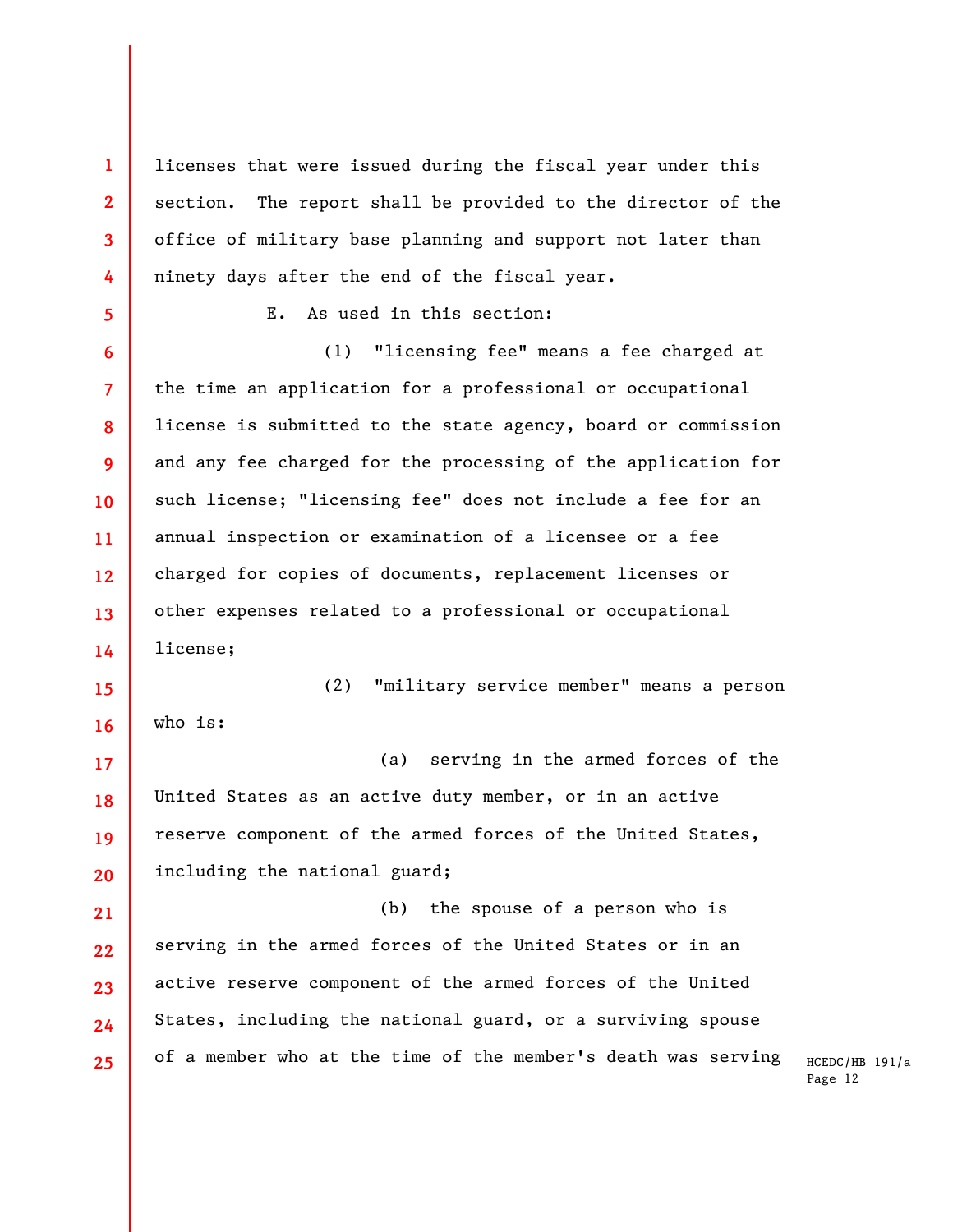**1 2 3 4 5 6 7 8 9 10 11 12 13 14 15 16 17 18 19 20 21 22 23 24 25**  on active duty; or (c) the child of a military service member if the child is also a dependent of that person for federal income tax purposes; and (3) "veteran" means a person who has received an honorable discharge or separation from military service." **SECTION 11.** Section 61-2-6 NMSA 1978 (being Laws 1973, Chapter 353, Section 5, as amended) is amended to read: "61-2-6. OPTOMETRY BOARD ORGANIZATION--MEETINGS-- COMPENSATION--POWERS AND DUTIES.-- A. The board shall annually elect a chair, a vice chair and a secretary-treasurer; each shall serve until a successor is elected and qualified. B. The board shall meet at least annually for the purpose of examining candidates for licensure. Special meetings may be called by the chair and shall be called upon the written request of a majority of the board members. A majority of the board members currently serving constitutes a quorum. C. Members of the board may be reimbursed as provided in the Per Diem and Mileage Act but shall receive no other compensation, perquisite or allowance. D. The board has the authority to determine what constitutes the practice of optometry in accordance with the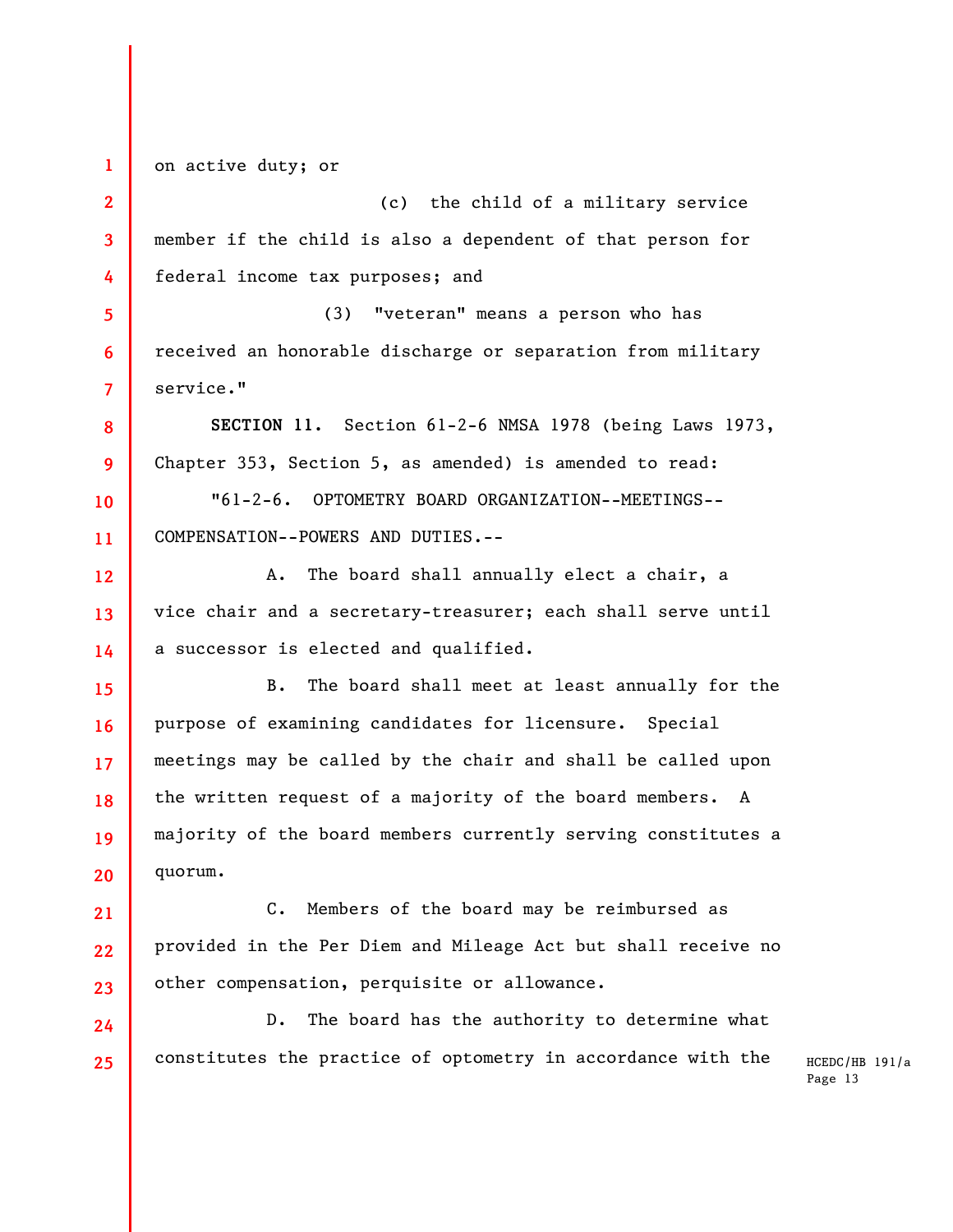**1 2 3 4 5 6 7 8 9 10 11 12 13 14 15 16 17 18 19 20 21 22 23 24 25**  provisions of the Optometry Act and has jurisdiction to exercise any other powers and duties pursuant to that act. The board may issue advisory opinions and declaratory rulings pursuant to that act and rules promulgated in accordance with the State Rules Act, but shall not expand the scope of practice of optometry beyond the provisions of the Optometry Act. E. The board shall: (1) administer and enforce the provisions of the Optometry Act; (2) promulgate in accordance with the State Rules Act, all rules for the implementation and enforcement of the provisions of the Optometry Act; (3) adopt and use a seal; (4) administer oaths and take testimony on matters within the board's jurisdiction; (5) keep an accurate record of meetings, receipts and disbursements; (6) keep a record of examinations held, together with the names and addresses of persons taking the examinations and the examination results. Within thirty days after an examination, the board shall give written notice to each applicant examined of the results of the examination as to the respective applicant; (7) certify as passing each applicant who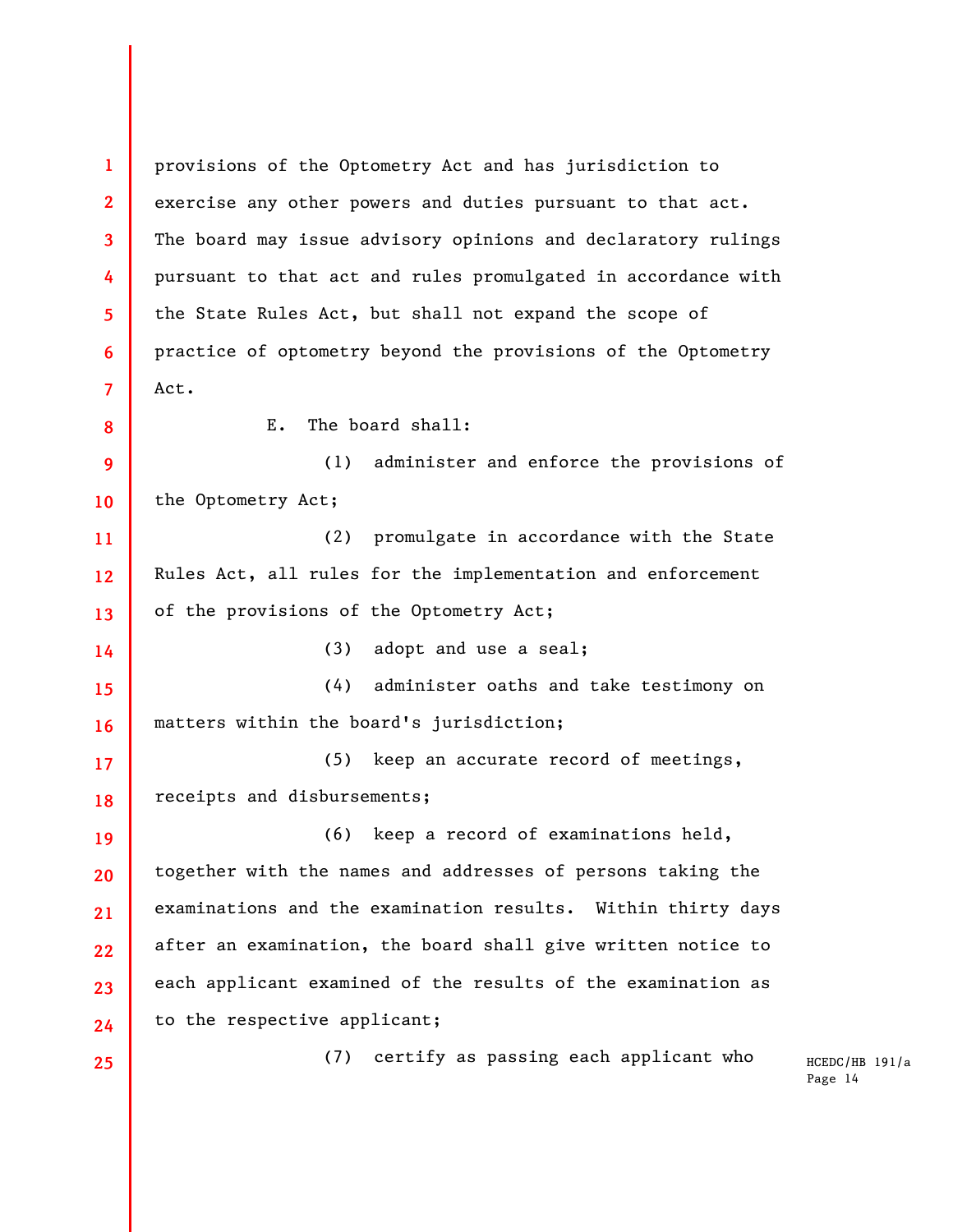**1 2 3 4**  obtains a grade of at least seventy-five percent on each subject upon which the applicant is examined; providing that an applicant failing may apply for re-examination at the next scheduled examination date;

**5 6 7 8**  (8) keep a book of registration in which the name, address and license number of licensees shall be recorded, together with a record of license renewals, suspensions and revocations;

**9 10 11 12**  (9) grant, deny, renew, suspend or revoke licenses to practice optometry in accordance with the provisions of the Uniform Licensing Act for any cause stated in the Optometry Act;

**13 14 15 16 17 18 19 20**  (10) develop and administer qualifications for certification for the use of pharmaceutical agents as authorized in Section 61-2-10.2 NMSA 1978, including minimum educational requirements and examination, as required by Section 61-2-10.2 NMSA 1978 and provide the board of pharmacy with an annual list of optometrists certified to use pharmaceutical agents as authorized in Section 61-2-10.2 NMSA 1978; and

**21 22 23 24 25**  (11) provide for the suspension of an optometrist's license for sixty days upon a determination of use of pharmaceutical agents without prior certification in accordance with Section 61-2-10.2 NMSA 1978, after proper notice and an opportunity to be heard before the board."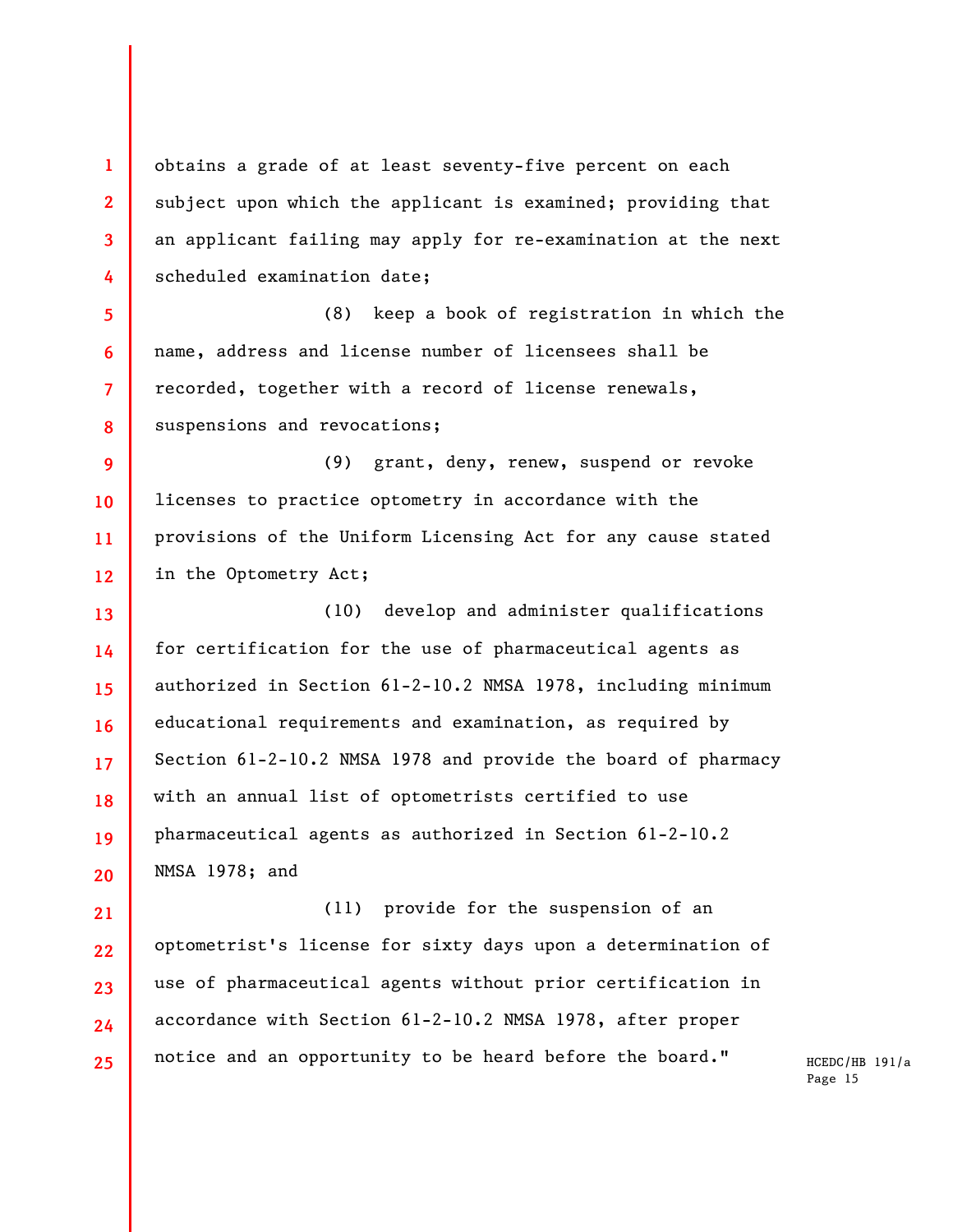**SECTION 12.** Section 61-2-8 NMSA 1978 (being Laws 1973, Chapter 353, Section 7, as amended) is amended to read:

**1** 

**2** 

**3** 

**4** 

**5** 

**6** 

**7** 

**16** 

**17** 

**18** 

**19** 

"61-2-8. QUALIFICATIONS FOR LICENSURE AS AN OPTOMETRIST.--Each applicant for licensure as an optometrist shall furnish evidence satisfactory to the board that the applicant:

A. has reached the age of majority; and

**8 9 10 11 12 13 14 15**  B. has graduated and been awarded a doctor of optometry degree from a school or college of optometry approved and accredited by the board. In the event the applicant applies for licensure by endorsement, the applicant shall have been awarded a doctor of optometry degree from a school or college of optometry, approved and accredited by the board, which had a minimum course of study of four thousand clock hours of instruction leading to that degree."

**SECTION 13.** Section 61-2-9 NMSA 1978 (being Laws 1973, Chapter 353, Section 8) is amended to read:

"61-2-9. LICENSURE BY EXAMINATION--EXPEDITED LICENSURE BY ENDORSEMENT.--

**20 21 22 23 24 25**  A. An applicant meeting the qualifications set forth in Section 61-2-8 NMSA 1978 for initial licensure shall file an application under oath on forms supplied by the board for an examination by the board. The examination shall be confined to the subjects within the curriculum of colleges of optometry approved and accredited by the board and shall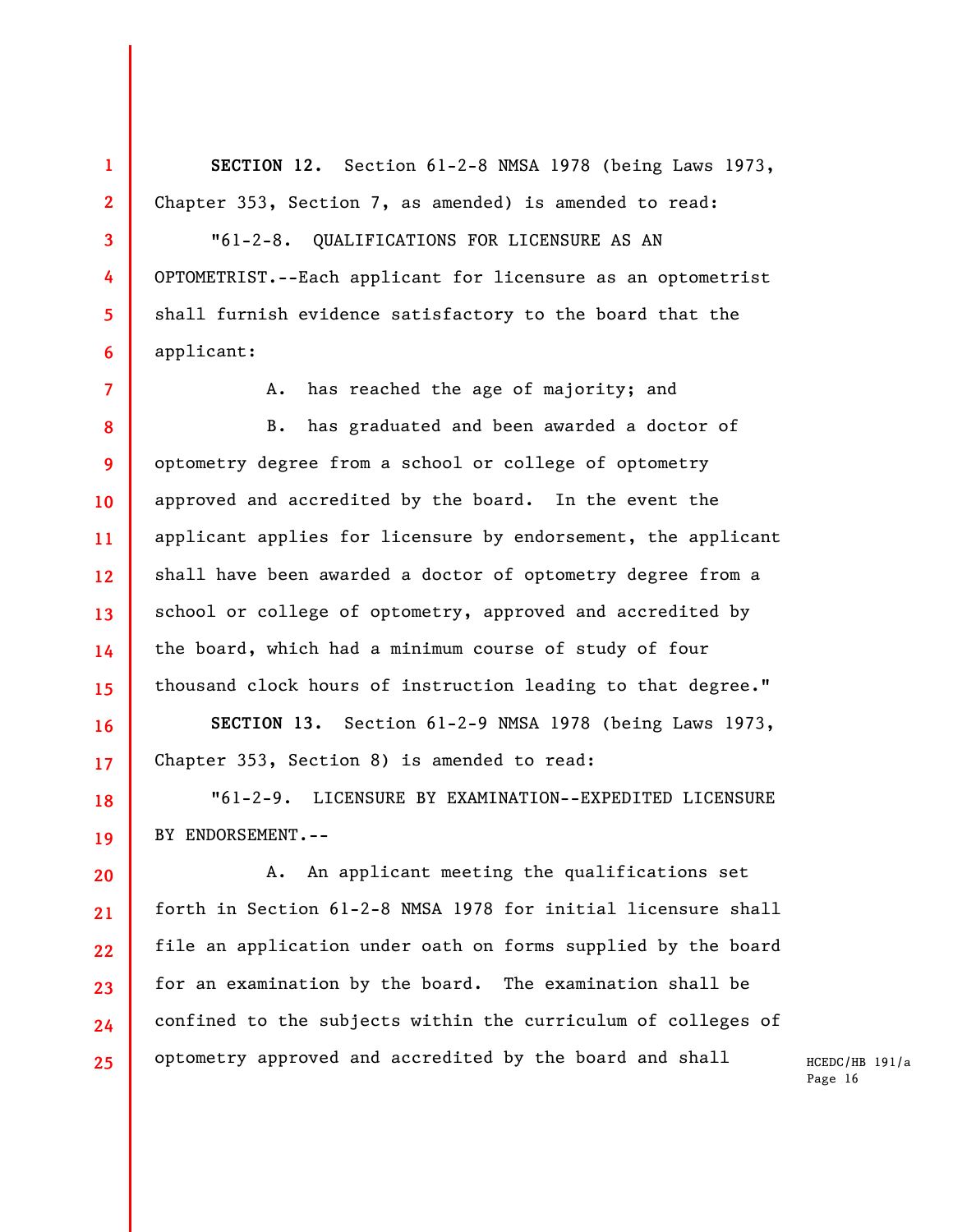include written tests and practical demonstrations and may include oral tests. A person issued a license by examination shall be issued the license upon payment of required fees.

**1** 

**2** 

**3** 

**4** 

**5** 

**6** 

**7** 

**8** 

**9** 

**10** 

**11** 

**23** 

**24** 

**25** 

B. No later than thirty days after an out-of-state licensee files an application for an expedited license, the board shall process the application and issue an expedited license in accordance with Section 61-1-31.1 NMSA 1978. If the board issues an expedited license to a person whose prior licensing jurisdiction did not require examination, the board may require the person to pass an examination before applying for license renewal.

**12 13 14 15 16 17 18 19 20 21 22**  C. The board by rule shall determine those states and territories of the United States and the District of Columbia from which it will not accept an applicant for expedited licensure and shall determine any foreign countries from which it will accept an applicant for expedited licensure. The board shall post the lists of disapproved and approved licensing jurisdictions on its website. The list of disapproved licensing jurisdictions shall include the specific reasons for disapproval. The lists shall be reviewed annually to determine if amendments to the rule are warranted."

**SECTION 14.** Section 61-3-10 NMSA 1978 (being Laws 1968, Chapter 44, Section 7, as amended by Laws 2003, Chapter 276, Section 4 and by Laws 2003, Chapter 307, Section 7) is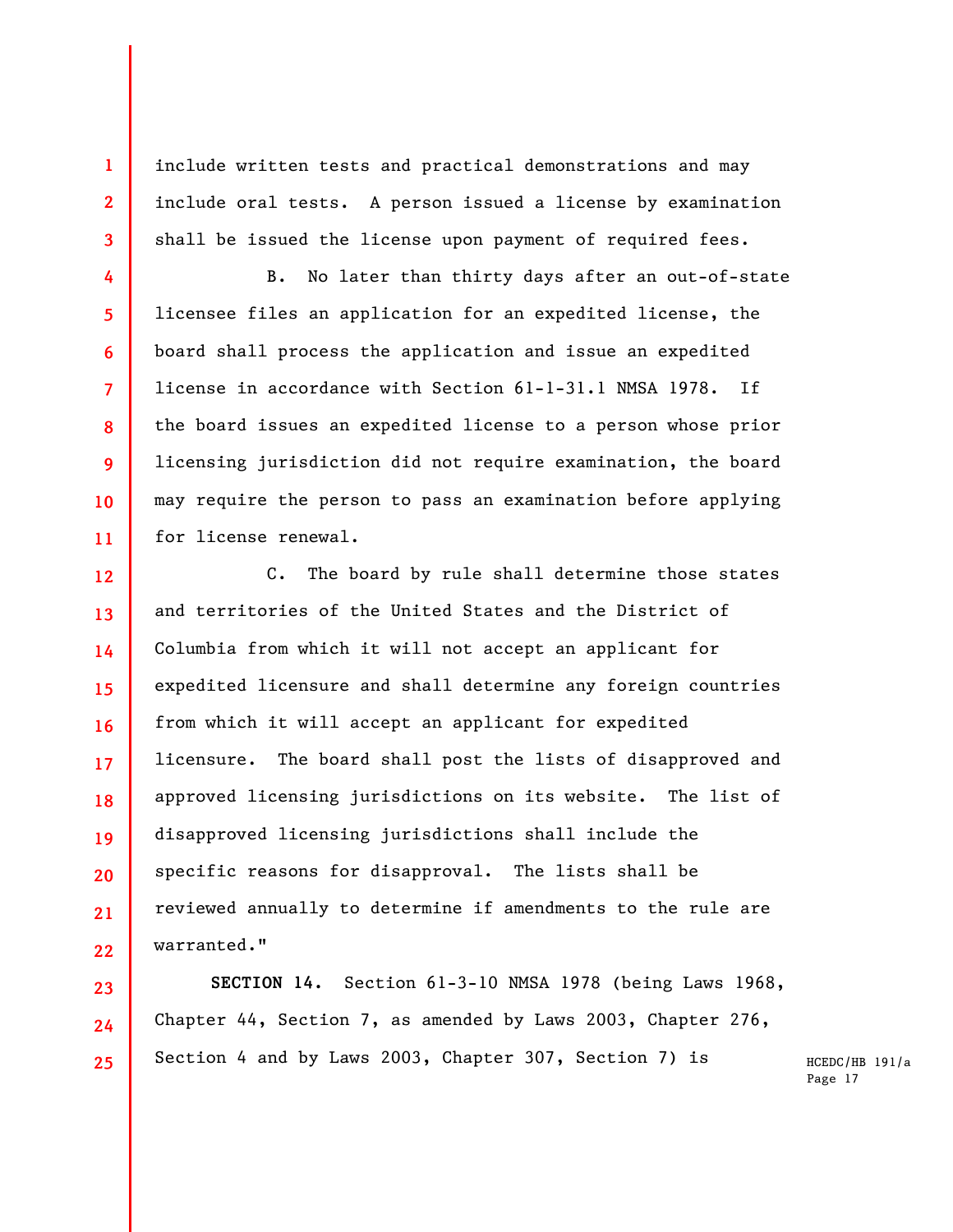**1**  amended to read:

**2** 

"61-3-10. POWERS--DUTIES.--The board:

A. shall promulgate rules in accordance with the State Rules Act as necessary to enable it to carry into effect the provisions of the Nursing Practice Act and to maintain high standards of practice;

B. shall prescribe standards and approve curricula for educational programs preparing persons for licensure under the Nursing Practice Act;

C. shall provide for surveys of educational programs preparing persons for licensure under the Nursing Practice Act;

D. shall grant, deny or withdraw approval from educational programs for failure to meet prescribed standards, if a majority of the board concurs in the decision;

E. shall provide for the examination, licensing and renewal of licenses of applicants;

F. shall conduct hearings upon charges relating to discipline of a licensee or nurse not licensed to practice in New Mexico who is permitted to practice professional registered nursing or licensed practical nursing in New Mexico pursuant to a multistate licensure privilege as provided in the Nurse Licensure Compact;

G. conduct hearings upon charges related to an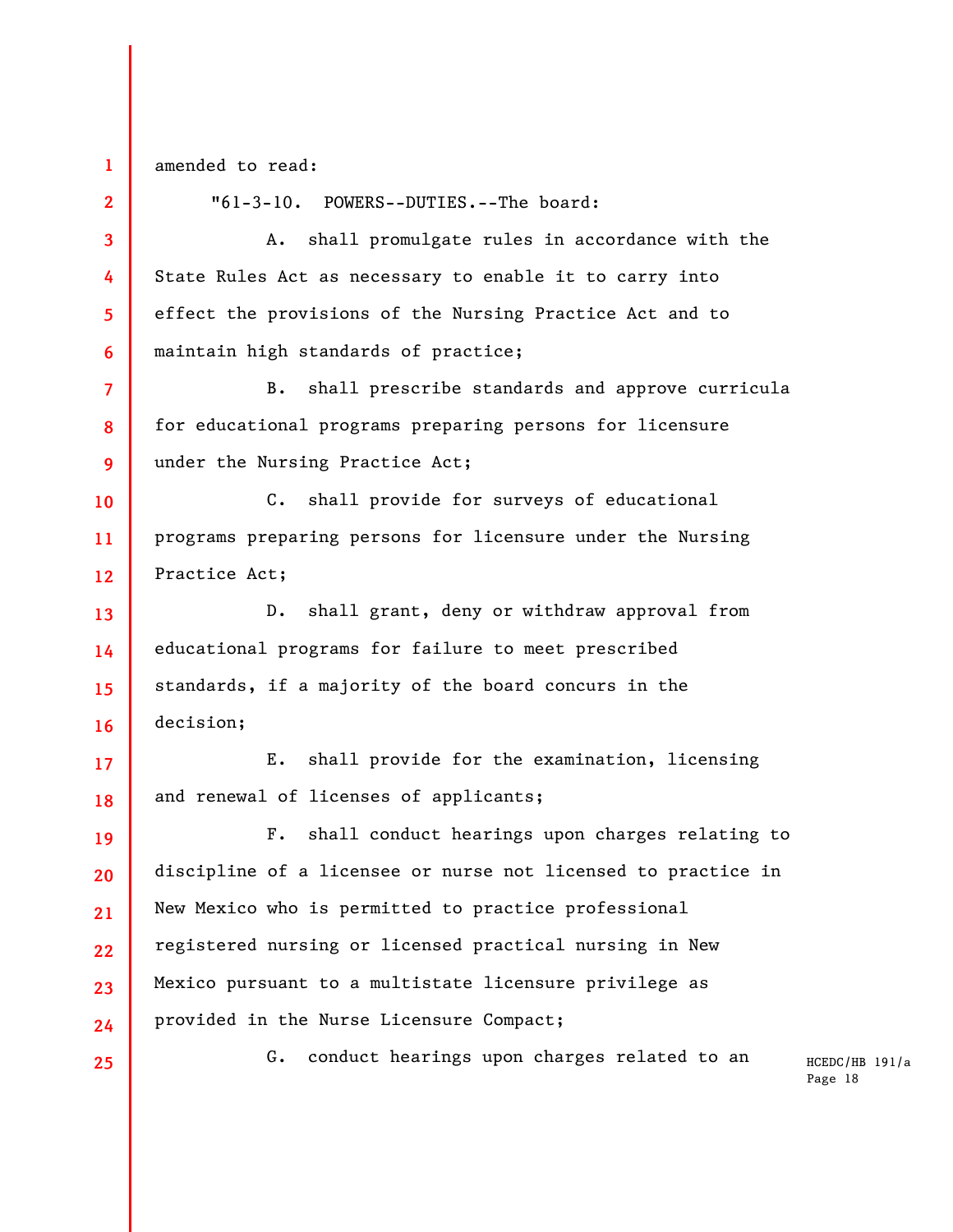applicant or discipline of a licensee or the denial, suspension or revocation of a license in accordance with the procedures of the Uniform Licensing Act;

**1** 

**2** 

**3** 

**4** 

**5** 

**6** 

**7** 

**8** 

**17** 

**18** 

**19** 

**20** 

**21** 

**22** 

**23** 

**24** 

**25** 

H. shall cause the prosecution of persons violating the Nursing Practice Act and have the power to incur such expense as is necessary for the prosecution;

I. shall keep a record of all proceedings;

J. shall make an annual report to the governor;

**9 10 11 12 13 14 15 16**  K. shall appoint and employ a qualified registered nurse, who shall not be a member of the board, to serve as executive officer to the board, and the board shall define the duties and responsibilities of the executive officer except that the power to grant, deny or withdraw approval for schools of nursing or to revoke, suspend or withhold a license authorized by the Nursing Practice Act shall not be delegated by the board;

L. shall provide for such qualified assistants as may be necessary to carry out the provisions of the Nursing Practice Act. Such employees shall be paid a salary commensurate with their duties;

M. shall, for the purpose of protecting the health and well-being of residents of New Mexico and promoting current nursing knowledge and practice, promulgate rules establishing continuing education requirements as a condition of license renewal and shall study methods of monitoring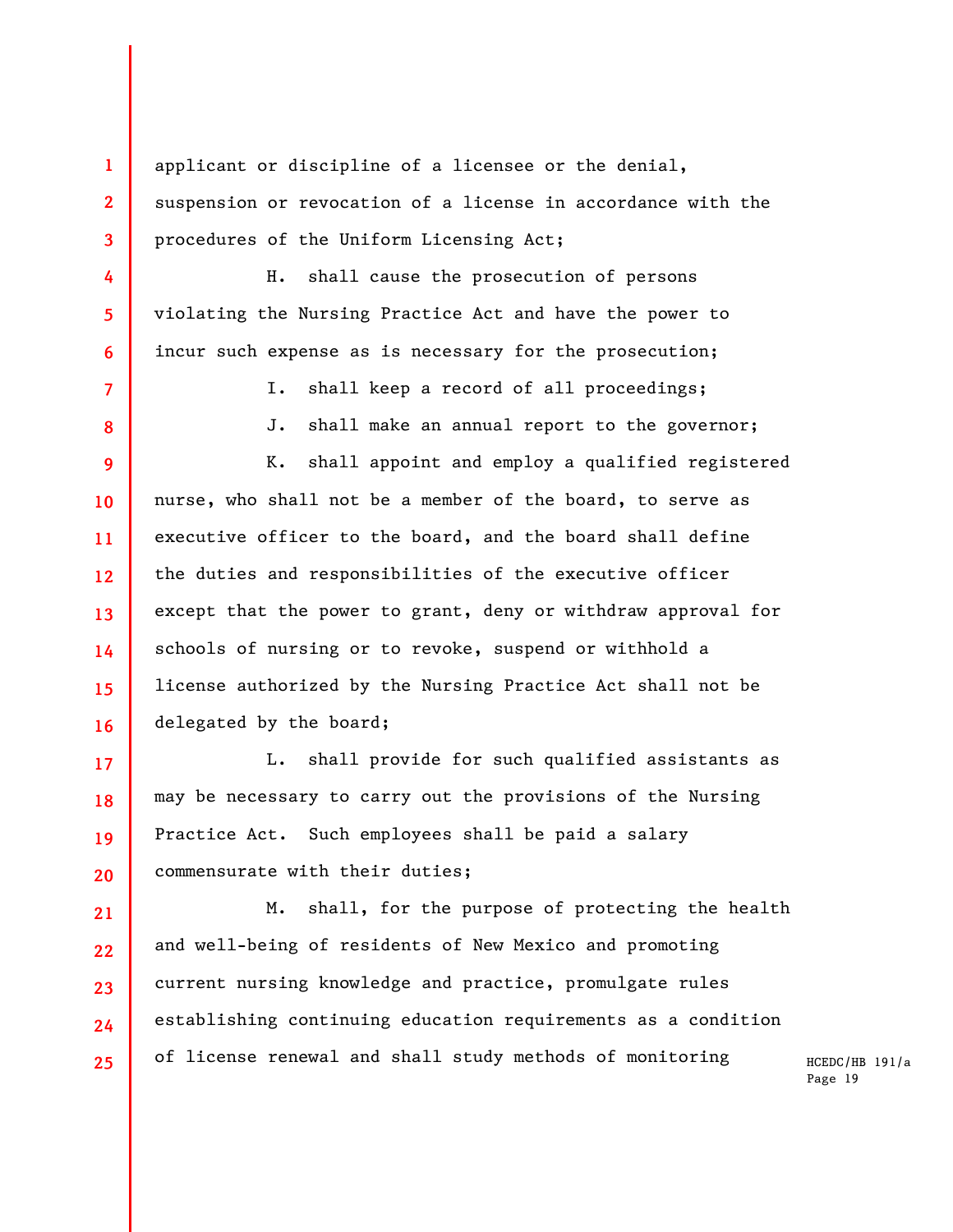## **1**  continuing competence;

**2 3 4 5 6 7**  N. may appoint advisory committees consisting of at least one member who is a board member and at least two members who are expert in the pertinent field of health care to assist it in the performance of its duties. Committee members may be reimbursed as provided in the Per Diem and Mileage Act;

**8 9 10**  O. may promulgate rules designed to maintain an inactive status listing for registered nurses and licensed practical nurses;

**11 12 13**  P. may promulgate rules to regulate the advanced practice of professional registered nursing and expanded practice of licensed practical nursing;

**14 15 16**  Q. shall license qualified certified nurse practitioners, certified registered nurse anesthetists and clinical nurse specialists;

**17 18 19 20 21**  R. shall register nurses not licensed to practice in New Mexico who are permitted to practice professional registered nursing or licensed practical nursing in New Mexico pursuant to a multistate licensure privilege as provided in the Nurse Licensure Compact;

**22 23 24 25**  S. shall promulgate rules establishing standards for authorizing prescriptive authority to certified nurse practitioners, clinical nurse specialists and certified registered nurse anesthetists; and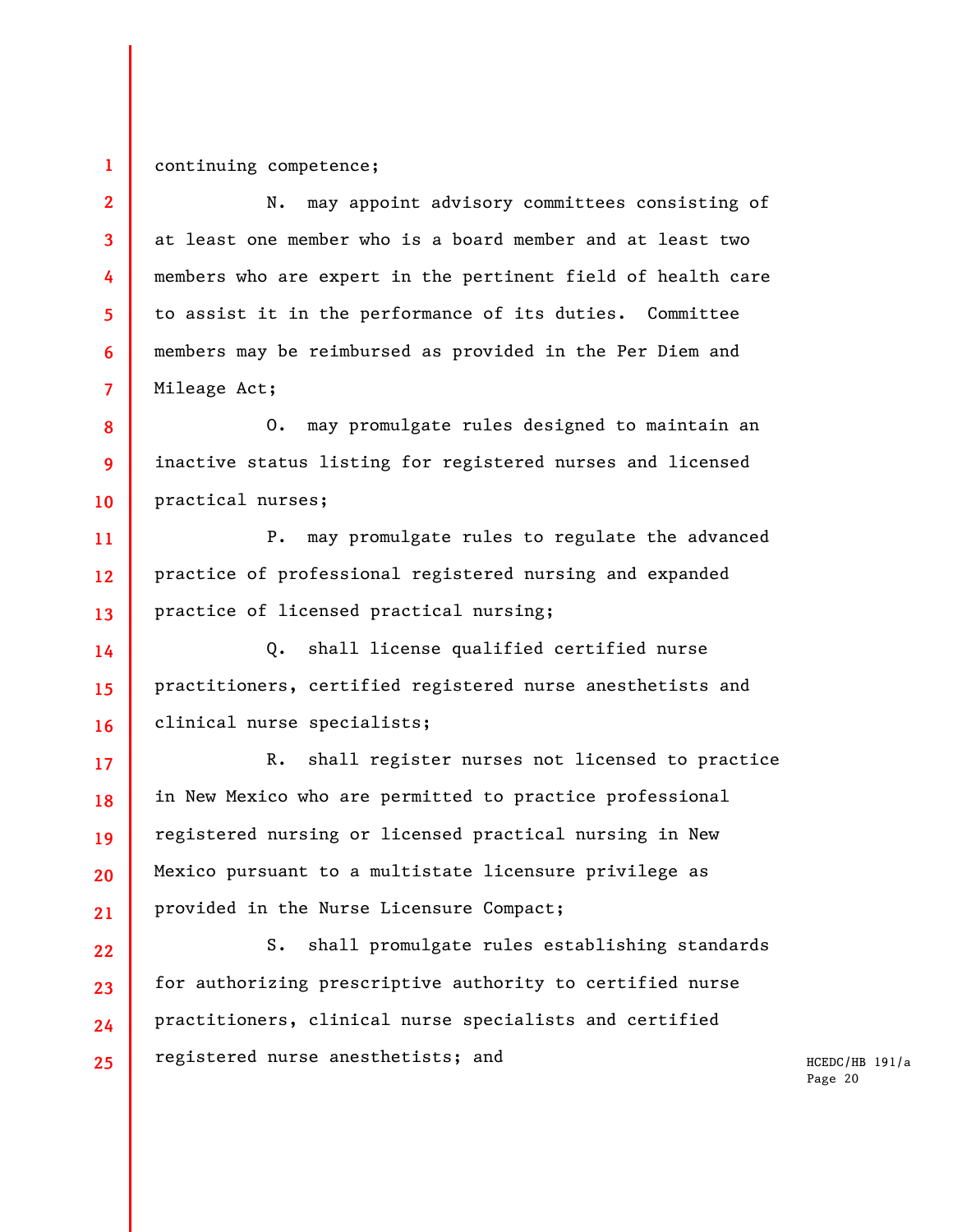**4 6**  T. shall determine by rule the states and territories of the United States or the District of Columbia from which it will not accept an applicant for expedited licensure and shall determine any foreign countries from which it will accept an applicant for expedited licensure. The board shall post the lists of unapproved and approved licensing jurisdictions on the board's website. The list of disapproved licensing jurisdictions shall include the specific reasons for disapproval. The lists shall be reviewed annually to determine if amendments to the rule are warranted."

**1** 

**2** 

**3** 

**5** 

**7** 

**8** 

**9** 

**10** 

**11** 

**12** 

**13** 

**14** 

**15** 

**16** 

**17** 

**18** 

**19** 

**20** 

**SECTION 15.** Section 61-3-14 NMSA 1978 (being Laws 1968, Chapter 44, Section 11, as amended) is amended to read:

"61-3-14. LICENSURE OF REGISTERED NURSES--BY EXAMINATION--EXPEDITED LICENSURE.--

A. Applicants for licensure by examination shall be required to pass the national licensing examination for registered nurses. The applicant who successfully passes the examination may be issued by the board a license to practice as a registered nurse.

**21 22 23 24 25**  B. The board shall issue an expedited license to practice professional registered nursing without an examination to an applicant who has been duly licensed in another licensing jurisdiction and holds a valid, unrestricted license and is in good standing with the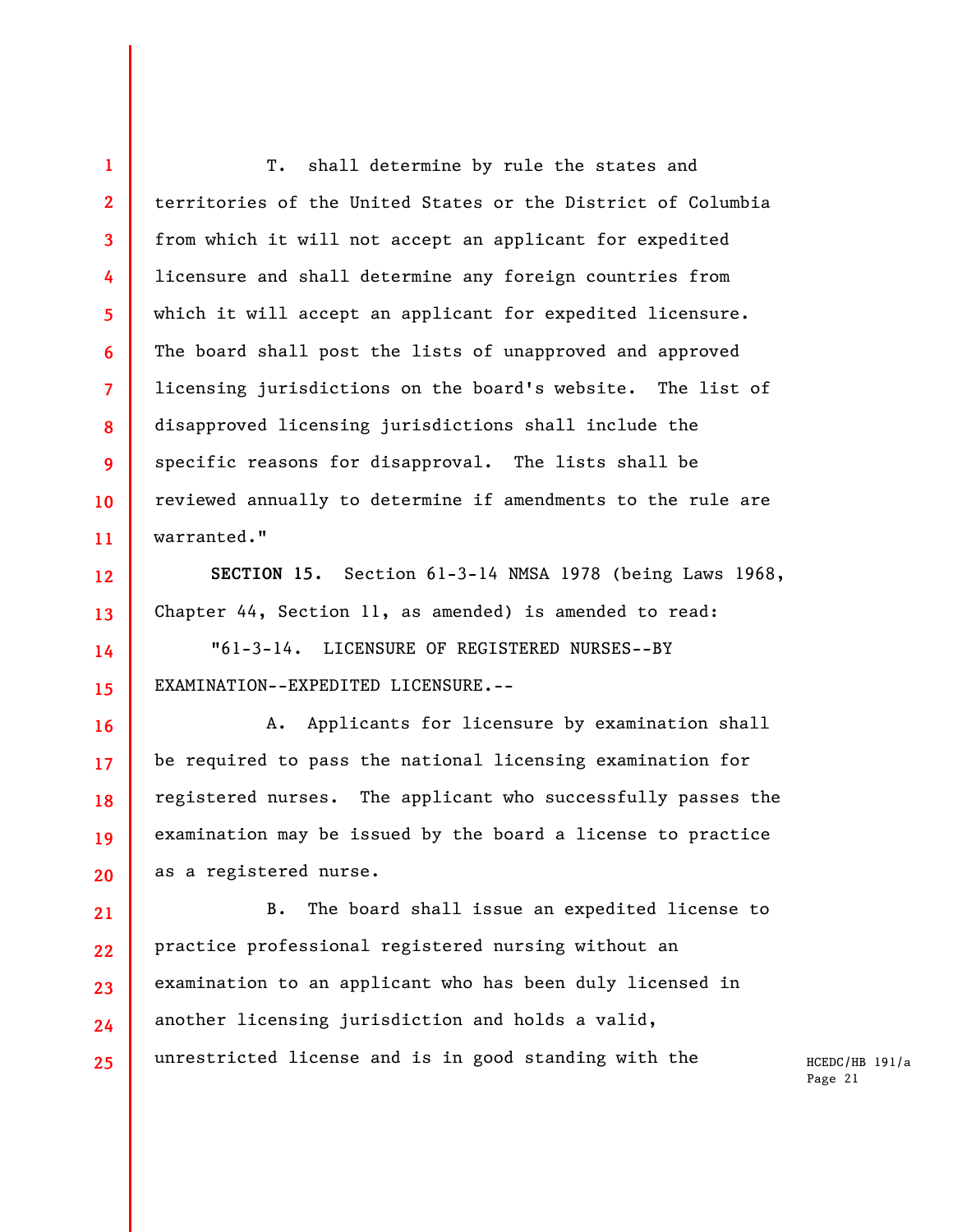licensing board in that licensing jurisdiction. The board shall expedite the issuance of a license in accordance with Section 61-1-31.1 NMSA 1978 within thirty days. If the board issues an expedited license to a person whose prior licensing jurisdiction did not require examination, the board may require that person to pass an examination before applying for license renewal.

**1** 

**2** 

**3** 

**4** 

**5** 

**6** 

**7** 

**8** 

**9** 

**10** 

**11** 

**12** 

**13** 

**14** 

**15** 

**16** 

**17** 

**18** 

**19** 

C. An applicant licensed under the laws of a territory or foreign country shall demonstrate proficiency in English."

**SECTION 16.** Section 61-3-19 NMSA 1978 (being Laws 1968, Chapter 44, Section 16, as amended) is amended to read:

"61-3-19. LICENSURE OF LICENSED PRACTICAL NURSES--BY EXAMINATION--BY EXPEDITED LICENSURE.--

A. Applicants for licensure by examination shall be required to pass the national licensing examination for licensed practical nurses. The applicant who passes the examination may be issued by the board a license to practice as a licensed practical nurse.

**20 21 22 23 24 25**  B. The board shall issue an expedited license as a licensed practical nurse without an examination to an applicant who has been duly licensed in another licensing jurisdiction and holds a valid, unrestricted license and is in good standing with the licensing board in that licensing jurisdiction. The board shall expedite the issuance of a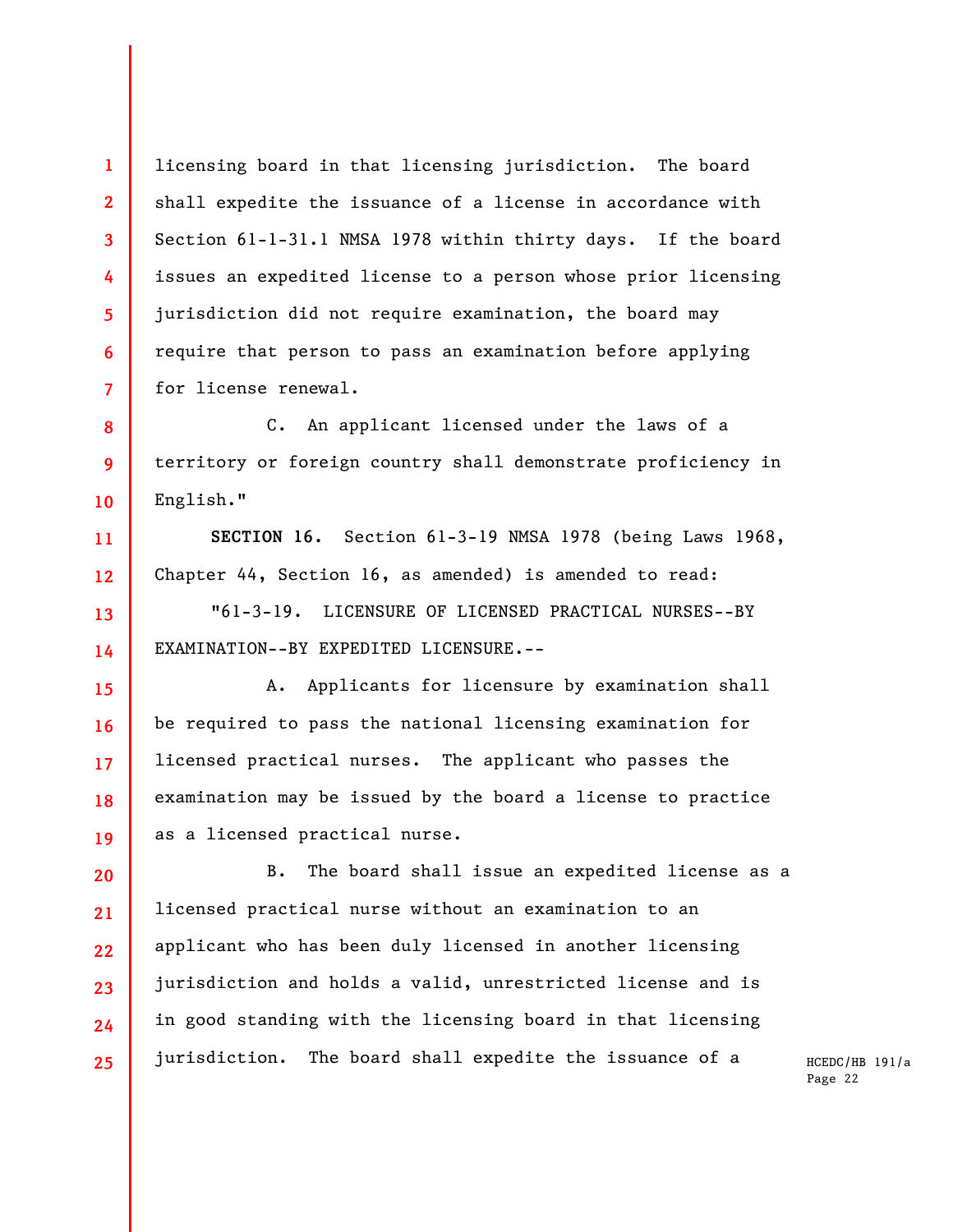HCEDC/HB 191/a Page 23 **1 2 3 4 5 6 7 8 9 10 11 12 13 14 15 16 17 18 19 20 21 22 23 24 25**  license in accordance with Section 61-1-31.1 NMSA 1978 within thirty days. If the board issues an expedited license to a person whose prior licensing jurisdiction did not require examination, the board may require that person to pass an examination before applying for license renewal. C. An applicant licensed under the laws of a territory or foreign country shall demonstrate proficiency in English." **SECTION 17.** Section 61-3-23.2 NMSA 1978 (being Laws 1991, Chapter 190, Section 14, as amended) is amended to read: "61-3-23.2. CERTIFIED NURSE PRACTITIONER-- QUALIFICATIONS--PRACTICE--EXAMINATION--ENDORSEMENT--EXPEDITED LICENSURE.-- A. The board may license for advanced practice as a certified nurse practitioner an applicant who furnishes evidence satisfactory to the board that the applicant: (1) is a registered nurse; (2) has successfully completed a program for the education and preparation of nurse practitioners; provided that, if the applicant is initially licensed by the board or a board in another jurisdiction after January 1, 2001, the program shall be at the master's level or higher; (3) has successfully completed the national certifying examination in the applicant's specialty area; and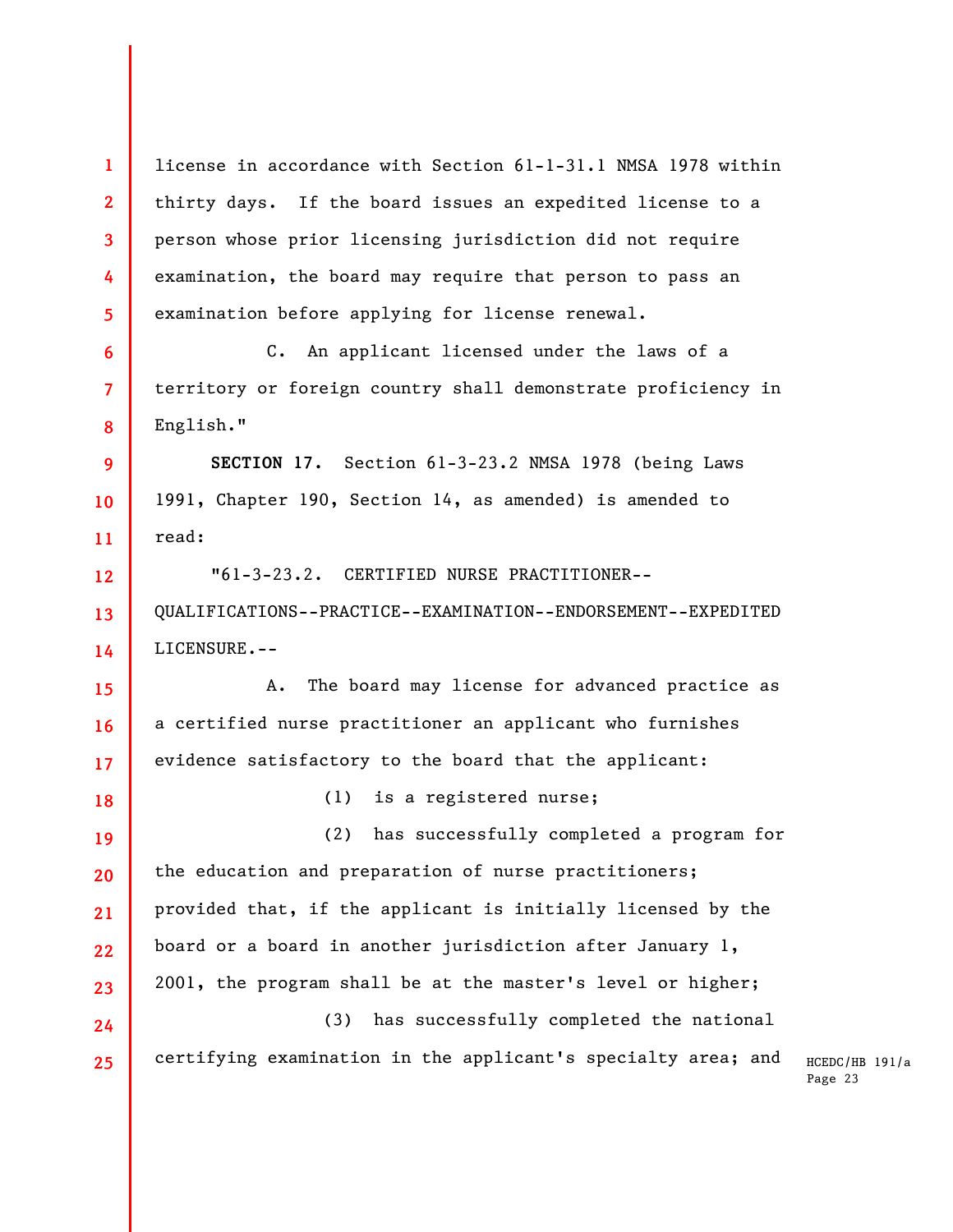**1 2**  (4) is certified by a national nursing organization.

**3** 

**4** 

**5** 

**6** 

**17** 

B. Certified nurse practitioners may:

(1) perform an advanced practice that is beyond the scope of practice of professional registered nursing;

**7 8 9 10 11 12**  (2) practice independently and make decisions regarding health care needs of the individual, family or community and carry out health regimens, including the prescription and distribution of dangerous drugs and controlled substances included in Schedules II through V of the Controlled Substances Act; and

**13 14 15 16**  (3) serve as a primary acute, chronic longterm and end-of-life health care provider and as necessary collaborate with licensed medical doctors, osteopathic physicians or podiatrists.

**18 19 20 21**  C. Certified nurse practitioners who have fulfilled requirements for prescriptive authority may prescribe in accordance with rules, guidelines and formularies for individual certified nurse practitioners promulgated by the board.

**22 23 24 25**  D. Certified nurse practitioners who have fulfilled requirements for prescriptive authority may distribute to their patients dangerous drugs and controlled substances included in Schedules II through V of the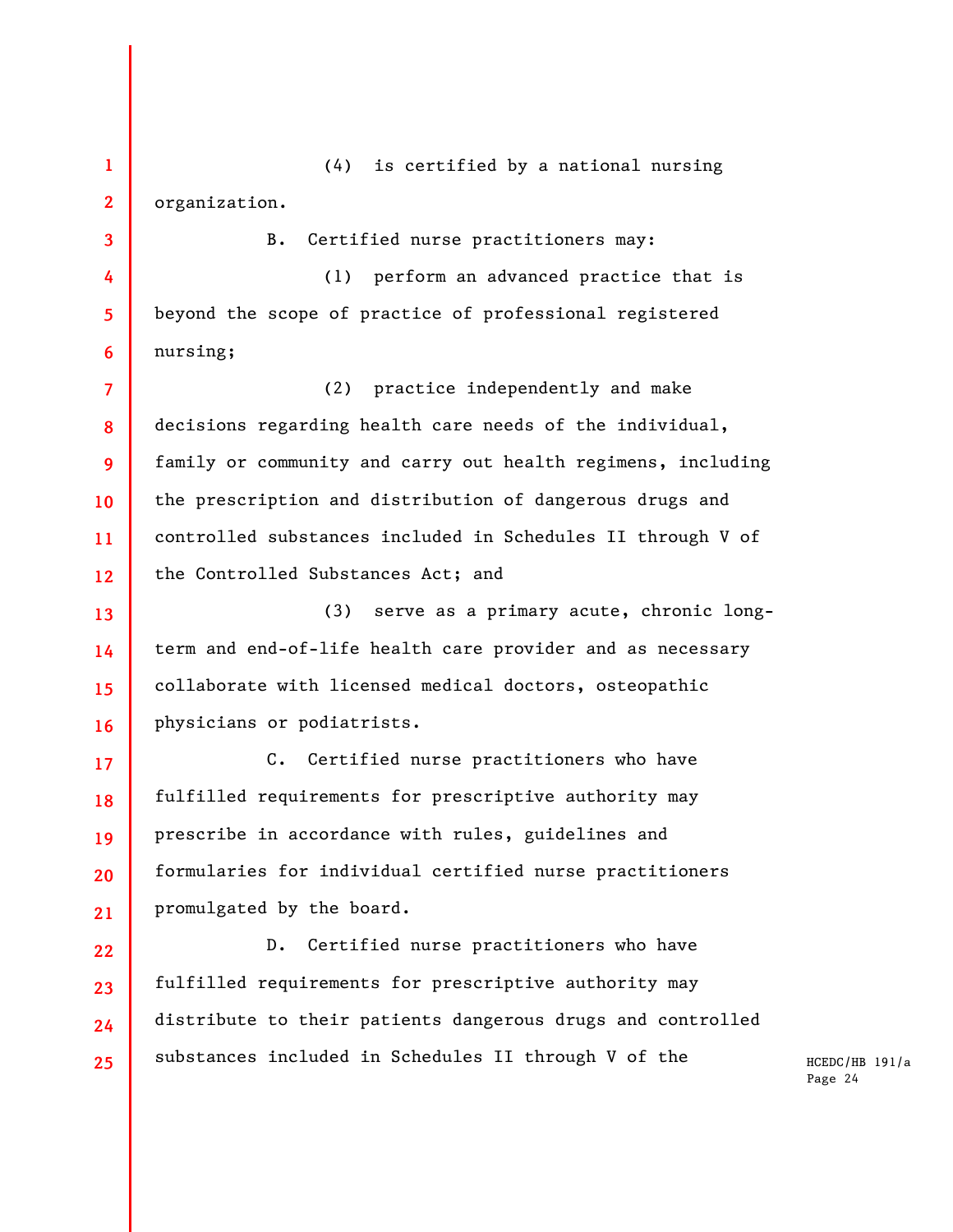Controlled Substances Act that have been prepared, packaged or fabricated by a registered pharmacist or doses of drugs that have been prepackaged by a pharmaceutical manufacturer in accordance with the Pharmacy Act and the New Mexico Drug, Device and Cosmetic Act.

**1** 

**2** 

**3** 

**4** 

**5** 

**6** 

**7** 

**8** 

**9** 

**10** 

**11** 

**12** 

**13** 

E. Certified nurse practitioners licensed by the board on and after December 2, 1985 shall successfully complete a national certifying examination and shall maintain national professional certification in their specialty area. Certified nurse practitioners licensed by a board prior to December 2, 1985 are not required to sit for a national certification examination or be certified by a national organization.

**14 15 16 17 18 19 20 21 22 23 24 25**  F. The board shall issue an expedited license to an applicant without an examination if the person has been duly licensed as a certified nurse practitioner in another licensing jurisdiction and is in good standing with the licensing board in that licensing jurisdiction. The board shall expedite the issuance of the license in accordance with Section 61-1-31.1 NMSA 1978 within thirty days. If the board issues an expedited license to a person whose prior licensing jurisdiction did not require examination, the board may require that person to pass an examination before applying for license renewal. An applicant licensed under the laws of a territory or foreign country shall demonstrate proficiency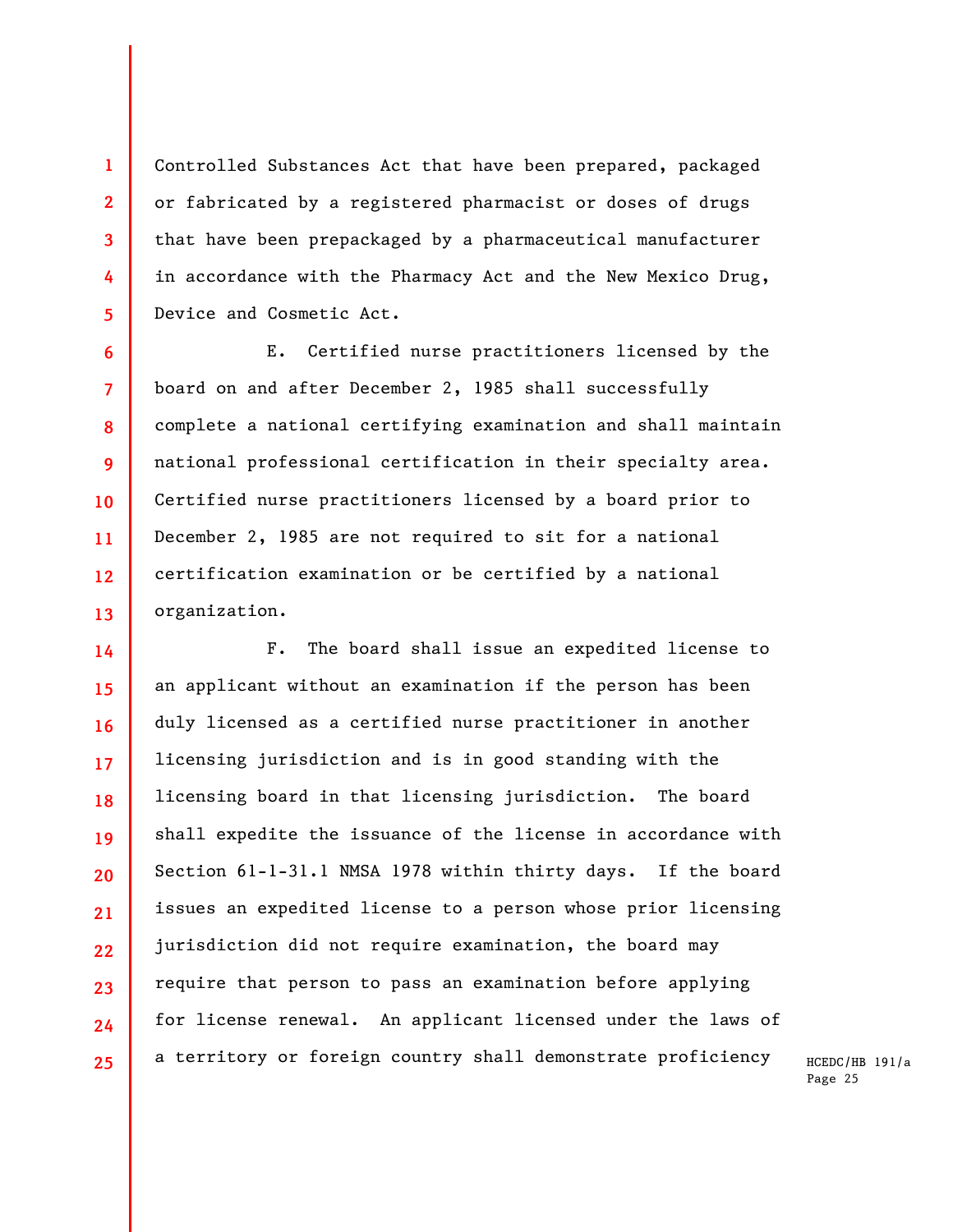in English."

**1** 

**2** 

**3** 

**4** 

**5** 

**6** 

**7** 

**12** 

**SECTION 18.** Section 61-3-23.3 NMSA 1978 (being Laws 1991, Chapter 190, Section 15, as amended) is amended to read:

"61-3-23.3. CERTIFIED REGISTERED NURSE ANESTHETIST-- QUALIFICATIONS--LICENSURE--PRACTICE--ENDORSEMENT--EXPEDITED LICENSURE.--

**8 9 10 11**  A. The board may license for advanced practice as a certified registered nurse anesthetist an applicant who furnishes evidence satisfactory to the board that the applicant:

(1) is a registered nurse;

**13 14 15 16 17 18 19**  (2) has successfully completed a nurse anesthesia education program accredited by the council on accreditation of nurse anesthesia educational programs; provided that, if the applicant is initially licensed by the board or a board in another licensing jurisdiction after January 1, 2001, the program shall be at a master's level or higher; and

**20 21**  (3) is certified by the national board of certification and recertification for nurse anesthetists.

**22 23 24 25**  B. A certified registered nurse anesthetist may provide preoperative, intraoperative and postoperative anesthesia care and related services, including ordering of diagnostic tests, in accordance with the current American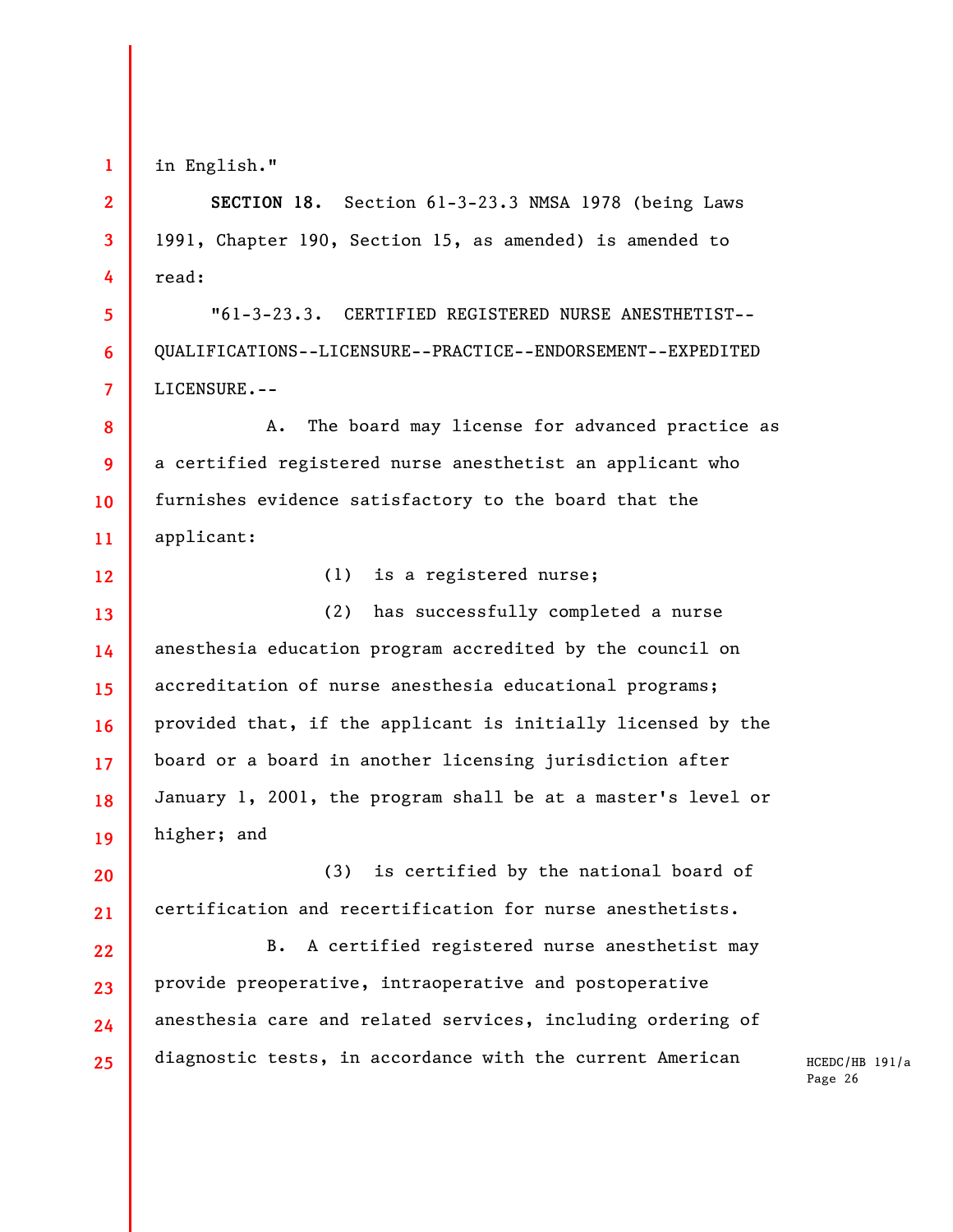association of nurse anesthetists' guidelines for nurse anesthesia practice.

**1** 

**2** 

**3 4 5 6 7 8 9 10 11 12 13 14 15 16 17**  C. Certified registered nurse anesthetists shall function in an interdependent role as a member of a health care team in which the medical care of the patient is directed by a licensed physician, osteopathic physician, dentist or podiatrist licensed in New Mexico pursuant to the Dental Health Care Act, the Medical Practice Act or the Podiatry Act. The certified registered nurse anesthetist shall collaborate with the licensed physician, osteopathic physician, dentist or podiatrist concerning the anesthesia care of the patient. As used in this subsection, "collaboration" means the process in which each health care provider contributes the health care provider's respective expertise. Collaboration includes systematic formal planning and evaluation between the health care professionals involved in the collaborative practice arrangement.

**18 19 20 21 22 23 24 25**  D. A certified registered nurse anesthetist who has fulfilled the requirements for prescriptive authority in the area of anesthesia practice is authorized to prescribe and administer therapeutic measures, including dangerous drugs and controlled substances included in Schedules II through V of the Controlled Substances Act within the emergency procedures, perioperative care or perinatal care environments. Dangerous drugs and controlled substances,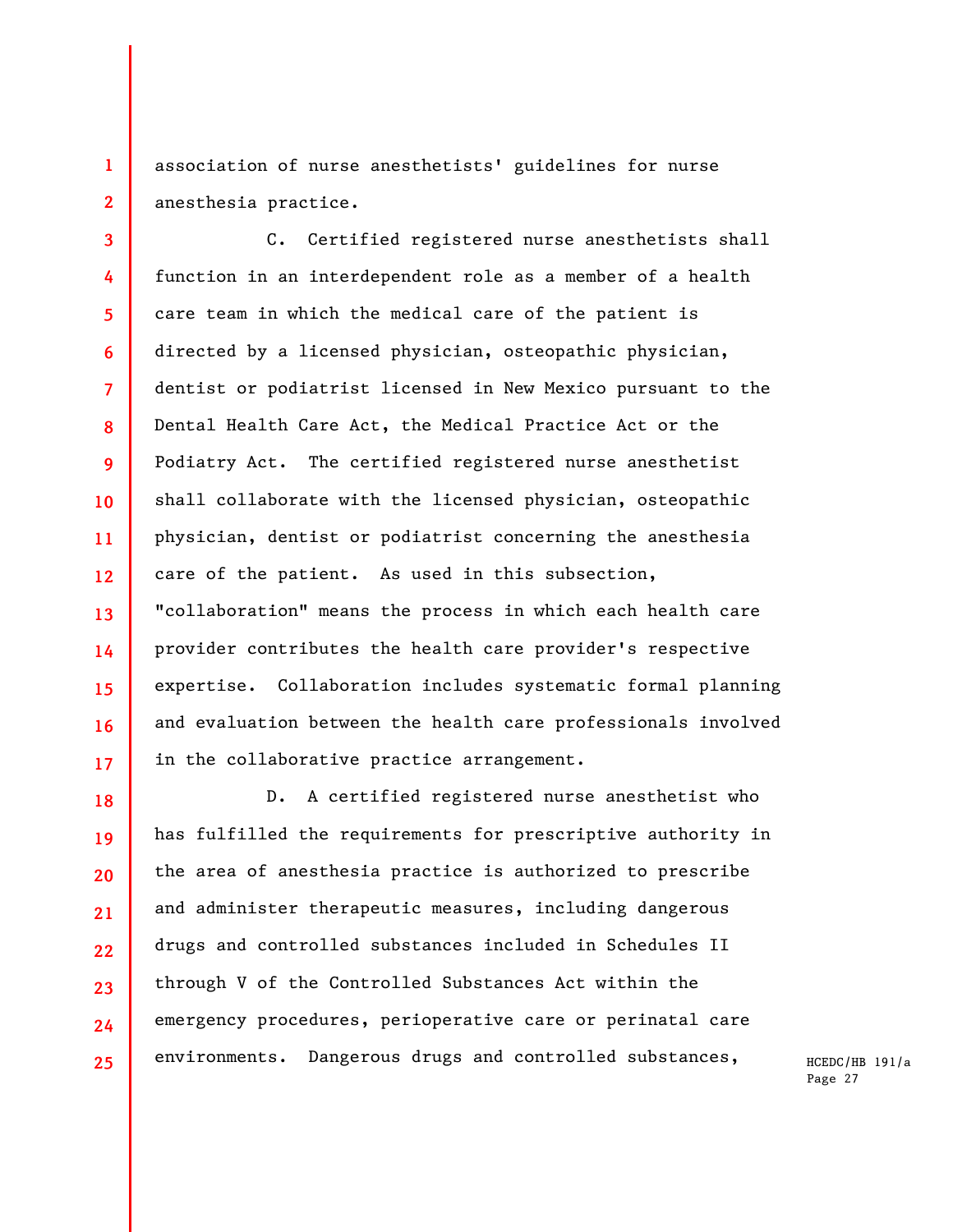pursuant to the Controlled Substances Act, that have been prepared, packaged or fabricated by a registered pharmacist or doses of drugs that have been prepackaged by a pharmaceutical manufacturer in accordance with the Pharmacy Act and the New Mexico Drug, Device and Cosmetic Act may be prescribed and administered.

**1** 

**2** 

**3** 

**4** 

**5** 

**6** 

**18** 

**19** 

**20** 

**21** 

**23** 

**24** 

**25** 

**7 8 9 10 11 12 13 14 15 16 17**  E. A certified registered nurse anesthetist who has fulfilled the requirements for prescriptive authority in the area of anesthesia practice may prescribe in accordance with rules of the board. The board shall adopt rules concerning a prescriptive authority formulary for certified registered nurse anesthetists that shall be based on the scope of practice of certified registered nurse anesthetists. The board, in collaboration with the New Mexico medical board, shall develop the formulary. Certified registered nurse anesthetists who prescribe shall do so in accordance with the prescriptive authority formulary.

**22**  F. The board shall issue an expedited license to an applicant without an examination if the person has been duly licensed as a certified registered nurse anesthetist in another licensing jurisdiction and is in good standing with the licensing board in that licensing jurisdiction. The board shall expedite the issuance of the license in accordance with Section 61-1-31.1 NMSA 1978 within thirty days. If the board issues an expedited license to a person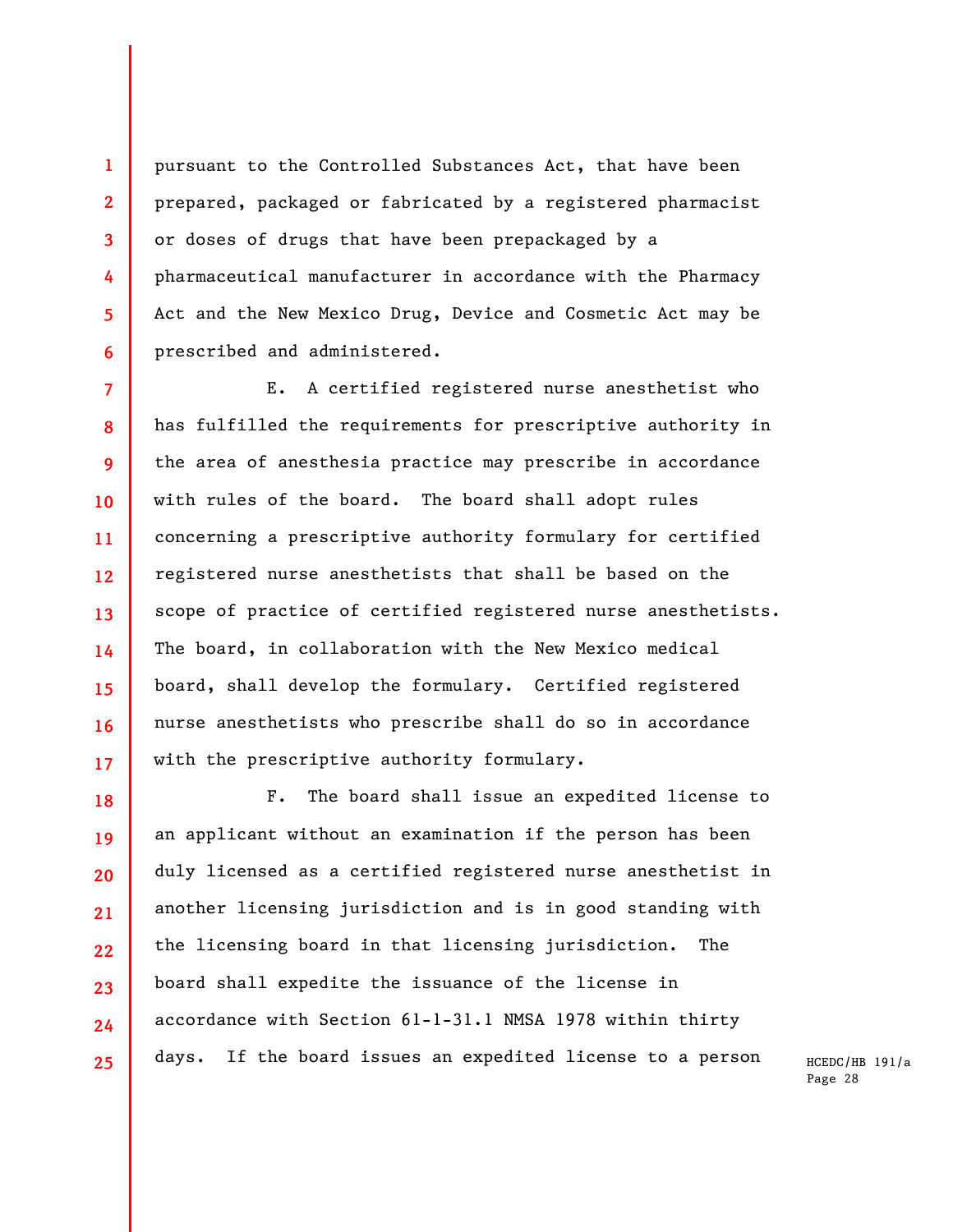**1 2 3 4 5 6**  whose prior licensing jurisdiction did not require examination, the board may require that person to pass an examination before applying for license renewal. An applicant licensed under the laws of a territory or foreign country shall demonstrate proficiency in English. G. A health care facility may adopt policies

relating to the providing of anesthesia care.

**7** 

**8** 

**9** 

**10** 

**11** 

**12** 

**13** 

**14** 

**15** 

**16** 

**17** 

**18** 

**19** 

**20** 

**23** 

**24** 

**25** 

H. A certified registered nurse anesthetist licensed by the board shall maintain this certification with the national board of certification and recertification for nurse anesthetists."

**SECTION 19.** Section 61-3-23.4 NMSA 1978 (being Laws 1991, Chapter 190, Section 16, as amended) is amended to read:

"61-3-23.4. CLINICAL NURSE SPECIALIST--QUALIFICATIONS-- ENDORSEMENT--EXPEDITED LICENSURE.--

A. The board may license for advanced practice as a clinical nurse specialist an applicant who furnishes evidence satisfactory to the board that the applicant:

(1) is a registered nurse;

**21 22**  (2) has a master's degree or doctoral degree in a defined clinical nursing specialty;

(3) has successfully completed a national certifying examination in the applicant's area of specialty; and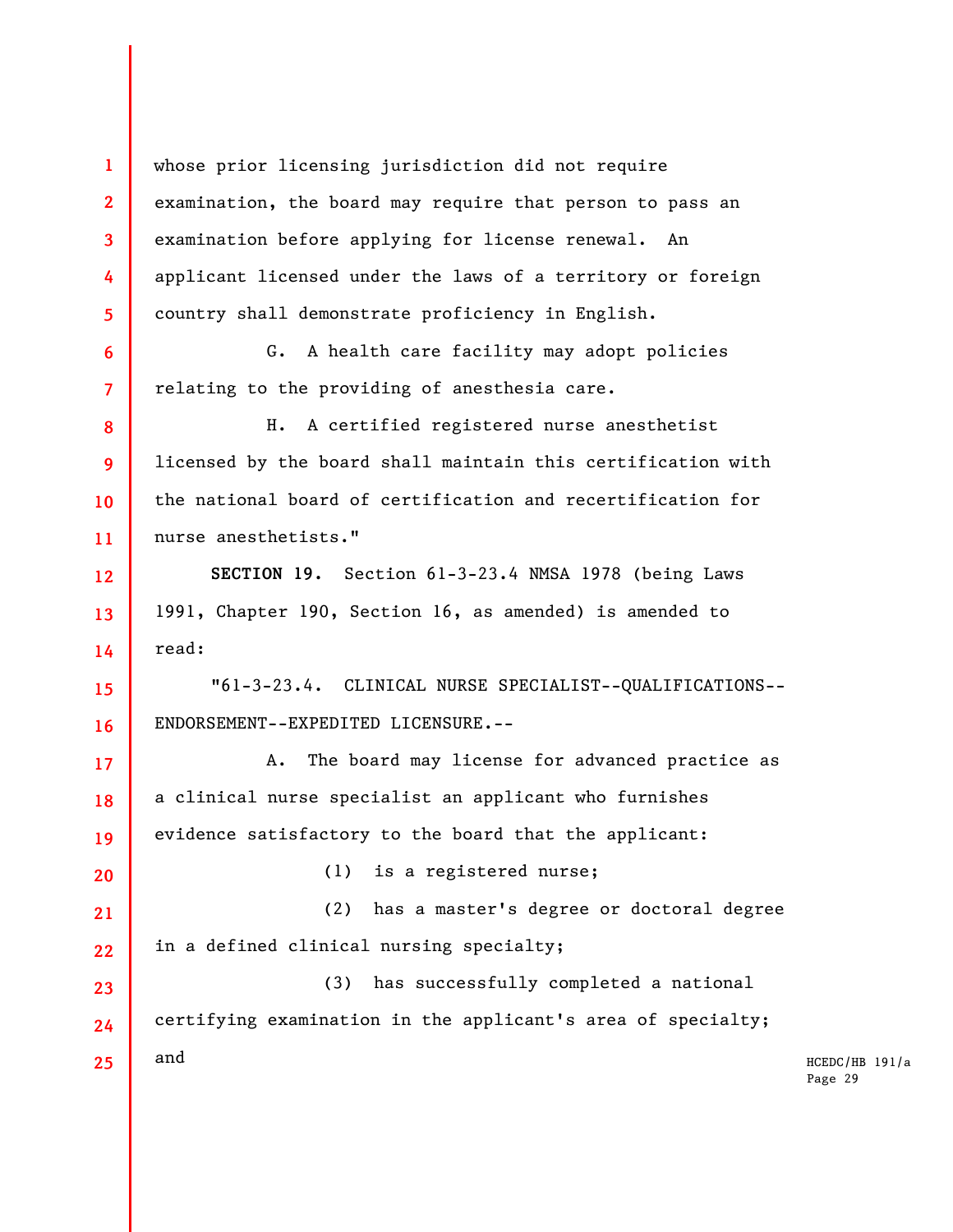**1 2**  (4) is certified by a national nursing organization.

**3** 

**4** 

**5** 

**6** 

**13** 

**14** 

**15** 

**16** 

**17** 

**18** 

**19** 

**20** 

**21** 

**22** 

**23** 

**24** 

**25** 

B. Clinical nurse specialists may:

(1) perform an advanced practice that is beyond the scope of practice of professional registered nursing;

**7 8 9 10 11 12**  (2) make independent decisions in a specialized area of nursing practice using expert knowledge regarding the health care needs of the individual, family and community, collaborating as necessary with other members of the health care team when the health care need is beyond the scope of practice of the clinical nurse specialist; and

(3) carry out therapeutic regimens in the area of specialty practice, including the prescription and distribution of dangerous drugs.

C. A clinical nurse specialist who has fulfilled the requirements for prescriptive authority in the area of specialty practice is authorized to prescribe, administer and distribute therapeutic measures, including dangerous drugs and controlled substances included in Schedules II through V of the Controlled Substances Act within the scope of specialty practice, including controlled substances pursuant to the Controlled Substances Act that have been prepared, packaged or fabricated by a registered pharmacist or doses of drugs that have been prepackaged by a pharmaceutical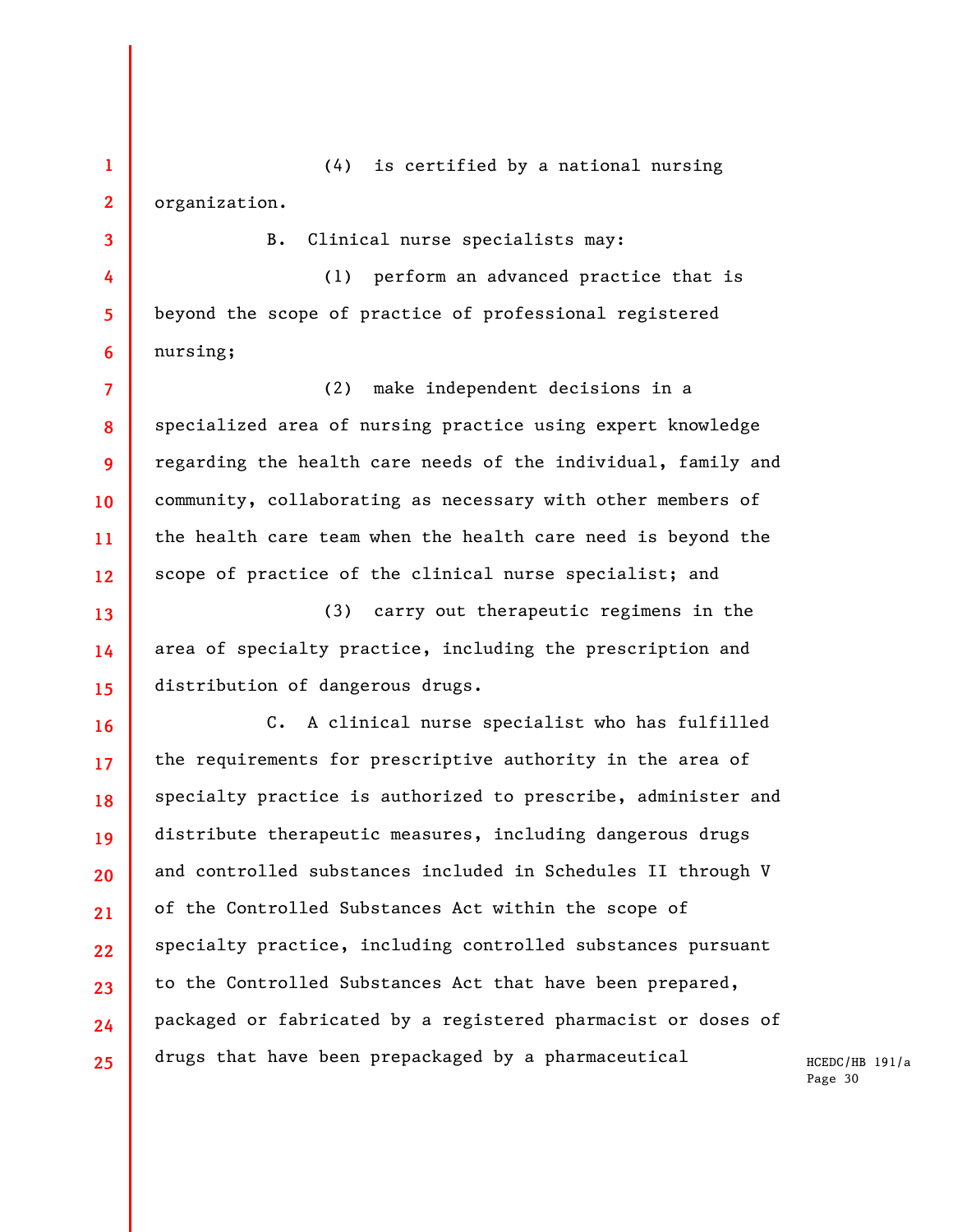manufacturer in accordance with the Pharmacy Act and the New Mexico Drug, Device and Cosmetic Act.

**1** 

**2** 

**3** 

**4** 

**5** 

**6** 

**7** 

**8** 

**24** 

**25** 

D. Clinical nurse specialists who have fulfilled the requirements for prescriptive authority in the area of specialty practice may prescribe in accordance with rules, guidelines and formularies based on scope of practice and clinical setting for individual clinical nurse specialists promulgated by the board.

**9 10**  E. Clinical nurse specialists licensed by the board shall maintain certification in their specialty area.

**11 12 13 14 15 16 17 18 19 20 21 22 23**  F. The board shall issue an expedited license to an applicant without an examination if the person has been duly licensed as a clinical nurse specialist in another licensing jurisdiction and is in good standing with the licensing board in that licensing jurisdiction. The board shall expedite the issuance of the license in accordance with Section 61-1-31.1 NMSA 1978 within thirty days. If the board issues an expedited license to a person whose prior licensing jurisdiction did not require examination, the board may require that person to pass an examination before applying for license renewal. An applicant licensed under the laws of a territory or foreign country shall demonstrate proficiency in English."

**SECTION 20.** Section 61-36-1 NMSA 1978 (being Laws 2017, Chapter 136, Section 1) is recompiled as Section 61-3B-1 NMSA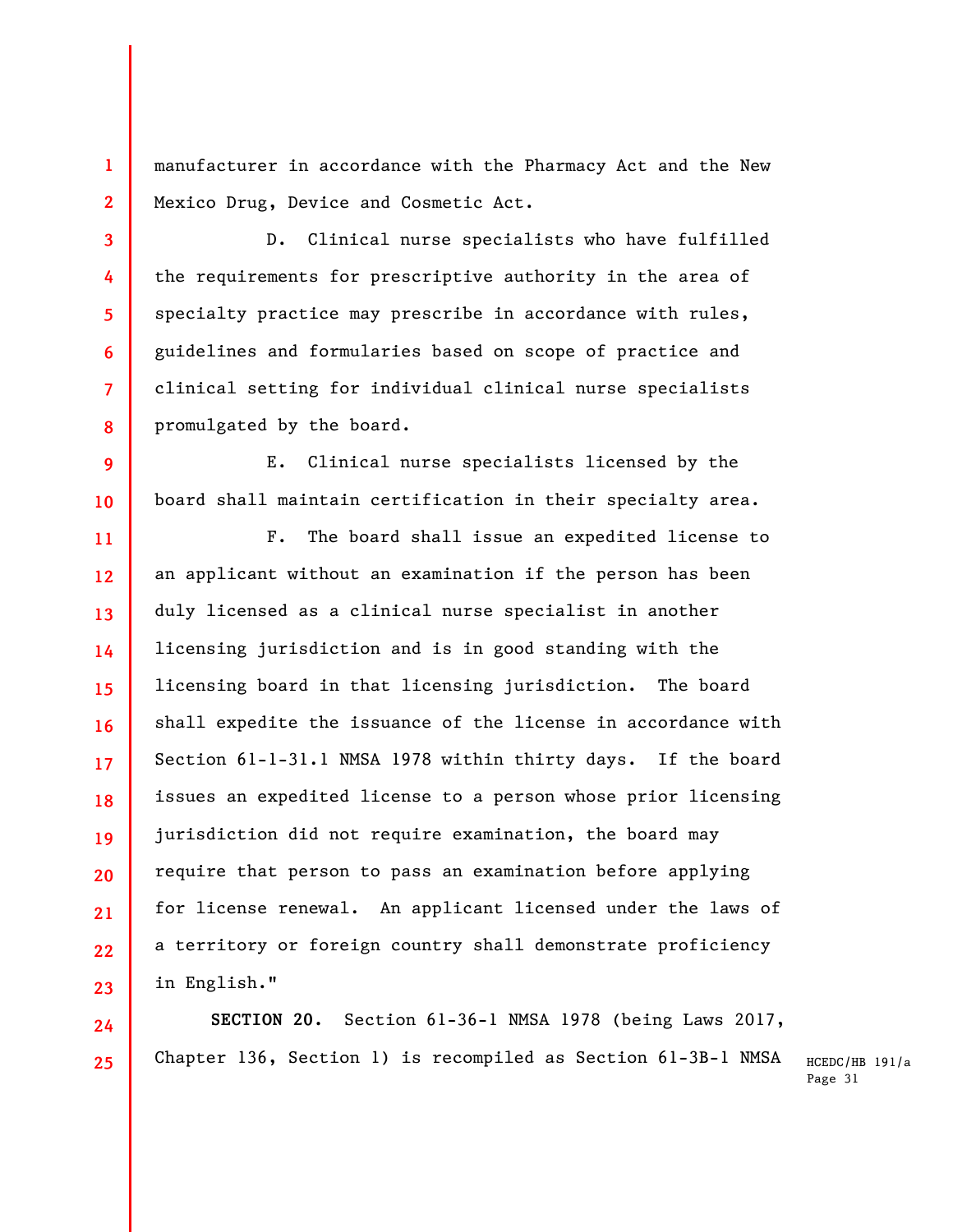**1** 

1978 and is amended to read:

HCEDC/HB 191/a Page 32 **2 3 4 5 6 7 8 9 10 11 12 13 14 15 16 17 18 19 20 21 22 23 24 25**  "61-3B-1. SHORT TITLE.--Chapter 61, Article 3B NMSA 1978 may be cited as the "Lactation Care Provider Act"." **SECTION 21.** Section 61-36-3 NMSA 1978 (being Laws 2017, Chapter 136, Section 3) is recompiled as Section 61-3B-3 NMSA 1978 and is amended to read: "61-3B-3. BOARD POWERS.--The board may: A. enforce the provisions of the Lactation Care Provider Act in accordance with the Uniform Licensing Act and promulgate rules in accordance with the State Rules Act to execute the provisions of the Lactation Care Provider Act; B. license qualified applicants; C. discipline licensees; D. enforce qualification for licensure; E. establish standards for licensee competence for continuing in or returning to practice based on approved certification; F. issue orders relating to the practice of lactation care and services in accordance with the Uniform Licensing Act; G. regulate licensee advertising and prohibit false, misleading or deceptive practices; H. establish a code of conduct for licensees; I. prepare information for the public that describes the regulatory functions of the board and the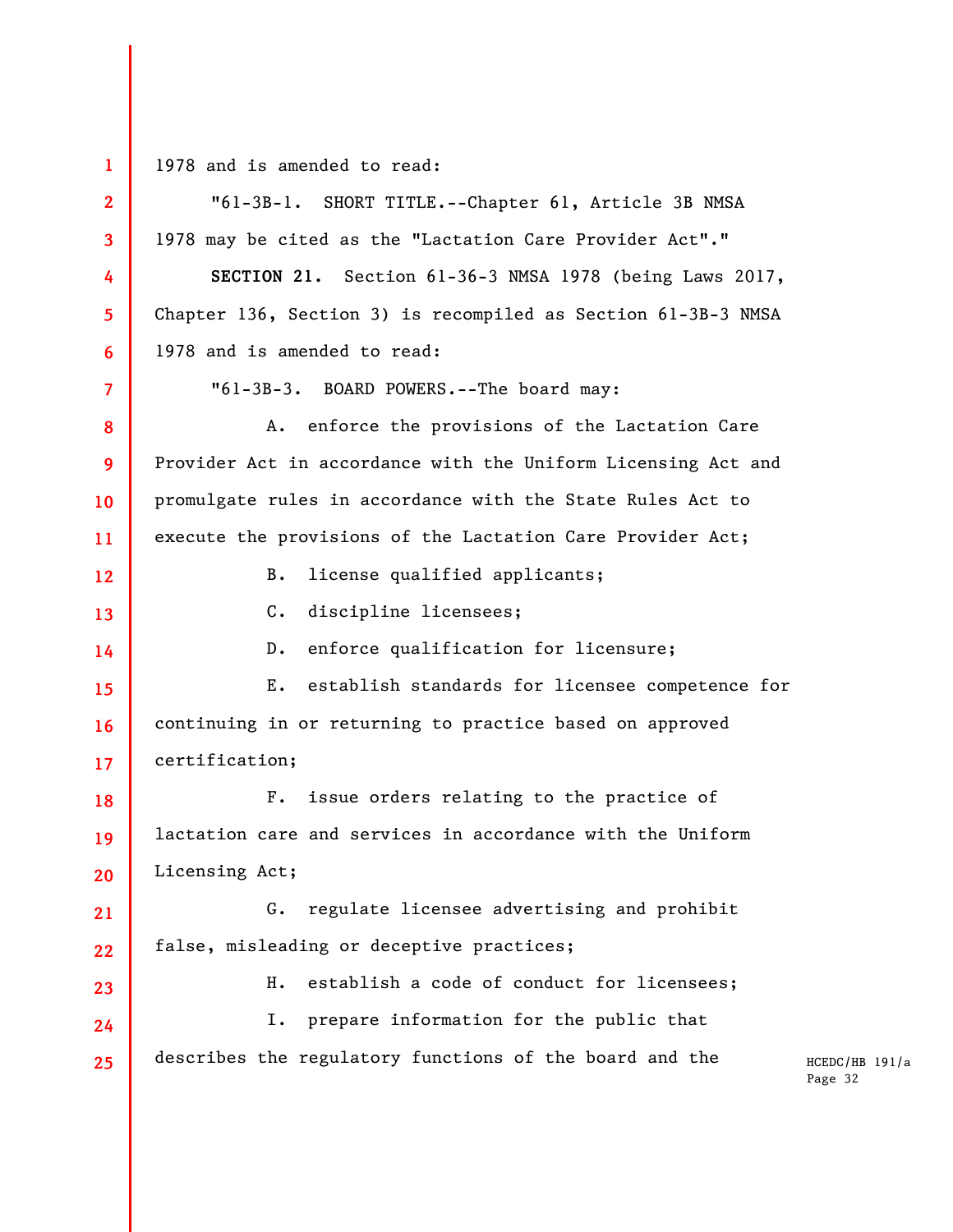**1 2**  procedures by which complaints are filed with and resolved by the board; and

J. appoint a lactation care provider advisory committee consisting of at least one member who is a board member and at least two members who are experts in lactation to assist in the performance of the board's duties."

**SECTION 22.** Section 61-36-6 NMSA 1978 (being Laws 2017, Chapter 136, Section 6) is recompiled as Section 61-3B-6 NMSA 1978 and is amended to read:

**10** 

**3** 

**4** 

**5** 

**6** 

**7** 

**8** 

**9** 

"61-3B-6. DISCIPLINARY PROCEEDINGS.--

**11 12 13 14 15 16 17 18 19 20 21 22 23 24 25**  A. In accordance with the procedures contained in the Uniform Licensing Act, the board may deny, revoke or suspend a license held or applied for pursuant to the Lactation Care Provider Act, reprimand or place a licensee on probation or deny, limit or revoke a privilege of a licensee desiring to practice or practicing lactation care and services upon grounds that the licensee or applicant: (1) is guilty of fraud or deceit in procuring or attempting to procure a license; (2) is convicted of a felony; (3) is unfit or incompetent; (4) is intemperate or is addicted to the use of habit-forming drugs; (5) is guilty of unprofessional conduct as defined by board rules;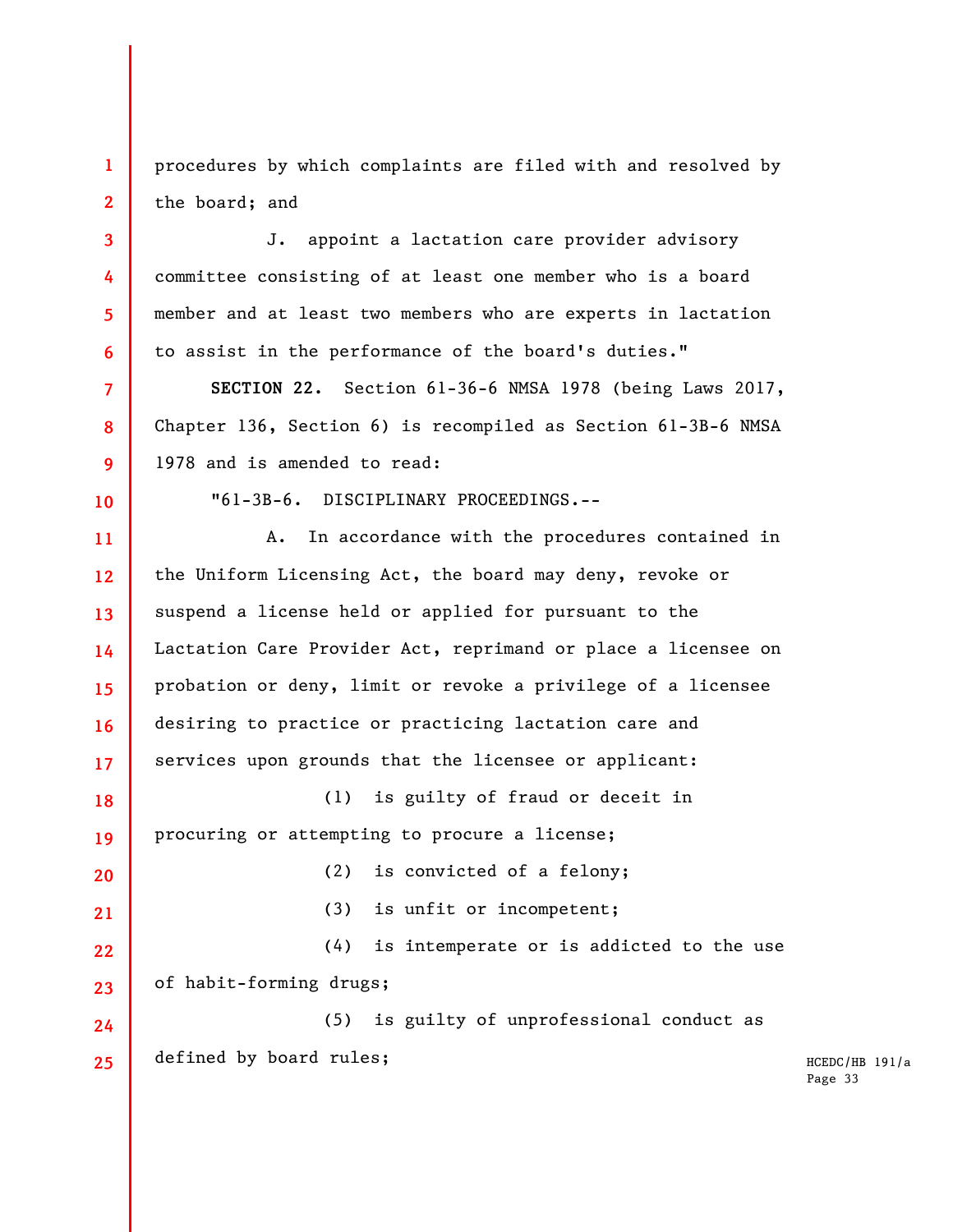**1 2 3**  (6) has willfully or repeatedly violated any provisions of the Lactation Care Provider Act, including any board rule adopted pursuant to that act; or

**4** 

**7** 

**8** 

**9** 

**10** 

**17** 

**18** 

**19** 

**20** 

**21** 

**23** 

**24** 

**25** 

**5 6**  (7) was certified or licensed to provide lactation care and services in another licensing jurisdiction and was the subject of disciplinary action for acts similar to acts described in this subsection. A certified copy of the record of the certification or licensure board disciplinary action taken by another licensing jurisdiction is conclusive evidence of the action.

**11 12 13 14 15 16**  B. The board may summarily suspend or restrict a license issued by the board without a hearing, simultaneously with or at any time after the initiation of proceedings for a hearing provided under the Uniform Licensing Act, if the board finds that evidence in its possession indicates that the licensee:

(1) poses a clear and immediate danger to the public health and safety if the licensee continues to practice;

**22**  (2) has been adjudged mentally incompetent by a final order or adjudication by a court of competent jurisdiction; or

(3) has pled guilty to or been found guilty of any offense related to the practice of medicine or for any violent criminal offense in this state or a substantially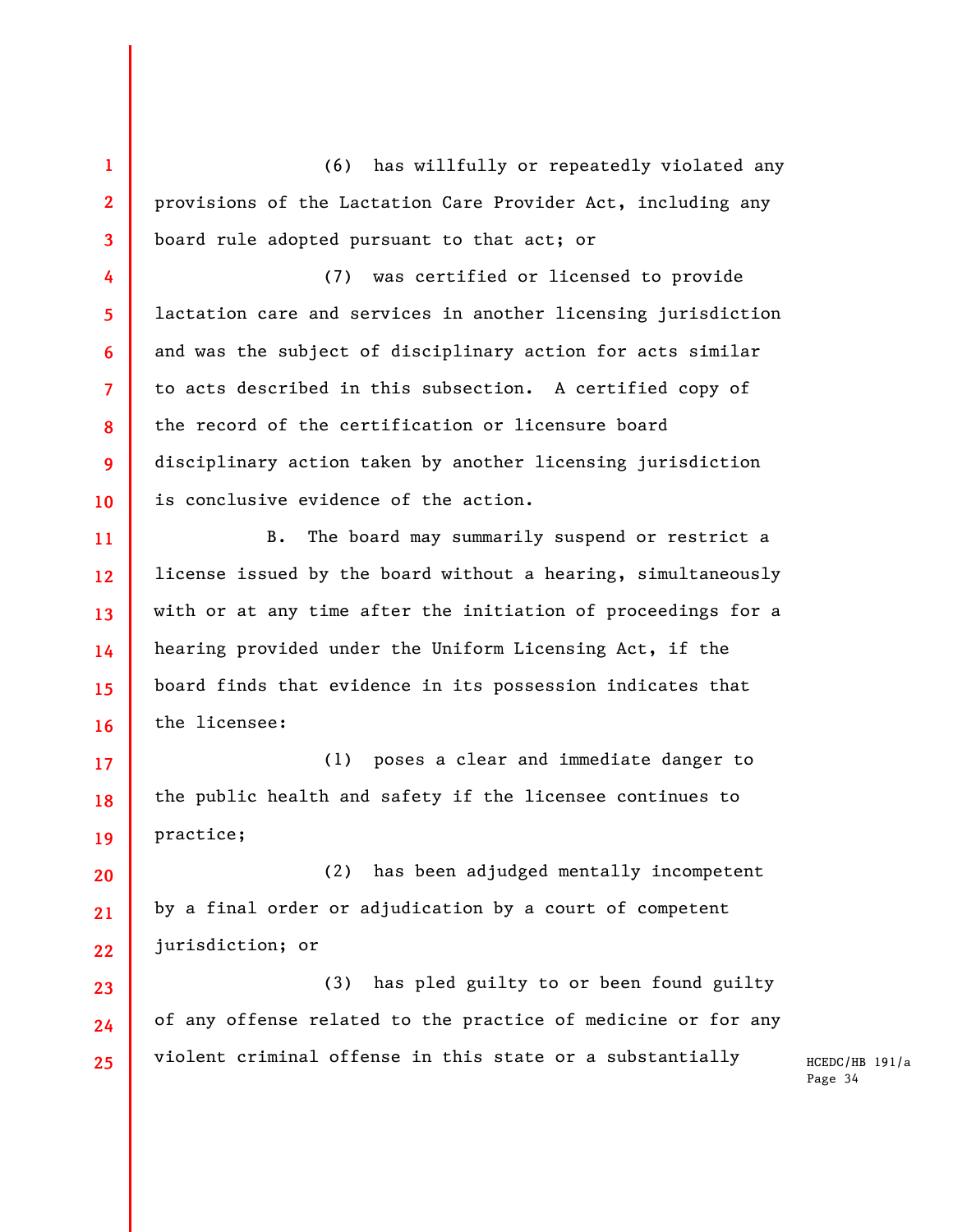equivalent criminal offense in another jurisdiction.

**1** 

**2** 

**3** 

**4** 

**5** 

**6** 

**7** 

**8** 

**9** 

**10** 

**11** 

**12** 

**13** 

**14** 

**15** 

**16** 

**17** 

C. A licensee is not required to comply with a summary action taken pursuant to Subsection B of this section until service has been made or the licensee has actual knowledge of the order, whichever occurs first.

D. A person whose license is suspended or restricted under this section is entitled to a hearing by the board pursuant to the Uniform Licensing Act within fifteen days from the date that the licensee requests a hearing.

E. Disciplinary proceedings may be instituted by any person, shall be by complaint and shall conform with the provisions of the Uniform Licensing Act. A party to a hearing may obtain a copy of the hearing record upon payment of costs for the copy.

F. A person filing a complaint shall be immune from liability arising out of civil action if the complaint is filed in good faith and without actual malice.

**18 19 20 21 22 23 24 25**  G. All written and oral communication made by any person to the board relating to actual or potential disciplinary action, including complaints made to the board, shall be confidential communications and are not public records for the purposes of the Inspection of Public Records Act. All data, communications and information acquired, prepared or disseminated by the board relating to actual or potential disciplinary action or its investigation of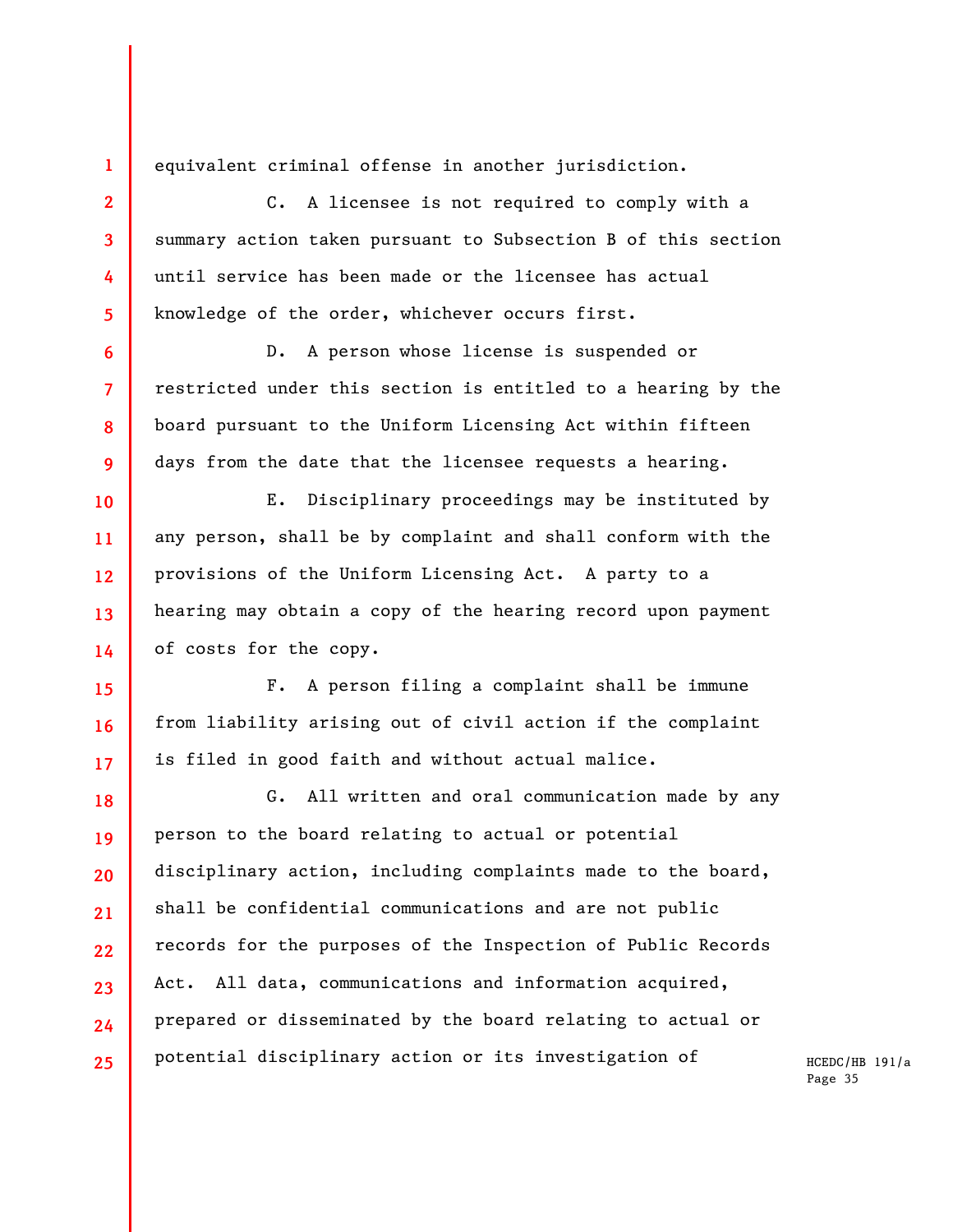complaints shall not be disclosed, except to the extent necessary to carry out the purposes of the board or in a judicial appeal from the actions of the board or in a referral of cases made to law enforcement agencies, national database clearinghouses or other licensing boards.

**1** 

**2** 

**3** 

**4** 

**5** 

**6** 

**7** 

**8** 

**19** 

**20** 

**21** 

**22** 

**23** 

**24** 

**25** 

H. The board shall not initiate a disciplinary action more than two years after the date that it receives a complaint.

**9 10 11 12 13 14**  I. The time limitation contained in Subsection D of this section shall not be tolled by any civil or criminal litigation in which the licensee or applicant is a party, arising substantially from the same facts, conduct, transactions or occurrences that would be the basis for the board's disciplinary action.

**15 16 17 18**  J. The board may recover the costs associated with the investigation and disposition of a disciplinary proceeding from the person who is the subject of the proceeding."

**SECTION 23.** A new section of the Lactation Care Provider Act is enacted to read:

"EXPEDITED LICENSE.--The board shall issue an expedited license to a person who holds a license in another licensing jurisdiction in accordance with Section 61-1-31.1 NMSA 1978 if the person holds a current approved certification or license in another licensing jurisdiction. The board by rule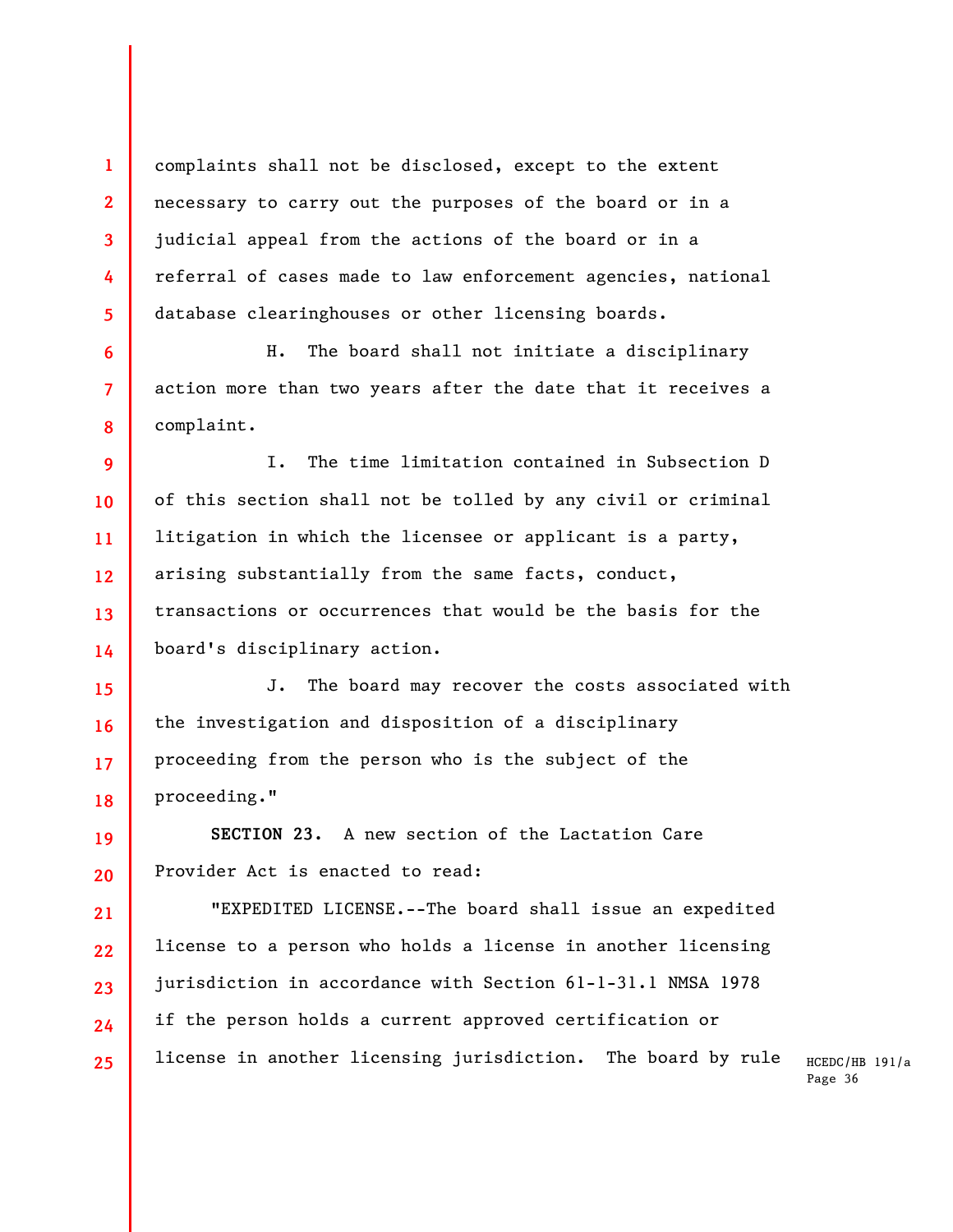shall determine the states and territories of the United States and the District of Columbia from which it will not accept an applicant for expedited licensure and determine foreign countries from which it will accept an applicant for expedited licensure. The board shall post the lists of disapproved and approved licensing jurisdictions on its website. The list of disapproved licensing jurisdictions shall include the specific reasons for disapproval. The lists shall be reviewed annually to determine if amendments to the rule are warranted."

**1** 

**2** 

**3** 

**4** 

**5** 

**6** 

**7** 

**8** 

**9** 

**10** 

**11** 

**12** 

**13** 

**14** 

**SECTION 24.** Section 61-4-3 NMSA 1978 (being Laws 1968, Chapter 3, Section 3, as amended) is amended to read:

"61-4-3. BOARD CREATED--APPOINTMENT--OFFICERS--DUTIES-- COMPENSATION.--

**15 16 17 18 19 20 21 22 23 24 25**  A. The "chiropractic board" is created and is administratively attached to the regulation and licensing department. The board shall consist of six persons, four of whom have been continuously engaged in the practice of chiropractic in New Mexico for five years immediately prior to their appointment. Two persons shall represent the public and shall not have practiced chiropractic in this state or any other jurisdiction. A person shall not be appointed to the board who is an officer or employee of or who is financially interested in any school or college of chiropractic, medicine, surgery or osteopathy.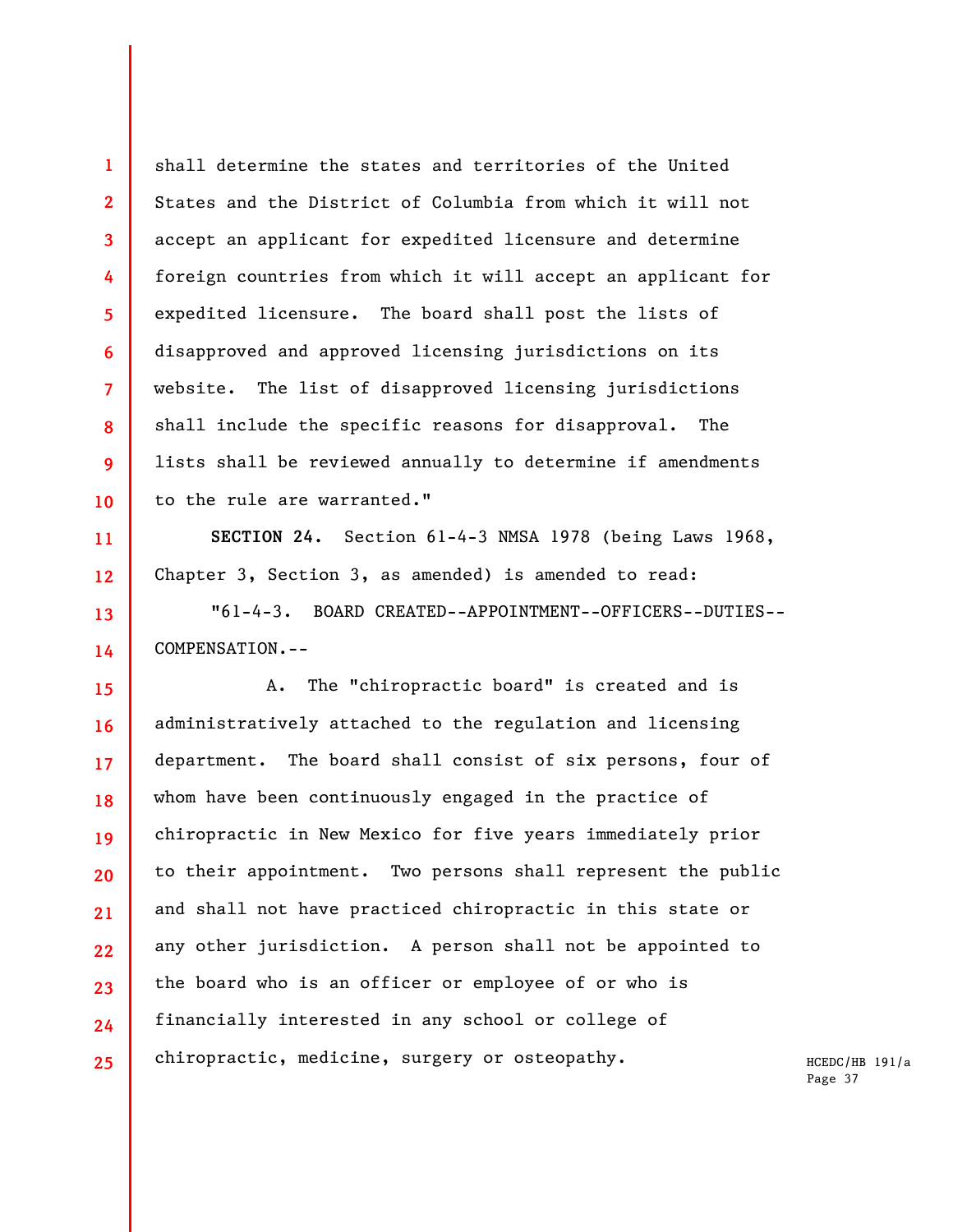**1 2 3 4 5 6 7 8 9 10**  B. Members of the board shall be appointed by the governor for staggered terms of five years or less and in a manner that the term of one board member expires on July 1 of each year. A list of five names for each professional member vacancy shall be submitted by the New Mexico chiropractic association to the governor for consideration in the appointment of board members. A vacancy shall be filled by appointment for the unexpired term. Board members shall serve until their successors have been appointed and qualified.

**11 12 13 14 15 16 17 18 19 20 21**  C. The board shall annually elect a chair and a secretary-treasurer. A majority of the board constitutes a quorum. The board shall meet quarterly. Special meetings may be called by the chair and shall be called upon the written request of two members of the board. Notification of special meetings shall be made by certified mail unless such notice is waived by the entire board and the action noted in the minutes. Notice of all regular meetings shall be made by regular mail at least ten days prior to the meeting, and copies of the minutes of all meetings shall be mailed to each board member within thirty days after a meeting.

D. A board member failing to attend three consecutive meetings, either regular or special, shall automatically be removed as a member of the board.

**22** 

**23** 

**24** 

**25** 

E. The board shall adopt a seal.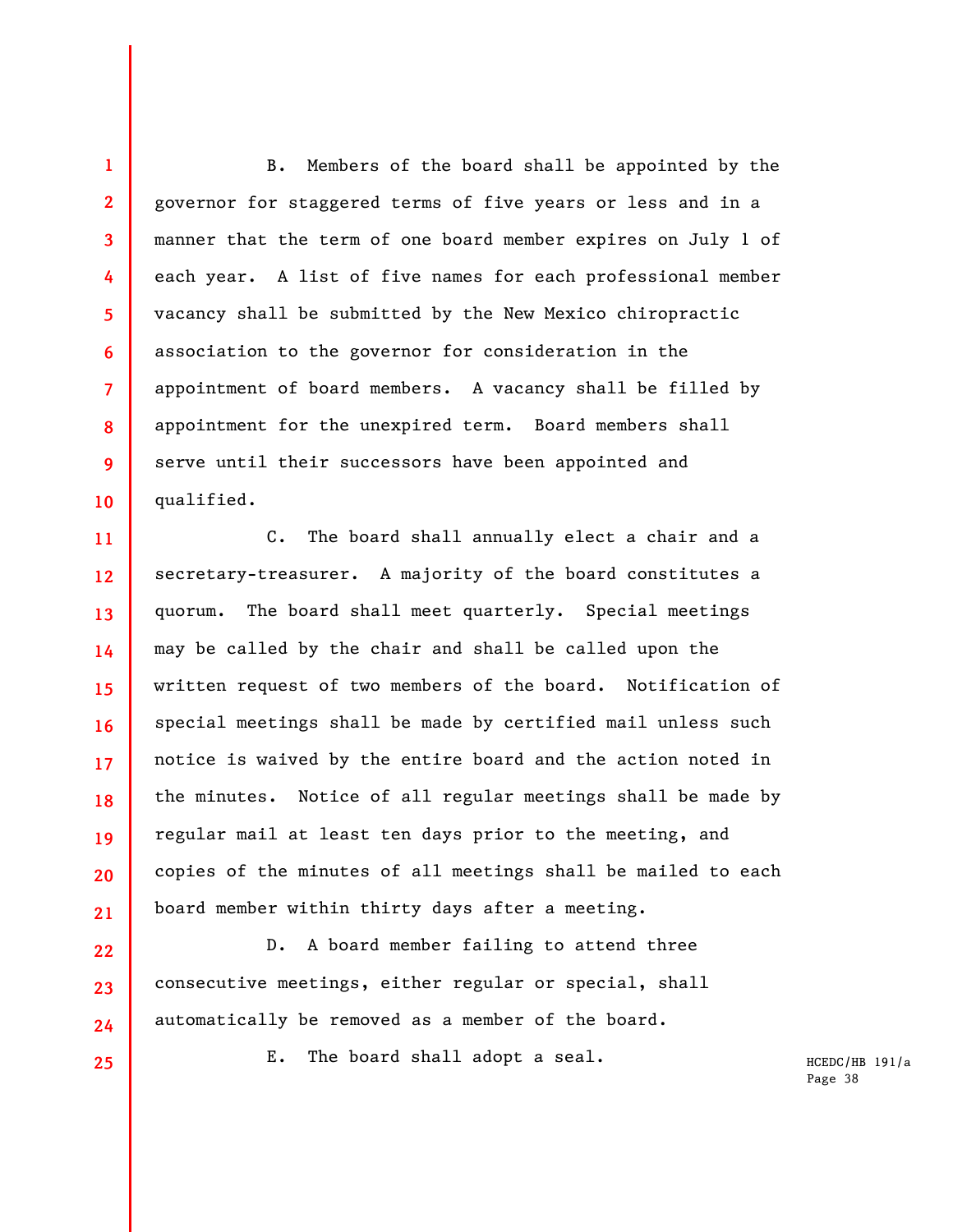F. The board shall promulgate and file, in accordance with the State Rules Act, all rules necessary for the implementation and enforcement of the provisions of the Chiropractic Physician Practice Act, including educational requirements for a chiropractic assistant.

**1** 

**2** 

**3** 

**4** 

**5** 

**6** 

**7** 

**8** 

**9** 

**10** 

**11** 

**12** 

**16** 

**17** 

**18** 

**19** 

**20** 

**21** 

**22** 

**23** 

**24** 

**25** 

G. The board, for the purpose of protecting the health and well-being of the citizens of this state and maintaining and continuing informed professional knowledge and awareness, shall establish by rule mandatory continuing education requirements for chiropractic physicians and certified advanced practice chiropractic physicians licensed in this state.

**13 14 15**  H. Failure to comply with the rules adopted by the board shall be grounds for investigation, which may lead to revocation of license.

I. Members of the board shall be reimbursed as provided in the Per Diem and Mileage Act, but shall receive no other compensation, perquisite or allowance for each day necessarily spent in the discharge of their duties."

**SECTION 25.** Section 61-4-8 NMSA 1978 (being Laws 1968, Chapter 3, Section 8) is amended to read:

"61-4-8. LICENSE WITHOUT EXAMINATION.--

A. The board shall issue a license without examination to a chiropractic physician who is a graduate of a standard college of chiropractic and has been licensed in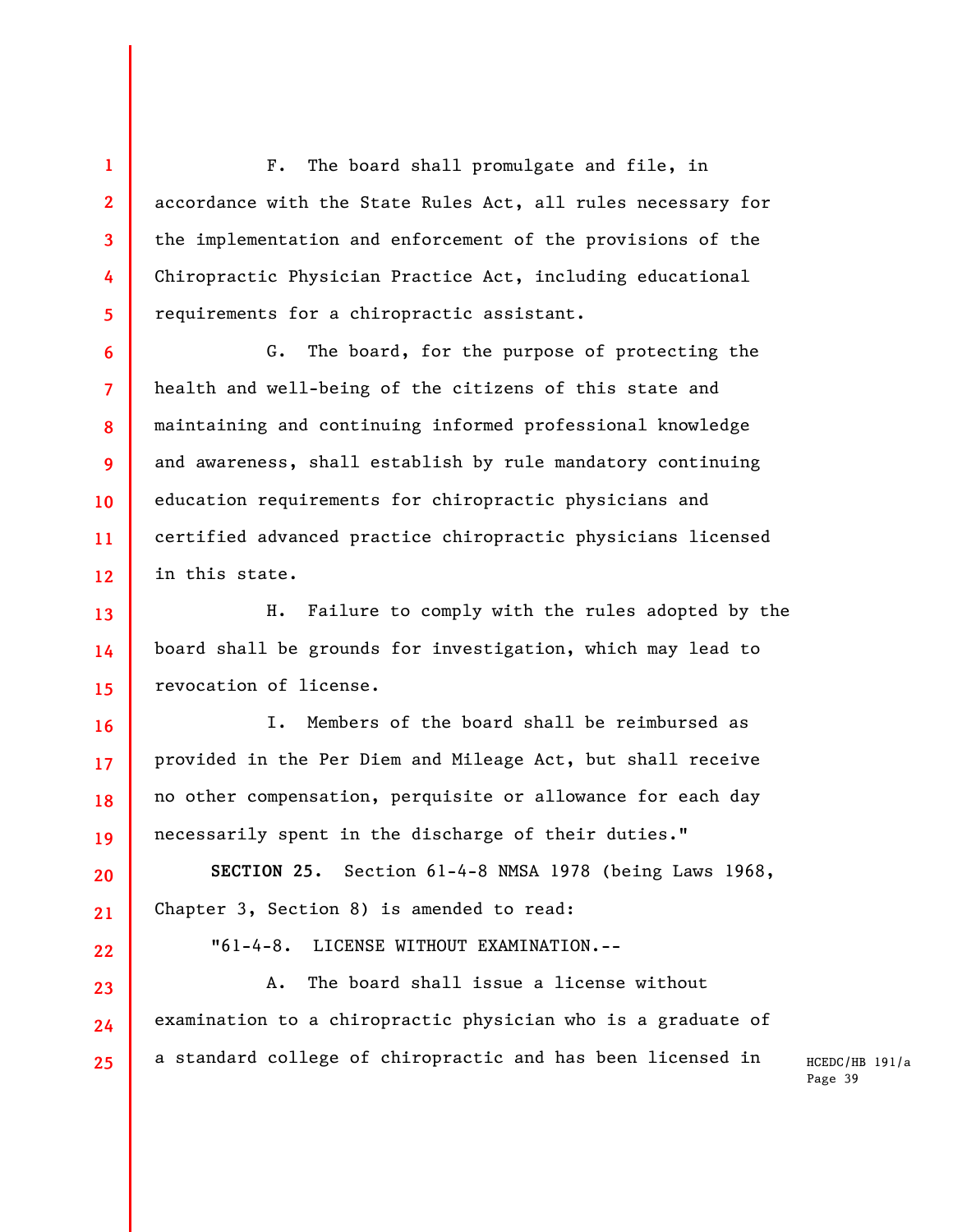**13**  another licensing jurisdiction if the applicant holds a valid and unrestricted license, is in good standing with the licensing board of the other licensing jurisdiction and has practiced as a chiropractor for at least two years immediately prior to application in New Mexico. The board shall, as soon as practicable but no later than thirty days after a person files an application for a license accompanied by any required fees, process the application and issue the expedited license in accordance with Section 61-1-31.1 NMSA 1978. If the board issues an expedited license to a person whose prior licensing jurisdiction did not require examination, the board may require that person to pass an examination before applying for license renewal.

**1** 

**2** 

**3** 

**4** 

**5** 

**6** 

**7** 

**8** 

**9** 

**10** 

**11** 

**12** 

**14** 

**15** 

**16** 

**17** 

**18** 

**19** 

**20** 

**21** 

**22** 

**23** 

**24** 

**25** 

B. The board by rule shall determine the states and territories of the United States and the District of Columbia from which it will not accept an applicant for expedited licensure and foreign countries from which it will accept an applicant for expedited licensure. The board shall post the lists of disapproved and approved licensing jurisdictions on its website. The list of disapproved licensing jurisdictions shall include the specific reasons for disapproval. The lists shall be reviewed annually to determine if amendments to the rule are warranted."

**SECTION 26.** Section 61-5A-10 NMSA 1978 (being Laws 1994, Chapter 55, Section 10, as amended) is amended to read: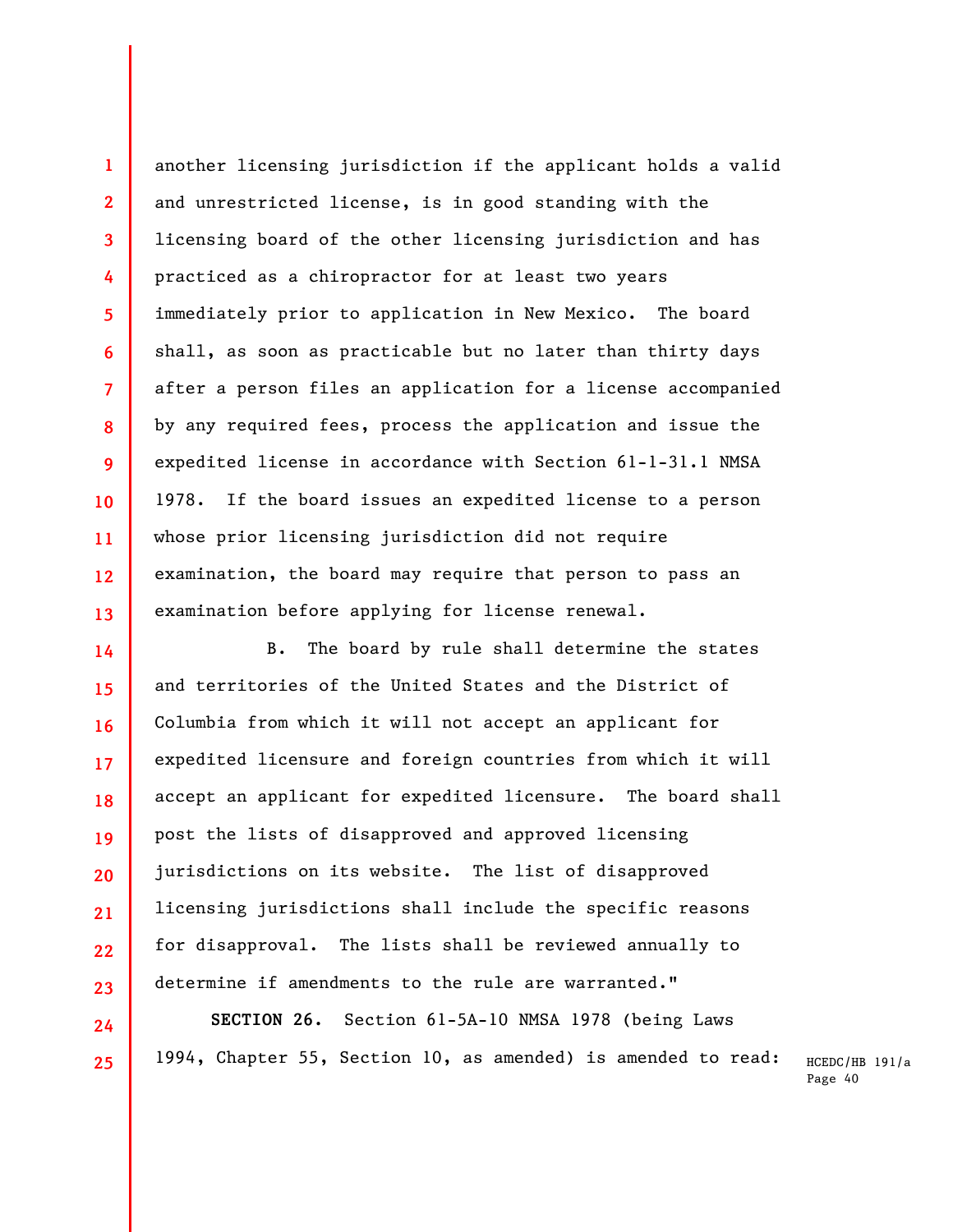| $\mathbf{1}$      | "61-5A-10. POWERS AND DUTIES OF THE BOARD AND                                 |
|-------------------|-------------------------------------------------------------------------------|
| $\mathbf{2}$      | COMMITTEE.--In addition to any other authority provided by                    |
| 3                 | law, the board and the committee, when designated, shall:                     |
| 4                 | enforce and administer the provisions of the<br>A.                            |
| 5                 | Dental Health Care Act and the Dental Amalgam Waste Reduction                 |
| 6                 | Act;                                                                          |
| $\overline{7}$    | promulgate in accordance with the State Rules<br><b>B.</b>                    |
| 8                 | Act, all rules as necessary to:                                               |
| 9                 | regulate the examination and licensure<br>(1)                                 |
| 10 <sup>°</sup>   | of dentists and dental therapists and, through the committee,                 |
| 11                | regulate the examination and licensure of dental hygienists;                  |
| $12 \overline{ }$ | (2) provide for the examination and                                           |
| 13                | certification of dental assistants by the board;                              |
| 14                | (3) provide for the regulation of dental                                      |
| 15                | technicians by the board;                                                     |
| <b>16</b>         | (4) regulate the practice of dentistry,                                       |
| 17 <sup>2</sup>   | dental therapy and dental assisting and, through the                          |
| 18                | committee, regulate the practice of dental hygiene; and                       |
| 19                | provide for the regulation and licensure<br>(5)                               |
| 20                | of non-dentist owners by the board;                                           |
| 21                | adopt and use a seal;<br>$\mathbf{C}$ .                                       |
| 22                | administer oaths to all applicants, witnesses<br>$D$ .                        |
| 23                | and others appearing before the board or the committee, as                    |
| 24                | appropriate;                                                                  |
| 25                | keep an accurate record of all meetings,<br>Ε.<br>$HCEDC/HB$ 191/a<br>Page 41 |
|                   |                                                                               |
|                   |                                                                               |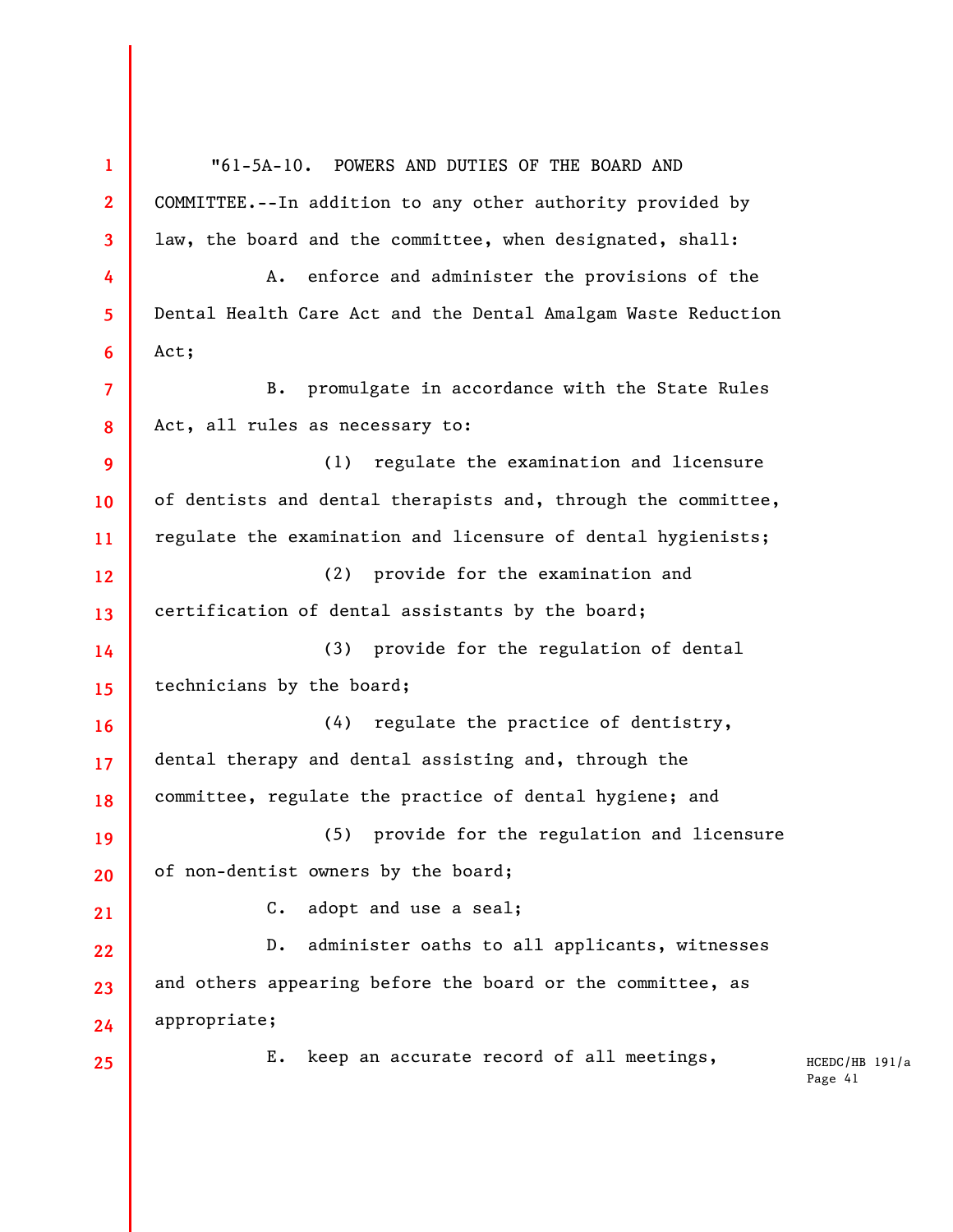## **1**  receipts and disbursements;

**2** 

**3** 

**5** 

**7** 

**9** 

**10** 

**4 6 8**  F. grant, deny, review, suspend and revoke licenses and certificates to practice dentistry, dental therapy, dental assisting and, through the committee, dental hygiene and censure, reprimand, fine and place on probation and stipulation dentists, dental therapists, dental assistants and, through the committee, dental hygienists, in accordance with the Uniform Licensing Act for any cause stated in the Dental Health Care Act and the Dental Amalgam Waste Reduction Act;

**11 12 13 14 15 16**  G. grant, deny, review, suspend and revoke licenses to own dental practices and censure, reprimand, fine and place on probation and stipulation non-dentist owners, in accordance with the Uniform Licensing Act, for any cause stated in the Dental Health Care Act and the Dental Amalgam Waste Reduction Act;

**17 18 19 20 21 22 23 24 25**  H. maintain records of the name, address, license number and such other demographic data as may serve the needs of the board of licensees, together with a record of license renewals, suspensions, revocations, probations, stipulations, censures, reprimands and fines. The board shall make available composite reports of demographic data but shall limit public access to information regarding individuals to their names, addresses, license numbers and license actions or as required by statute;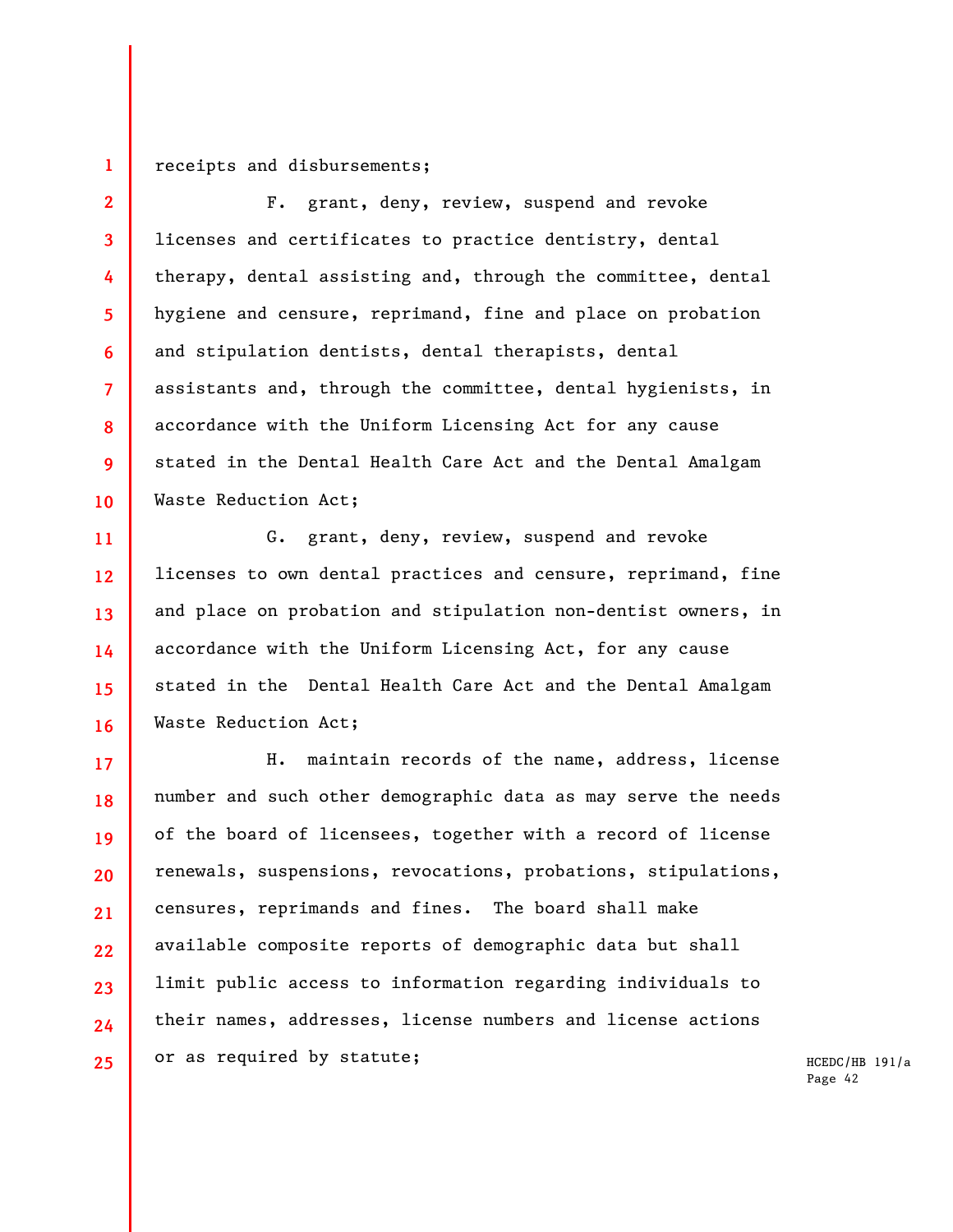**1 2**  I. hire and contract for services from persons as necessary to carry out the board's duties;

J. establish ad hoc committees whose members shall be appointed by the chair with the advice and consent of the board or committee and shall include at least one member of the board or committee as it deems necessary for carrying on its business;

K. have the authority to pay per diem and mileage to persons who are appointed by the board or the committee to serve on ad hoc committees;

**11 12 13 14**  L. have the authority to hire or contract with investigators to investigate possible violations of the Dental Health Care Act and the Dental Amalgam Waste Reduction Act;

**15 16 17 18 19 20**  M. have the authority to issue investigative subpoenas prior to the issuance of a notice of contemplated action for the purpose of investigating complaints against dentists, dental therapists, dental assistants and, through the committee, dental hygienists licensed under the Dental Health Care Act and the Dental Amalgam Waste Reduction Act;

N. have the authority to sue or be sued and to retain the services of an attorney at law for counsel and representation regarding the carrying out of the board's duties;

**25** 

**24** 

**21** 

**22** 

**23** 

**3** 

**4** 

**5** 

**6** 

**7** 

**8** 

**9** 

**10** 

O. have the authority to create and maintain a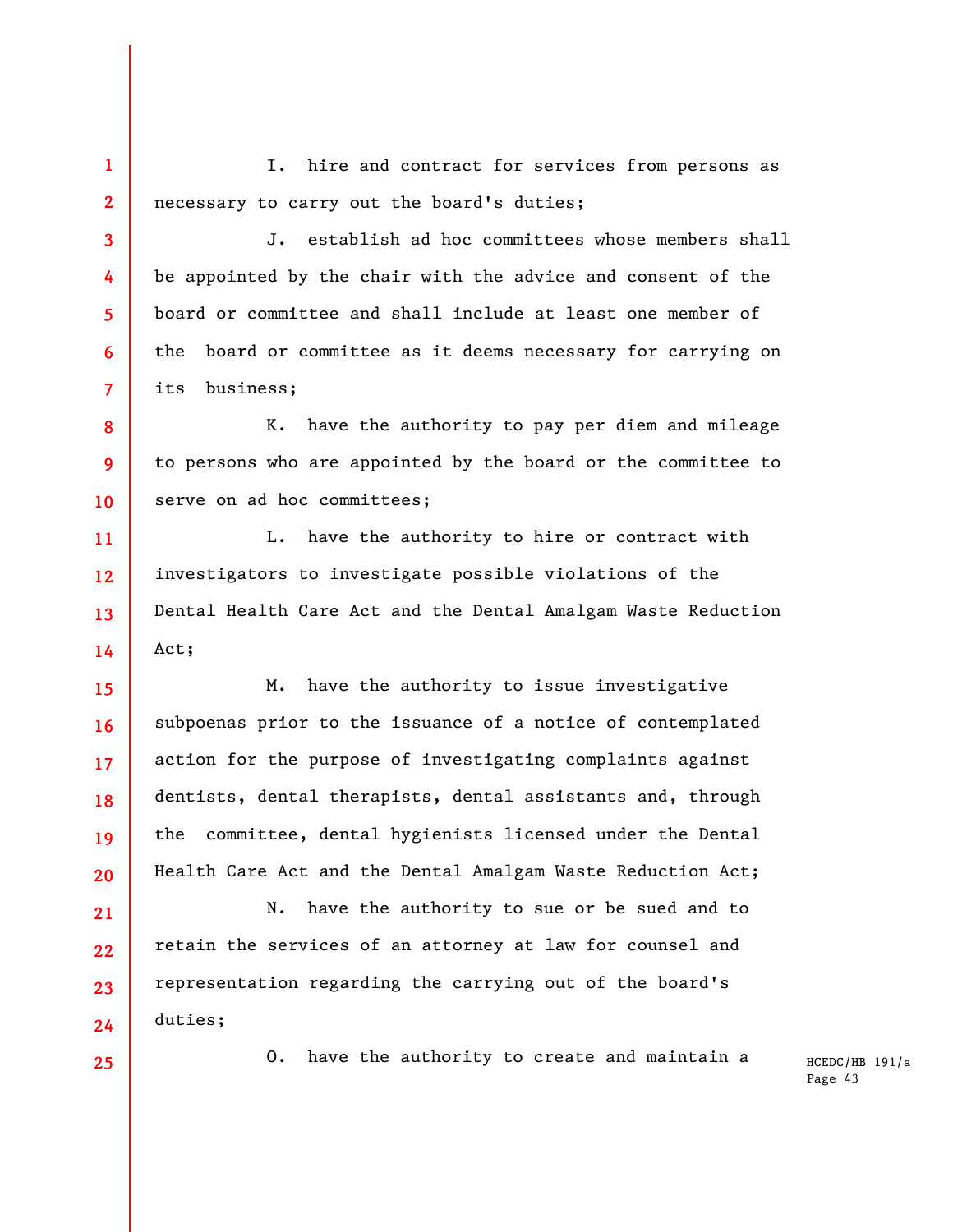formulary, in consultation with the board of pharmacy, of medications that a dental therapist or dental hygienist may prescribe, administer or dispense in accordance with rules the board has promulgated; and

**1** 

**2** 

**3** 

**4** 

**5** 

**6** 

**7** 

**8** 

**9** 

**10** 

**11** 

**22** 

**23** 

**24** 

**25** 

P. establish continuing education or continued competency requirements for dentists, dental therapists, certified dental assistants in expanded functions, dental technicians and, through the committee, dental hygienists."

**SECTION 27.** Section 61-5A-14 NMSA 1978 (being Laws 1994, Chapter 55, Section 14, as amended) is amended to read: "61-5A-14. TEMPORARY LICENSURE--EXPEDITED LICENSURE.--

**12 13 14 15 16 17 18**  A. The board or the committee may issue a temporary license to practice dentistry or dental hygiene to an applicant who is licensed to practice dentistry or dental hygiene in another state or territory of the United States or the District of Columbia and who is otherwise qualified to practice dentistry or dental hygiene in this state. The following provisions shall apply:

**19 20 21**  (1) the applicant shall hold a valid license in good standing in another state or territory of the United States or the District of Columbia;

(2) the applicant shall practice dentistry or dental hygiene under the sponsorship of or in association with a licensed New Mexico dentist or dental hygienist;

(3) the temporary license may be issued for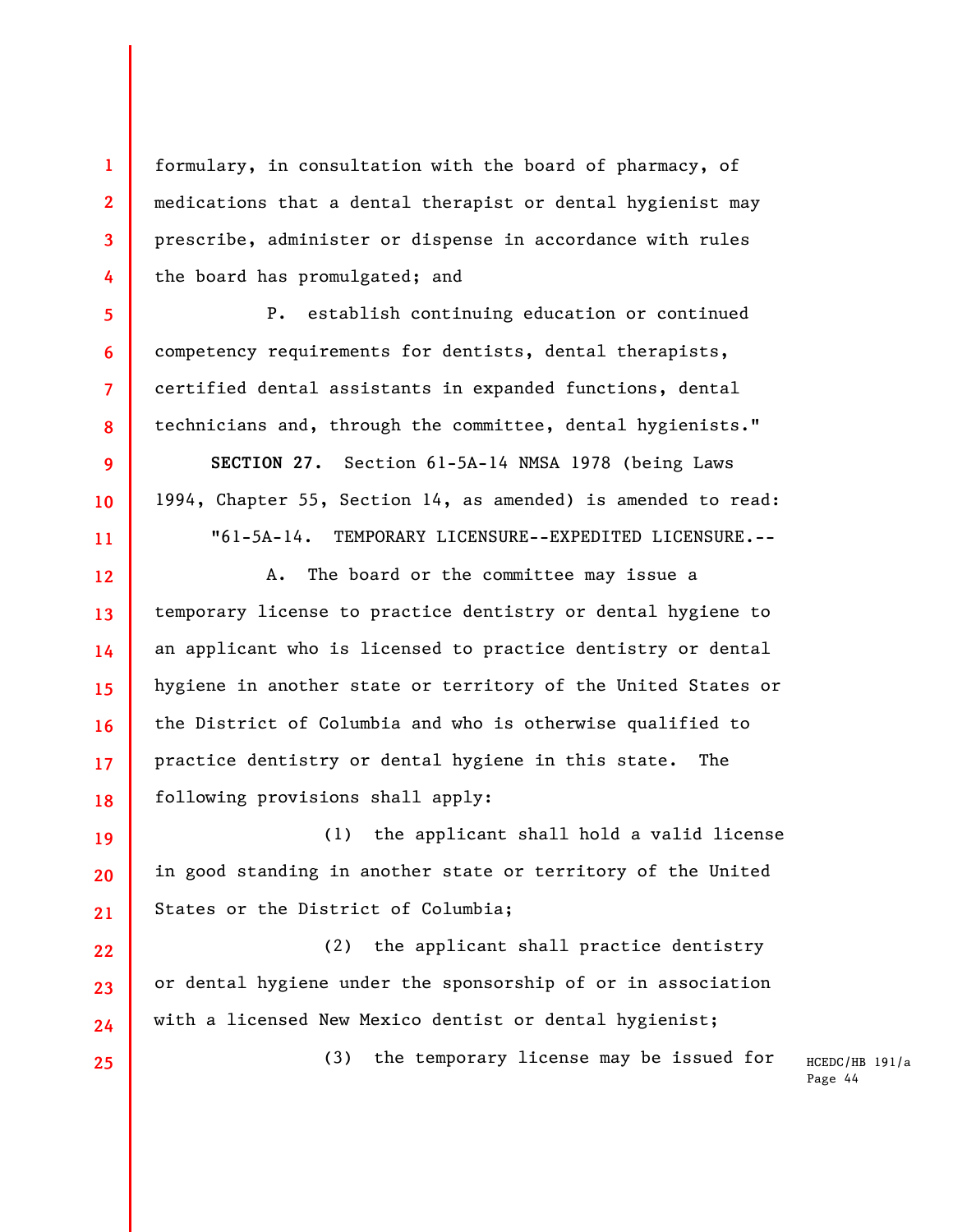**1 2 3 4 5 6 7 8 9 10 11 12**  those activities as stipulated by the board or committee in the rules of the board. It may be issued upon written application of the applicant when accompanied by such proof of qualifications as the secretary-treasurer of the board or committee, in the secretary-treasurer's discretion, may require. Temporary licensees shall engage in only those activities specified on the temporary license for the time designated, and the temporary license shall identify the licensed New Mexico dentist or dental hygienist who will sponsor or associate with the applicant during the time the applicant practices dentistry or dental hygiene in New Mexico;

**13 14 15 16**  (4) the sponsoring or associating dentist or dental hygienist shall submit an affidavit attesting to the qualifications of the applicant and the activities the applicant will perform;

**17 18 19**  (5) the temporary license shall be issued for a period not to exceed twelve months and may be renewed upon application and payment of required fees;

**20 21**  (6) the application for a temporary license under this section shall be accompanied by a license fee; and

**22 23 24**  (7) the temporary licensee shall be required to comply with the Dental Health Care Act and all rules promulgated pursuant to that act.

**25** 

B. The board or committee shall issue an expedited  $_{\rm HCEDC/HB}$   $_{\rm 191/a}$ 

Page 45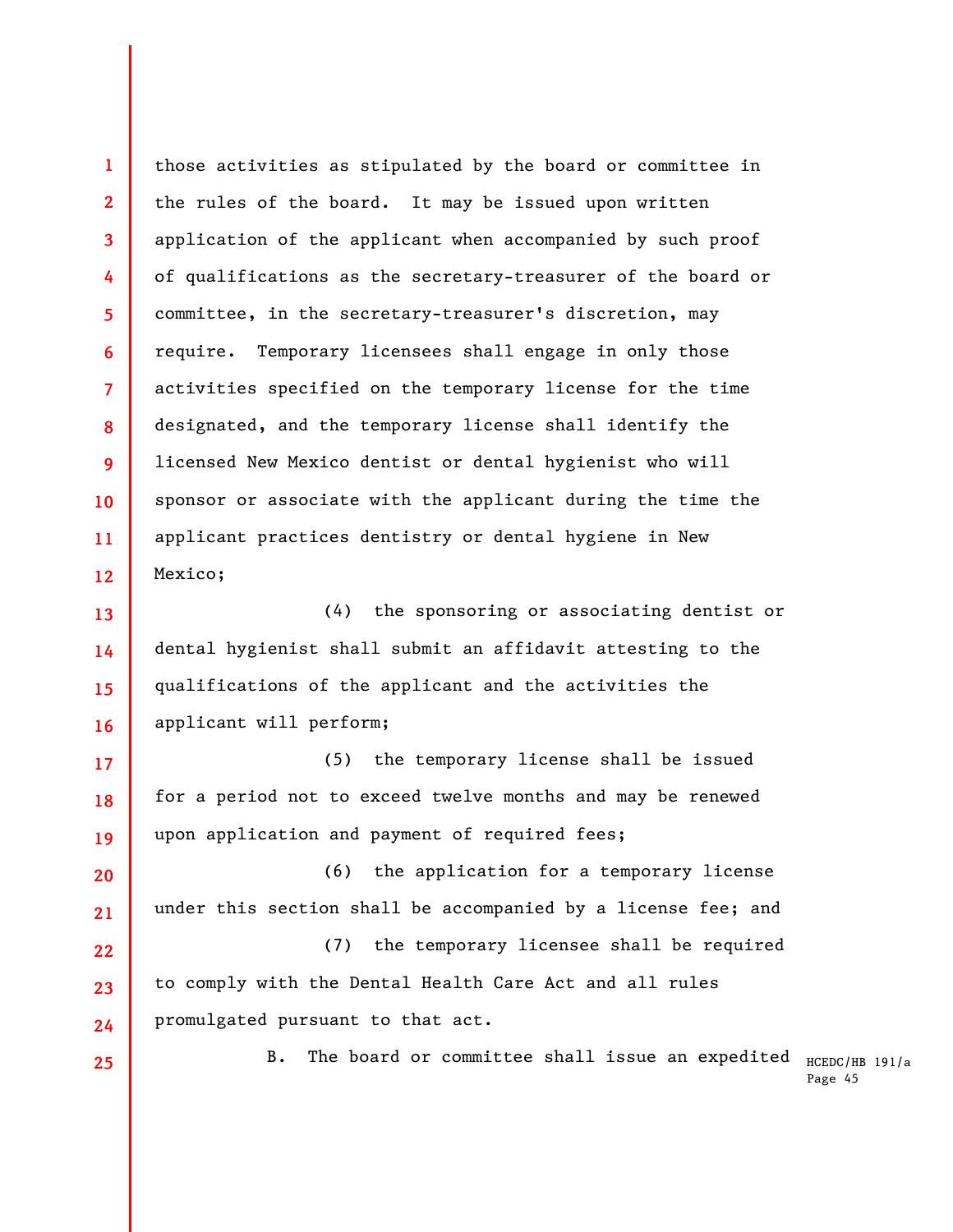license without examination to a dentist or dental hygienist licensed in another licensing jurisdiction if the applicant holds a license that is current and in good standing issued by the other licensing jurisdiction. The board shall, as soon as practicable but no later than thirty days after a person files an application for a license accompanied by any required fees, process the application and issue the expedited license in accordance with Section 61-1-31.1 NMSA 1978. If the board issues an expedited license to a person whose prior licensing jurisdiction did not require examination, the board may require that person to pass an examination before applying for license renewal.

**1** 

**2** 

**3** 

**4** 

**5** 

**6** 

**7** 

**8** 

**9** 

**10** 

**11** 

**12** 

**23** 

**24** 

**25** 

**13 14 15 16 17 18 19 20 21 22**  C. The board by rule shall determine the states and territories of the United States and the District of Columbia from which it will not accept an applicant for expedited licensure and foreign countries from which it will accept an applicant for expedited licensure. The board shall post the lists of disapproved and approved licensing jurisdictions on its website. The list of disapproved licensing jurisdictions shall include the specific reasons for disapproval. The lists shall be reviewed annually to determine if amendments to the rule are warranted."

**SECTION 28.** Section 61-6-5 NMSA 1978 (being Laws 1973, Chapter 361, Section 2, as amended) is amended to read:

"61-6-5. MEDICAL BOARD DUTIES AND POWERS.--The board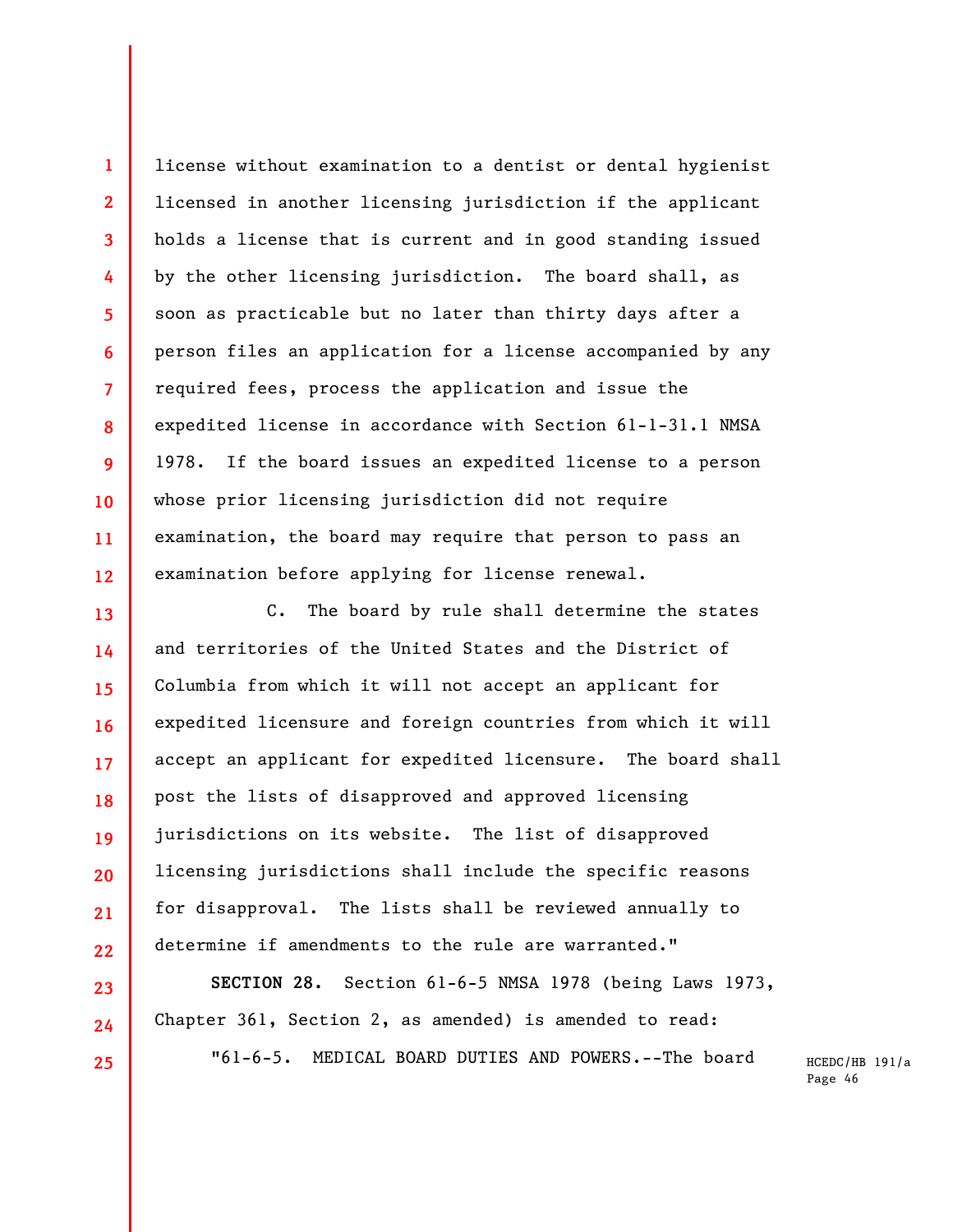shall:

**1** 

**2** 

**3** 

**4** 

**5** 

**6** 

**7** 

**15** 

**16** 

**17** 

A. enforce and administer the provisions of the Medical Practice Act, the Physician Assistant Act, the Anesthesiologist Assistants Act, the Genetic Counseling Act, the Impaired Health Care Provider Act, the Polysomnography Practice Act, the Naturopathic Doctors' Practice Act and the Naprapathic Practice Act;

**8 9 10 11 12 13 14**  B. promulgate, in accordance with the State Rules Act, all rules for the implementation and enforcement of the provisions of the Medical Practice Act, the Physician Assistant Act, the Anesthesiologist Assistants Act, the Genetic Counseling Act, the Impaired Health Care Provider Act, the Polysomnography Practice Act, the Naturopathic Doctors' Practice Act and the Naprapathic Practice Act;

C. adopt and use a seal;

D. administer oaths to all applicants, witnesses and others appearing before the board, as appropriate;

**18 19**  E. take testimony on matters within the board's jurisdiction;

**20 21**  F. keep an accurate record of all its meetings, receipts and disbursements;

**22 23 24 25**  G. maintain records in which the name, address and license number of all licensees shall be recorded, together with a record of all license renewals, suspensions, revocations, probations, stipulations, censures, reprimands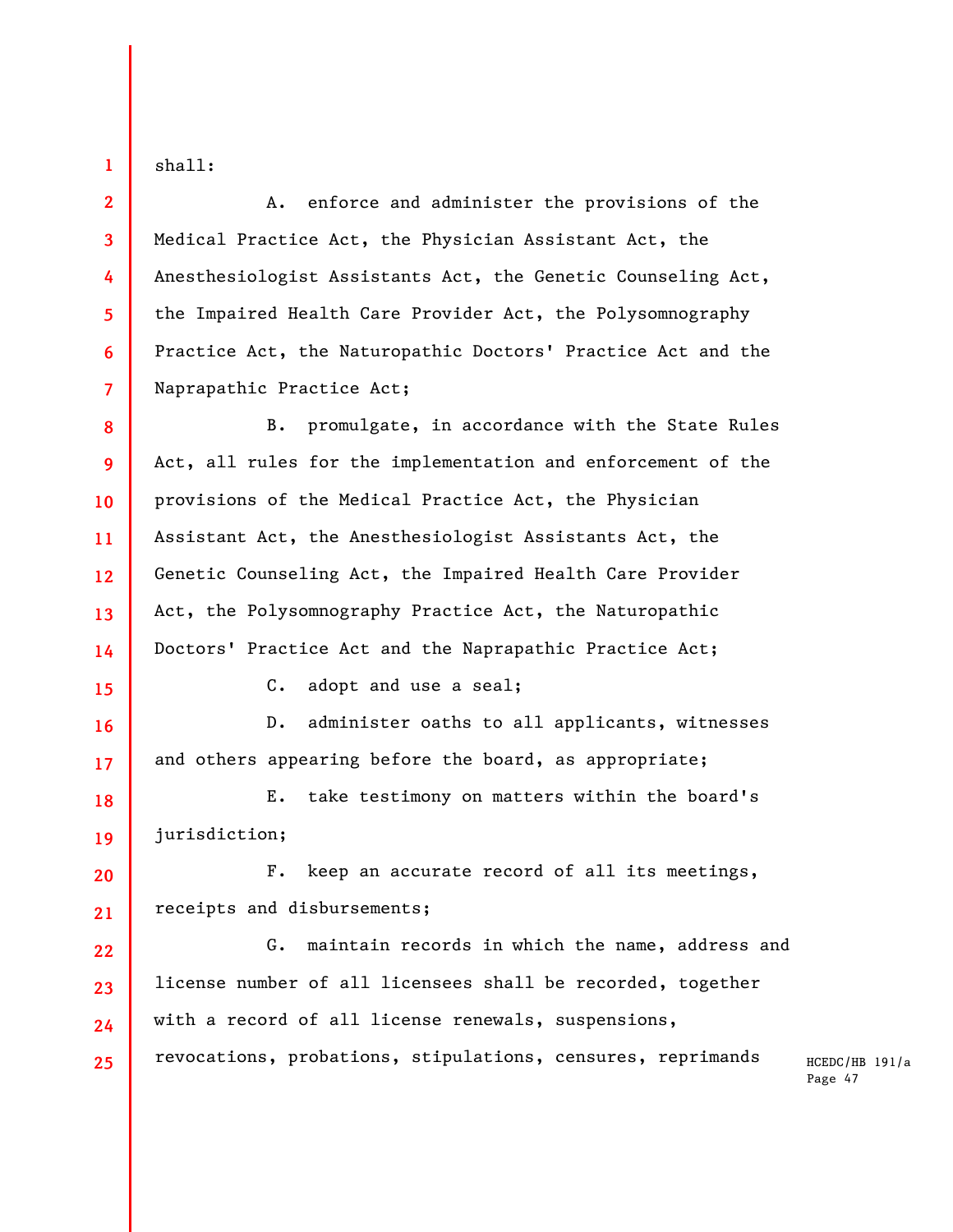and fines;

**1** 

**2** 

**3** 

**4** 

**5** 

**6** 

**7** 

**8** 

**9** 

**13** 

**14** 

**15** 

**16** 

**17** 

**18** 

**19** 

**20** 

**21** 

**22** 

**23** 

**24** 

H. discipline licensees or deny, review, suspend and revoke licenses to practice medicine and censure, reprimand, fine and place on probation and stipulation licensees and applicants in accordance with the Uniform Licensing Act for any cause stated in the law that the board is charged with enforcing;

I. hire staff and administrators as necessary to carry out the provisions of the Medical Practice Act;

**10 11 12**  J. have the authority to hire or contract with investigators to investigate possible violations of the Medical Practice Act;

K. have the authority to hire a competent attorney to give advice and counsel in regard to any matter connected with the duties of the board, to represent the board in any legal proceedings and to aid in the enforcement of the laws in relation to a health care profession or occupation over which the board has authority and to fix the compensation to be paid to such attorney; provided, however, that such attorney shall be compensated from the funds of the board;

L. establish continuing education requirements for licensed practitioners over which the board has authority;

M. establish committees as it deems necessary for carrying on its business;

**25** 

N. hire or contract with a licensed physician to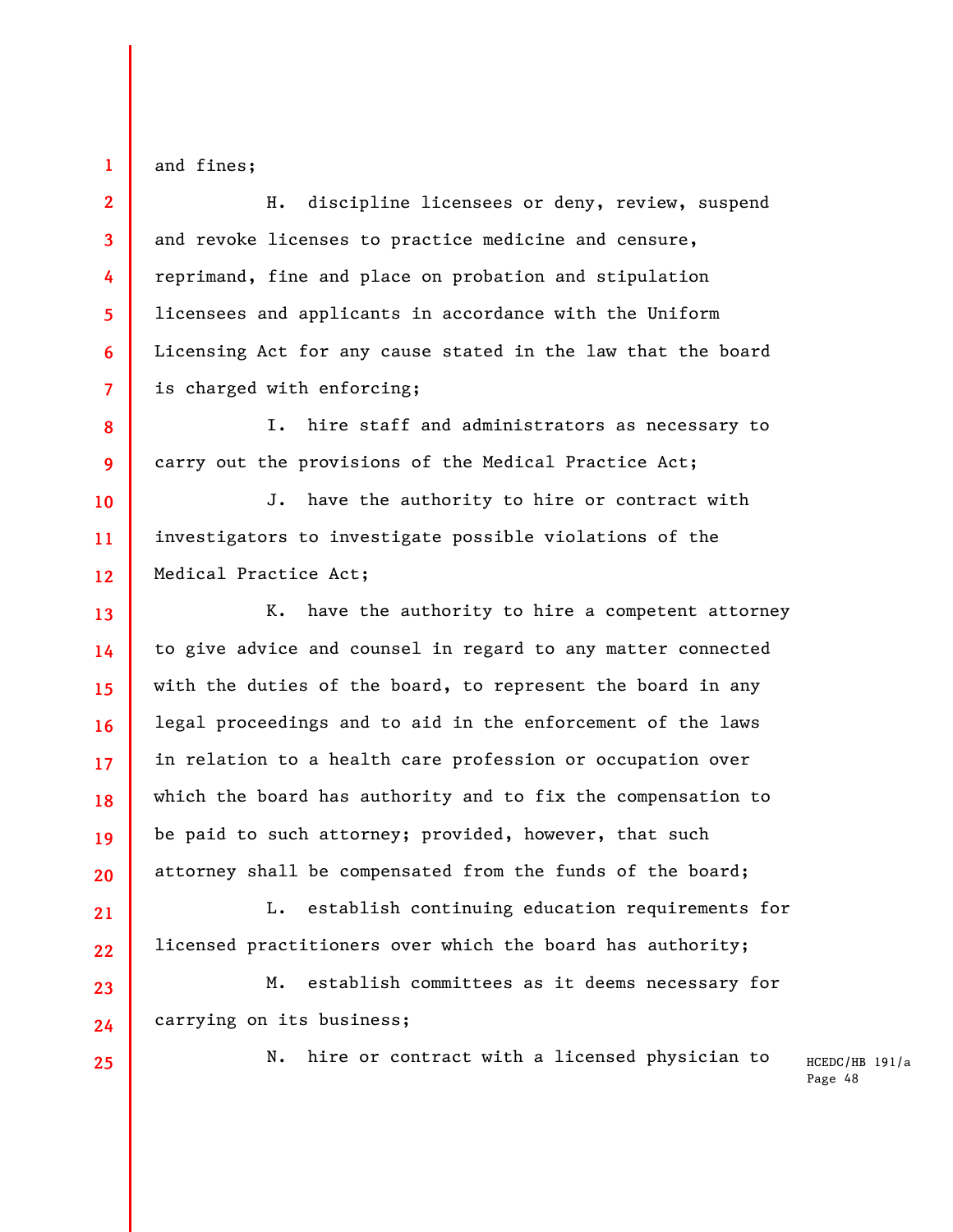**1 2**  serve as medical director and fulfill specified duties of the secretary-treasurer;

**3 4 5**  O. establish and maintain rules related to the management of pain based on review of national standards for pain management; and

**6 7 8**  P. have the authority to waive licensure fees for the purpose of the recruitment and retention of health care practitioners over which the board has authority."

**9 10 SECTION 29.** A new Section 61-6C-1 NMSA 1978 is enacted to read:

**11 12**  "61-6C-1. SHORT TITLE.--Chapter 61, Article 6C NMSA 1978 may be cited as the "Physician Assistant Act"."

**13 14 15 SECTION 30.** Section 61-6-7.1 NMSA 1978 (being Laws 1989, Chapter 9, Section 2) is recompiled as Section 61-6C-2 NMSA 1978 and is amended to read:

**16 17**  "61-6C-2. DEFINITIONS.--As used in the Physician Assistant Act:

**18 19**  A. "administer" means to apply a prepackaged drug directly to the body of a patient by any means;

**20** 

B. "board" means the New Mexico medical board;

**21 22 23**  C. "dispense" means to deliver a drug directly to a patient and includes the compounding, labeling and repackaging of a drug from a bulk or original container;

**24 25**  D. "distribute" means to administer or supply directly to a patient under the direct care of the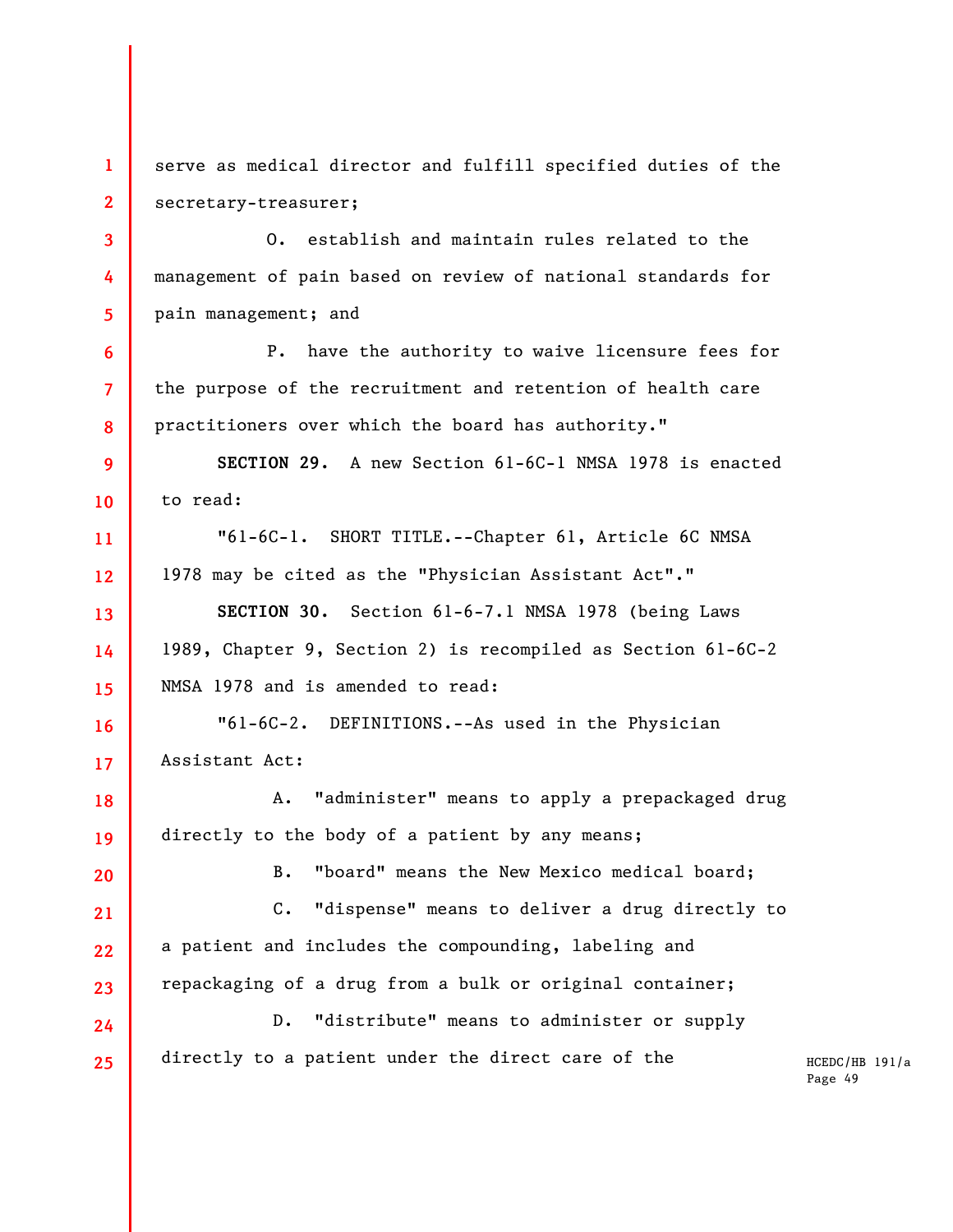distributing physician assistant one or more doses of drugs prepackaged by a licensed pharmacist and excludes the compounding or repackaging from a bulk or original container;

E. "licensed physician" means a medical or osteopathic physician; and

**1** 

**2** 

**3** 

**4** 

**5** 

**16** 

**17** 

**18** 

**6 7 8 9 10 11 12 13**  F. "prescribe" means to issue an order individually for the person for whom prescribed, either directly from the prescriber to the pharmacist or indirectly by means of a written order signed by the prescriber, bearing the name and address of the prescriber, the prescriber's license classification, the name and address of the patient, the name of the drug prescribed, directions for use and the date of issue."

**14 15 SECTION 31.** A new section of the Physician Assistant Act, Section 61-6C-3 NMSA 1978, is enacted to read:

"61-6C-3. LICENSURE AS A PHYSICIAN ASSISTANT--SCOPE OF PRACTICE--BIENNIAL REGISTRATION OF SUPERVISION--LICENSE RENEWAL--FEES.--

**19 20 21 22 23 24 25**  A. The board may license as a physician assistant a qualified person who has graduated from a physician assistant program accredited by the national accrediting body as established by rule of the board in accordance with the State Rules Act and has passed a physician assistant national certifying examination as established by rule. The board may also license as a physician assistant a person who passed the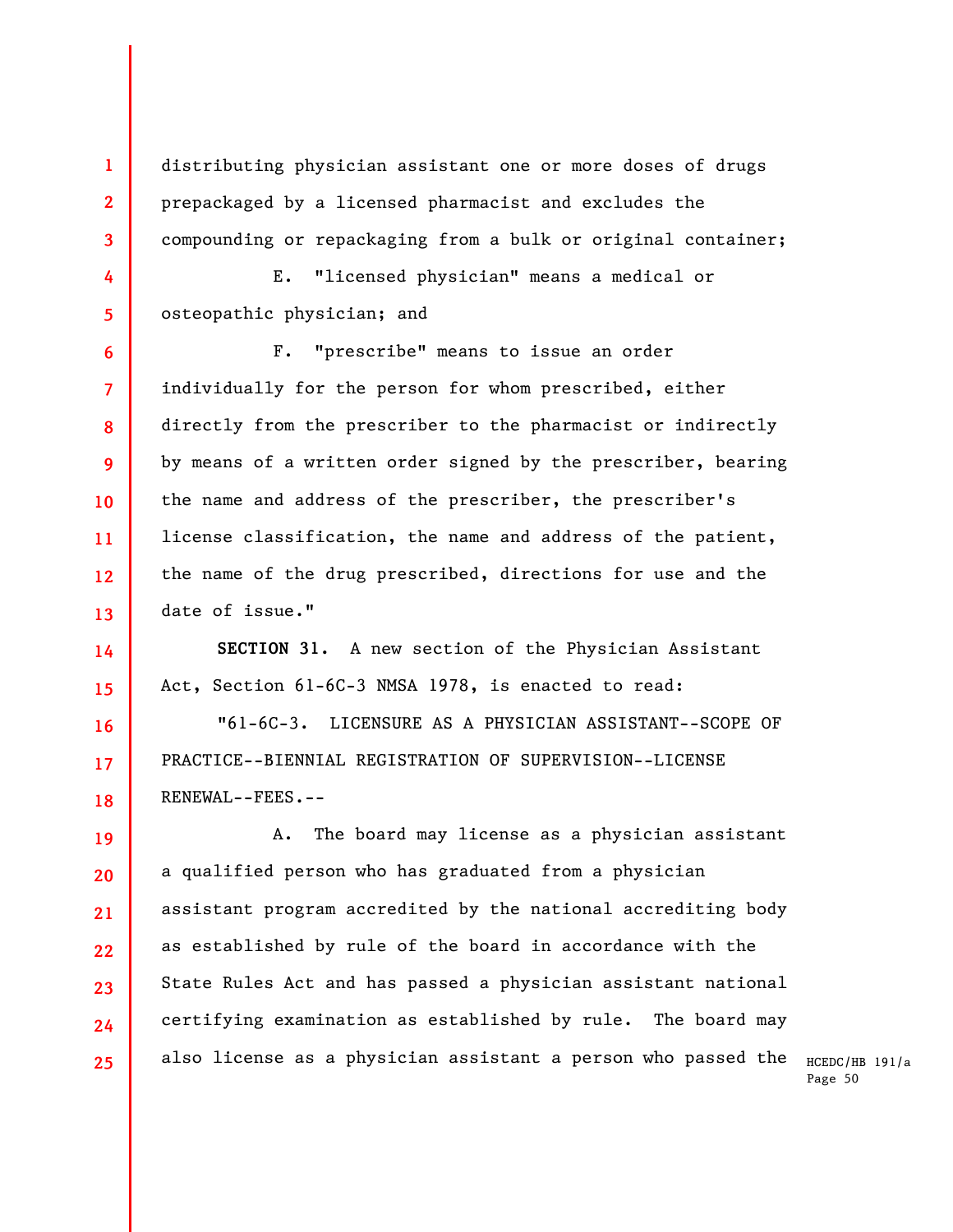physician assistant national certifying examination administered by the national commission on certification of physician assistants prior to 1986.

B. A person shall not perform, attempt to perform or hold the person's own self out as a physician assistant without first applying for and obtaining a license from the board.

**8 9 10 11 12 13 14 15 16 17**  C. Physician assistants may prescribe, administer, dispense and distribute dangerous drugs other than controlled substances in Schedule I of the Controlled Substances Act pursuant to rules adopted by the board after consultation with the board of pharmacy if the prescribing, administering, dispensing and distributing are done with the supervision of a licensed physician or in collaboration with a licensed physician. The distribution process shall comply with state laws concerning prescription packaging, labeling and recordkeeping requirements.

**18 19 20**  D. A physician assistant shall perform only the acts and duties that are within the physician assistant's scope of practice.

E. An applicant for licensure as a physician assistant shall complete application forms supplied by the board and shall pay a licensing fee as provided in Section 61-6-19 NMSA 1978.

**25** 

**21** 

**22** 

**23** 

**24** 

**1** 

**2** 

**3** 

**4** 

**5** 

**6** 

**7** 

F. A physician assistant shall biennially submit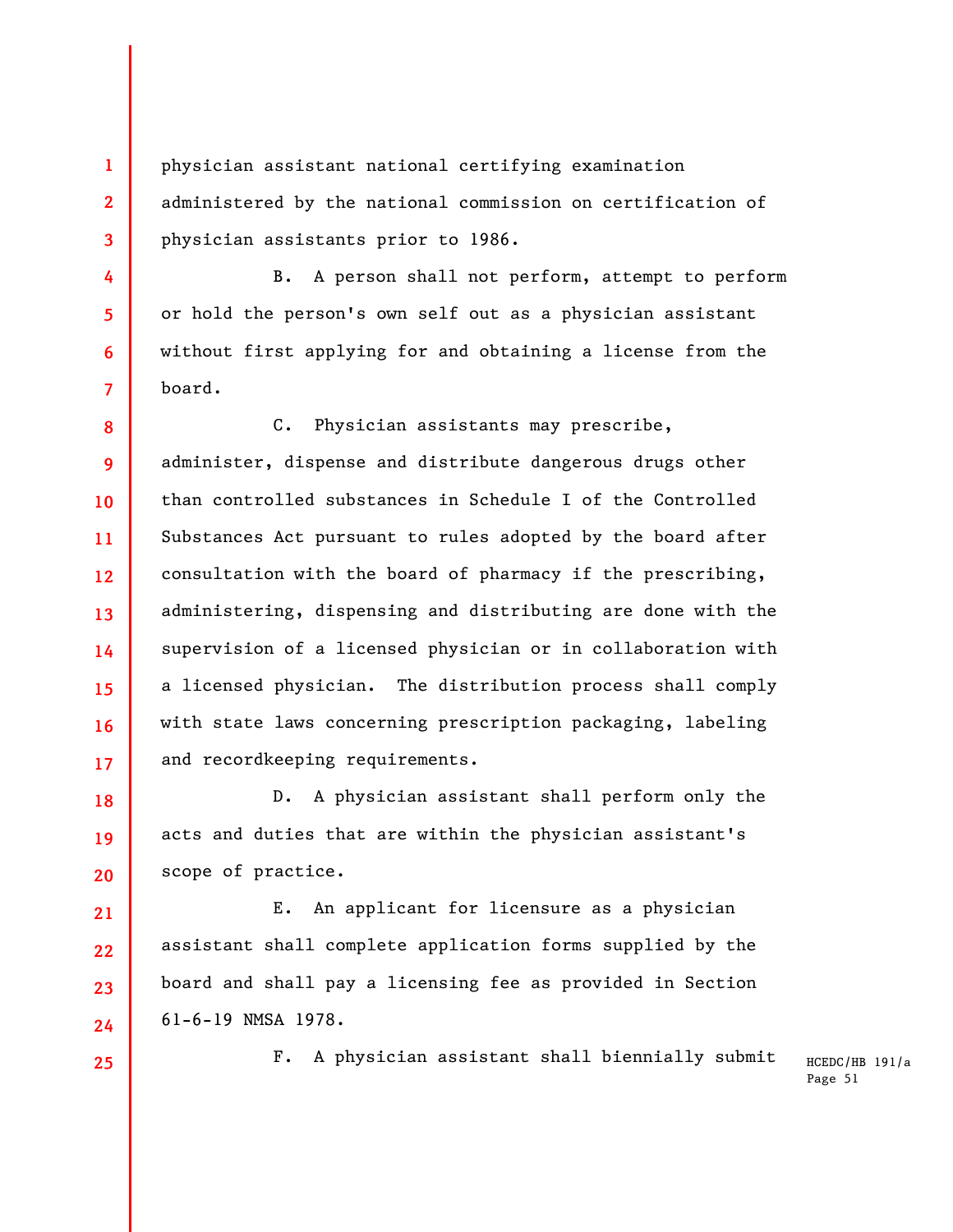proof of current certification by the national commission on certification of physician assistants or another certifying agency designated by the board and shall renew the license and registration of supervision of the physician assistant with the board.

G. A physician assistant shall not practice medicine until the physician assistant has established a supervising or collaborating relationship with a licensed physician in accordance with rules promulgated by the board.

H. Each biennial renewal of licensure shall be accompanied by a fee as provided in Section 61-6-19 NMSA 1978."

**SECTION 32.** Section 61-6-7.2 NMSA 1978 (being Laws 1997, Chapter 187, Section 3, as amended) is recompiled as Section 61-6C-4 NMSA 1978 and is amended to read:

"61-6C-4. PHYSICIAN ASSISTANT--INACTIVE LICENSE.--

A. A physician assistant license shall expire every two years on a date established by the board.

**19 20 21 22 23 24**  B. A physician assistant who notifies the board in writing on forms prescribed by the board may elect to place the physician assistant's license on an inactive status. A physician assistant with an inactive license shall be excused from payment of renewal fees and shall not practice as a physician assistant.

**25** 

**1** 

**2** 

**3** 

**4** 

**5** 

**6** 

**7** 

**8** 

**9** 

**10** 

**11** 

**12** 

**13** 

**14** 

**15** 

**16** 

**17** 

**18** 

C. A physician assistant who engages in practice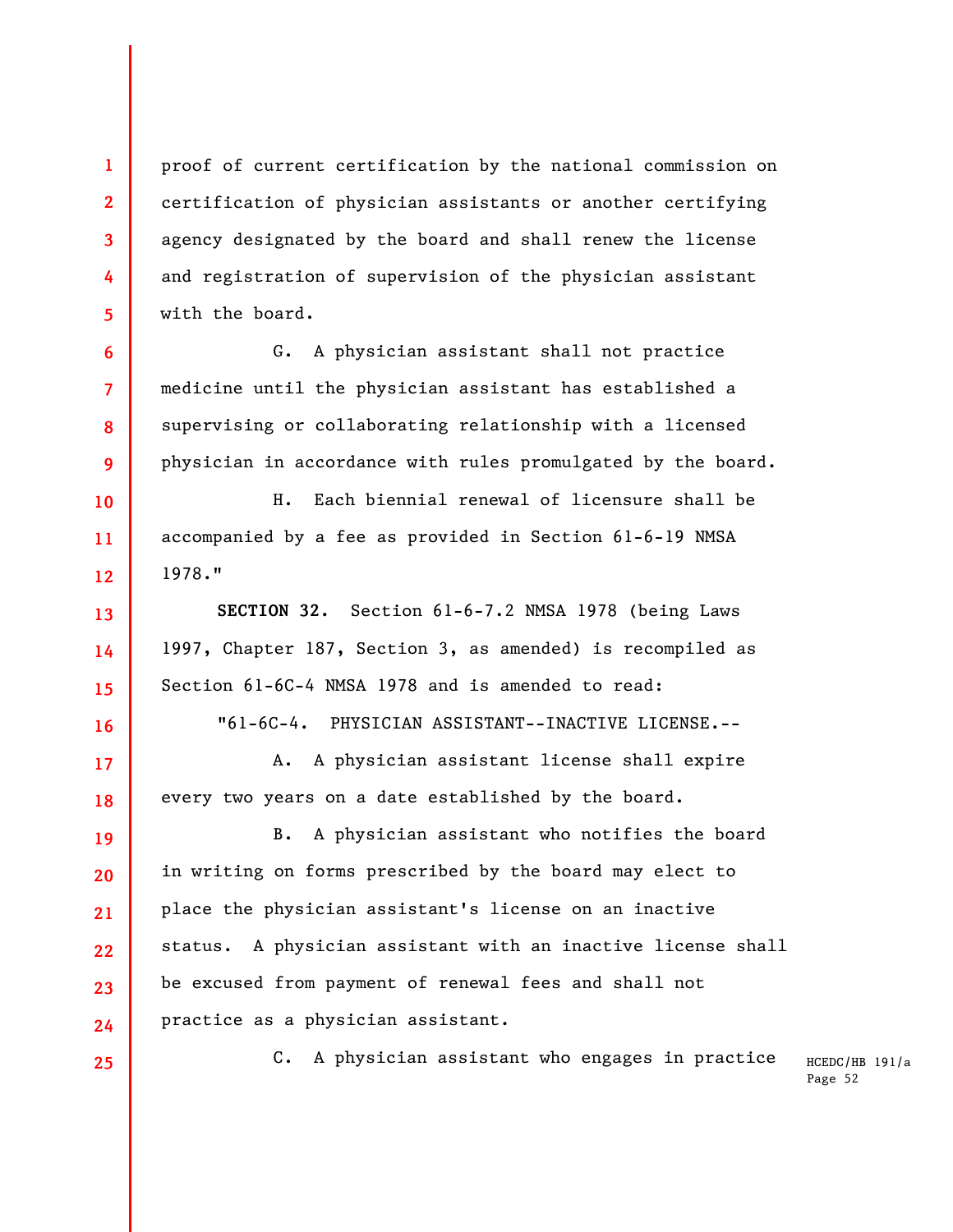while the physician assistant's license is lapsed or on inactive status is practicing without a license, and this is grounds for discipline pursuant to the Physician Assistant Act and Medical Practice Act in accordance with the Uniform Licensing Act.

**1** 

**2** 

**3** 

**4** 

**5** 

**6** 

**7** 

**8** 

**9** 

**10** 

**11** 

**12** 

**13** 

**19** 

**20** 

**21** 

**22** 

**23** 

**24** 

**25** 

D. A physician assistant requesting restoration from inactive status shall pay the current renewal fee and fulfill the requirement for renewal pursuant to the Physician Assistant Act and the Medical Practice Act.

E. The board may, in its discretion, summarily suspend for nonpayment of fees the license of a physician assistant who has not renewed the physician assistant's license within ninety days of expiration.

**14 15 16 17 18**  F. A physician assistant who has not submitted an application for renewal on or before the license expiration date, but who has submitted an application for renewal within forty-five days after the license expiration date, shall be assessed a late fee.

G. A physician assistant who has not submitted an application for renewal between forty-six and ninety days after the expiration date shall be assessed a late fee."

**SECTION 33.** Section 61-6-9 NMSA 1978 (being Laws 1973, Chapter 361, Section 5, as amended) is recompiled as Section 61-6C-7 NMSA 1978 and is amended to read:

"61-6C-7. PHYSICIAN ASSISTANTS--RULES.--The board may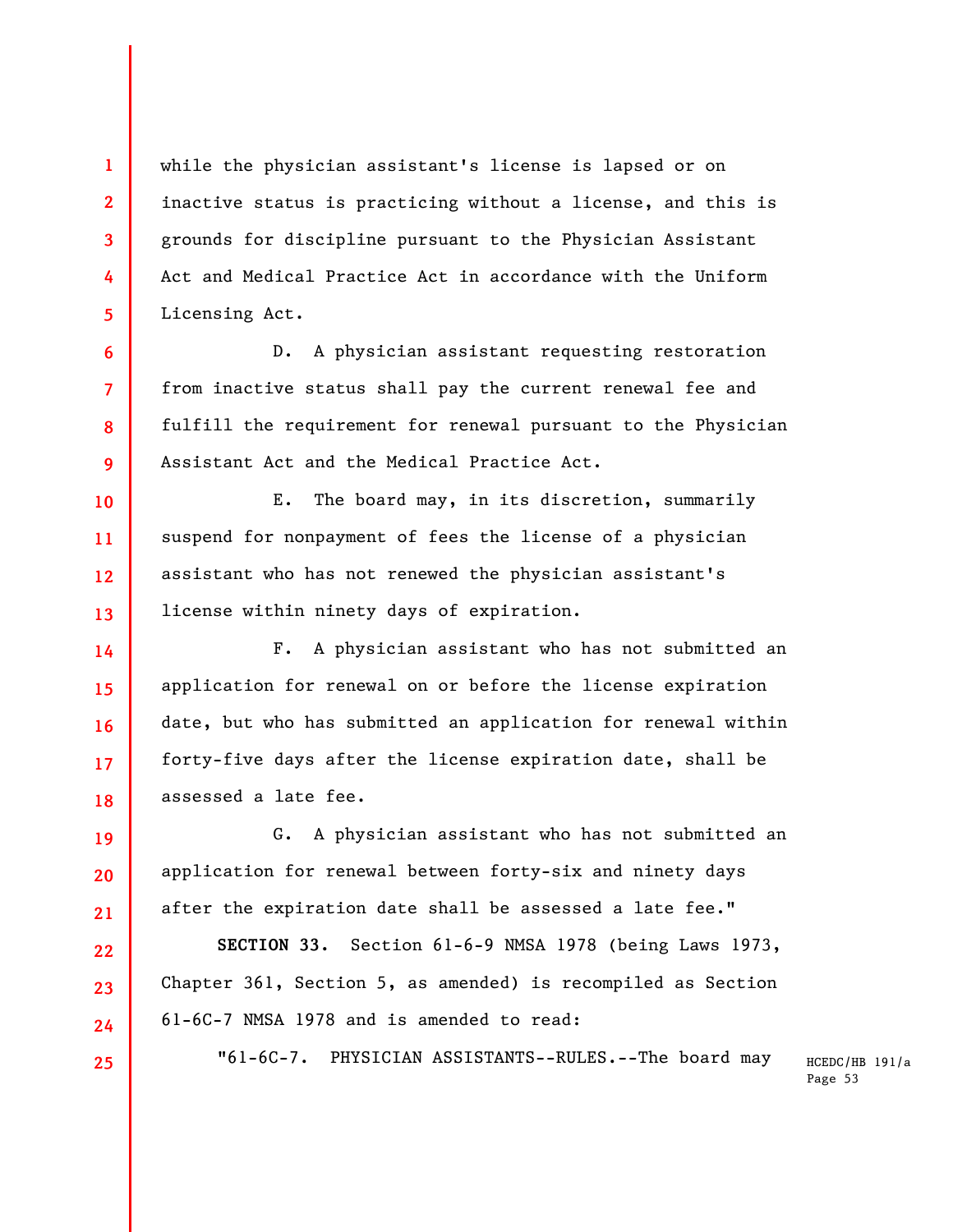promulgate in accordance with the State Rules Act and enforce those rules in accordance with the Uniform Licensing Act for:

**1** 

**2** 

**3** 

**4** 

**5** 

**6** 

**7** 

**8** 

**24** 

**25** 

A. education, skill and experience for licensure of a person as a physician assistant and providing forms and procedures for biennial license renewal;

B. examining and evaluating an applicant for licensure as a physician assistant as to skill, knowledge and experience of the applicant in the field of medical care;

**9 10 11 12 13 14**  C. establishing when and for how long physician assistants are permitted to prescribe, administer, dispense and distribute dangerous drugs other than controlled substances in Schedule I of the Controlled Substances Act pursuant to rules adopted by the board after consultation with the board of pharmacy;

**15 16 17 18**  D. allowing a supervising or collaborating licensed physician to temporarily delegate supervision or collaboration responsibilities for a physician assistant to another licensed physician;

**19 20 21**  E. establishing when a physician assistant may engage in the practice of medicine in collaboration with a licensed physician; and

**22 23**  F. carrying out all other provisions of the Physician Assistant Act."

**SECTION 34.** Section 61-6-10 NMSA 1978 (being Laws 1973, Chapter 361, Section 6, as amended) is recompiled as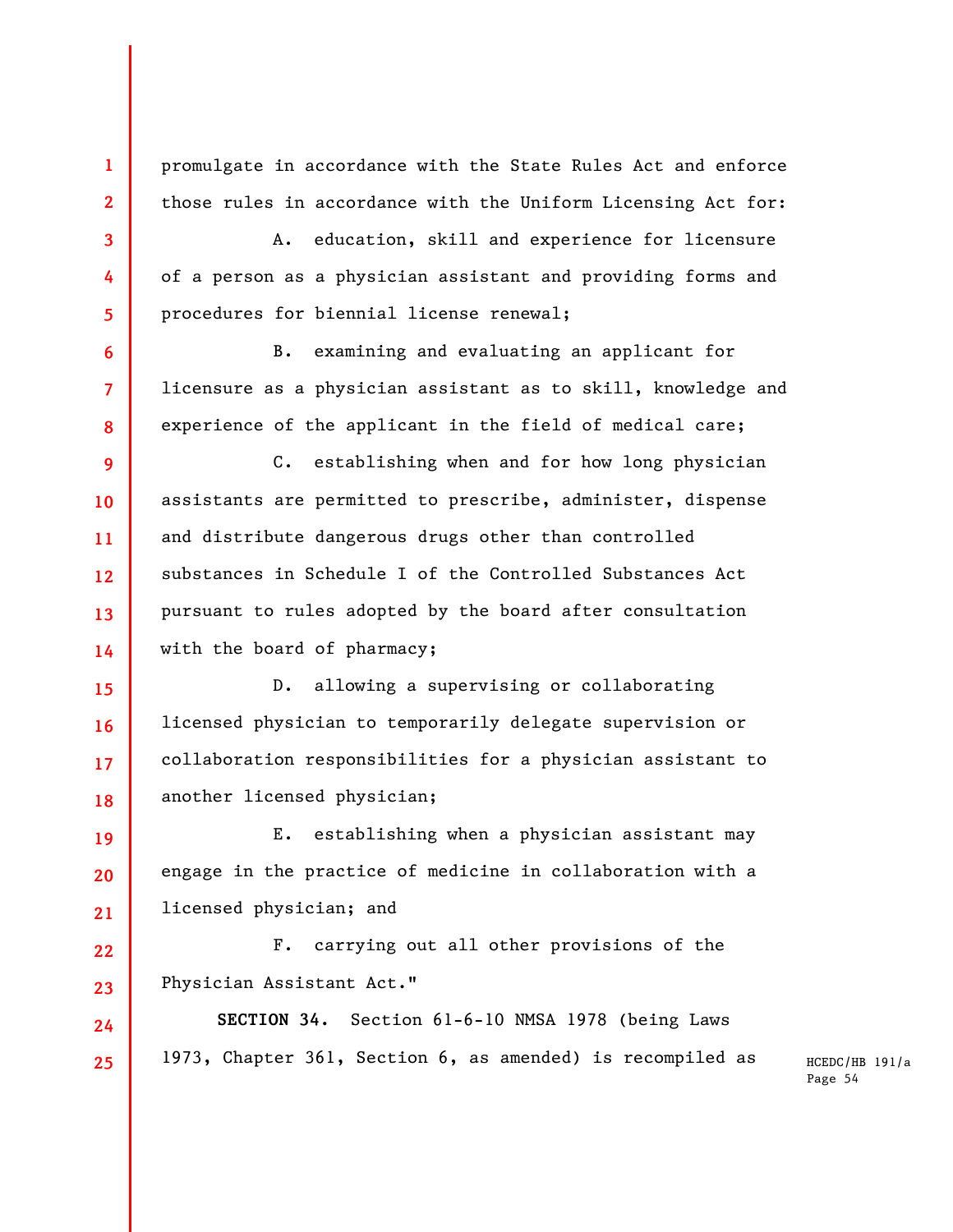Section 61-6C-8 NMSA 1978 and is amended to read:

**1** 

**2** 

**3** 

**4** 

**5** 

**6** 

**7** 

**8** 

**9** 

**10** 

**24** 

**25** 

"61-6C-8. SUPERVISING OR COLLABORATING LICENSED PHYSICIAN--RESPONSIBILITY.--

A. As a condition of licensure, all physician assistants practicing in New Mexico shall be supervised by a licensed physician. The physician assistant shall inform the board of the name of the licensed physician under whose supervision the physician assistant will practice. All supervising physicians shall be licensed pursuant to the Medical Practice Act and approved by the board.

**11 12 13 14 15 16 17 18 19**  B. Every licensed physician supervising a physician assistant shall be individually responsible and liable for the performance of the acts and omissions delegated to the physician assistant the physician supervises. Nothing in this section shall be construed to relieve the physician assistant of responsibility and liability for the acts and omissions of the physician assistant. Rules promulgated in accordance with the State Rules Act pursuant to the Physician Assistant Act shall:

**20 21 22 23**  (1) require that a physician assistant whose practice is a specialty care, as defined by the board, shall be supervised by a licensed physician in accordance with requirements established by the board; and

(2) allow a physician assistant whose practice is primary care, as defined by the board, to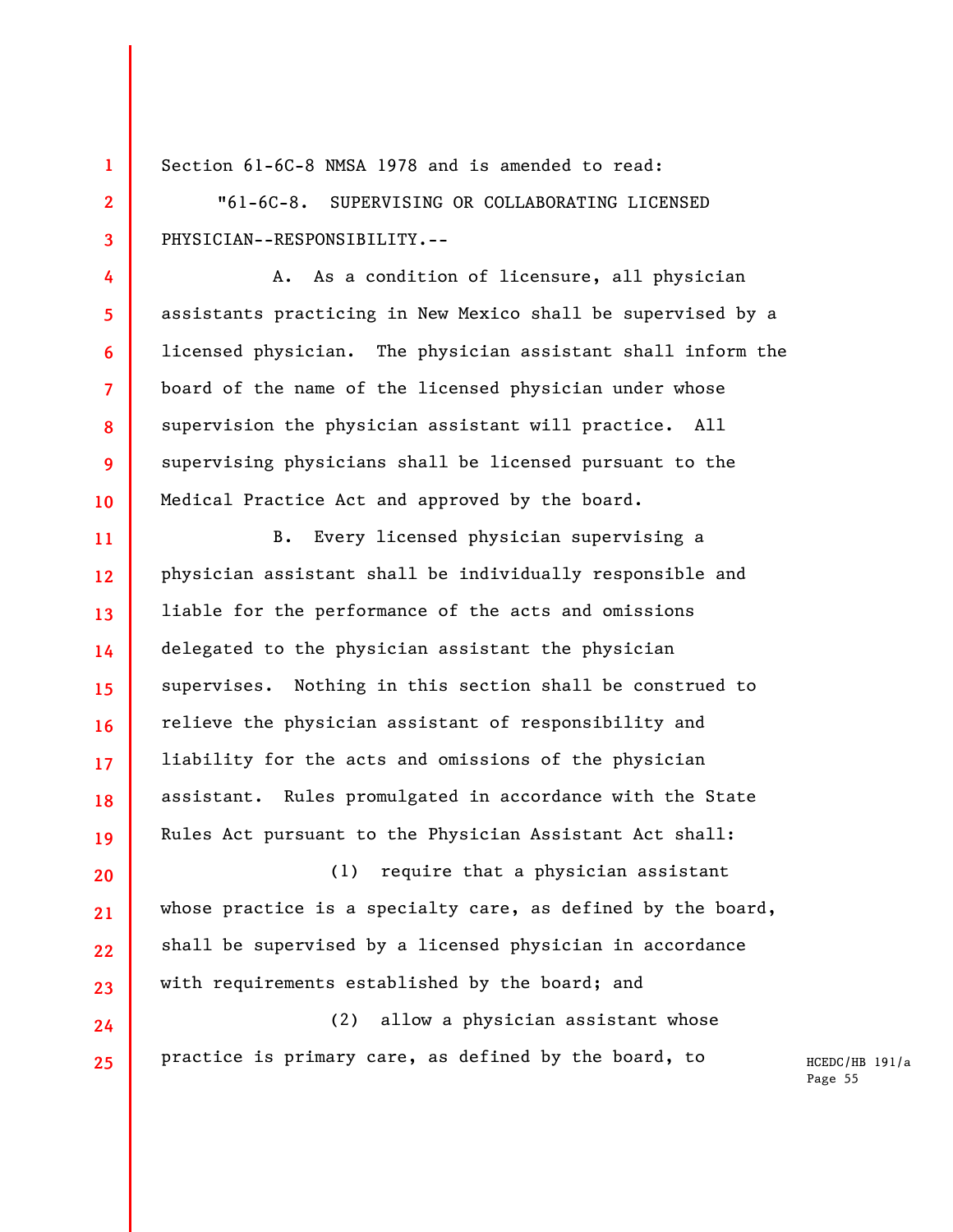collaborate with a licensed physician in accordance with requirements established by the board for different practice settings.

C. A physician assistant shall be supervised by or collaborate with a licensed physician in accordance with rules adopted by the board."

**SECTION 35.** Section 61-6-10.1 NMSA 1978 (being Laws 2001, Chapter 311, Section 1) is recompiled as Section 61-6D-1 NMSA 1978 and is amended to read:

"61-6D-1. SHORT TITLE.--Chapter 61, Article 6D NMSA 1978 may be cited as the "Anesthesiologist Assistants Act"." **SECTION 36.** Section 61-6-10.9 NMSA 1978 (being Laws 2001, Chapter 311, Section 9, as amended) is recompiled as Section 61-6D-8 NMSA 1978 and is amended to read:

"61-6D-8. RULES.--

**1** 

**2** 

**3** 

**4** 

**5** 

**6** 

**7** 

**8** 

**9** 

**10** 

**11** 

**12** 

**13** 

**14** 

**15** 

**16** 

**17** 

**18** 

**24** 

**25** 

A. The board may adopt in accordance with the State Rules Act and enforce in accordance with the Uniform Licensing Act reasonable rules:

**19 20 21**  (1) for setting qualifications of education, skill and experience for licensure of a person as an anesthesiologist assistant;

**22 23**  (2) for providing procedures and forms for licensure and annual registration;

(3) for examining and evaluating applicants for licensure as an anesthesiologist assistant regarding the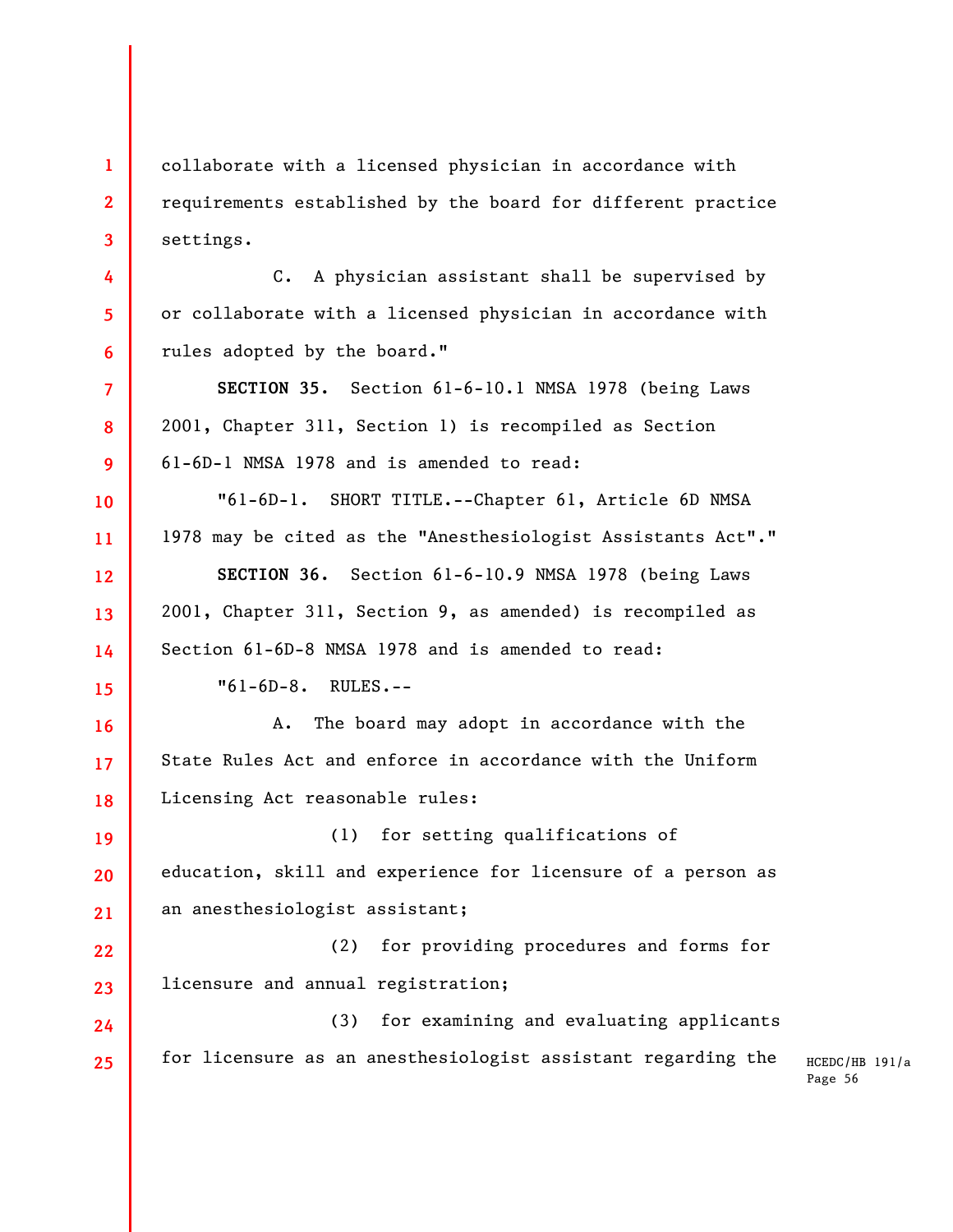HCEDC/HB 191/a Page 57 **1 2 3 4 5 6 7 8 9 10 11 12 13 14 15 16 17 18 19 20 21 22 23 24 25**  required skill, knowledge and experience in developing and implementing anesthesia care plans under supervision; (4) for allowing a supervising anesthesiologist to temporarily delegate supervisory responsibilities for an anesthesiologist assistant to another anesthesiologist; (5) for allowing an anesthesiologist assistant to temporarily serve under the supervision of an anesthesiologist other than the supervising anesthesiologist with whom the anesthesiologist assistant is registered; and (6) to carry out the provisions of the Anesthesiologist Assistants Act. B. The board shall not adopt a rule allowing an anesthesiologist assistant to perform procedures outside the anesthesiologist assistant's scope of practice. C. The board shall adopt rules: (1) establishing requirements for anesthesiologist assistant licensing, including: (a) completion of a graduate level training program accredited by the commission on accreditation of allied health education programs; (b) successful completion of a certifying examination for anesthesiologist assistants administered by the national commission for the certification of anesthesiologist assistants; and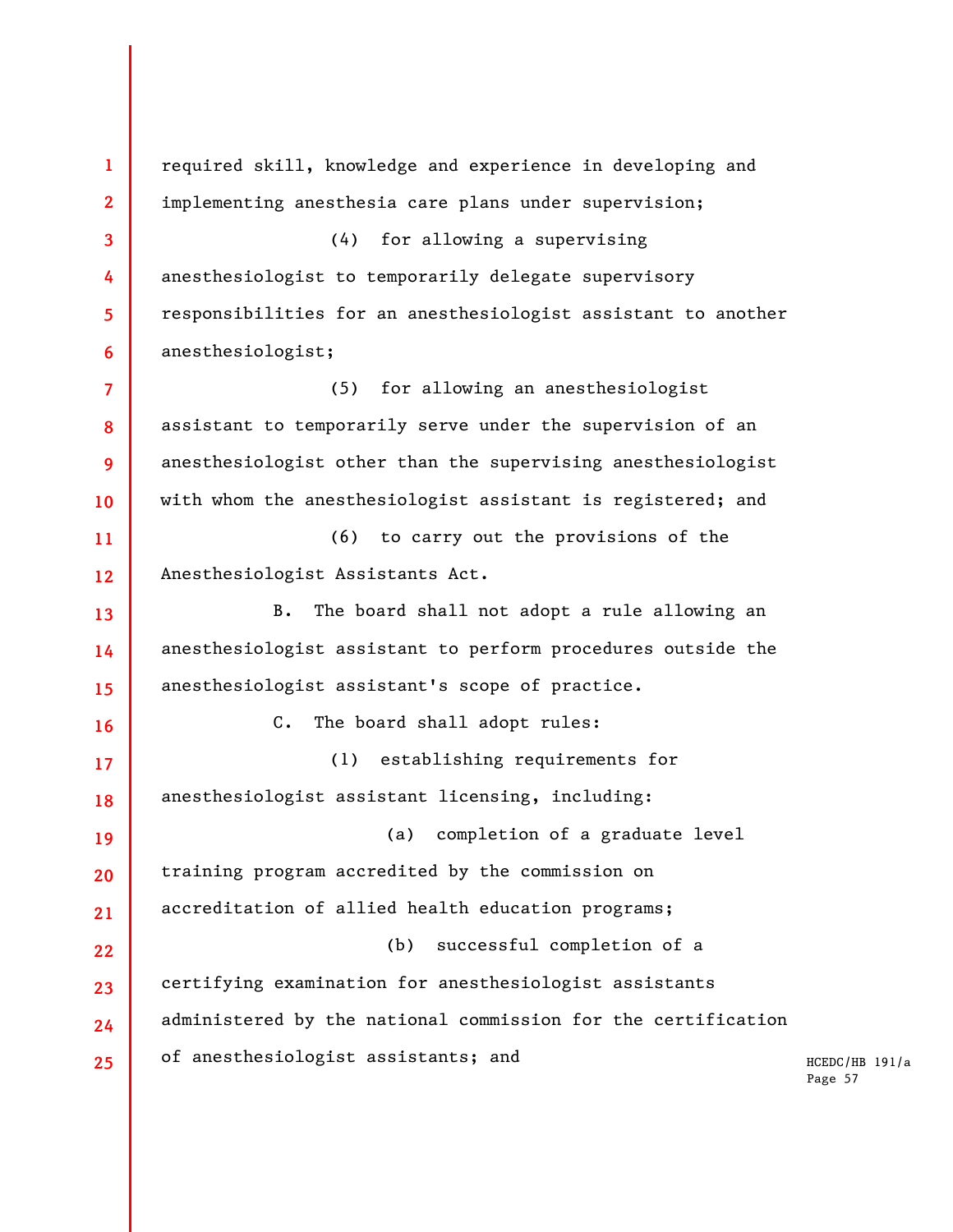**1 2 3 4 5 6**  (c) current certification by the American heart association in advanced cardiac life-support techniques; (2) establishing minimum requirements for continuing education of not less than forty hours every two years;

**7 8**  (3) requiring adequate identification of the anesthesiologist assistant to patients and others;

**9 10 11 12 13 14 15 16 17 18**  (4) requiring the presence, except in cases of emergency, and the documentation of the presence, of the supervising anesthesiologist in the operating room during induction of a general or regional anesthetic and during emergence from a general anesthetic, the presence of the supervising anesthesiologist within the operating suite and immediate availability to the operating room at other times when the anesthetic procedure is being performed and requiring that the anesthesiologist assistant comply with the above restrictions;

**19 20 21 22 23 24**  (5) requiring the supervising anesthesiologist to ensure that all activities, functions, services and treatment measures are properly documented in written form by the anesthesiologist assistant. The anesthesia record shall be reviewed, countersigned and dated by the supervising anesthesiologist;

**25** 

(6) requiring the anesthesiologist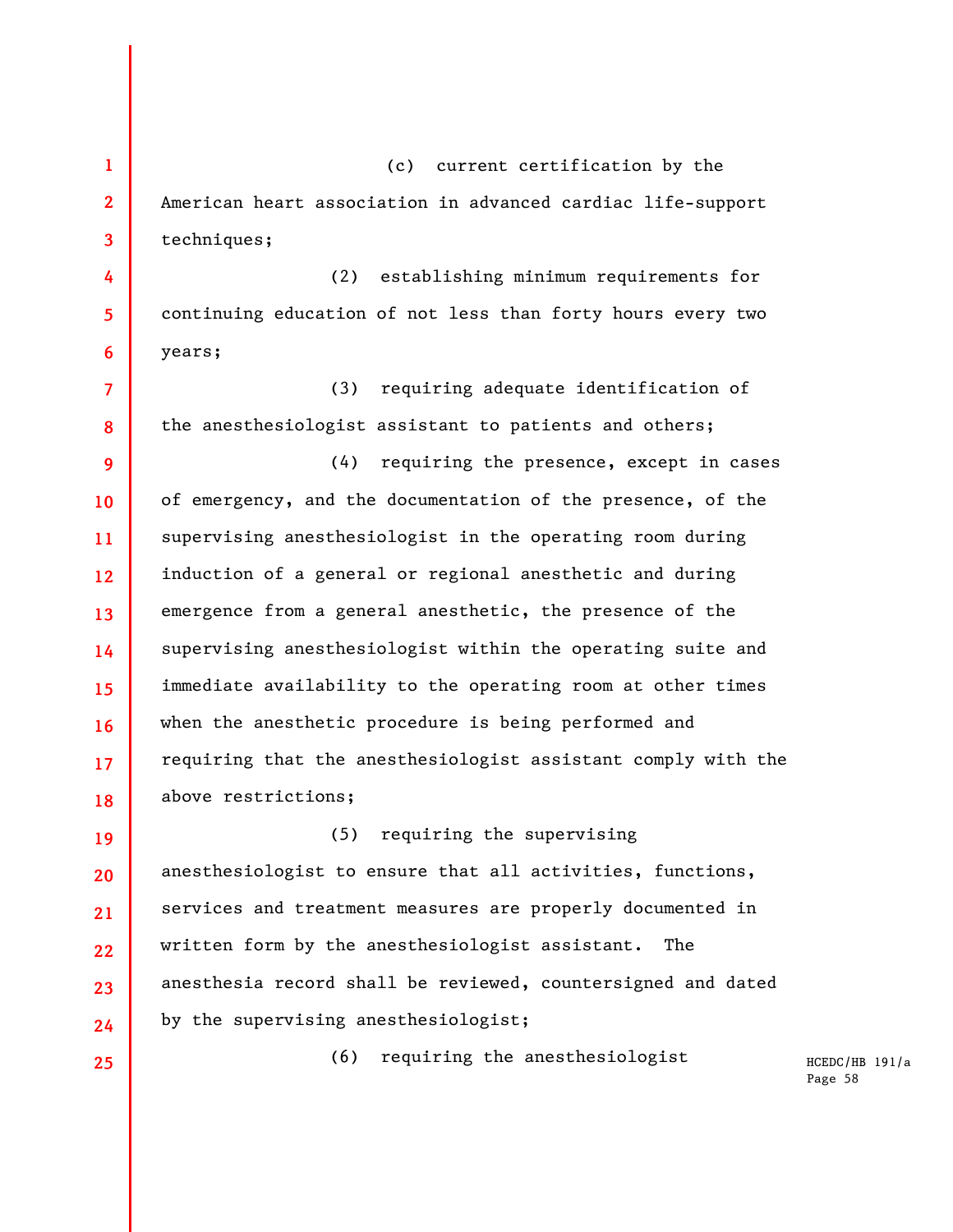**1 2**  assistant to inform the supervising anesthesiologist of serious adverse events;

**3 4 5 6 7 8**  (7) establishing, with respect to practice outside of a university in New Mexico with a medical school, that the number of anesthesiologist assistants a supervising anesthesiologist may supervise at one time, except in emergency cases, shall not exceed three anesthesiologist assistants;

**9 10 11 12 13**  (8) establishing, with respect to practice at a university in New Mexico with a medical school, that an anesthesiologist shall not supervise, except in emergency cases, more than four anesthesia providers if at least one anesthesia provider is an anesthesiologist assistant; and

**14 15 16 17**  (9) within twelve months of the date on which the Anesthesiologist Assistants Act becomes effective, providing for enhanced supervision at the commencement of an anesthesiologist assistant's practice."

**18 19 SECTION 37.** Section 61-8-6 NMSA 1978 (being Laws 1977, Chapter 221, Section 6, as amended) is amended to read:

**20 21**  "61-8-6. BOARD ORGANIZATION--MEETINGS--COMPENSATION-- POWERS AND DUTIES.--

**22** 

**23** 

**24** 

**25** 

A. The board shall hold a regular meeting at least annually and shall elect annually a chair, vice chair and secretary-treasurer from its membership, each of whom shall serve until a successor is selected and qualified.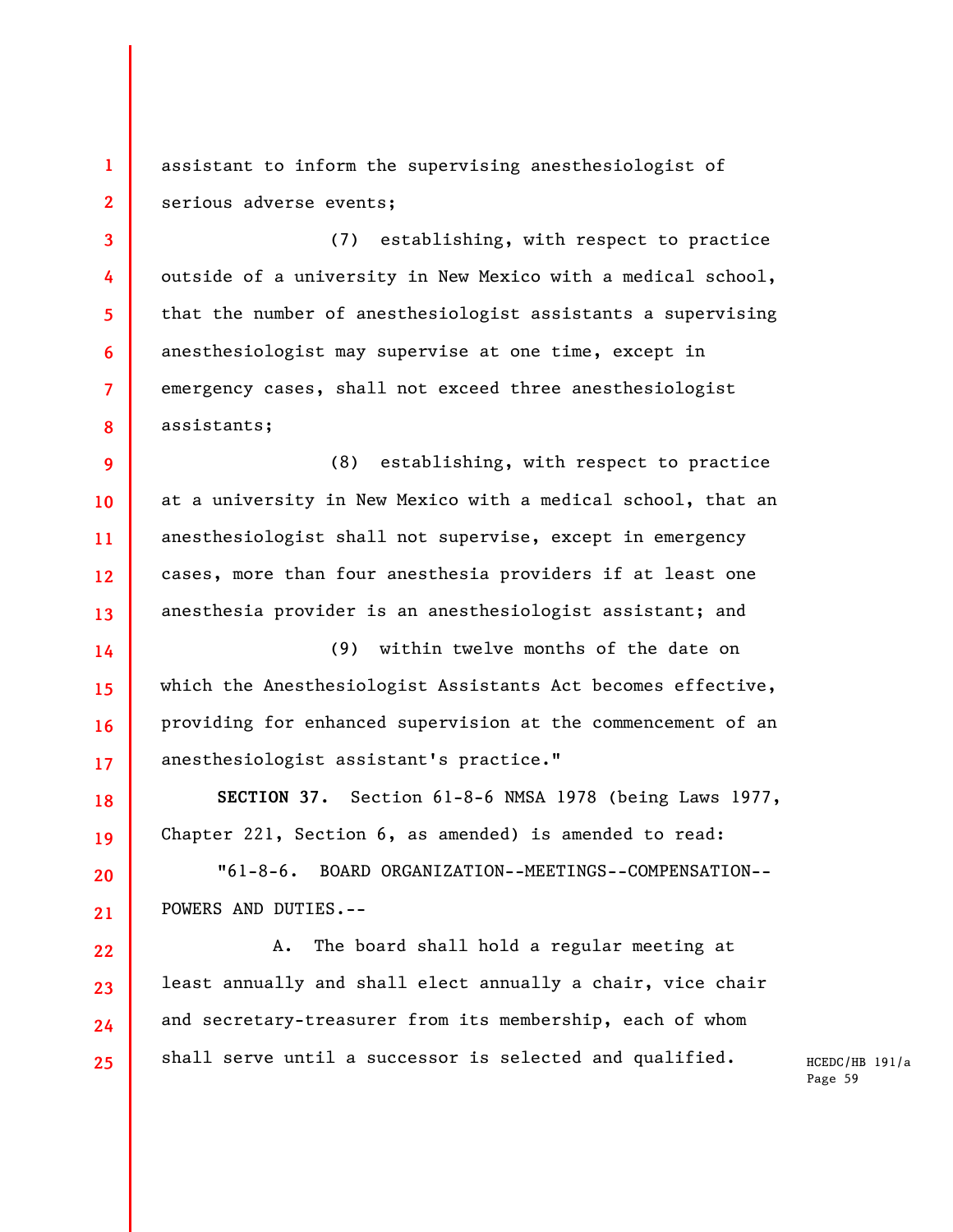HCEDC/HB 191/a Page 60 **1 2 3 4 5 6 7 8 9 10 11 12 13 14 15 16 17 18 19 20 21 22 23 24 25**  B. The board shall hold a minimum of one examination for licensure each year in the month of June or July at a place and at a time designated by the board. Notice of the examination shall be given to all applicants at least thirty days prior to the date of the examination. C. Special meetings may be called by the chair and shall be called upon the written request of any three board members. Notice of all meetings shall be made in conformance with the Open Meetings Act. D. Members of the board may be reimbursed as provided in the Per Diem and Mileage Act, but shall receive no other compensation, perquisite or allowance. E. The board shall: (1) administer and enforce the provisions of the Podiatry Act; (2) promulgate, in accordance with the State Rules Act, all rules for the implementation and enforcement of the provisions of the Podiatry Act; (3) adopt and use a seal; (4) conduct hearings, administer oaths and take testimony on matters within the board's jurisdiction; (5) keep an accurate record of its meetings, receipts and disbursements; (6) keep a record of licensure examinations held, together with the names and addresses of persons taking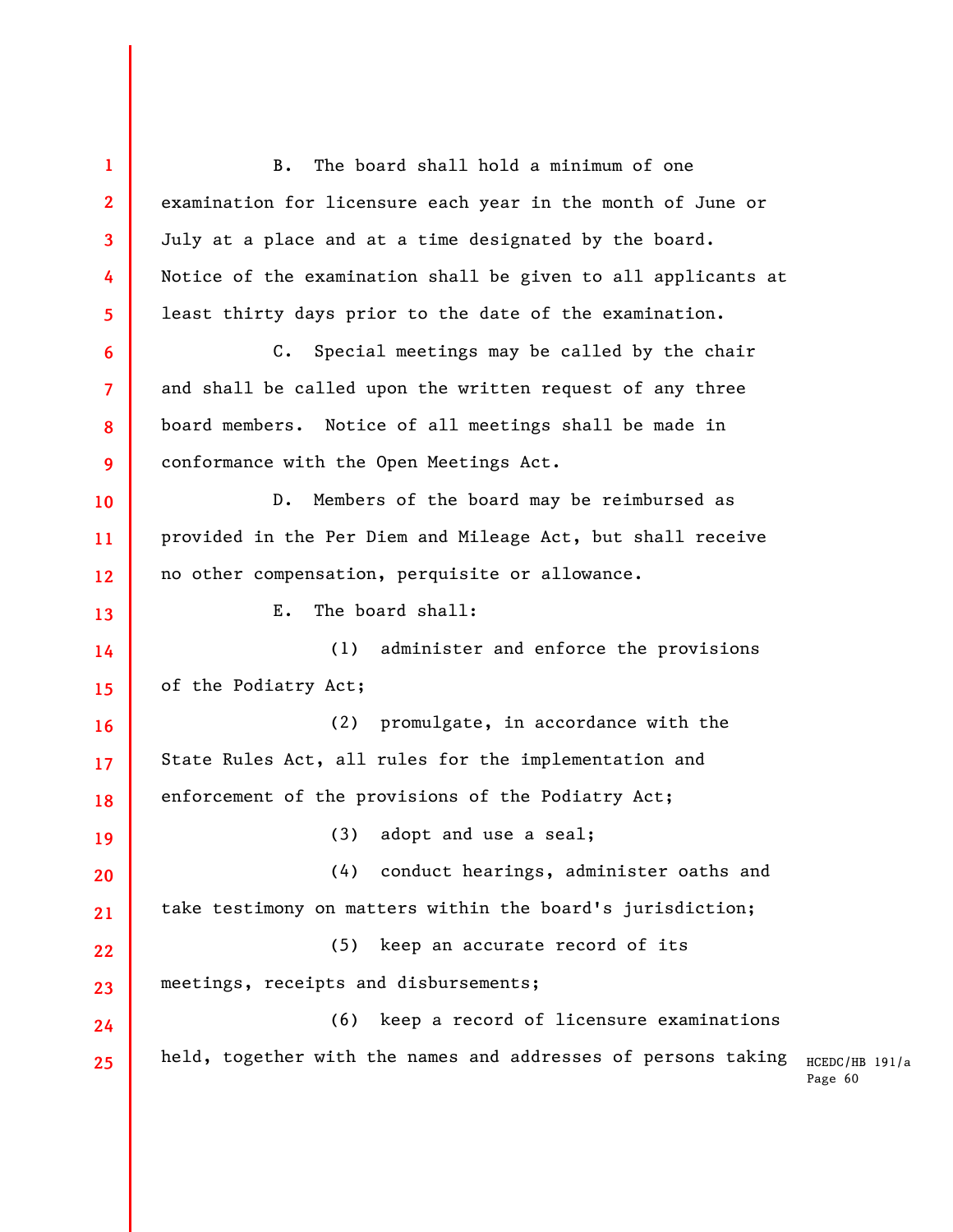**1 2 3 4 5 6 7 8 9 10 11 12 13 14 15 16 17**  the examinations and the examination results. Within fortyfive days after an examination, the board shall give written notice to each applicant examined of the results of the examination as to the respective applicant; (7) certify as passing each applicant who obtains a passing score, as defined by board rule, on examinations administered or approved by the board; (8) keep records of registration in which the name, address and license number of licensed podiatrists are recorded, together with a record of license renewals, suspensions and revocations; (9) grant, deny, renew, suspend or revoke licenses to practice podiatry or take other actions provided in Section 61-1-3 NMSA 1978 in accordance with the provisions of the Uniform Licensing Act for any cause stated in the Podiatry Act; (10) promulgate rules setting standards of

**18 19**  preliminary and professional qualifications for the practice of podiatry;

**20 21 22 23 24 25**  (11) promulgate rules and prepare and administer examinations for the licensure and regulation of podiatric assistants as are necessary to protect the public. The rules shall include definitions and limitations on the practice of podiatric assistants, qualifications for applicants for licensure, an initial license fee in an amount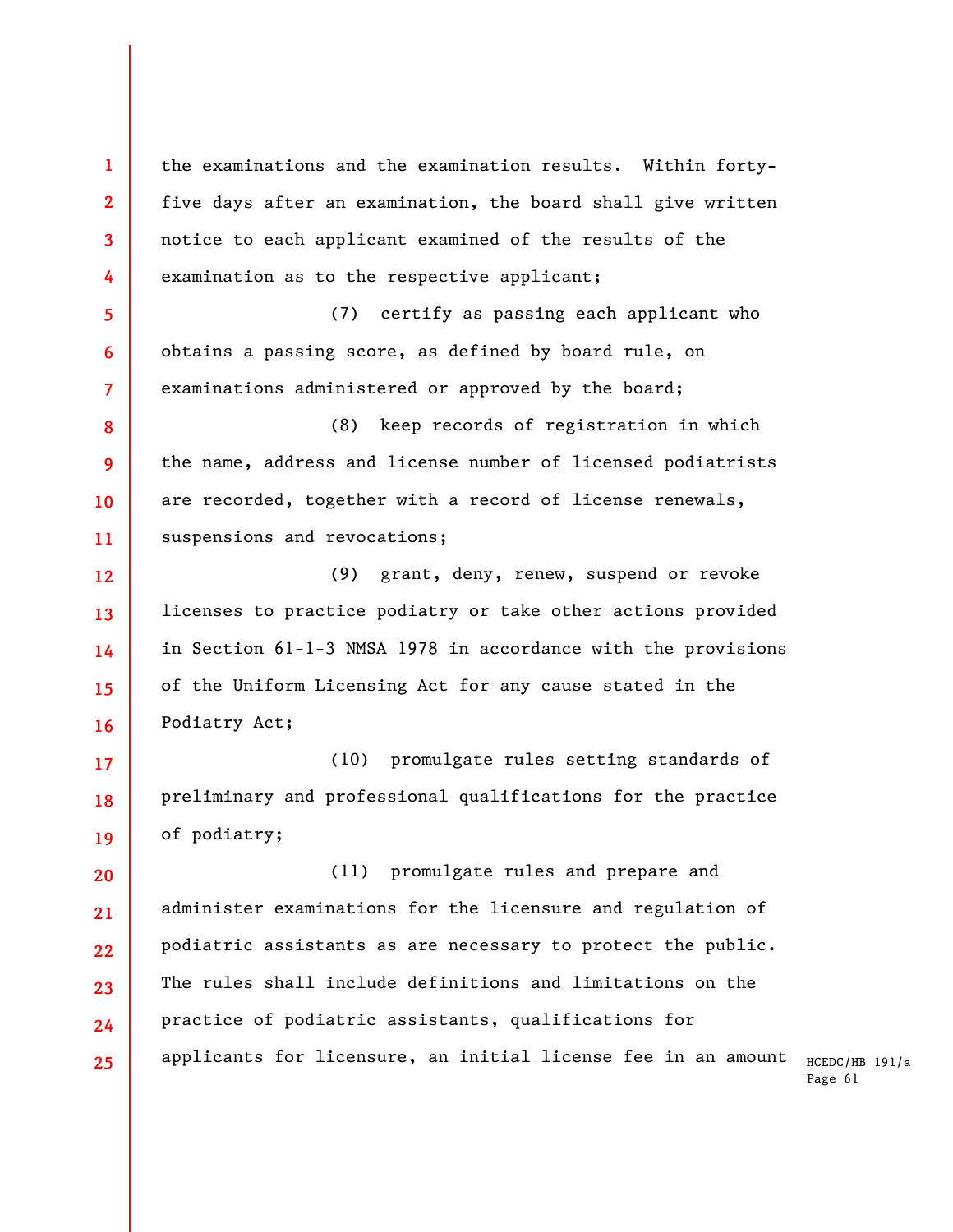HCEDC/HB 191/a Page 62 **1 2 3 4 5 6 7 8 9 10 11 12 13 14 15 16 17 18 19 20 21 22 23 24 25**  not to exceed two hundred fifty dollars (\$250) and a renewal fee not to exceed one hundred dollars (\$100) per year, provisions for the regulation of podiatric assistants and provisions for the suspension or revocation of licenses; (12) determine by rule all qualifications and requirements for applicants seeking licensure as podiatrists or podiatric assistants; and (13) promulgate rules and prepare and administer examinations for applicants seeking licensure as foot and ankle radiation technologists." **SECTION 38.** Section 61-8-8 NMSA 1978 (being Laws 1977, Chapter 221, Section 8, as amended) is amended to read: "61-8-8. QUALIFICATIONS FOR LICENSURE AS A PODIATRIST.-- A. Each applicant for licensure as a podiatrist shall furnish evidence satisfactory to the board that the applicant: (1) has reached the age of majority; (2) has graduated and been awarded a doctor of podiatric medicine degree from a college of podiatric medicine accredited by the American podiatric medical association council on podiatric medical education; and (3) has completed, at a minimum, a one-year residency program at a hospital accredited by the American podiatric medical association council on education.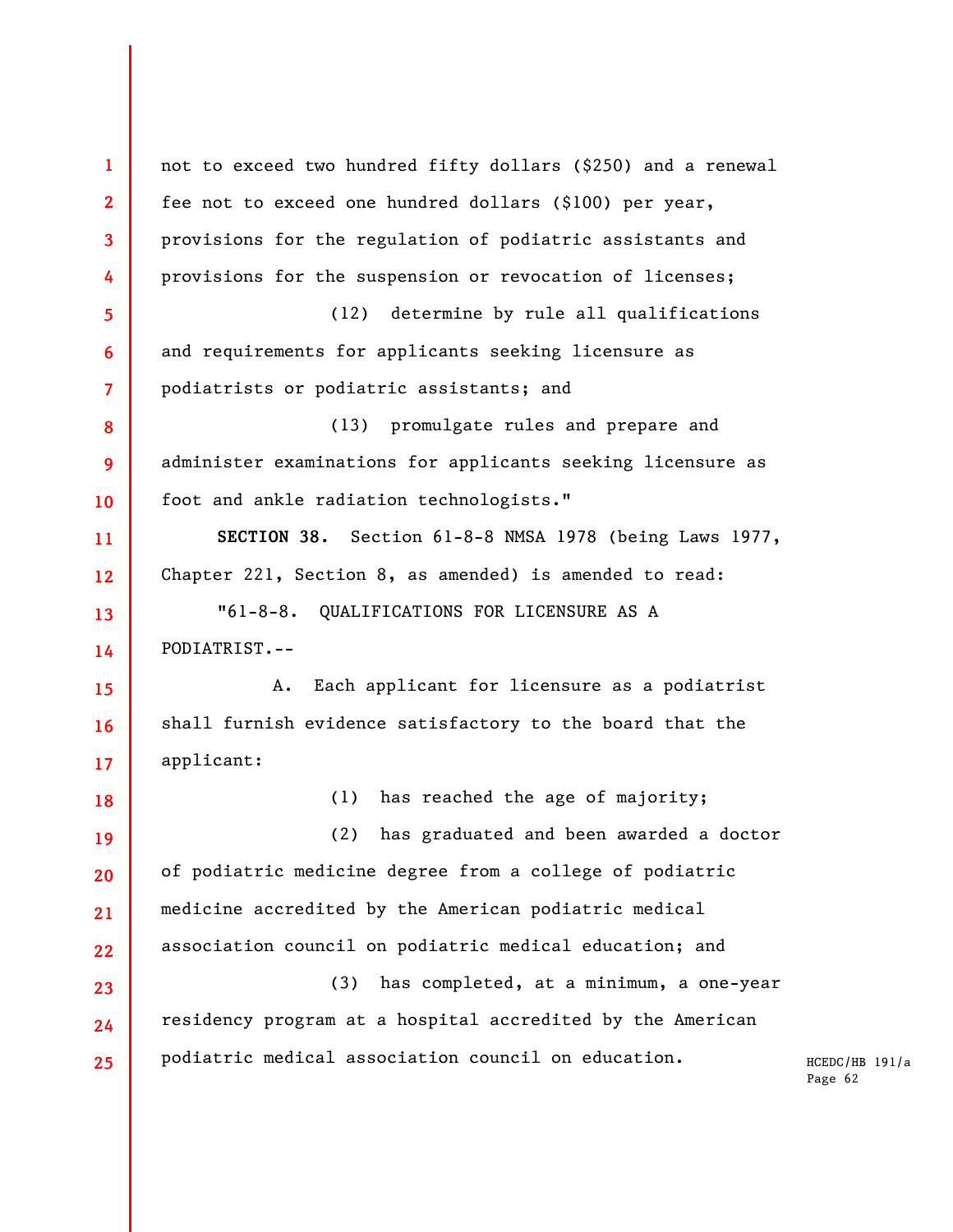**1 2 3**  B. Each applicant shall file an application under oath on forms supplied by the board and shall pay the required fees.

**4 5 6 7 8 9 10 11 12 13 14 15 16**  C. An applicant for licensure by examination shall submit evidence to the board that the applicant has passed the examinations administered by the national board of podiatry examiners for students graduating from colleges of podiatry and shall furnish the board an official transcript and take clinical and written examinations as the board deems necessary. The examinations shall be in English and the subjects covered by the examinations shall be determined by the board and taken from subjects taught in accredited colleges of podiatric medicine. No applicant for licensure by examination shall be licensed who has not received a passing score on all board-approved or board-administered examinations.

D. A podiatrist licensed in another state may, on a temporary basis, consult, advise or cooperate in patient treatment with a podiatrist licensed in New Mexico, subject to rules promulgated by the board."

**17** 

**18** 

**19** 

**20** 

**21** 

**22** 

**23** 

**24** 

**25** 

**SECTION 39.** Section 61-8-9 NMSA 1978 (being Laws 1977, Chapter 221, Section 9, as amended) is amended to read: "61-8-9. EXPEDITED LICENSURE BY RECIPROCITY.--

A. An applicant for expedited licensure by reciprocity shall meet the qualifications set forth in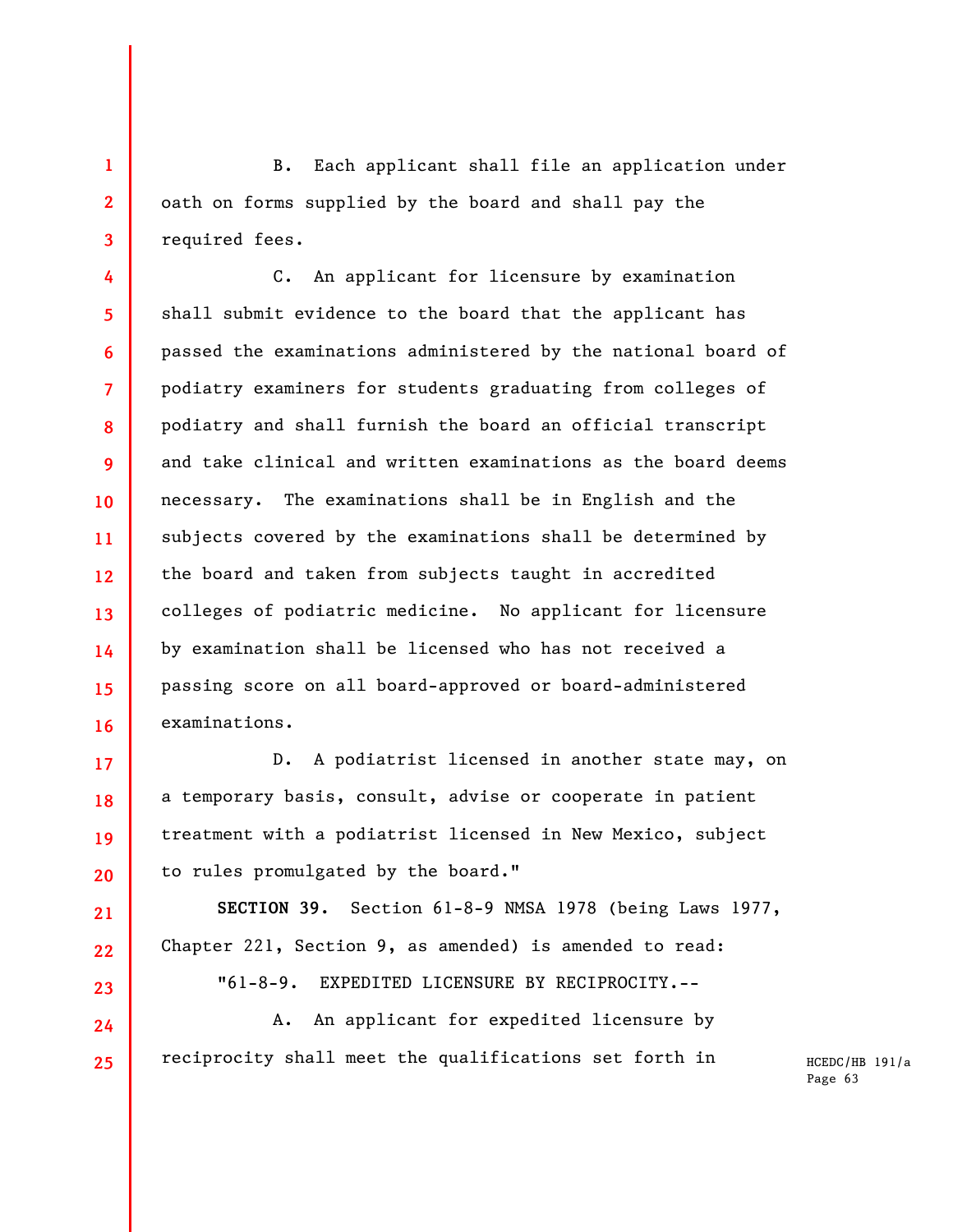Section 61-8-8 NMSA 1978, shall file an application under oath on forms supplied by the board that conform to board rules on reciprocity and furnish proof satisfactory to the board of having been licensed by national examination in another licensing jurisdiction. In addition, each applicant for licensure by reciprocity shall furnish the board:

**1** 

**2** 

**3** 

**4** 

**5** 

**6** 

**14** 

**7 8 9 10 11 12 13**  (1) an affidavit from the applicant's state board showing a valid, unrestricted license and the fact that the applicant has been licensed to practice podiatry and has practiced podiatry for at least five consecutive years immediately preceding the filing of the application for reciprocal licensure and is in good standing with the other licensing jurisdiction; and

(2) pay required fees.

**15 16 17 18 19**  B. The board shall, as soon as practicable but no later than thirty days after an out-of-state licensee files an application for licensure by reciprocity, process the application and issue the license in accordance with Section 61-1-31.1 NMSA 1978.

**20 21 22 23 24 25**  C. The board shall determine the states and territories of the United States and the District of Columbia from which it will not accept an applicant for expedited licensure and the foreign countries from which it will accept an applicant for expedited licensure. The board shall post the list of disapproved and approved licensing jurisdictions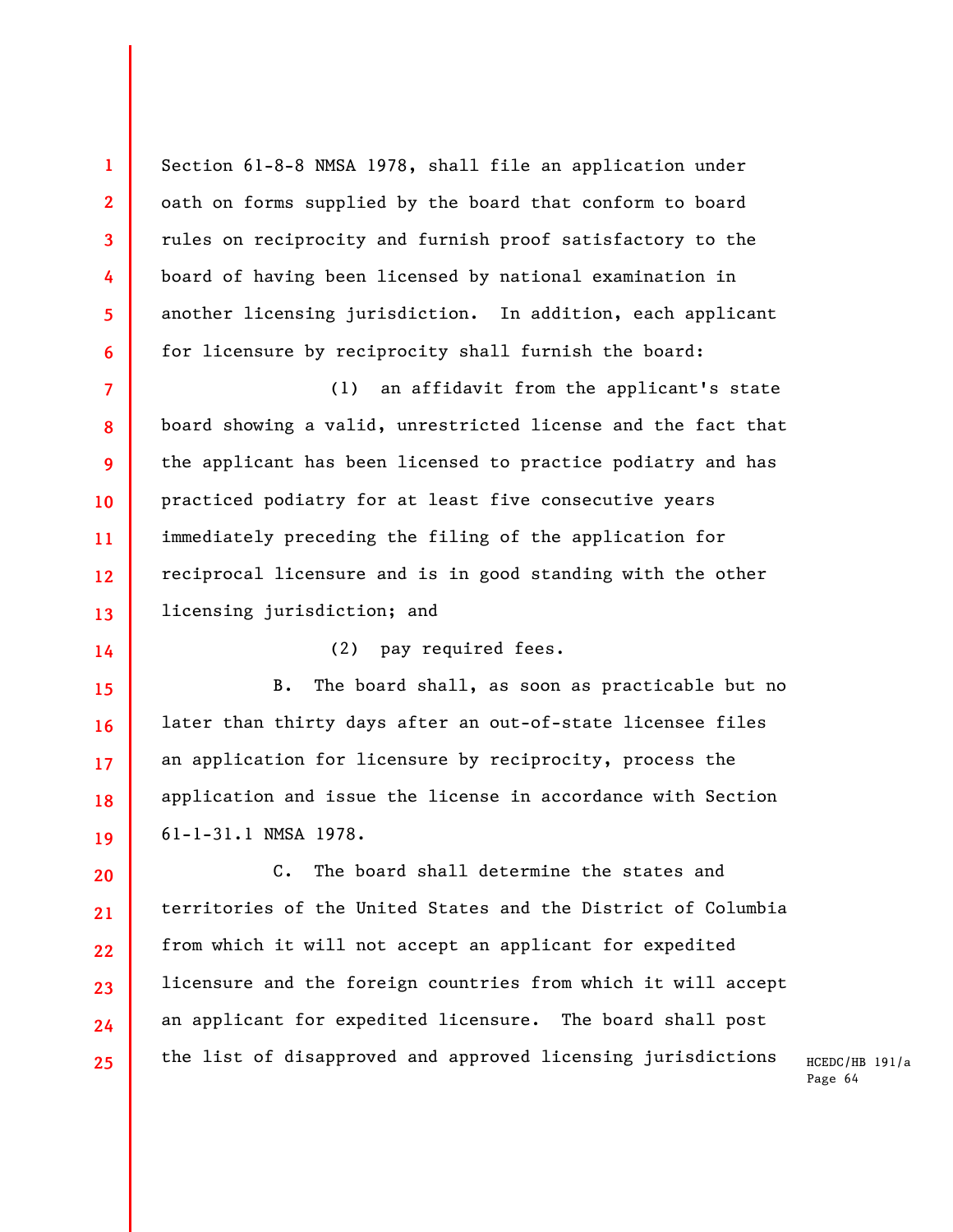on its website. The list of disapproved licensing jurisdictions shall include the specific reasons for disapproval. The lists shall be reviewed annually to determine if amendments to the rule are warranted."

**SECTION 40.** Section 61-9-6 NMSA 1978 (being Laws 1963, Chapter 92, Section 5, as amended) is amended to read: "61-9-6. BOARD--MEETING--POWERS.--

**8 9 10 11 12 13 14 15 16**  A. The board shall, annually in the month of July, hold a meeting and elect from its membership a chair, vice chair and secretary-treasurer. The board shall meet at other times as it deems necessary or advisable or as deemed necessary and advisable by the chair or a majority of its members or the governor. Reasonable notice of all meetings shall be given in the manner prescribed by the board. A majority of the board constitutes a quorum at a meeting or hearing.

**17** 

**18** 

**19** 

**20** 

**21** 

**23** 

**24** 

**25** 

**1** 

**2** 

**3** 

**4** 

**5** 

**6** 

**7** 

B. The board may:

**22**  (1) promulgate rules in accordance with the State Rules Act to carry into effect the provisions of the Professional Psychologist Act. The rules shall include a code of conduct for psychologists and psychologist associates in the state;

(2) adopt a seal, and the administrator shall have the care and custody of the seal;

(3) examine for, approve, deny, revoke,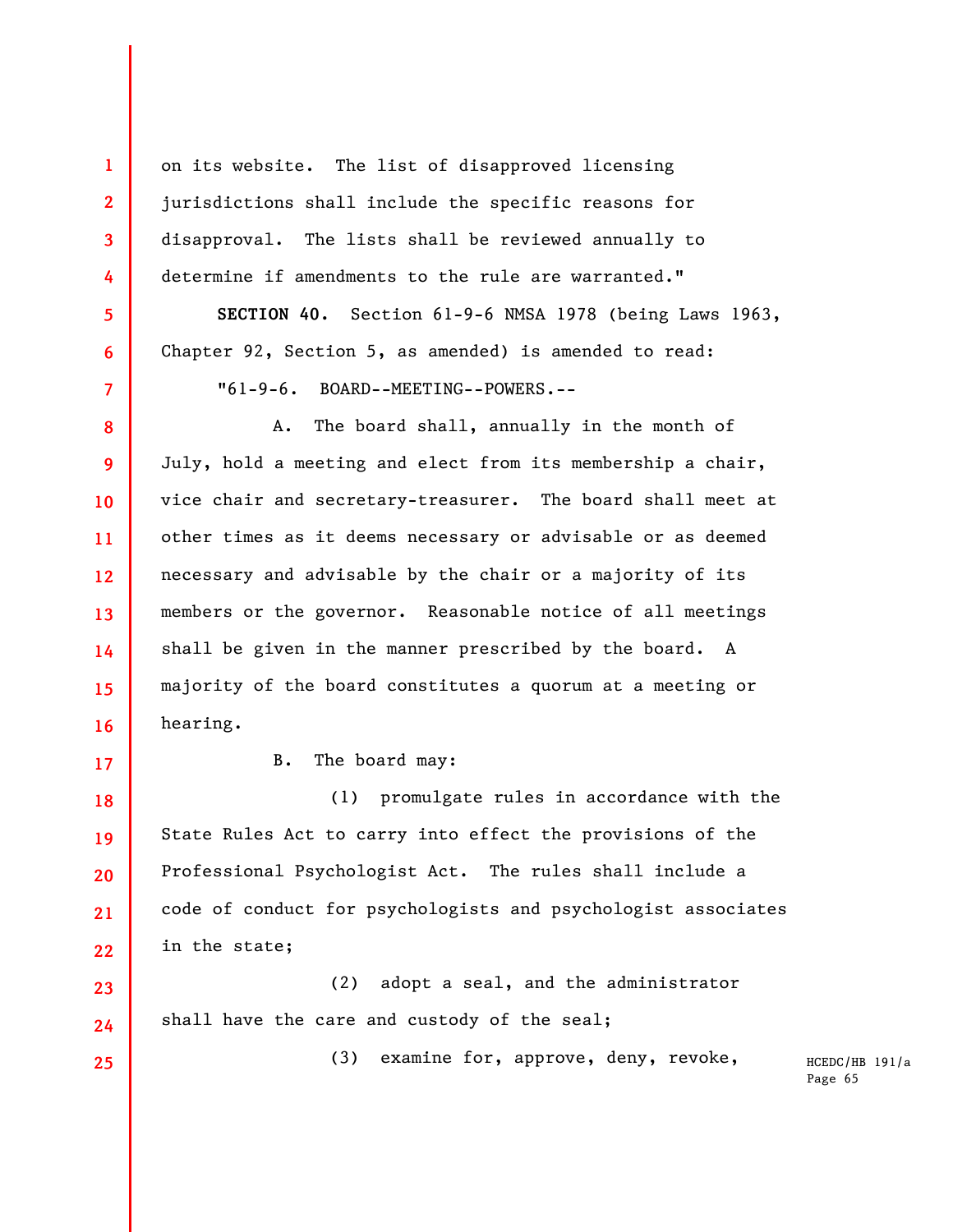suspend and renew the licensure of psychologist and psychologist associate applicants as provided in the Professional Psychologist Act in accordance with the Uniform Licensing Act;

**1** 

**2** 

**3** 

**4** 

**5** 

**6** 

**7** 

**22** 

**23** 

**24** 

**25** 

(4) conduct hearings in accordance with the Uniform Licensing Act upon complaints concerning the disciplining of a psychologist or psychologist associate; and

**8 9 10**  (5) cause the prosecution and enjoinder of persons violating the Professional Psychologist Act and incur related necessary expenses.

**11 12 13 14 15 16 17 18 19 20 21**  C. Within sixty days after the close of each fiscal year, the board shall submit a written report, reviewed and signed by the board members, to the governor concerning the work of the board during the preceding fiscal year. The report shall include the names of psychologists and psychologist associates to whom licenses have been granted; cases heard and decisions rendered in relation to the work of the board; the recommendations of the board as to future policies, including the appropriate application of technology for supervision; and an account of all money received and expended by the board."

**SECTION 41.** Section 61-9-10 NMSA 1978 (being Laws 1963, Chapter 92, Section 9, as amended) is amended to read: "61-9-10. LICENSURE OF PSYCHOLOGISTS FROM OTHER AREAS--EXPEDITED LICENSURE.--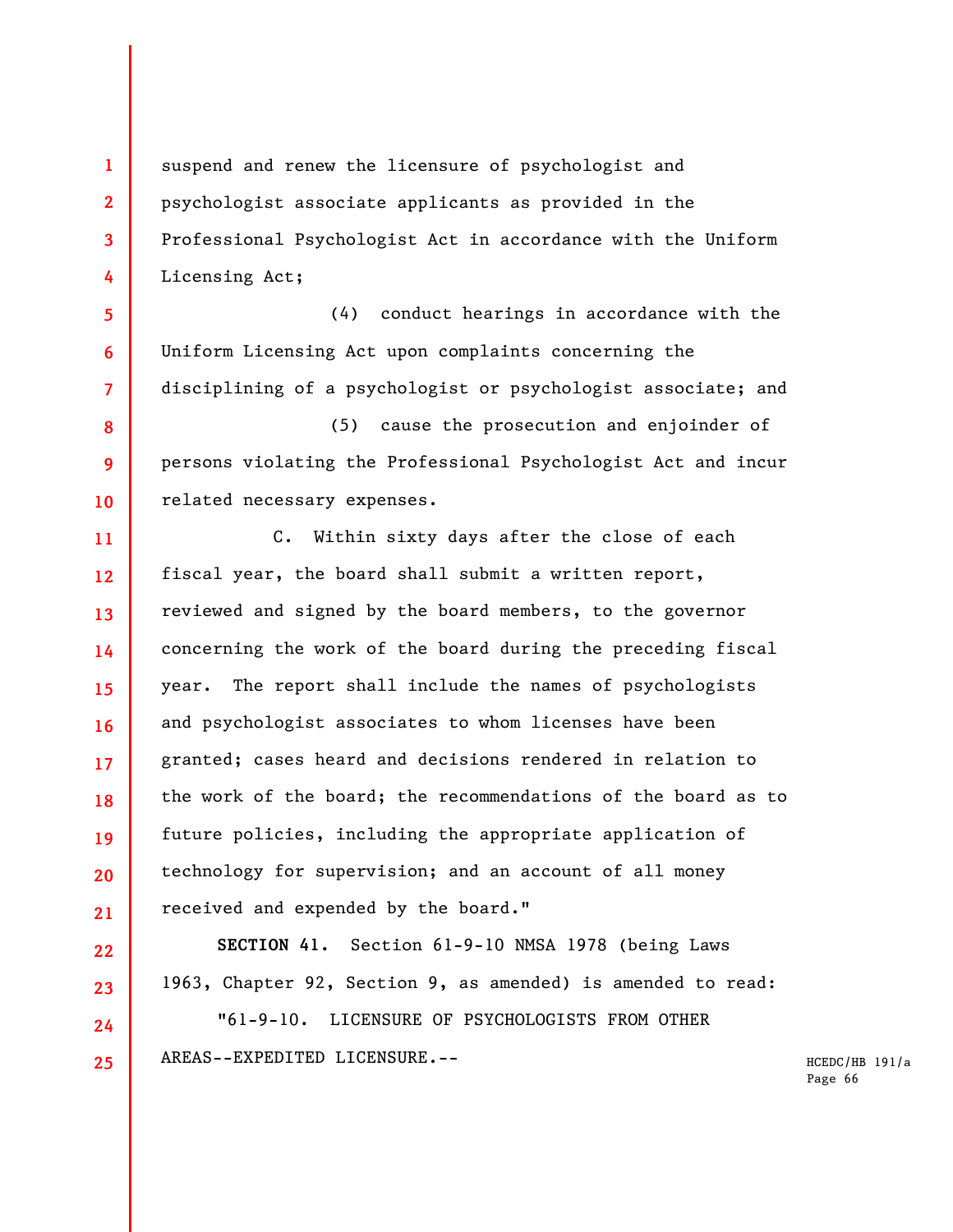**13 18**  A. Except as provided in Section 61-9-10.1 NMSA 1978 for temporary or other provisional licensure that is not an expedited license, upon application accompanied by a fee as required by the Professional Psychologist Act, the board shall, without written or oral examination, issue an expedited license to a person who furnishes, upon a form and in such manner as the board prescribes, evidence to the board that the person has been licensed or certified as a psychologist or prescribing psychologist by another licensing jurisdiction for two years. An applicant seeking a license shall demonstrate to the board that the training and education received by the applicant is equivalent to the requirements for a doctoral degree in psychology as provided in the Professional Psychologist Act; that the applicant holds a valid, unrestricted license and is in good standing with the licensing board of that licensing jurisdiction; and the applicant has practiced psychology for at least two years immediately prior to application in New Mexico.

**1** 

**2** 

**3** 

**4** 

**5** 

**6** 

**7** 

**8** 

**9** 

**10** 

**11** 

**12** 

**14** 

**15** 

**16** 

**17** 

**19** 

**20** 

**21** 

**22** 

**23** 

**24** 

**25** 

B. The board shall, as soon as practicable but not later than thirty days after an out-of-state licensee files an application for an expedited license, process the application and issue an expedited license in accordance with Section 61-1-31.1 NMSA 1978.

C. If the board issues an expedited license to a person whose prior licensing jurisdiction did not require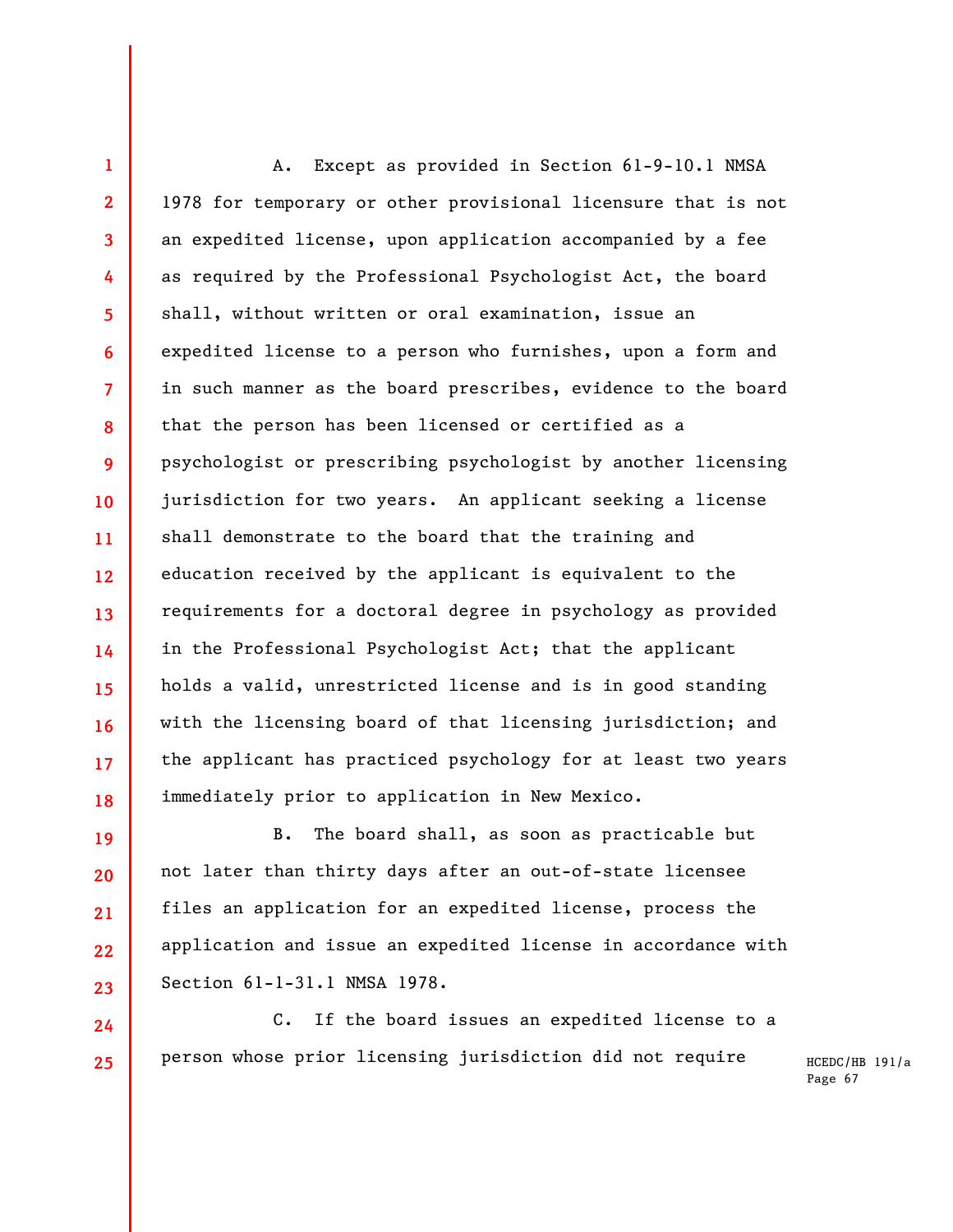examination, the board may require the person to pass an examination before license renewal.

**1** 

**2** 

**3** 

**4** 

**5** 

**6** 

**7** 

**8** 

**9** 

**10** 

**11** 

**12** 

**13** 

**14** 

**15** 

**16** 

**17** 

D. The board by rule shall determine the states and territories of the United States and the District of Columbia from which it will not accept an applicant for expedited licensure and shall determine any foreign countries from which it will accept an applicant for expedited licensure. The board shall post the lists of disapproved and approved licensing jurisdictions on its website. The list of disapproved licensing jurisdictions shall include the specific reasons for disapproval. The rule shall be reviewed annually to determine if amendments to the rule are warranted."

**SECTION 42.** Section 61-9-13 NMSA 1978 (being Laws 1963, Chapter 92, Section 12, as amended) is amended to read:

"61-9-13. DENIAL, REVOCATION OR SUSPENSION OF LICENSE.--

**18 19 20 21 22 23 24 25**  A. In accordance with the Uniform Licensing Act, the board, by an affirmative vote of at least five of its eight members, shall withhold, deny, revoke or suspend a psychologist or psychologist associate license issued or applied for in accordance with the provisions of the Professional Psychologist Act or otherwise discipline a psychologist or psychologist associate upon proof that the applicant, psychologist or psychologist associate: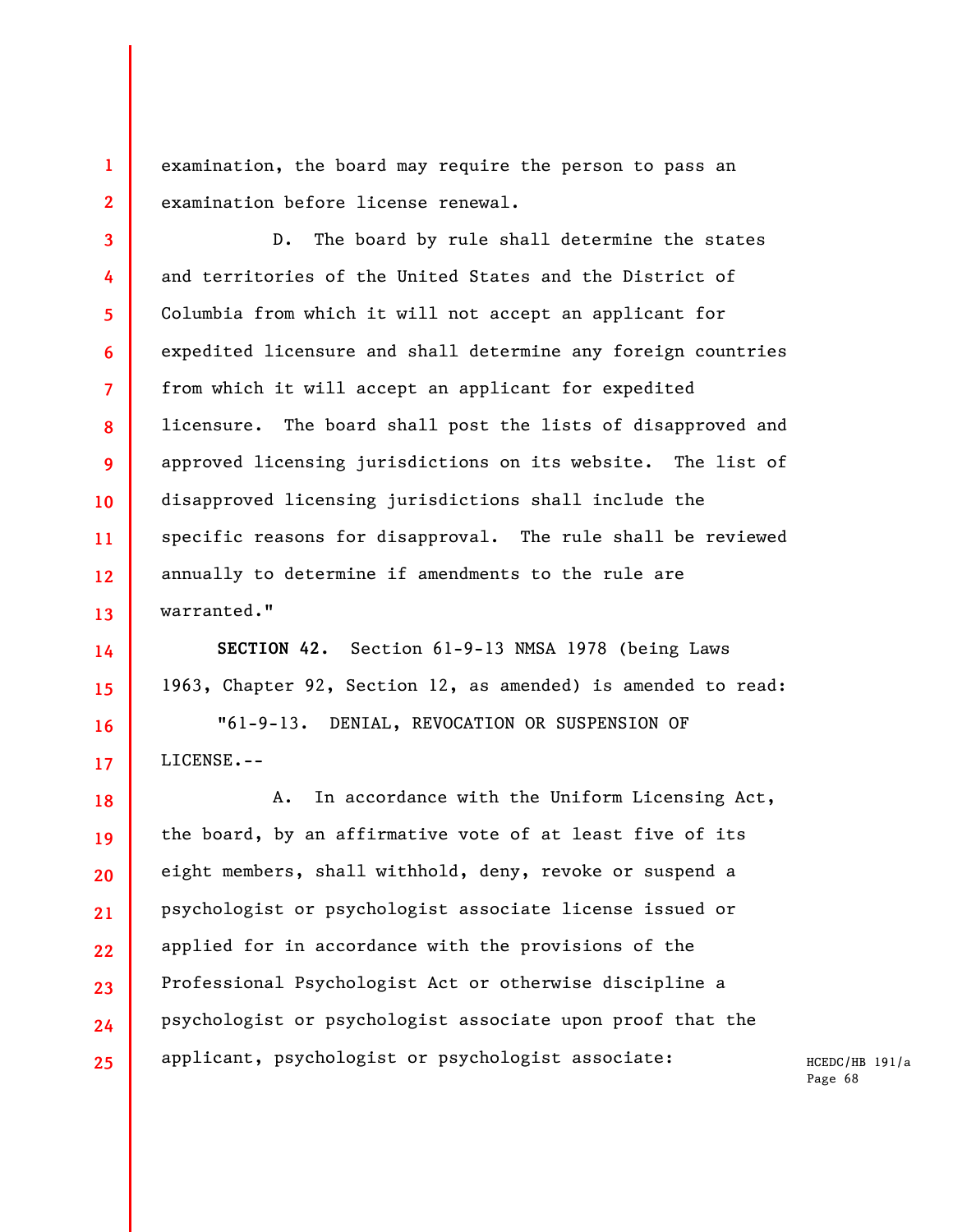**1 2 3 4 5 6 7 8 9 10 11 12 13 14 15 16 17 18 19 20 21 22 23 24 25**  (1) has been convicted of a felony or an offense involving moral turpitude, the record of conviction being conclusive evidence thereof; (2) is using a drug, substance or alcoholic beverage to an extent or in a manner dangerous to the psychologist or psychologist associate, any other person or the public or to an extent that the use impairs the psychologist's or psychologist associate's ability to perform the work of a professional psychologist or psychologist associate with safety to the public; (3) has impersonated another person holding a psychologist or psychologist associate license or allowed another person to use the psychologist's or psychologist associate's license; (4) has used fraud or deception in applying for a license or in taking an examination provided for in the Professional Psychologist Act; (5) has accepted commissions or rebates or other forms of remuneration for referring clients to other professional persons; (6) has allowed the psychologist's or psychologist associate's name or license issued under the Professional Psychologist Act to be used in connection with a person who performs psychological services outside of the area of that person's training, experience or competence;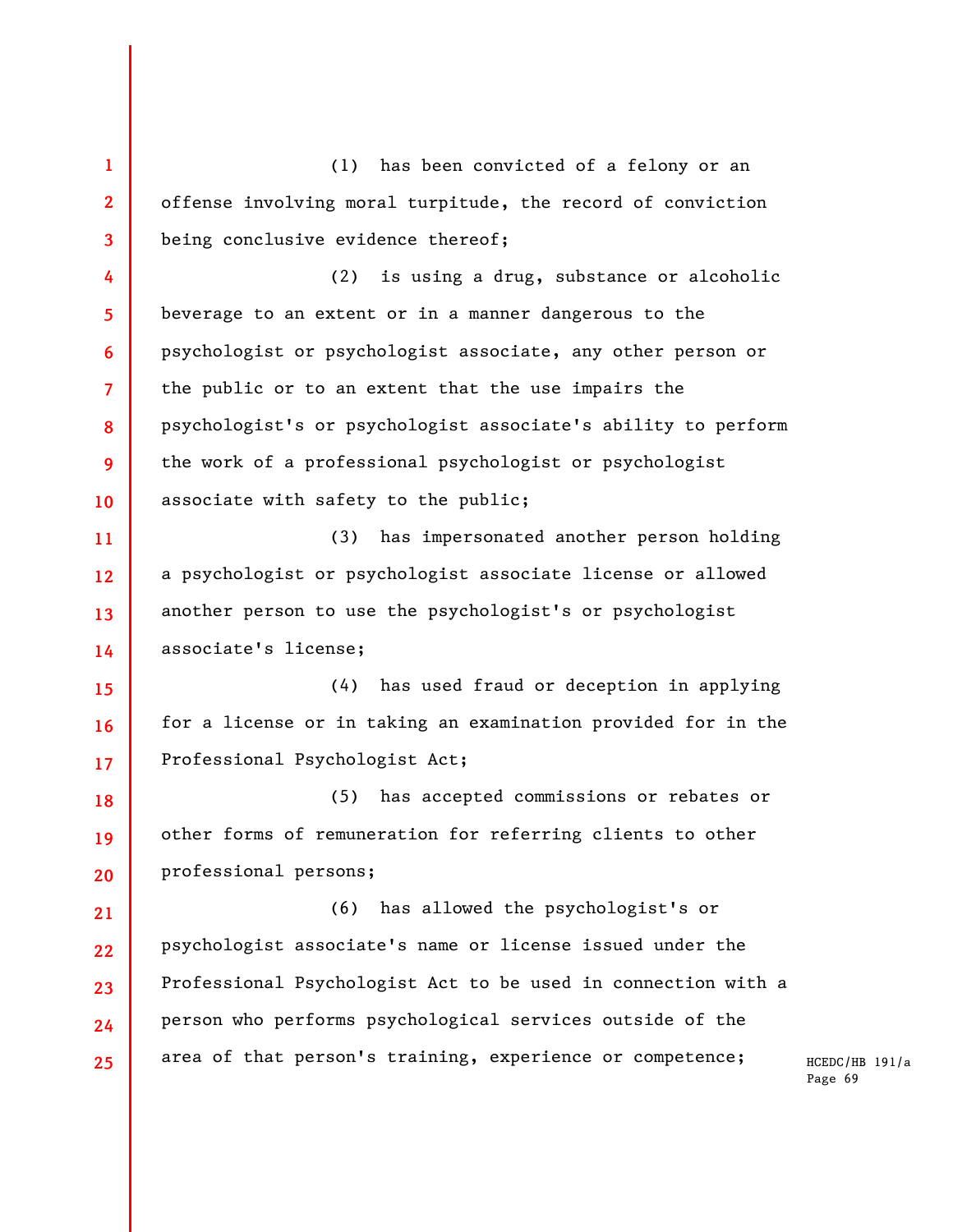**1 2 3 4 5 6 7 8 9 10 11 12 13 14 15 16 17 18 19 20 21 22 23 24 25**  (7) is legally adjudicated insane or mentally incompetent, the record of such adjudication being conclusive evidence thereof; (8) has willfully or negligently violated the provisions of the Professional Psychologist Act; (9) has violated any code of conduct adopted by the board; (10) has been disciplined by another state for acts similar to acts described in this subsection, and a certified copy of the record of discipline of the state imposing the discipline is conclusive evidence; (11) is incompetent to practice psychology; (12) has failed to furnish to the board or its representative information requested by the board; (13) has abandoned patients or clients; (14) has failed to report to the board adverse action taken against the licensee by: (a) another licensing jurisdiction; (b) a professional psychologist association of which the psychologist or psychologist associate is or has been a member; (c) a government agency; or (d) a court for actions or conduct similar to acts or conduct that would constitute grounds for action as described in this subsection;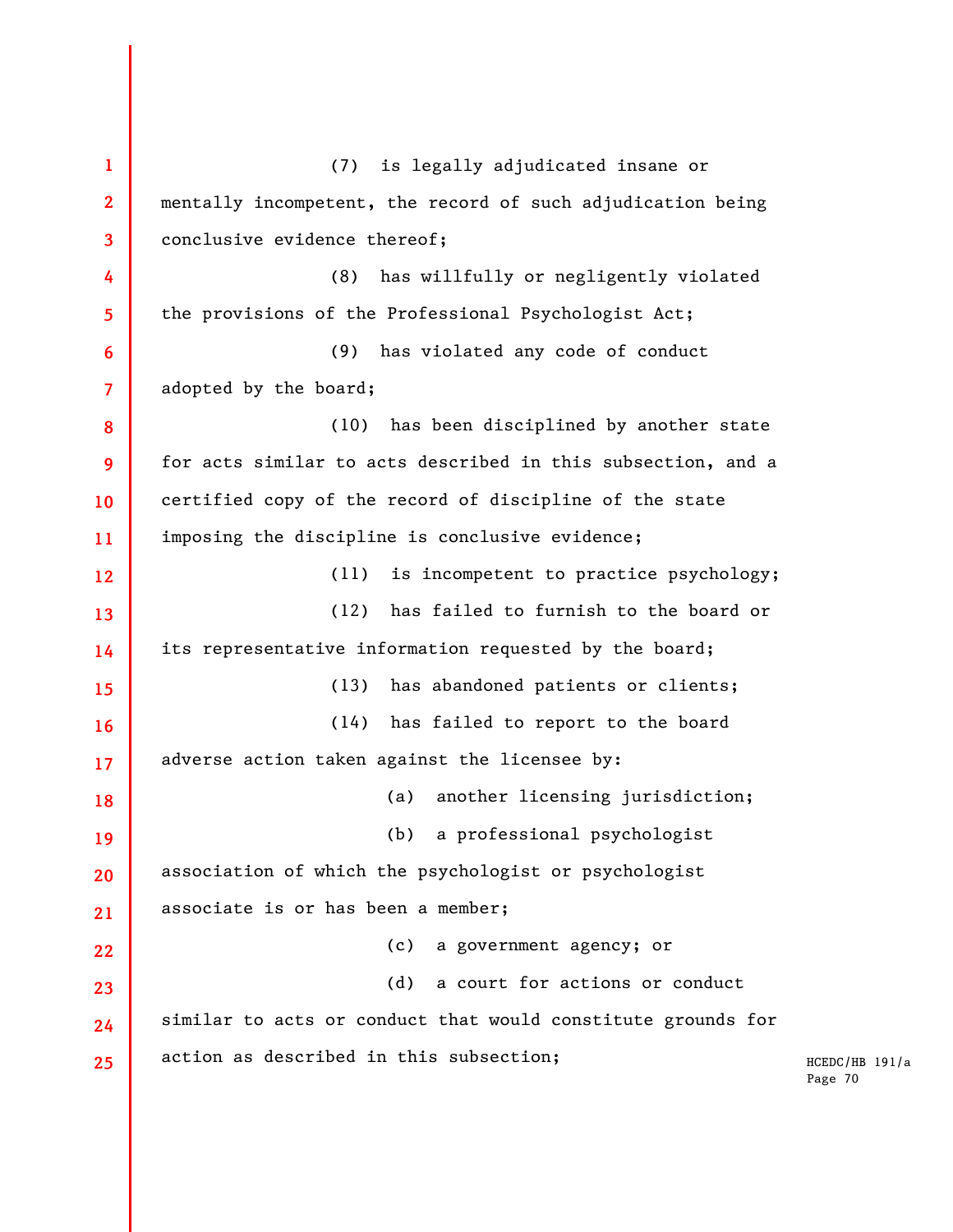HCEDC/HB 191/a Page 71 **1 2 3 4 5 6 7 8 9 10 11 12 13 14 15 16 17 18 19 20 21 22 23 24 25**  (15) has failed to report to the board surrender of a license or other authorization to practice psychology in another jurisdiction or surrender of membership on a health care staff or in a professional association following a disciplinary investigation, or in lieu of or while under a disciplinary investigation, by any of those authorities for acts or conduct that would constitute grounds for action as defined in this subsection; (16) has failed to adequately supervise a psychologist associate or a licensed psychologist holding a conditional prescription certificate; (17) has employed abusive billing practices; (18) has aided or abetted the practice of psychology by a person not licensed by the board; or (19) uses conversion therapy on a minor. B. A person who has been refused a license or whose license has been restricted or suspended under the provisions of this section may reapply for licensure after more than two years have elapsed from the date the restriction or suspension is terminated. C. As used in this section: (1) "conversion therapy" means any practice or treatment that seeks to change a person's sexual orientation or gender identity, including any effort to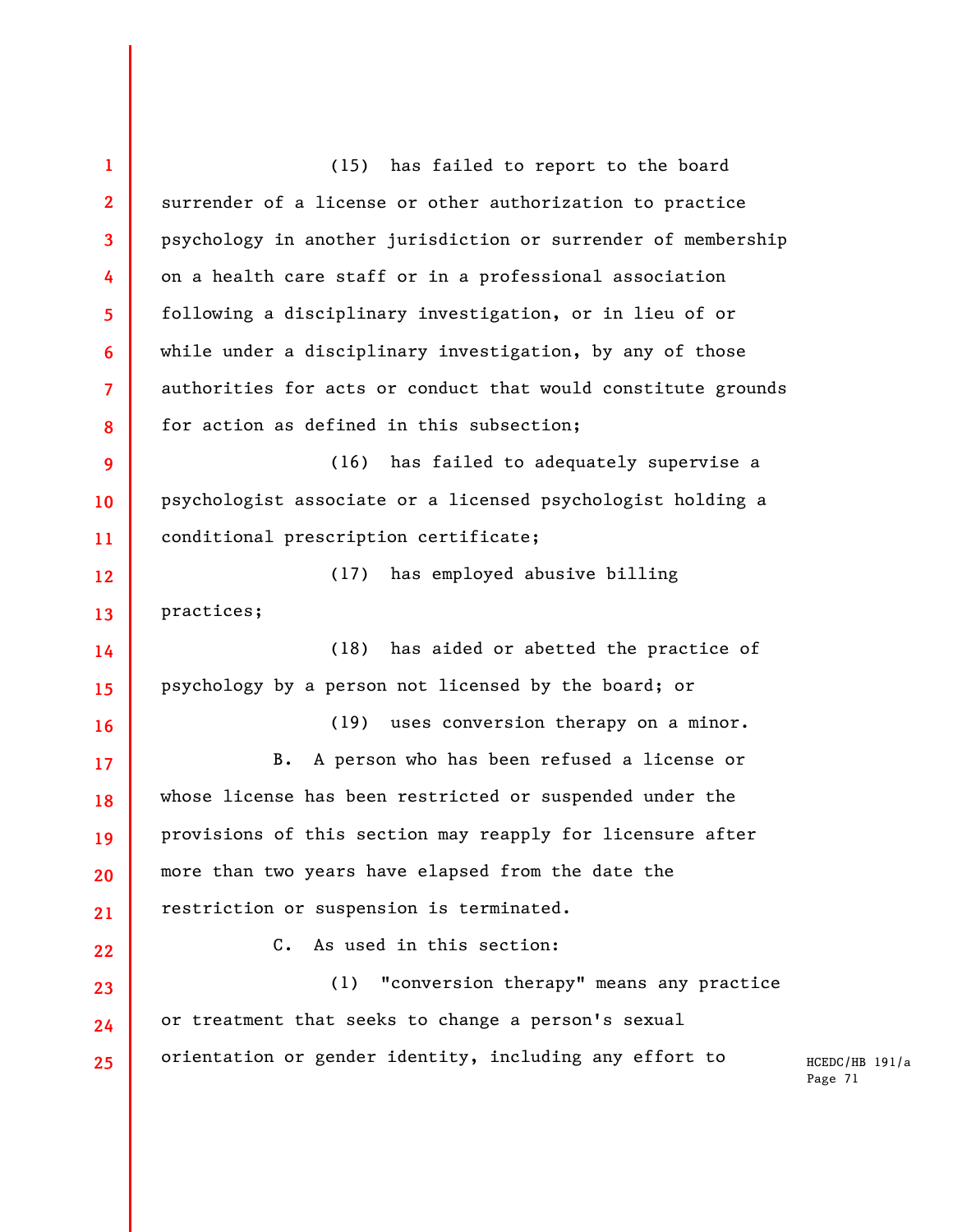**1 2 3 4 5 6 7 8 9 10 11 12 13 14 15 16 17 18 19 20 21 22 23 24 25**  change behaviors or gender expressions or to eliminate or reduce sexual or romantic attractions or feelings toward persons of the same sex. "Conversion therapy" does not mean: (a) counseling or mental health services that provide acceptance, support and understanding of a person without seeking to change gender identity or sexual orientation; or (b) mental health services that facilitate a person's coping, social support, sexual orientation or gender identity exploration and development, including an intervention to prevent or address unlawful conduct or unsafe sexual practices, without seeking to change gender identity or sexual orientation; (2) "gender identity" means a person's self-perception, or perception of that person by another, of the person's identity as a male or female based upon the person's appearance, behavior or physical characteristics that are in accord with or opposed to the person's physical anatomy, chromosomal sex or sex at birth; (3) "minor" means a person under eighteen years of age; and (4) "sexual orientation" means heterosexuality, homosexuality or bisexuality, whether actual or perceived." **SECTION 43.** Section 61-9A-3 NMSA 1978 (being Laws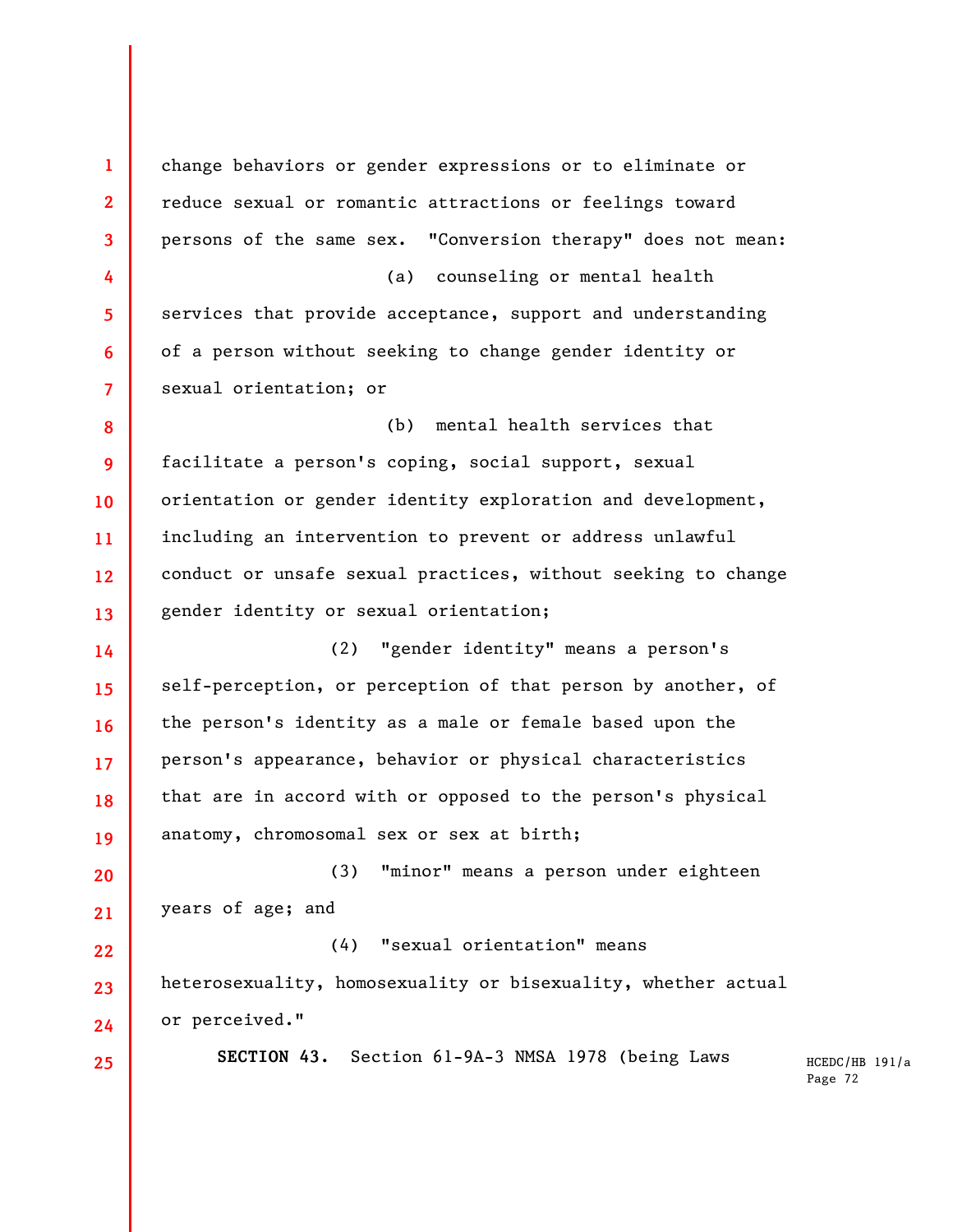1993, Chapter 49, Section 3, as amended) is amended to read: "61-9A-3. DEFINITIONS.--As used in the Counseling and Therapy Practice Act:

**1** 

**2** 

**3** 

**4** 

**5** 

**6** 

**19** 

**20** 

**23** 

**24** 

**25** 

A. "accredited institution" means a university or college accredited by an accrediting agency of institutions of higher education;

**7 8 9 10 11 12 13 14 15 16 17 18**  B. "appraisal" means selecting, administering, scoring and interpreting instruments designed to assess a person's aptitudes, attitudes, abilities, achievements, interests, personal characteristics and current emotional or mental state by appropriately educated, trained and experienced clinicians and the use of nonstandardized methods and techniques for understanding human behavior in relation to coping with, adapting to or changing life situations of a physical, mental or emotional nature; "appraisal" shall not be construed to permit the performance of any act that a counselor or a therapist is not educated, trained and licensed to perform;

C. "appropriate clinical supervision" means, as defined by rule, supervision provided by a licensed:

**21 22**  (1) professional clinical mental health counselor;

(2) marriage and family therapist;

(3) professional art therapist;

(4) psychiatrist;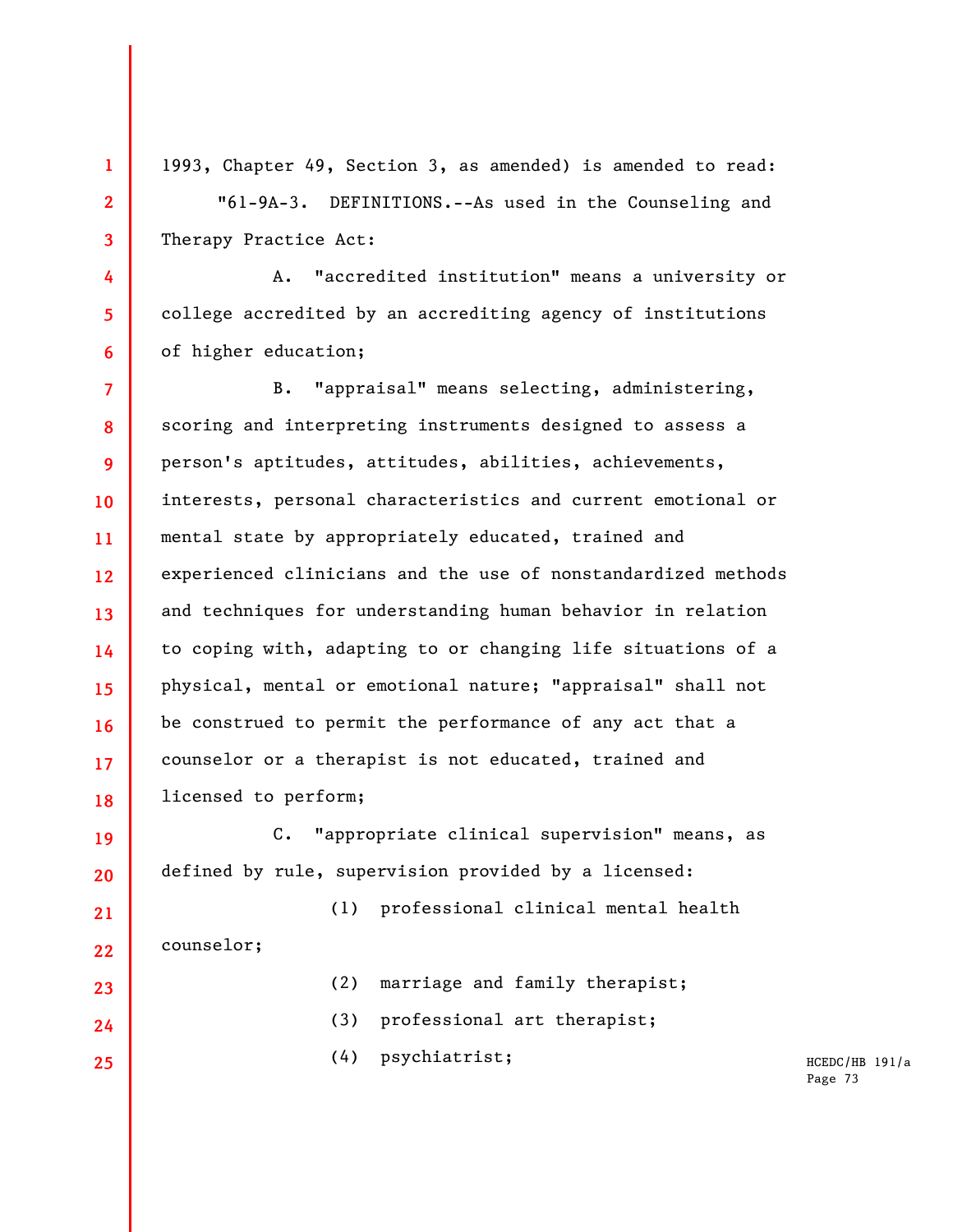**1 2 3 4 5 6 7 8 9 10 11 12 13 14 15 16 17 18 19 20 21 22 23 24**  (5) clinical psychologist; (6) clinical nurse specialist in psychiatry; (7) independent social worker with two years of mental health and supervised clinical experience; or (8) alcohol and drug abuse counselor with three years of work experience in the field of alcohol and drug abuse prior to providing supervision; D. "appropriate clinical supervisor for substance abuse associate" means a person who has education and experience specific to the career track of the associate and has training in transmitting knowledge, skills and attitudes through a relational process that includes direct oversight of the clinical work; E. "approved clinical supervisor" means a person who is a licensed professional clinical mental health counselor, licensed marriage and family therapist, licensed professional art therapist, licensed psychiatrist, licensed clinical psychologist, clinical nurse specialist in psychiatry or licensed independent social worker and provides supervision to a licensed mental health counselor or therapist; F. "art therapy" means the rendering of art therapy principles whereby communication is facilitated

through therapeutic counseling and art media. This involves

**25**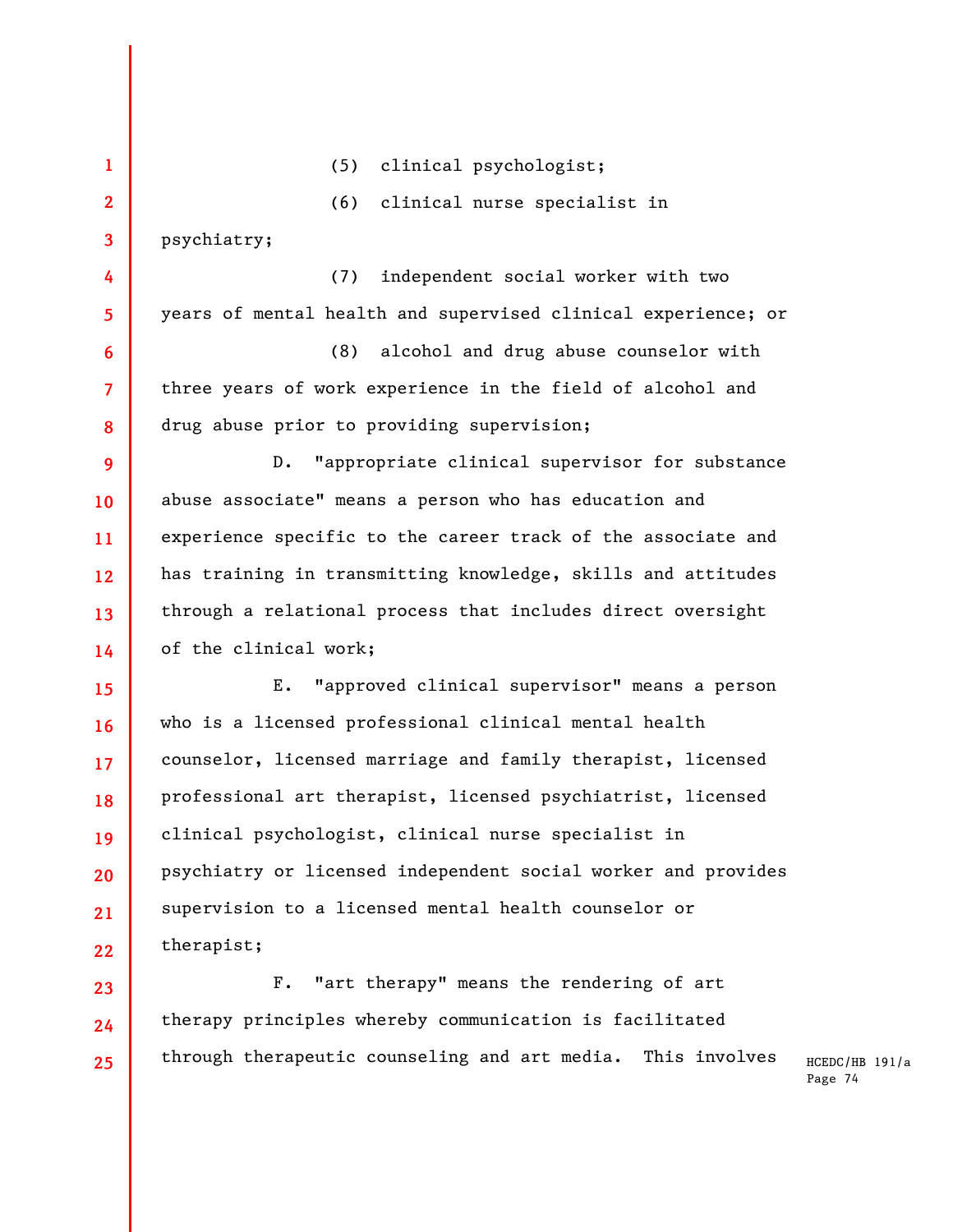the application of the principles of human development and psychological theories, which are implemented in the full spectrum of models of assessment and treatment, including psychodynamics and cognitive, interpersonal and other therapeutic means to individuals, couples, families, groups and communities for the promotion of optimal mental health;

**1** 

**2** 

**3** 

**4** 

**5** 

**6** 

**7 8**  G. "board" means the counseling and therapy practice board;

**9 10 11 12**  H. "client contact hours" means the face-to-face time spent with a client to appraise, assess, evaluate, diagnose, treat psychopathology and provide counseling services;

**13 14 15 16 17 18 19**  I. "clinical counseling" means the rendering of counseling services involving the application of principles of psychotherapy, human development, learning theory, diagnosis, treatment and the etiology of mental illness and dysfunctional behavior to individuals, couples, families or groups for the purpose of assessing and treating psychopathology and promoting optimal mental health;

**20 21 22 23 24 25**  J. "consultation" means the voluntary, nonsupervisory relationship between professionals or other pertinent persons, in application of scientific counseling, guidance and human development principles and procedures to provide assistance in understanding and resolving a current or potential problem that the consultee may have in relation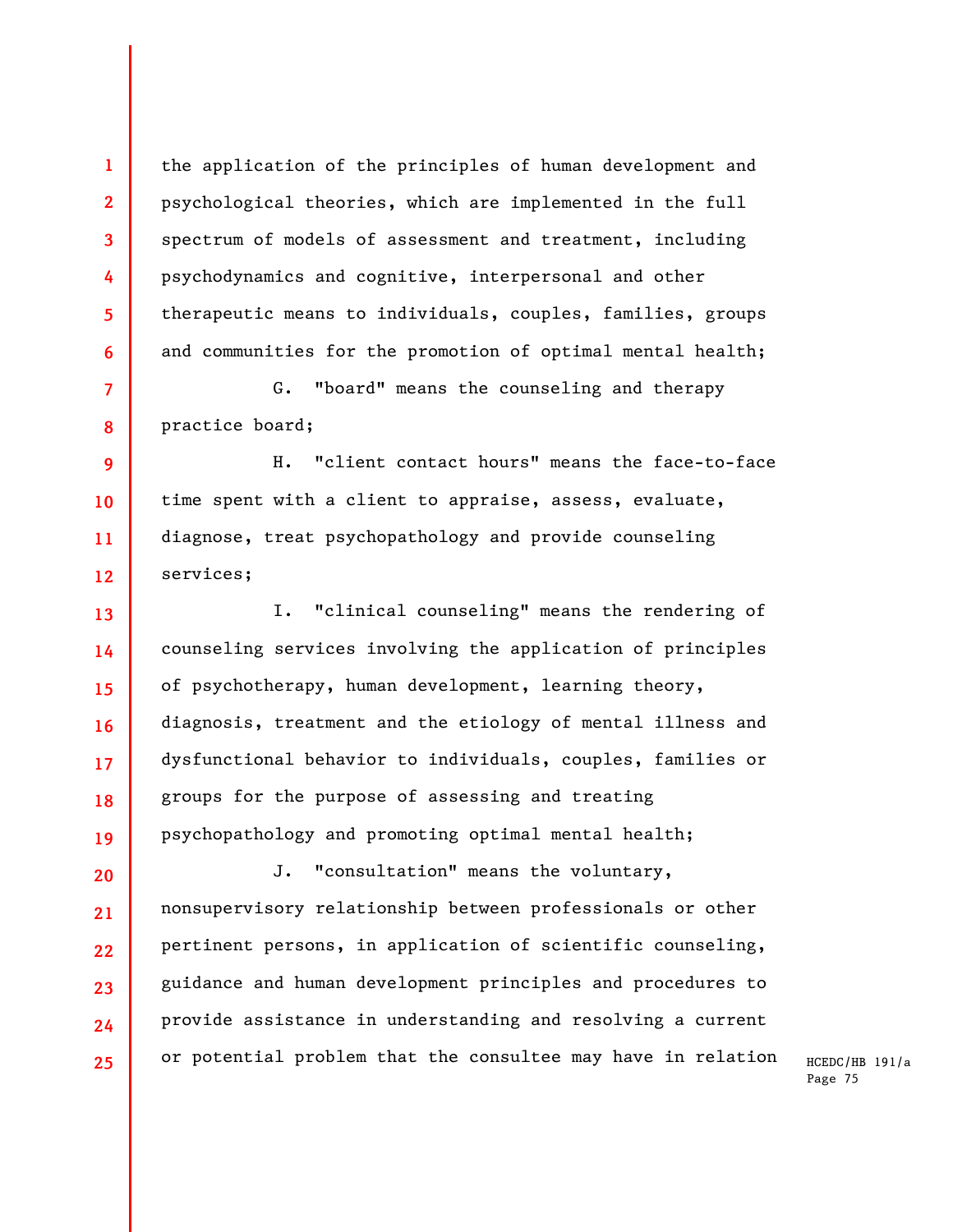**1 2**  to a third party, be it an individual, group, family or organization;

K. "counselor training and education" means a process that prepares counselors and therapists in both didactic and clinical aspects of counseling;

L. "course" means an integrated, organized course of study, which encompasses a minimum of one school semester or equivalent hours;

**9 10 11 12 13 14**  M. "counseling" means the application of scientific principles and procedures in therapeutic counseling, guidance and human development to provide assistance in understanding and solving a mental, emotional, physical, social, moral, educational, spiritual or career development and adjustment problem that a client may have;

N. "counseling-related field" as defined by rule, means a degree in guidance counseling, mental healthcommunity counseling or agency counseling; psychology, clinical psychology or counseling psychology; human services; family services; human and family studies; art therapy; or art education with an emphasis in art therapy;

**21 22 23 24**  O. "department" means the regulation and licensing department or the division of the department designated to administer the counseling and therapy practice board;

**25** 

**3** 

**4** 

**5** 

**6** 

**7** 

**8** 

**15** 

**16** 

**17** 

**18** 

**19** 

**20** 

P. "diagnosis and treatment planning" means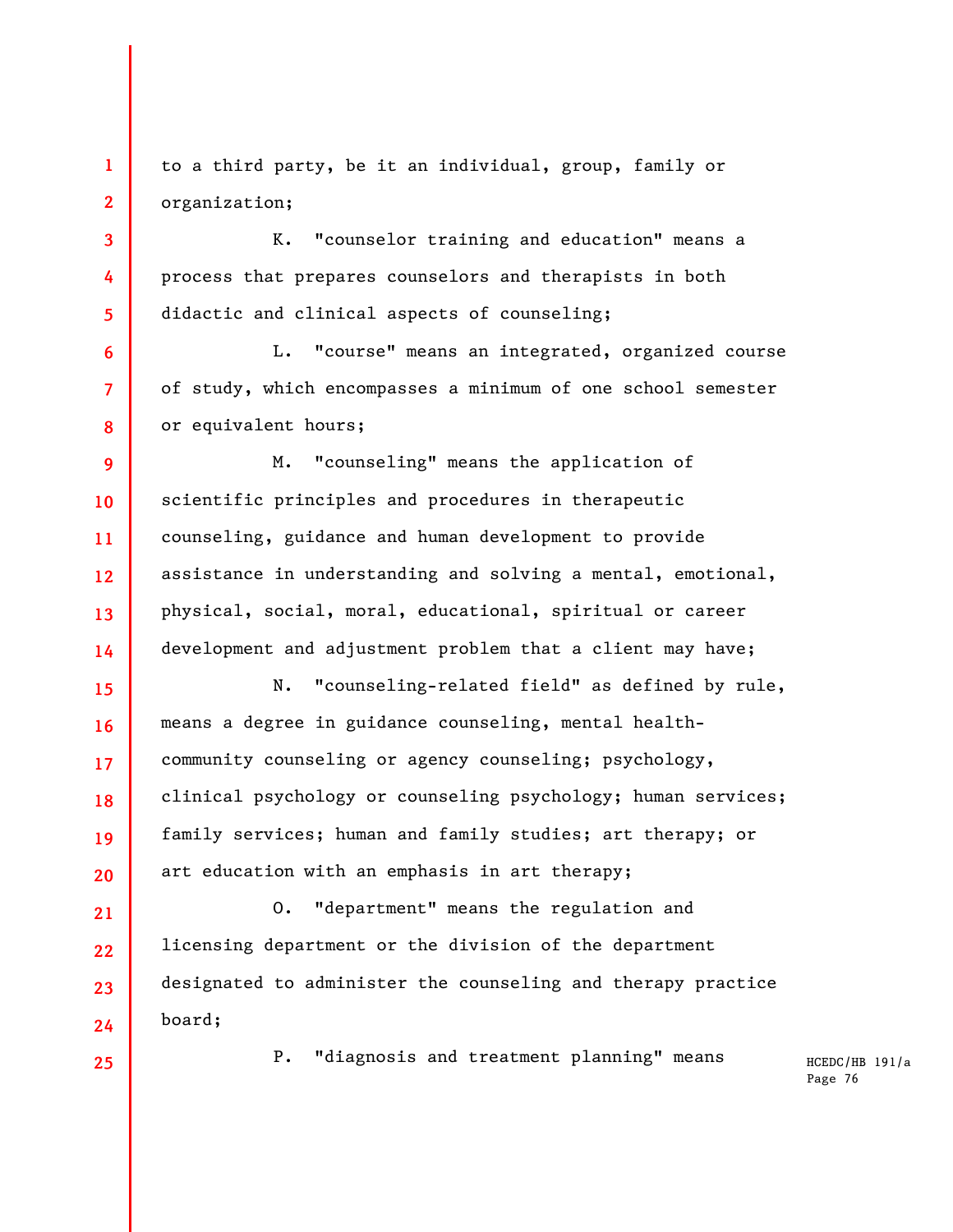assessing, analyzing and providing diagnostic descriptions of mental, emotional or behavioral conditions; exploring possible solutions; and developing and implementing a treatment plan for mental, emotional and psychosocial adjustment or development. "Diagnosis and treatment planning" shall not be construed to permit the performance of any act that counselors or therapists are not educated, trained and licensed to perform;

**1** 

**2** 

**3** 

**4** 

**5** 

**6** 

**7** 

**8** 

**24** 

**25** 

**9 10**  Q. "evaluation" means the act of making informed decisions based on the use and analysis of pertinent data;

**11 12 13 14 15 16**  R. "internship" means a distinctly defined, pregraduate, supervised clinical experience in which the student refines, enhances and integrates professional knowledge with basic counselor or therapist skills appropriate to the student's program and preparation for postgraduate professional placement;

**17 18 19 20 21 22 23**  S. "licensure" means the process by which a state agency or government grants permission to an individual to engage in a given profession and to use the designated title of that profession after the applicant has attained the minimal degree of competency necessary to ensure that the public health, safety and welfare are reasonably well protected;

T. "marriage and family therapy" means the assessment, diagnosis and treatment of nervous and mental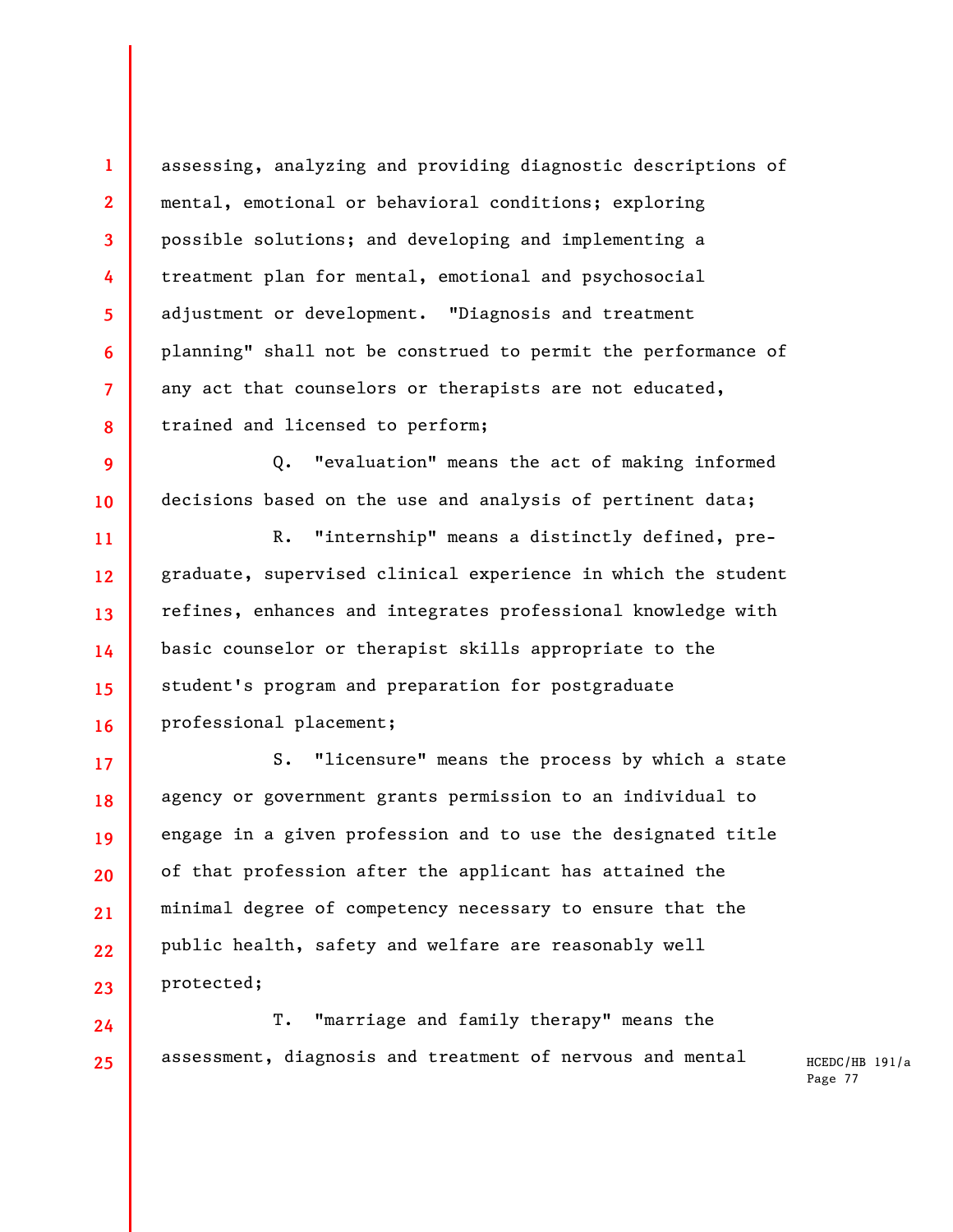disorders, whether cognitive, affective or behavioral, within the context of marriage and family systems;

**1** 

**2** 

**3** 

**4** 

**5** 

**6** 

**7** 

**8** 

U. "mental disorder" means any of several conditions or disorders that meet the diagnostic criteria contained in the diagnostic and statistical manual of the American psychiatric association or the world health organization's international classification of mental disorders;

**9 10 11 12 13**  V. "practicum" means a distinctly defined, supervised clinical experience in which the student develops basic counselor or therapist skills and integrates professional knowledge, which practicum is completed prior to or concurrent with an internship;

**14 15 16**  W. "program" means a structured sequence of curricular and clinical experiences housed within an academic unit;

**17 18 19 20 21**  X. "referral" means evaluating and identifying the needs of a client to determine the advisability of referrals to other specialists, advising the client of such judgments and communicating as requested or deemed appropriate to such referral sources;

**22 23 24 25**  Y. "research" means a systematic effort to collect, analyze and interpret quantitative or qualitative data that describe how social characteristics, behavior, emotions, cognition, disabilities, mental disorders and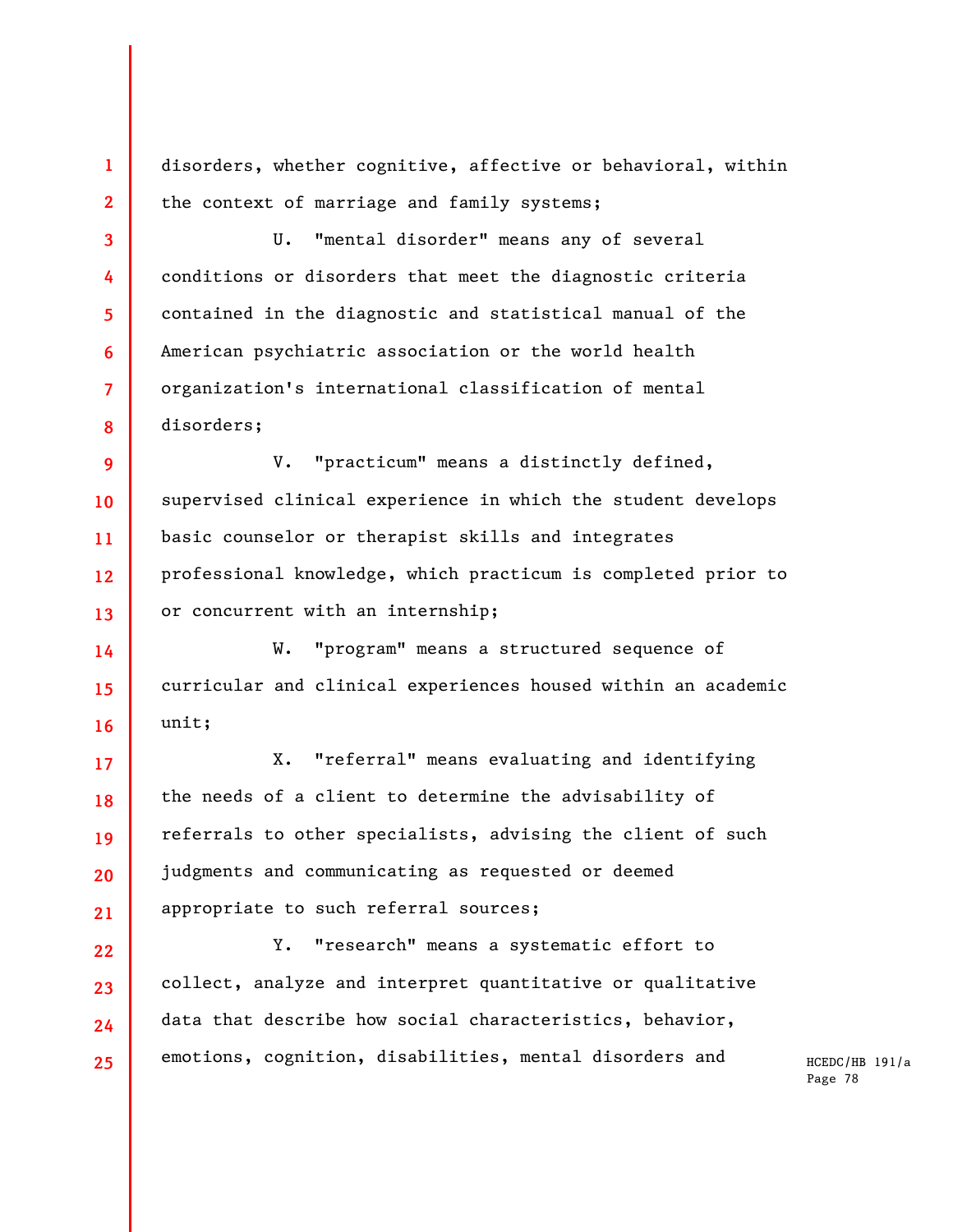interpersonal transactions among individuals, couples, families and organizations interact;

**1** 

**2** 

**3 4**  Z. "standard" means a minimal criterion that must be met; and

**5 6 7 8 9 10 11 12**  AA. "substance abuse-related field" means a degree in guidance counseling, mental health-community counseling, agency counseling, psychology, clinical psychology, counseling psychology, human services, family services, human and family studies, social work, art therapy or art education with appropriate clinical background and two hundred seventy-six clock hours in education or training in alcohol and drug abuse counseling."

**13 14 15 SECTION 44.** Section 61-9A-22 NMSA 1978 (being Laws 1993, Chapter 49, Section 22, as amended) is amended to read: "61-9A-22. EXPEDITED LICENSURE BY CREDENTIALS.--

**16 17**  A. The board shall issue an expedited license in the same licensure level to a person who:

**18 19**  (1) files a completed application accompanied by the required fees;

**20 21 22**  (2) submits evidence that the applicant holds a valid, unrestricted license in a counseling-related field issued by another licensing jurisdiction;

**23 24 25**  (3) is in good standing with that licensing jurisdiction with no disciplinary action pending or brought against the applicant within the past two years;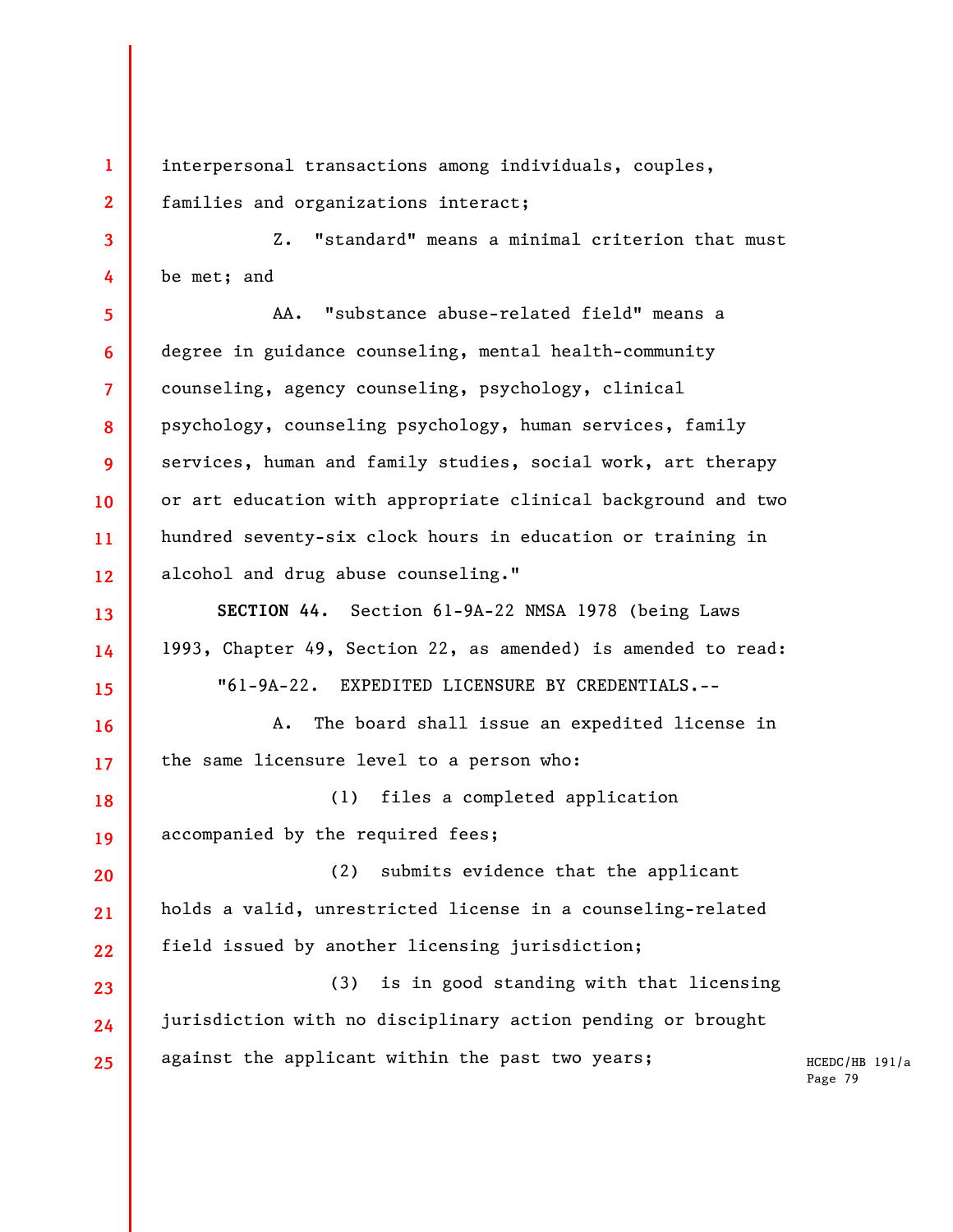**1 2 3 4 5 6 7 8 9 10 11 12 13 14 15 16 17 18 19 20 21 22 23 24**  (4) has practiced in New Mexico for at least two years immediately prior to application; and (5) possesses a master's or doctoral degree in counseling or a counseling-related field from an accredited institution. B. As soon as practicable but no later than thirty days after an out-of-state licensee files an application for a license, the board shall process the application and issue the expedited license in accordance with Section 61-1-31.1 NMSA 1978. C. If the board issues an expedited license to a person whose prior licensing jurisdiction did not require examination, the board may require that person to pass the required examination before applying for license renewal. D. The board by rule shall determine the states and territories of the United States and the District of Columbia from which it will not accept an applicant for expedited licensure and determine any foreign countries from which it will accept an applicant for expedited licensure. The board shall post the lists of disapproved and approved licensing jurisdictions on its website. The list of disapproved licensing jurisdictions shall include the specific reasons for disapproval. The lists shall be reviewed annually to determine if amendments to the rule are

**25** 

warranted.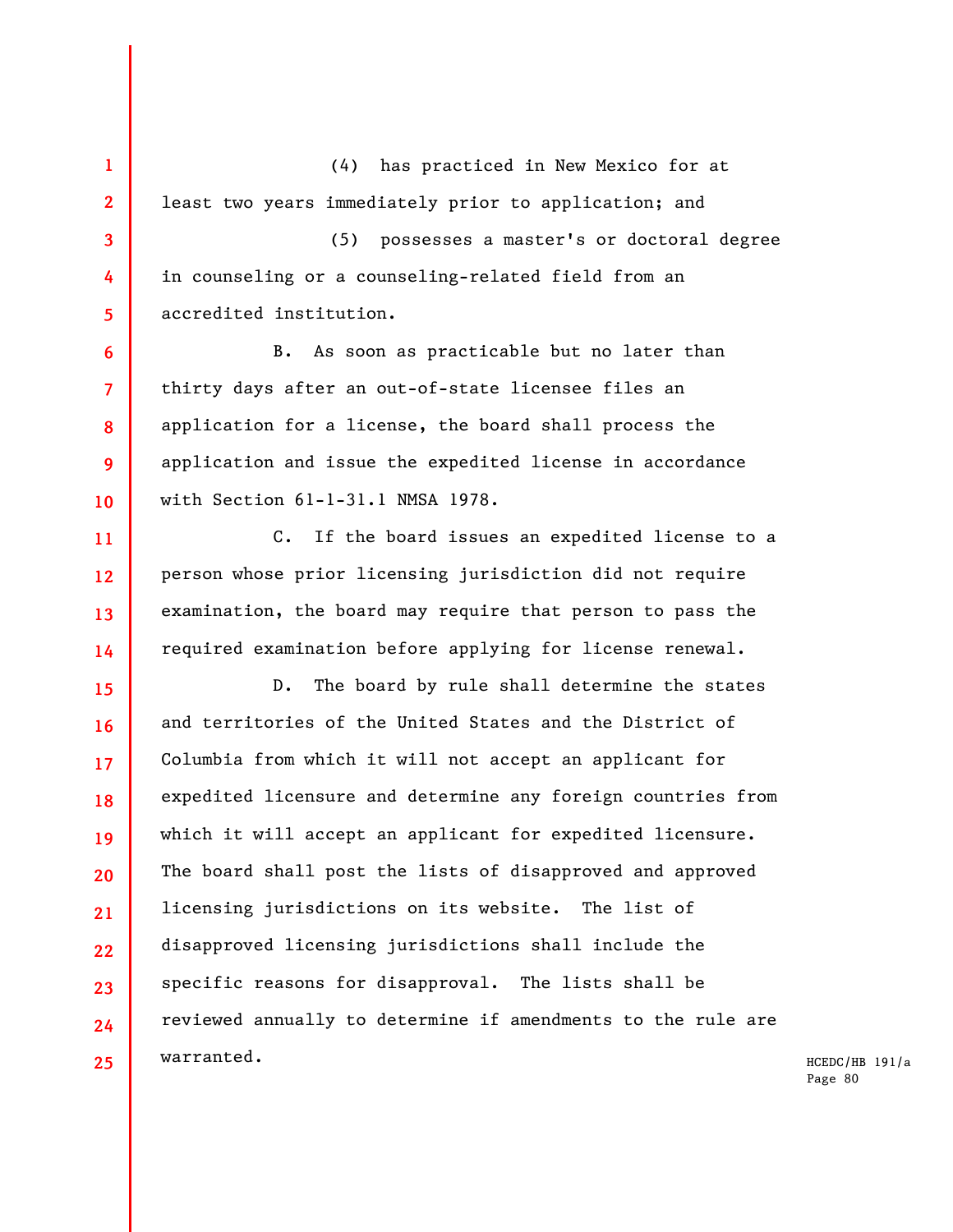**1 2 3 4 5 6 7 8 9 10 11 12 13 14 15 16 17 18 19 20 21 22 23 24 25**  E. Applicants who do not meet the licensure by credential requirements must meet the current licensure requirements for a regular license." **SECTION 45.** Section 61-11-6 NMSA 1978 (being Laws 1969, Chapter 29, Section 5, as amended) is amended to read: "61-11-6. POWERS AND DUTIES OF BOARD.-- A. The board shall: (1) promulgate rules in accordance with the provisions of the State Rules Act to carry out the provisions of the Pharmacy Act in accordance with the provisions of the Uniform Licensing Act; (2) provide for examinations of applicants for licensure as pharmacists; (3) provide for the issuance and renewal of licenses for pharmacists; (4) require and establish criteria for continuing education as a condition of renewal of licensure for pharmacists; (5) provide for the issuance and renewal of licenses for pharmacist interns and for their training, supervision and discipline; (6) provide for the licensing of retail pharmacies, nonresident pharmacies, wholesale drug distributors, drug manufacturers, hospital pharmacies, nursing home drug facilities, industrial and public health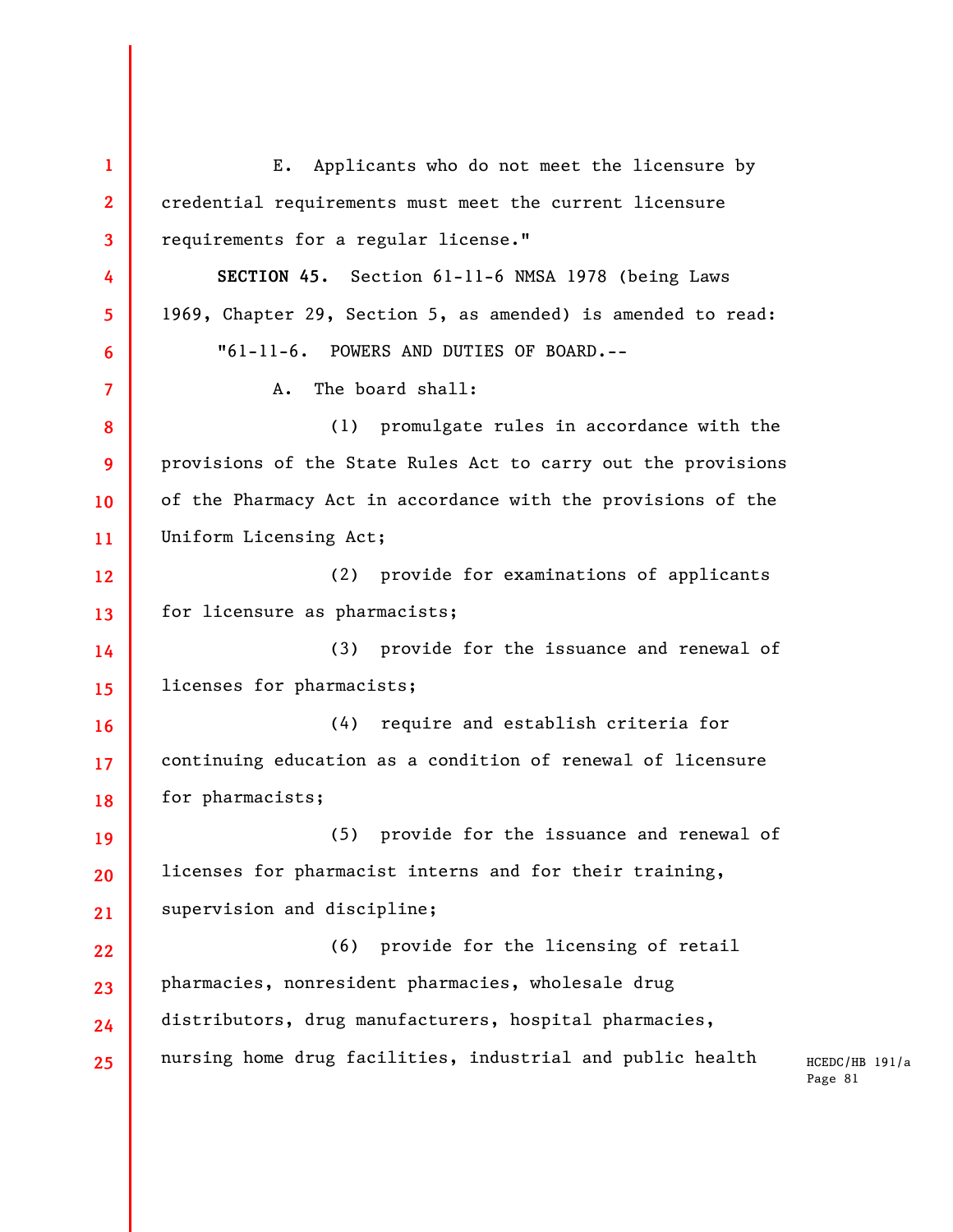**1 2 3 4 5 6 7 8 9 10 11 12 13 14 15 16 17 18 19 20 21 22 23 24 25**  clinics and all places where dangerous drugs are stored, distributed, dispensed or administered and provide for the inspection of the facilities and activities; (7) enforce the provisions of all laws of the state pertaining to the practice of pharmacy and the manufacture, production, sale or distribution of drugs or cosmetics and their standards of strength and purity; (8) conduct hearings upon charges relating to the discipline of a registrant or licensee or the denial, suspension or revocation of a registration or a license in accordance with the Uniform Licensing Act; (9) cause the prosecution of any person violating the Pharmacy Act, the New Mexico Drug, Device and Cosmetic Act or the Controlled Substances Act; (10) keep a record of all proceedings of the board; (11) make an annual report to the governor; (12) appoint and employ, in the board's discretion, a qualified person who is not a member of the board to serve as executive director and define the executive director's duties and responsibilities; except that the power to deny, revoke or suspend any license or registration authorized by the Pharmacy Act shall not be delegated by the board; (13) appoint and employ inspectors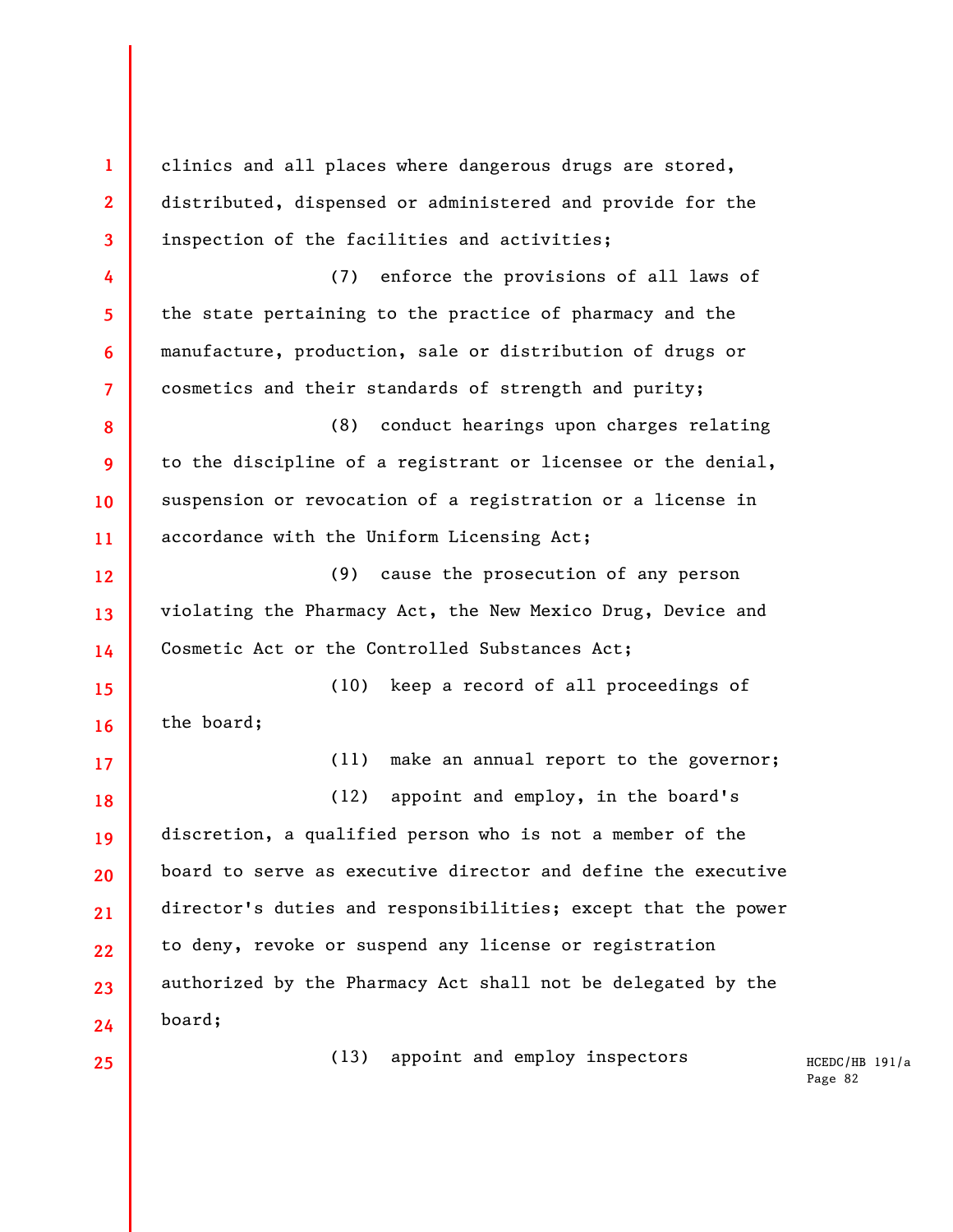necessary to enforce the provisions of all acts under the administration of the board, which inspectors shall be pharmacists and have all the powers and duties of peace officers;

**6**  (14) provide for other qualified employees necessary to carry out the provisions of the Pharmacy Act;

**7 8 9 10 11 12 13 14 15**  (15) have the authority to employ a competent attorney to give advice and counsel in regard to any matter connected with the duties of the board, to represent the board in any legal proceedings and to aid in the enforcement of the laws in relation to the pharmacy profession and to fix the compensation to be paid to the attorney; provided, however, that the attorney shall be compensated from the money of the board, including that provided for in Section 61-11-19 NMSA 1978;

**16 17 18**  (16) register and regulate qualifications, training and permissible activities of pharmacy technicians; (17) provide a registry of all persons

**19**  licensed as pharmacists or pharmacist interns in the state;

**20 21 22 23 24**  (18) promulgate rules that prescribe the activities and duties of pharmacy owners and pharmacists in the provision of pharmaceutical care, emergency prescription dispensing, drug regimen review and patient counseling in each practice setting;

**25** 

**1** 

**2** 

**3** 

**4** 

**5** 

(19) promulgate, after approval by the New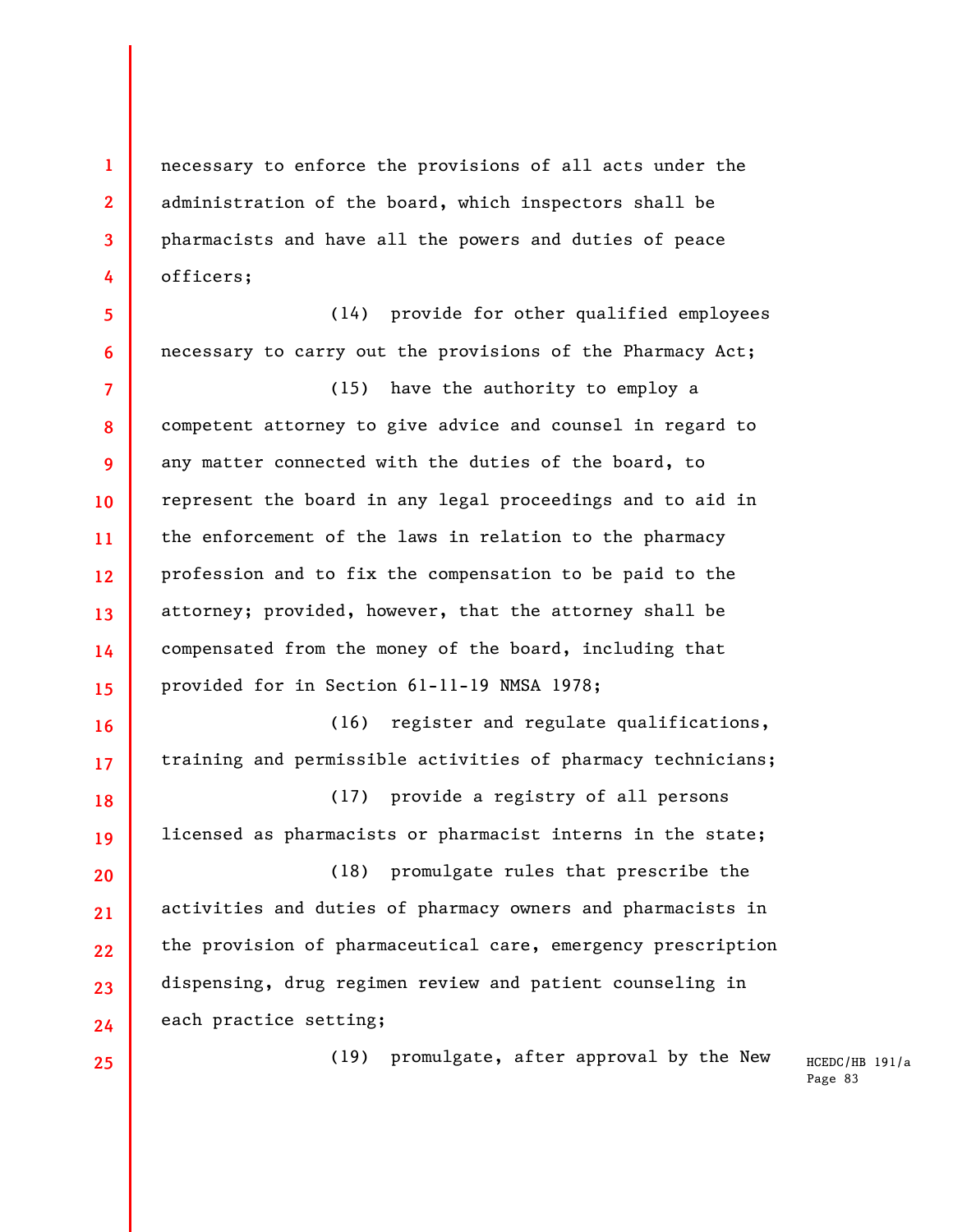HCEDC/HB 191/a Page 84 **1 2 3 4 5 6 7 8 9 10 11 12 13 14 15 16 17 18 19 20 21 22 23 24 25**  Mexico medical board and the board of nursing, rules and protocols for the prescribing of dangerous drug therapy, including vaccines and immunizations, and the appropriate notification of the primary or appropriate physician of the person receiving the dangerous drug therapy; and (20) have the authority to authorize emergency prescription dispensing. B. The board may: (1) delegate its authority to the executive director to issue temporary licenses as provided in Section 61-11-14 NMSA 1978; (2) provide by rule for the electronic transmission of prescriptions; and (3) delegate its authority to the executive director to authorize emergency prescription dispensing procedures during civil or public health emergencies." **SECTION 46.** Section 61-12A-9 NMSA 1978 (being Laws 1996, Chapter 55, Section 9, as amended) is amended to read: "61-12A-9. BOARD--POWERS AND DUTIES.-- A. The board shall: (1) promulgate rules in accordance with the State Rules Act to carry out the provisions of the Occupational Therapy Act; (2) use funds to meet the necessary expenses incurred in carrying out the provisions of the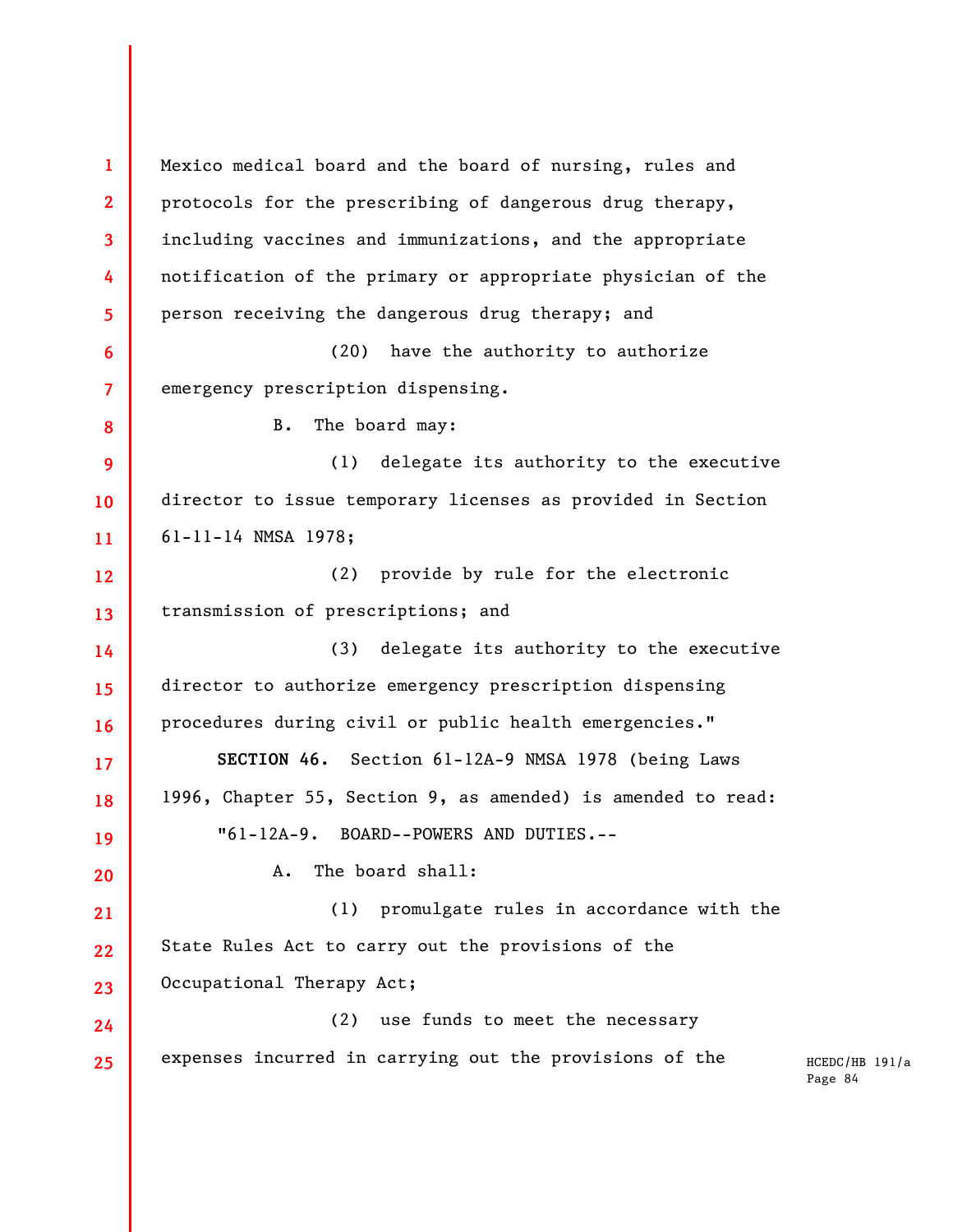## **1**  Occupational Therapy Act;

| $\overline{2}$          | (3)<br>adopt a code of ethics;                               |
|-------------------------|--------------------------------------------------------------|
| $\overline{\mathbf{3}}$ | (4) enforce the provisions of the                            |
| 4                       | Occupational Therapy Act to protect the public by conducting |
| 5                       | hearings on charges relating to the discipline of licensees, |
| 6                       | including the denial, suspension or revocation of a license  |
| $\overline{7}$          | in accordance with the Uniform Licensing Act;                |
| 8                       | establish and collect fees;<br>(5)                           |
| 9                       | (6) provide for examination for and                          |
| 10                      | issuance, renewal and reinstatement of licenses;             |
| 11                      | establish, impose, collect and remit<br>(7)                  |
| 12                      | fines for violations of the Occupational Therapy Act to the  |
| 13                      | current school fund;                                         |
| 14                      | appoint a registrar to keep records and<br>(8)               |
| 15                      | minutes necessary to carry out the functions of the board;   |
| 16                      | and                                                          |
| 17                      | obtain the legal assistance of the<br>(9)                    |
| 18                      | attorney general.                                            |
| 19                      | The board may:<br>B.                                         |
| 20                      | issue investigative subpoenas for the<br>(1)                 |
| 21                      | purpose of investigating complaints against licensees prior  |
| 22                      | to the issuance of a notice of contemplated action;          |
| 23                      | hire or contract with an investigator<br>(2)                 |
|                         |                                                              |
| 24                      | to investigate complaints that have been filed with the      |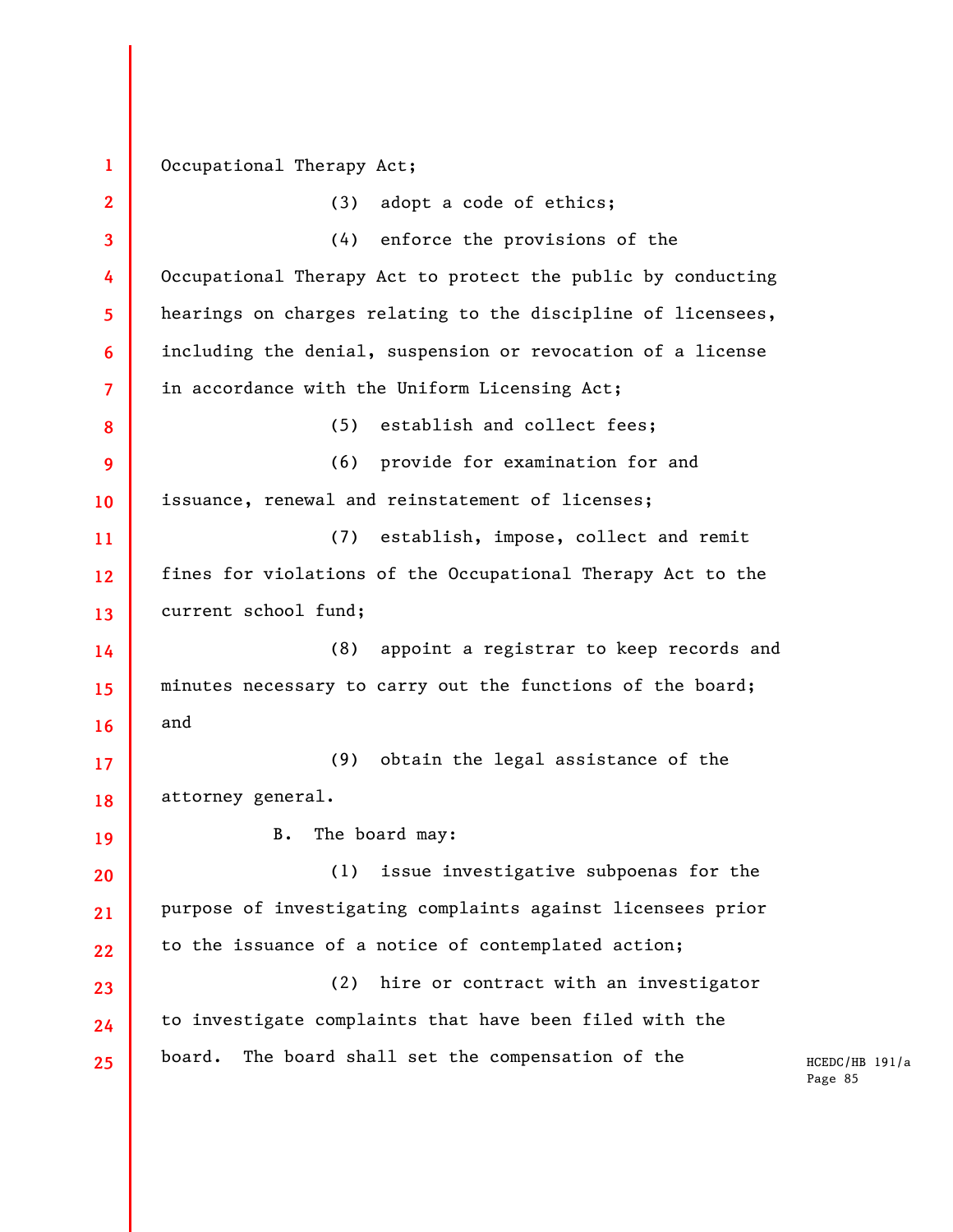**1 2 3 4 5 6 7 8 9 10 11 12 13 14 15 16 17 18 19 20**  investigator to be paid from the funds of the board; (3) inspect establishments; and (4) designate hearing officers." **SECTION 47.** Section 61-12A-14 NMSA 1978 (being Laws 1996, Chapter 55, Section 14, as amended) is amended to read: "61-12A-14. EXPEDITED LICENSURE BY ENDORSEMENT.-- A. The board shall grant a license to an applicant who presents a valid, unrestricted license as an occupational therapist or an occupational therapy assistant in another licensing jurisdiction and is in good standing with the licensing board of that licensing jurisdiction. The board shall, as soon as practicable but no later than thirty days after an out-of-state licensee files an application for an expedited license accompanied by required fees, process the application and issue the expedited license in accordance with Section 61-1-31.1 NMSA 1978. B. If the out-of-state licensee was licensed in a jurisdiction that did not require passage of the national examination for certification in occupational therapy, the board may require the licensee to pass that examination to continue to be licensed in New Mexico.

**21** 

licensure and the foreign countries from which it will accept  $_{\rm HCEDC/HB}$   $_{\rm 191/a}$ **22 23 24 25**  C. The board shall determine the other states and territories of the United States and the District of Columbia from which it will not accept applicants for expedited

Page 86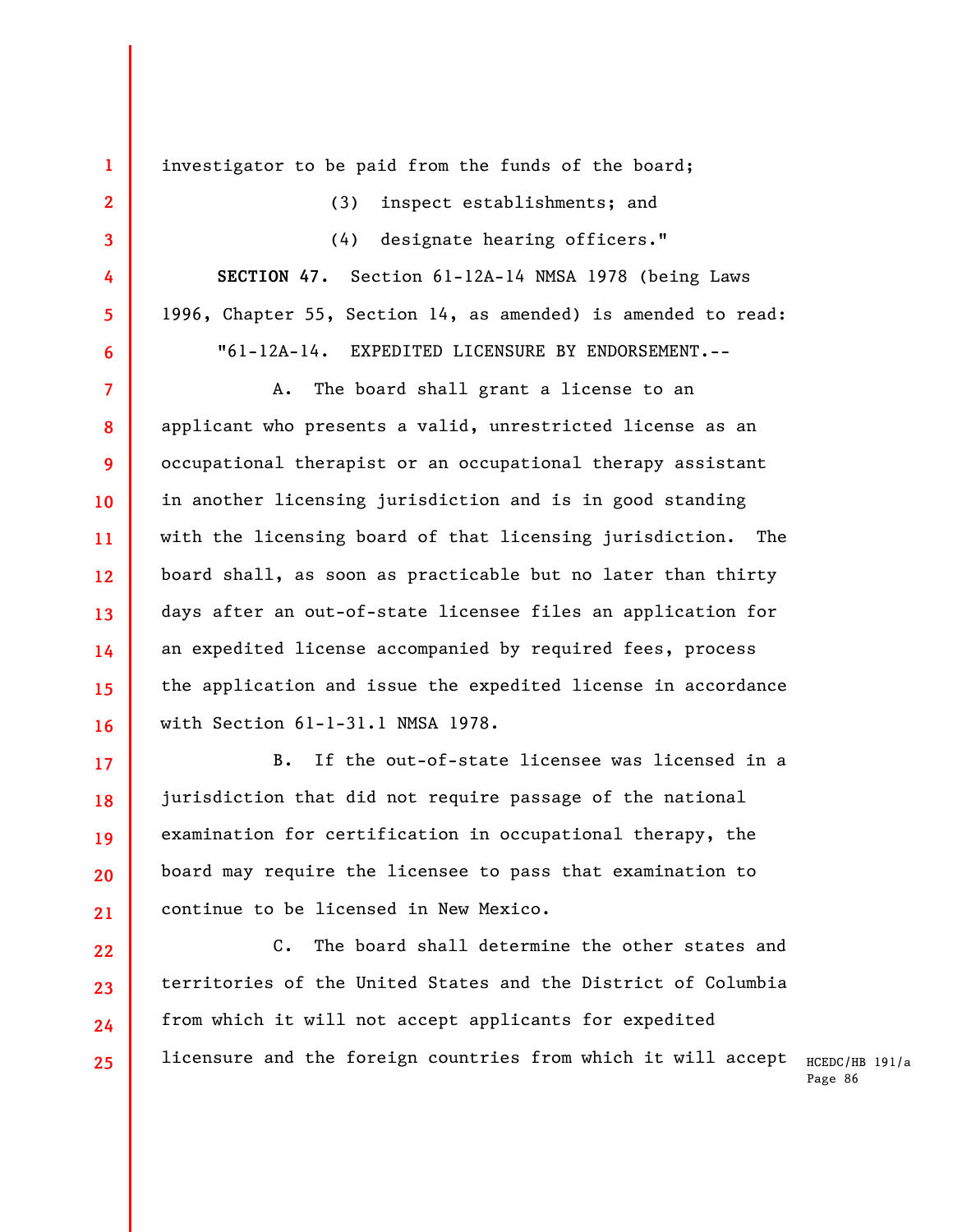**1 2 3 4 5 6 7 8 9 10 11 12 13 14 15 16 17 18 19 20 21 22 23 24 25**  applicants for expedited licensure. The board shall post the list of disapproved and approved licensing jurisdictions on its website. The list of disapproved licensing jurisdictions shall include the specific reasons for disapproval. The lists shall be reviewed annually to determine if amendments to the rule are warranted." **SECTION 48.** Section 61-12B-6 NMSA 1978 (being Laws 1984, Chapter 103, Section 6, as amended) is amended to read: "61-12B-6. DEPARTMENT--DUTIES AND POWERS.-- A. The department, in consultation with the board, shall: (1) evaluate the qualifications of applicants and review the required examination results of applicants. The department may recognize the entry level examination written by the national board for respiratory care or a successor board; (2) promulgate rules in accordance with the State Rules Act to implement the provisions of the Respiratory Care Act; (3) issue and renew licenses and temporary permits to qualified applicants who meet the requirements of the Respiratory Care Act; and (4) administer, coordinate and enforce the provisions of the Respiratory Care Act and investigate persons engaging in practices that may violate the provisions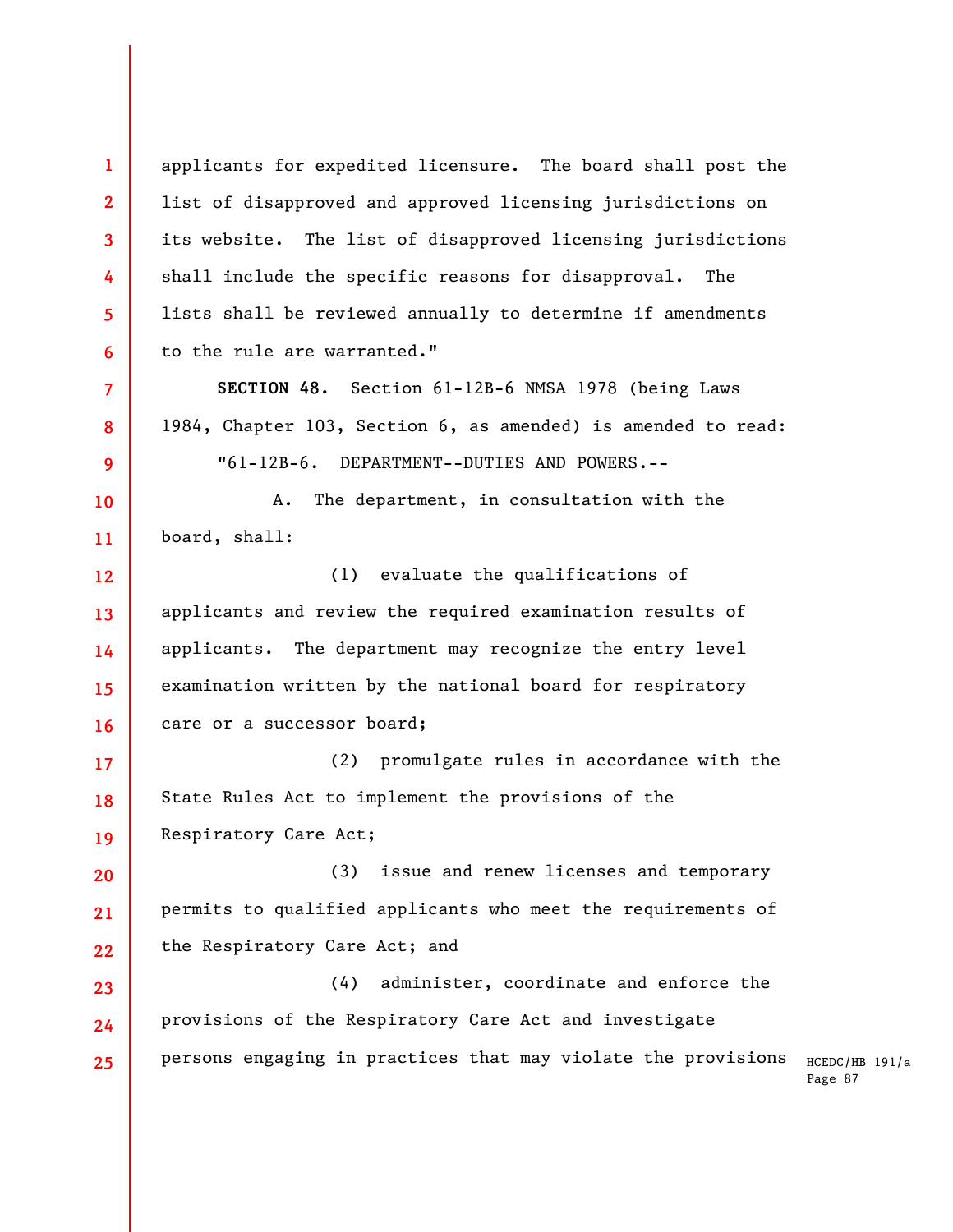**1 2 3 4 5 6 7 8 9 10 11 12 13 14 15 16 17 18 19 20 21 22 23 24 25**  of that act in accordance with the Uniform Licensing Act. B. The department, in consultation with the board, may: (1) conduct examinations of respiratory care practitioner applicants as required by rules of the department; (2) reprimand, fine, deny, suspend or revoke a license or temporary permit to practice respiratory care as provided in the Respiratory Care Act in accordance with the provisions of the Uniform Licensing Act; (3) for the purpose of investigating complaints against applicants and licensees, issue investigative subpoenas prior to the issuance of a notice of contemplated action as set forth in the Uniform Licensing Act; (4) enforce and administer the provisions of the Impaired Health Care Provider Act and promulgate rules to implement the provisions of that act as it relates to respiratory care practitioners; (5) promulgate rules, including disciplinary guidelines, relating to impaired practitioners; (6) promulgate rules to allow the interstate transport of patients; and (7) promulgate rules to determine and regulate the scope and qualifications for expanded practice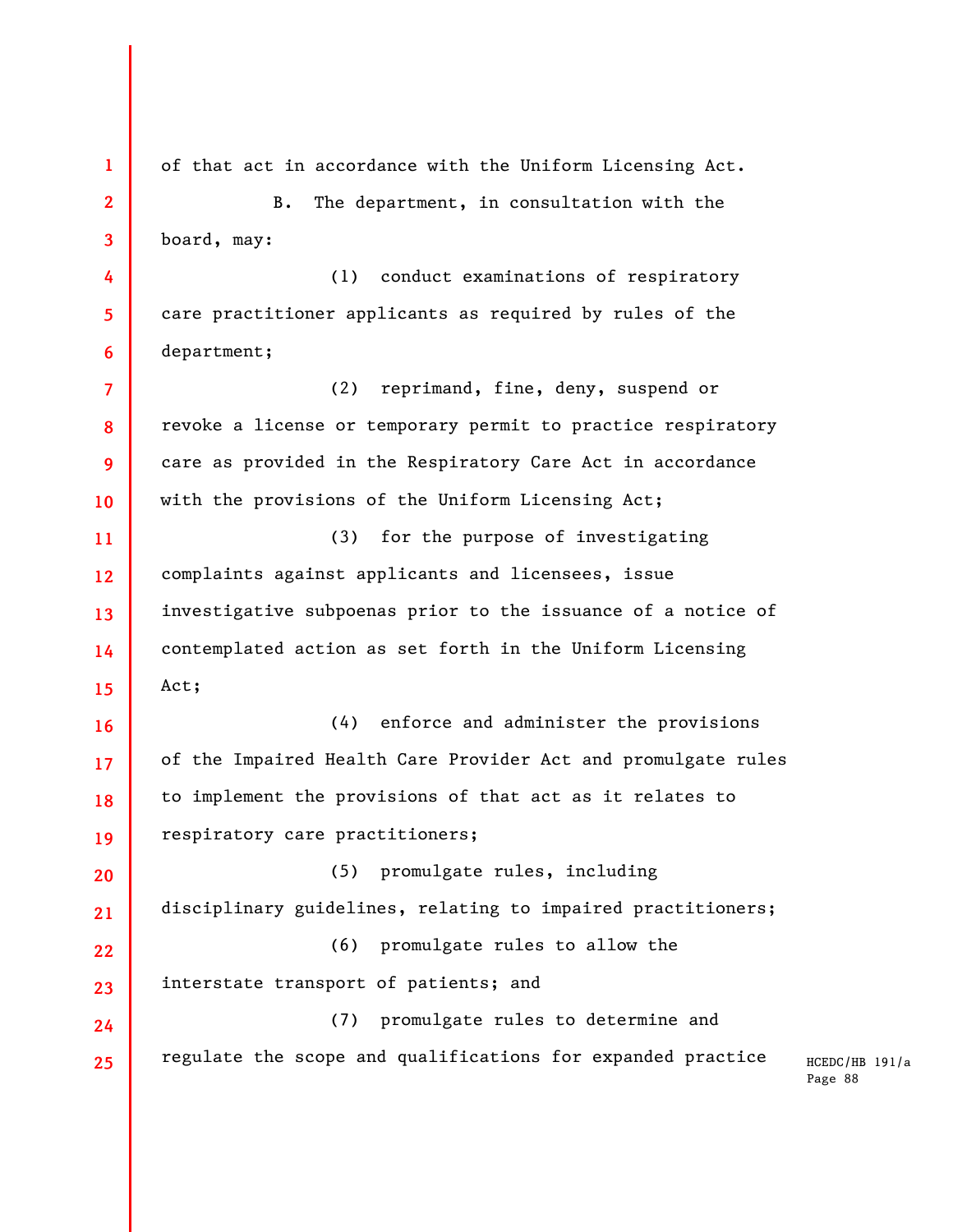for respiratory care practitioners."

HCEDC/HB 191/a Page 89 **2 3 4 5 6 7 8 9 10 11 12 13 14 15 16 17 18 19 20 21 22 23 24 25 SECTION 49.** Section 61-12B-7 NMSA 1978 (being Laws 1984, Chapter 103, Section 7, as amended) is amended to read: "61-12B-7. LICENSING BY TRAINING AND EXAMINATION.--A person desiring to become licensed as a respiratory care practitioner shall make application to the department on a written form and in such manner as the department prescribes, pay all required application fees and certify and furnish evidence to the department that the applicant: A. has successfully completed a training program as defined in the Respiratory Care Act and set forth by rules of the department; B. has passed an entry level examination, as specified by rules of the department, for respiratory care practitioners administered by the national board for respiratory care or a successor board; and C. has successfully completed other training or education programs and passed other examinations as set forth by rules of the department." **SECTION 50.** Section 61-12B-8 NMSA 1978 (being Laws 1984, Chapter 103, Section 8, as amended) is amended to read: "61-12B-8. EXPEDITED LICENSING WITHOUT TRAINING AND EXAMINATION.-- A. The department shall waive the education and examination requirements for an applicant who presents proof

**1**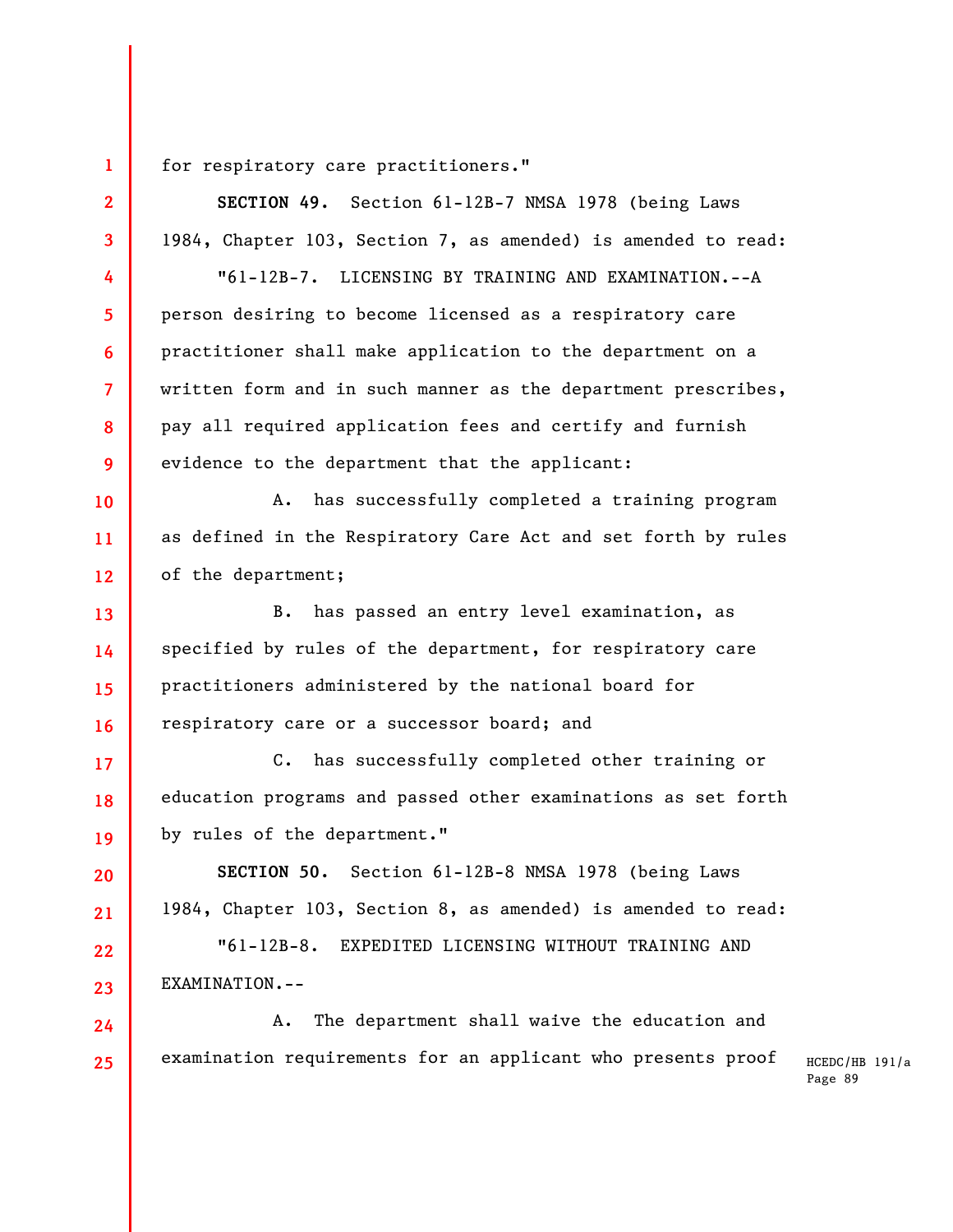that the applicant holds a valid, unrestricted license in another licensing jurisdiction and is in good standing with that licensing jurisdiction.

**1** 

**2** 

**3** 

**4** 

**5** 

**6** 

**7** 

**8** 

**19** 

**20** 

**21** 

**22** 

**23** 

**24** 

**25** 

B. The department shall, as soon as practicable but no later than thirty days after an out-of-state licensee files an application paid the required fees, process the application and issue the expedited license in accordance Section 61-1-31.1 NMSA 1978.

**9 10 11 12 13 14 15 16 17 18**  C. The department shall determine the states and territories of the United States and the District of Columbia from which it will not accept applicants for expedited licensure and the foreign countries from which it will accept applicants for expedited licensure. The department shall post the lists of disapproved and approved licensing jurisdictions on its website. The list of disapproved licensing jurisdictions shall include the specific reasons for disapproval. The lists shall be reviewed annually to determine if amendments to the rule are warranted."

**SECTION 51.** Section 61-12C-16 NMSA 1978 (being Laws 1991, Chapter 147, Section 16, as amended) is amended to read:

"61-12C-16. EXPEDITED LICENSURE BY CREDENTIALS.--

A. The board shall license an out-of-state applicant in accordance with Section 61-1-31.1 NMSA 1978 if the applicant possesses a valid, unrestricted license or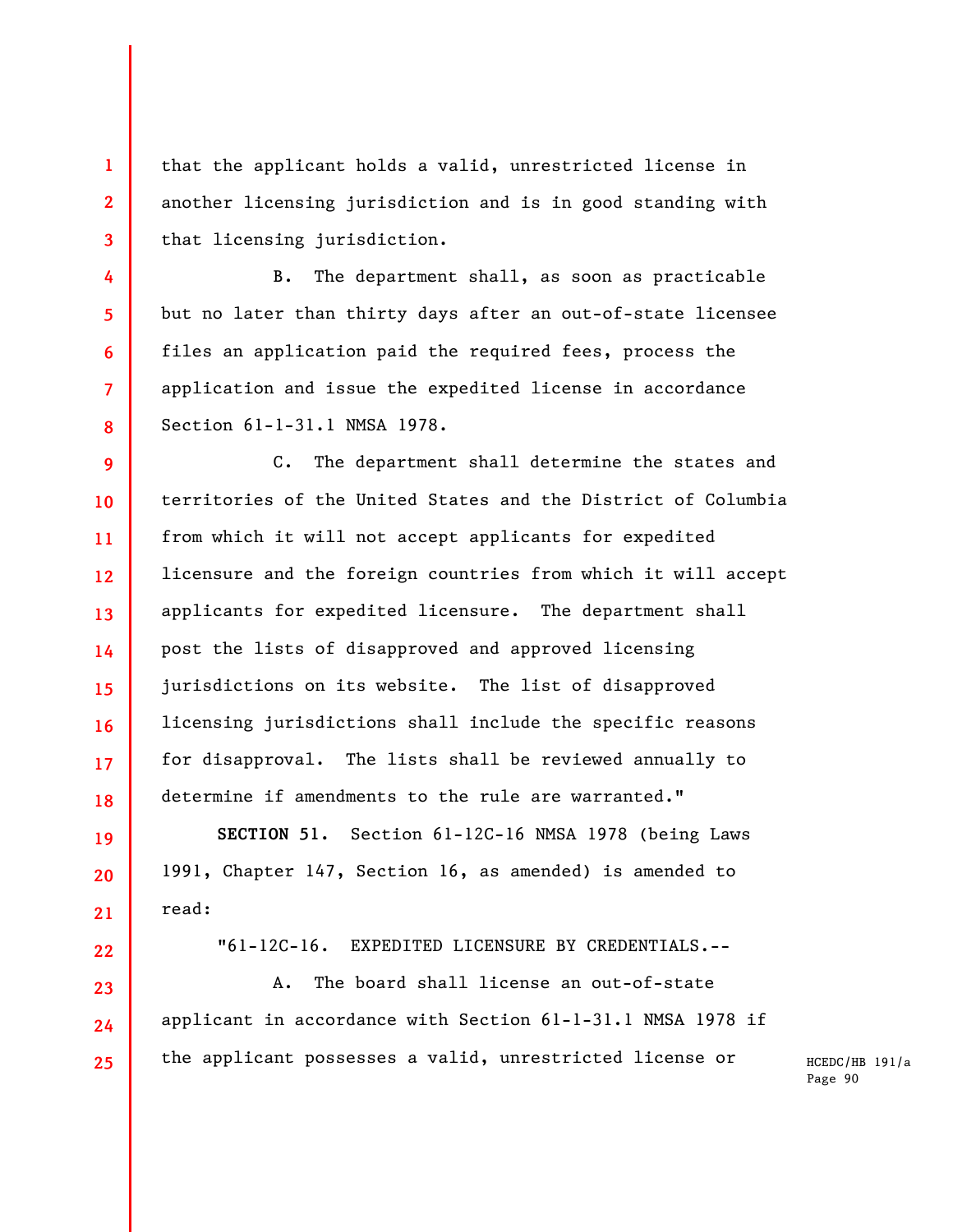registration to practice massage therapy in another licensing jurisdiction and pays required fees. As soon as practicable but no later than thirty days after a person files an application for an expedited license, the board shall process the application and issue the expedited license in accordance with Section 61-1-31.1 NMSA 1978.

**1** 

**2** 

**3** 

**4** 

**5** 

**6** 

**20** 

**21** 

**22** 

**23** 

**24** 

**25** 

**7 8 9 10**  B. If the board issues an expedited license to a person whose prior licensing jurisdiction did not require examination, the board may require the person to pass an examination before license renewal.

**11 12 13 14 15 16 17 18 19**  C. The board shall determine each year the states and territories of the United States and the District of Columbia from which it will not accept applicants for expedited licensure and determine foreign countries from which it will accept applicants for expedited licensure. The board shall post the lists of disapproved and approved licensing jurisdictions on its website. The list of disapproved licensing jurisdictions shall include the specific reasons for disapproval."

**SECTION 52.** Section 61-12D-5 NMSA 1978 (being Laws 1997, Chapter 89, Section 5, as amended) is amended to read: "61-12D-5. POWERS AND DUTIES.--The board:

A. shall examine all applicants for licensure to practice physical therapy and issue licenses or permits to those who are duly qualified;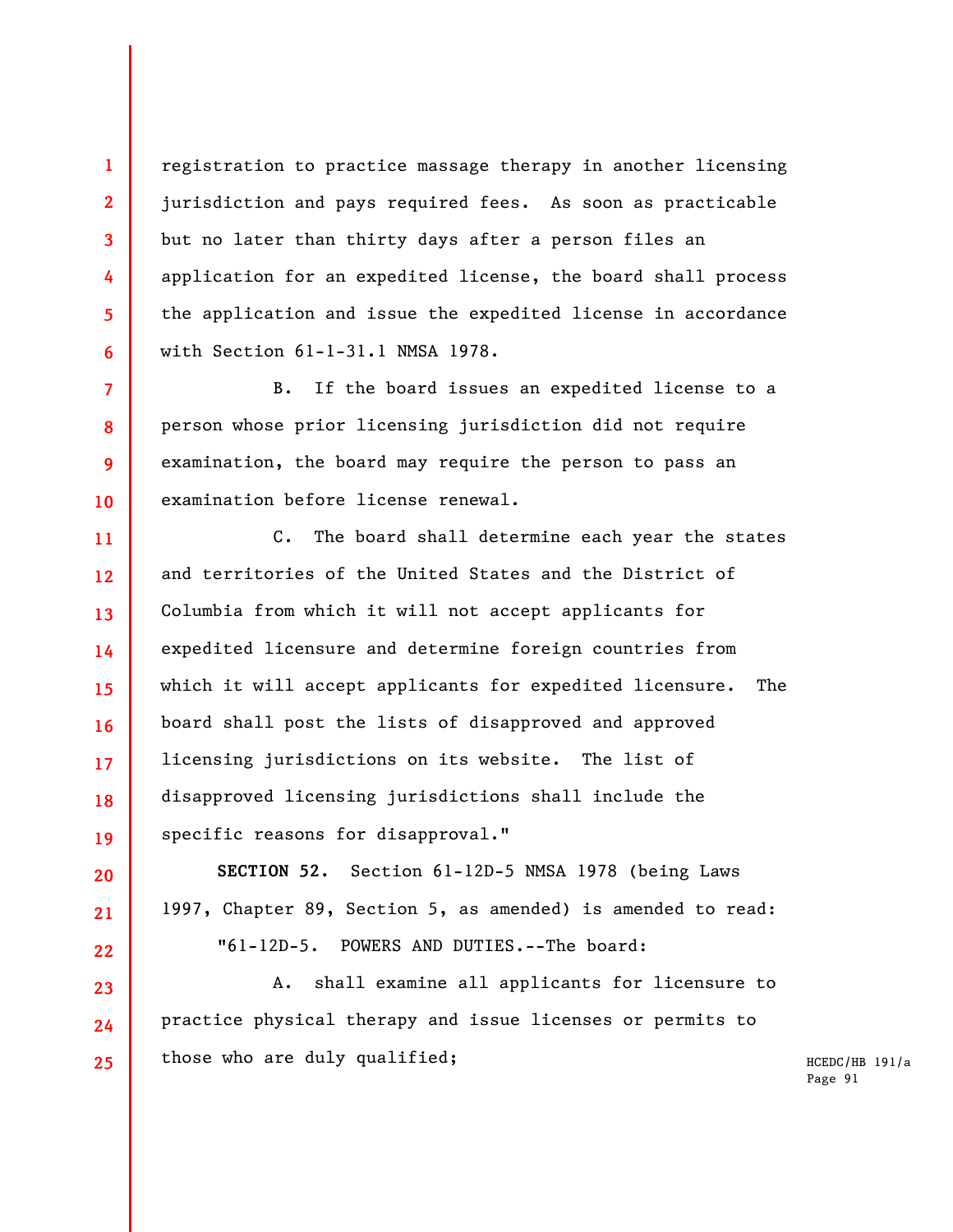HCEDC/HB 191/a Page 92 **1 2 3 4 5 6 7 8 9 10 11 12 13 14 15 16 17 18 19 20 21 22 23 24 25**  B. shall regulate the practice of physical therapy by interpreting and enforcing the provisions of the Physical Therapy Act; C. may promulgate rules in accordance with the State Rules Act to carry out the provisions of the Physical Therapy Act; D. may meet as often as it deems necessary. A majority of the members constitutes a quorum for the transaction of business. The board shall keep an official record of all its proceedings; E. may establish requirements for assessing continuing competency; F. may collect fees; G. may elect such officers as it deems necessary for the operations and obligations of the board. Terms of office shall be one year; H. shall provide for the timely orientation and training of new professional and public appointees to the board, including training in licensing and disciplinary procedures and orientation to all statutes, rules, policies and procedures of the board; I. may establish ad hoc committees and pay per diem and mileage to the members; J. may enter into contracts; K. may deny, suspend or revoke a license or take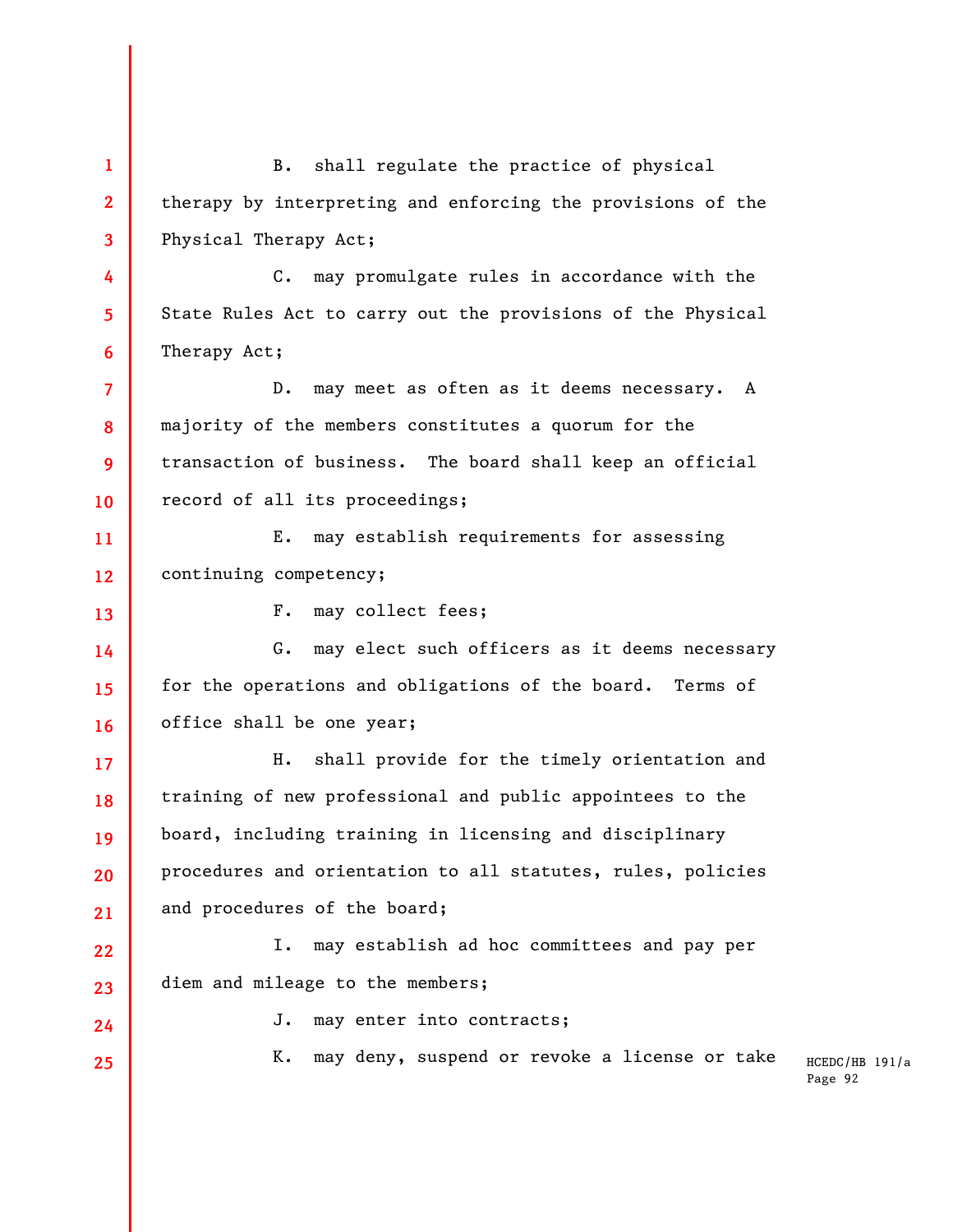**1 2**  other disciplinary action in accordance with the Uniform Licensing Act;

**3** 

**4** 

**5** 

**6** 

**7** 

**8** 

**13** 

**14** 

**15** 

**16** 

**17** 

**18** 

**19** 

L. shall report final disciplinary action taken against a physical therapist or physical therapist assistant to the national disciplinary database;

M. shall publish at least annually final disciplinary action taken against any physical therapist or physical therapist assistant; and

**9 10 11 12**  N. may prescribe the forms of license certificates, application forms and such other documents as it deems necessary to carry out the provisions of the Physical Therapy Act."

**SECTION 53.** Section 61-12D-10 NMSA 1978 (being Laws 1997, Chapter 89, Section 10, as amended) is amended to read:

"61-12D-10. LICENSURE--QUALIFICATIONS--LICENSURE FROM FOREIGN SCHOOLS--TEMPORARY LICENSES--REINSTATEMENT.--

A. An applicant for licensure as a physical therapist shall submit a completed application and have the following minimum qualifications:

**20 21**  (1) be a graduate of an accredited physical therapy program approved by the board;

**22 23**  (2) have successfully passed the national physical therapy examination approved by the board; and

**24 25**  (3) have successfully passed the state jurisprudence examination.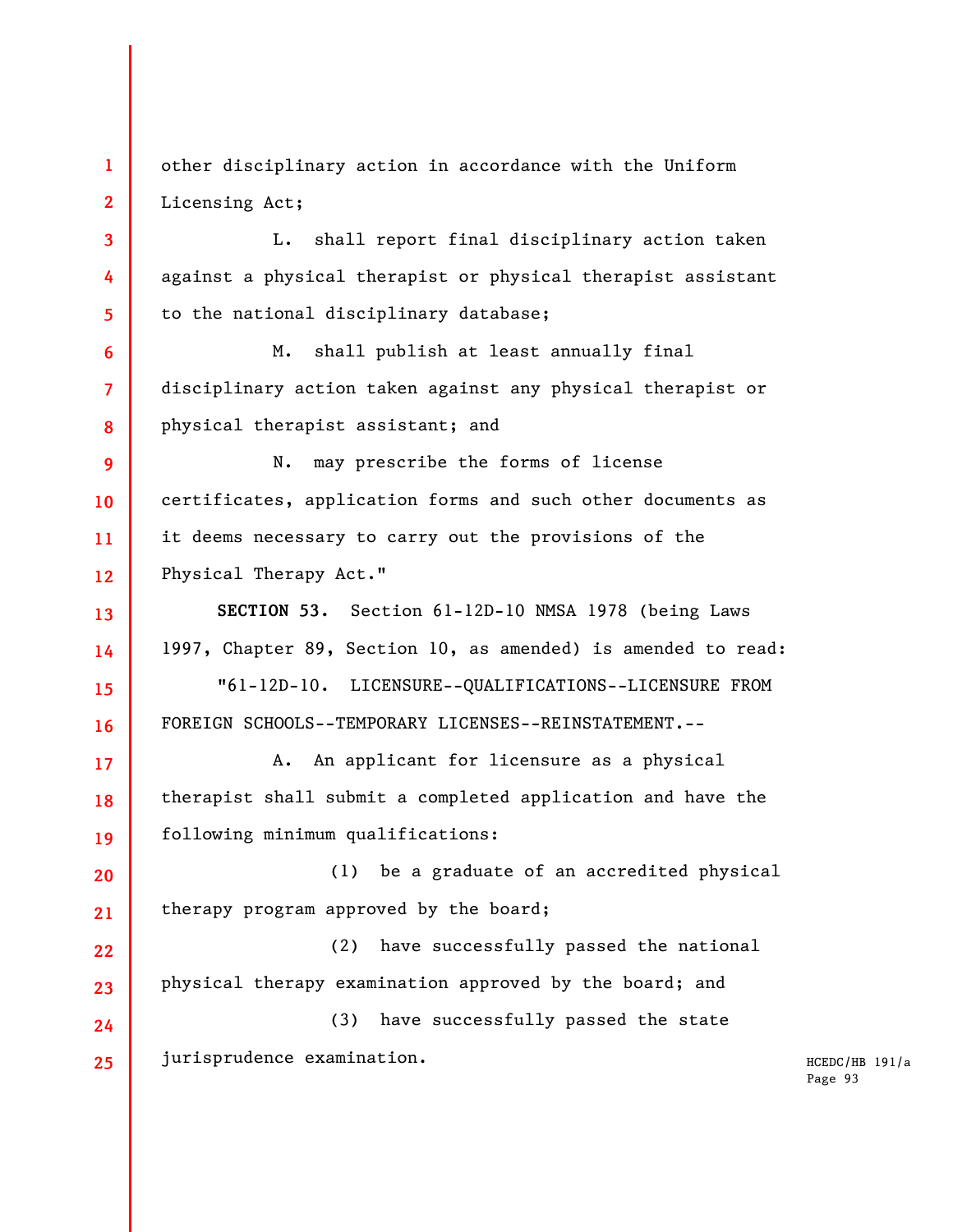B. An applicant for licensure as a physical therapist who has been educated outside the United States shall submit a completed application and meet the following minimum qualifications in addition to those required in Subsection A of this section:

**6 7 8 9 10 11 12 13**  (1) provide satisfactory evidence that the applicant's education is substantially equivalent to the requirements of physical therapists educated in accredited educational programs in the United States, as determined by the board. If the board determines that a foreign-educated applicant's education is not substantially equivalent, it may require completion of additional course work before proceeding with the application process;

**14 15 16 17**  (2) provide evidence that the applicant is a graduate of a school of training that is recognized by the foreign country's own ministry of education or similar institution;

**18 19 20 21**  (3) provide written proof of authorization to practice as a physical therapist without limitations in the legal jurisdiction where the post-secondary institution from which the applicant has graduated is located;

**22 23 24**  (4) have the applicant's educational credentials evaluated by a board-approved credential evaluation agency; and

**25** 

**1** 

**2** 

**3** 

**4** 

**5** 

(5) participate in an interim supervised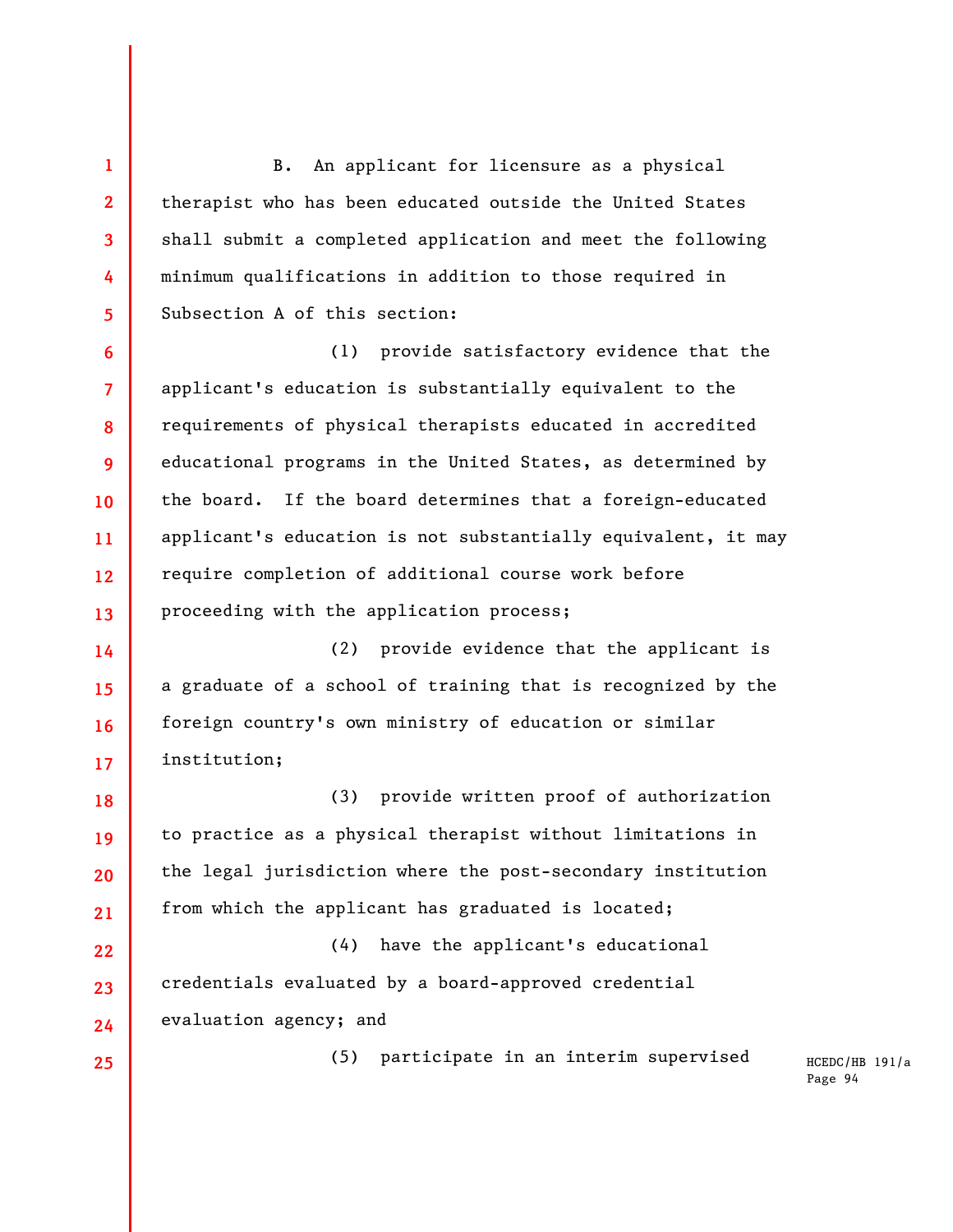**1 2 3 4 5 6 7 8 9 10 11 12 13 14 15 16 17 18 19 20 21 22 23 24 25**  clinical practice period as may be prescribed by the board. C. The board may issue an interim permit to a foreign-trained applicant who satisfies the board's requirements. An interim permit shall be issued for the purpose of participating in a supervised clinical practice period. D. If the foreign-educated physical therapist applicant is a graduate of a college accredited by the commission on accreditation in physical therapy education, the board shall waive requirements of Paragraphs  $(1)$ ,  $(2)$ , (4) and (5) of Subsection B of this section. E. An applicant for licensure as a physical therapist assistant shall submit a completed application and meet the following minimum requirements: (1) be a graduate of an accredited physical therapist assistant program approved by the board; and (2) have successfully passed the national physical therapy examination approved by the board. F. An applicant for licensure as a physical therapist or physical therapist assistant shall file a written application on forms provided by the board. A nonrefundable application fee and the cost of the examination shall accompany the completed written application. G. Applicants who fail to pass the examinations shall be subject to requirements determined by board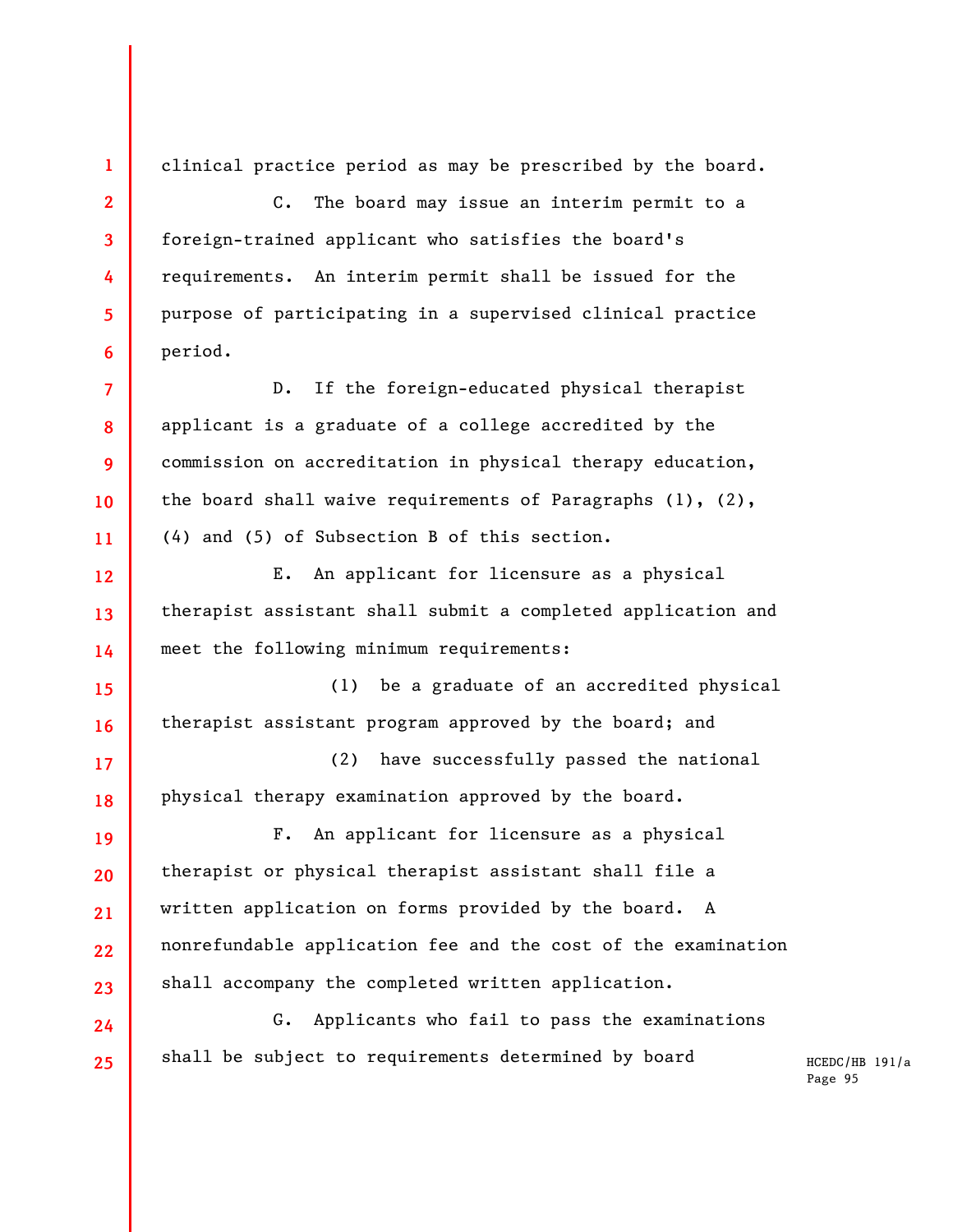**1 2**  regulations prior to being approved by the board for subsequent testing.

**3** 

**4** 

**5** 

**6** 

**16** 

**17** 

**18** 

**19** 

**20** 

H. The board or its designee shall issue an expedited license to a physical therapist or physical therapist assistant who has a valid unrestricted license from another United States licensing jurisdiction.

**7 8 9 10 11 12 13 14 15**  I. Prior to licensure, if prescribed by the board, the board or its designee may issue a temporary nonrenewable license to a physical therapist or physical therapist assistant who has completed the education and experience requirements of the Physical Therapy Act. The temporary license shall allow the applicant to practice physical therapy under the supervision of a licensed physical therapist until a permanent license is approved that shall include passing the national physical therapy examination.

J. The board or its designee may issue a temporary license to a physical therapist or physical therapist assistant performing physical therapy while teaching an educational seminar who has met the requirements established by regulation of the board.

**21 22 23 24 25**  K. A physical therapist or physical therapist assistant licensed under the provisions of the Physical Therapy Act shall renew the physical therapist's or physical therapist assistant's license as specified in board rules. A person who fails to renew the person's license by the date of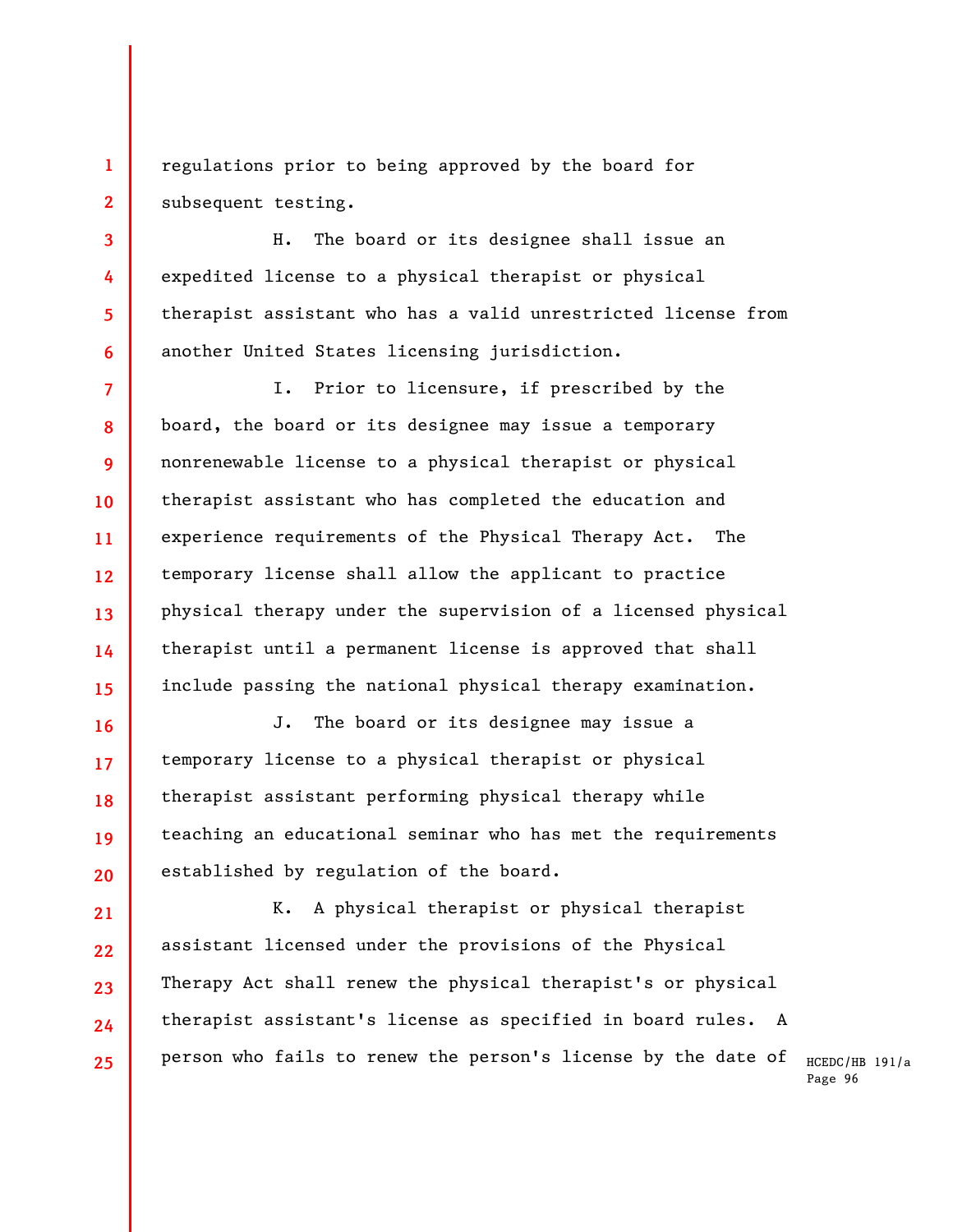expiration shall not practice physical therapy as a physical therapist or physical therapist assistant in New Mexico.

**1** 

**2** 

**3** 

**4** 

**5** 

**6** 

**7** 

**8** 

**9** 

**10** 

**11** 

**12** 

**17** 

**18** 

L. Reinstatement of a lapsed license following a renewal deadline requires payment of a renewal fee and late fee.

**13**  M. Reinstatement of a physical therapist or physical therapist assistant license that has lapsed for more than three years, without evidence of continued practice in another state pursuant to a valid unrestricted license in that state, requires reapplication and payment of fees, as specified in board rules. The board shall promulgate rules establishing the qualifications for reinstatement of a lapsed license.

**14 15 16**  N. The board may establish, by rule, activities to periodically assess continuing competence to practice physical therapy.

O. A physical therapist shall refer a patient to the patient's licensed health care provider if:

**19 20 21 22 23**  (1) after thirty days of initiating physical therapy intervention, the patient has not made measurable or functional improvement with respect to the primary complaints of the patient; provided that the thirtyday limit shall not apply to:

**24 25**  (a) treatment provided for a condition related to a chronic, neuromuscular or developmental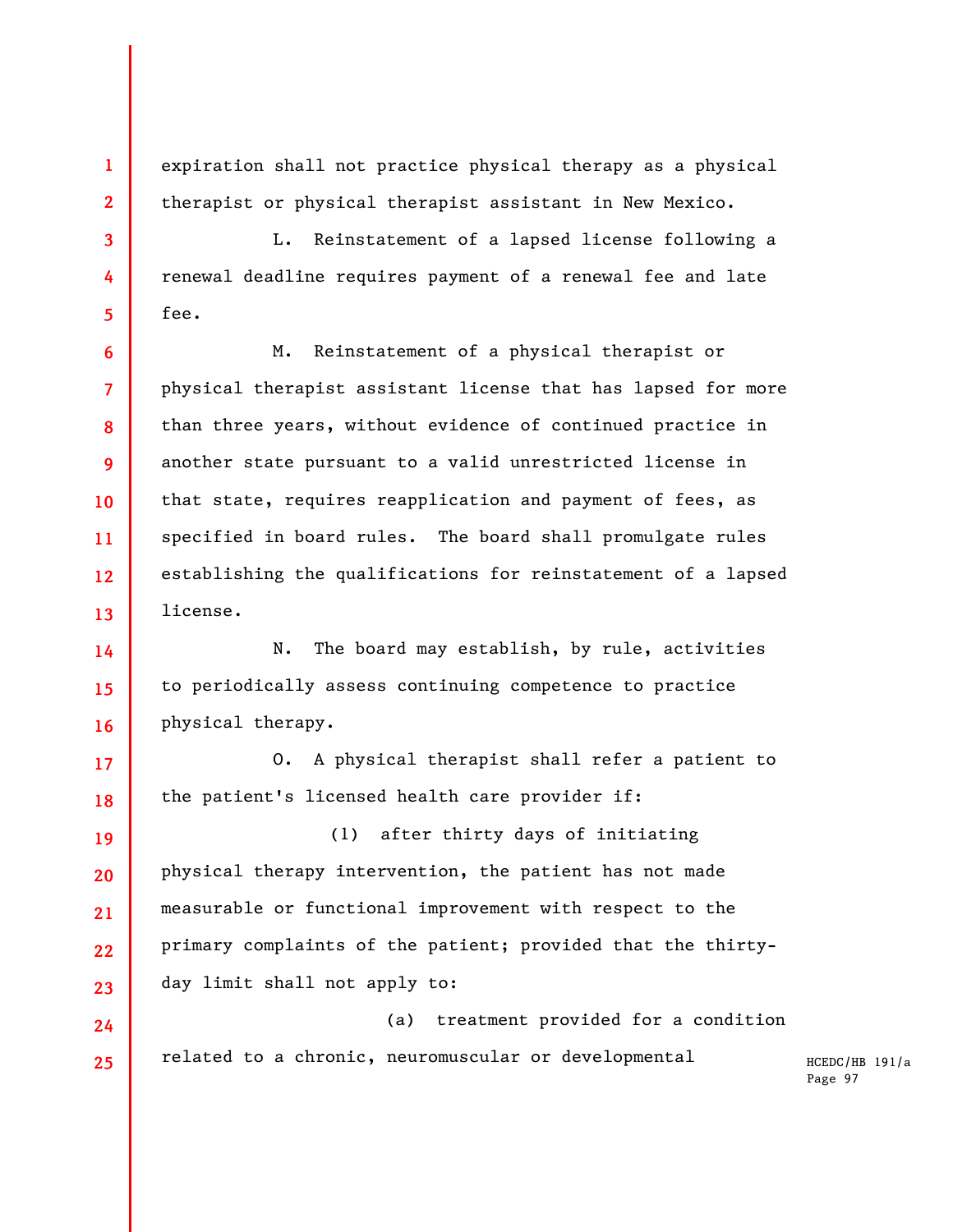HCEDC/HB 191/a Page 98 **1 2 3 4 5 6 7 8 9 10 11 12 13 14 15 16 17 18 19 20 21 22 23 24 25**  condition for a patient previously diagnosed by a licensed health care provider as having a chronic, neuromuscular or developmental condition; (b) services provided for health promotion, wellness, fitness or maintenance purposes; or (c) services provided to a patient who is participating in a program pursuant to an individual education plan or individual family service plan under federal law; or (2) at any time, the physical therapist has reason to believe the patient has symptoms or conditions requiring treatment that is beyond the scope of practice of the physical therapist. P. As used in this section, "licensed health care provider" means: (1) a medical doctor or an osteopathic physician licensed pursuant to the Medical Practice Act; (2) a chiropractic physician licensed pursuant to the Chiropractic Physician Practice Act; (3) a podiatrist licensed pursuant to the Podiatry Act; (4) a dentist licensed pursuant to the Dental Health Care Act; (5) a doctor of oriental medicine licensed pursuant to the Acupuncture and Oriental Medicine Practice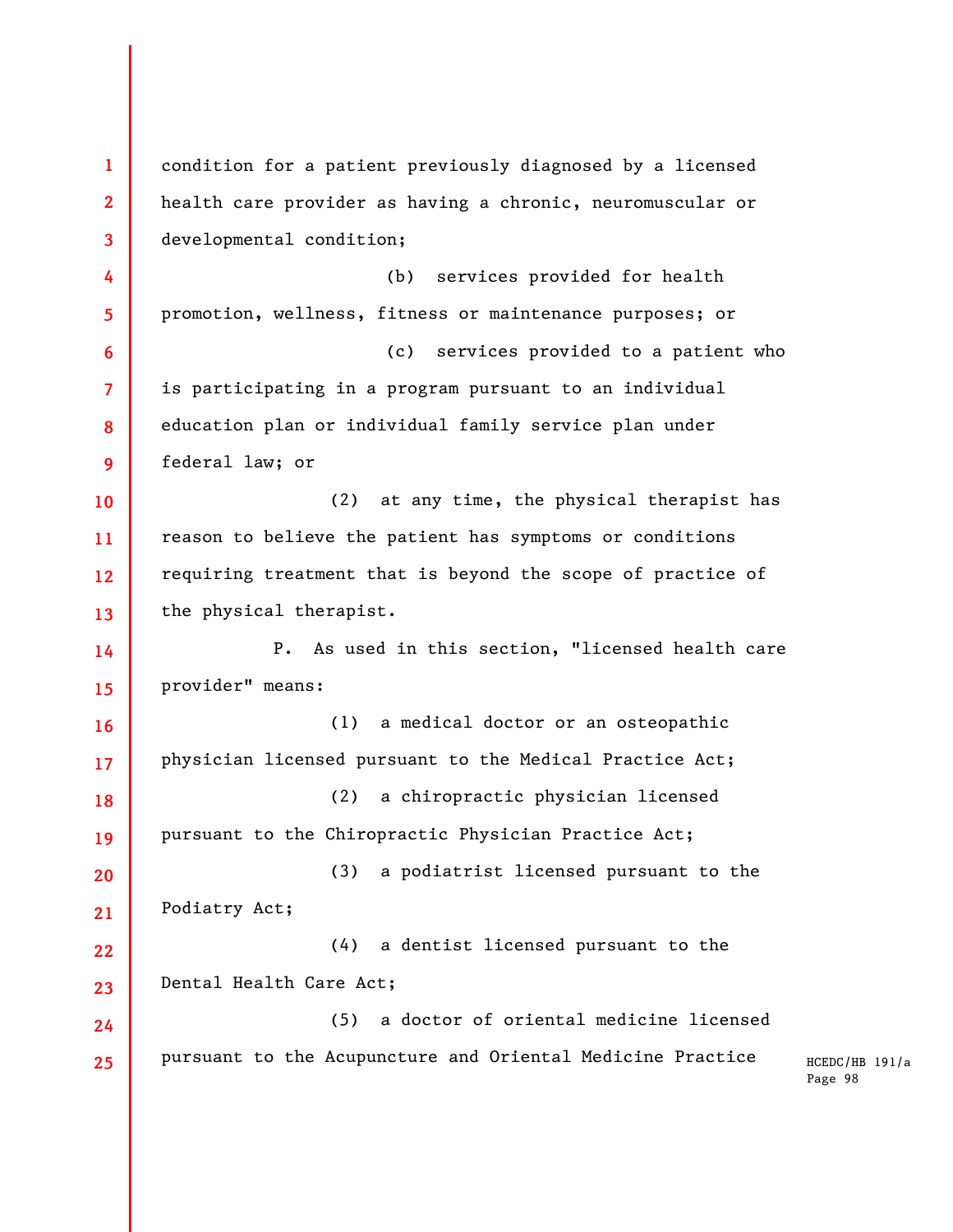HCEDC/HB 191/a **1 2 3 4 5 6 7 8 9 10 11 12 13 14 15 16 17 18 19 20 21 22 23 24 25**  Act; (6) a certified nurse practitioner licensed pursuant to the Nursing Practice Act; (7) a certified nurse-midwife licensed pursuant to the Nursing Practice Act and registered with the public health division of the department of health as a certified nurse-midwife; (8) a certified nurse specialist licensed pursuant to the Nursing Practice Act; or (9) a physician assistant licensed pursuant to the Medical Practice Act." **SECTION 54.** A new section of the Physical Therapy Act is enacted to read: "EXPEDITED PHYSICAL THERAPIST AND PHYSICAL THERAPIST ASSISTANT LICENSURE.-- A. The board shall issue an expedited license to a person licensed as a physical therapist or physical therapist assistant in another state or the District of Columbia who pays the required fees and demonstrates that the person holds a valid, unrestricted license and is in good standing with the licensing board in the other licensing jurisdiction. The board shall, as soon as practicable but no later than thirty days, process the application and issue the expedited license in accordance Section 61-1-31.1 NMSA 1978. B. If the board issues an expedited license to a

Page 99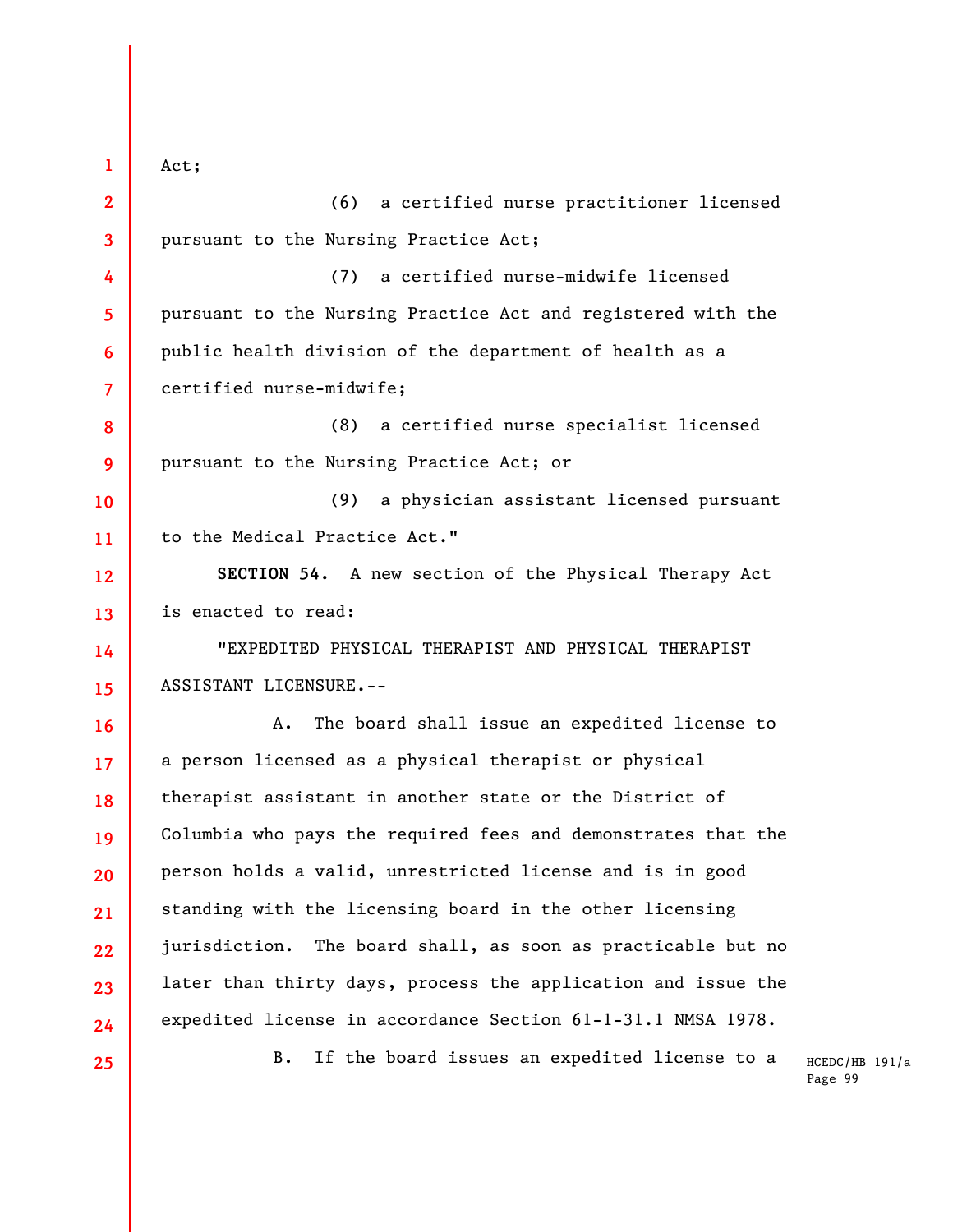**1 2 3**  person whose prior licensing jurisdiction did not require examination, the board may require the person to pass an examination.

C. The board shall determine licensing jurisdictions from which it will not accept applicants for expedited licensure. The board shall post the list of disapproved licensing jurisdictions on its website, including the specific reasons for disapproval."

**SECTION 55.** Section 61-13-6 NMSA 1978 (being Laws 1970, Chapter 61, Section 5, as amended) is amended to read: "61-13-6. DUTIES OF THE BOARD.--The board shall:

A. promulgate rules in accordance with the State Rules Act to adopt and enforce standards for licensing nursing home administrators and to carry into effect the provisions of the Nursing Home Administrators Act; B. approve for licensure applicants for: (1) initial licensure; (2) annual renewal of current, active

(3) reciprocity;

**19**  licenses;

licenses; and

licenses;

**4** 

**5** 

**6** 

**7** 

**8** 

**9** 

**10** 

**11** 

**12** 

**13** 

**14** 

**15** 

**16** 

**17** 

**18** 

**24** 

**25** 

(5) reactivation of inactive or expired

(4) reinstatement of revoked or suspended

C. cause the prosecution or enjoinder of all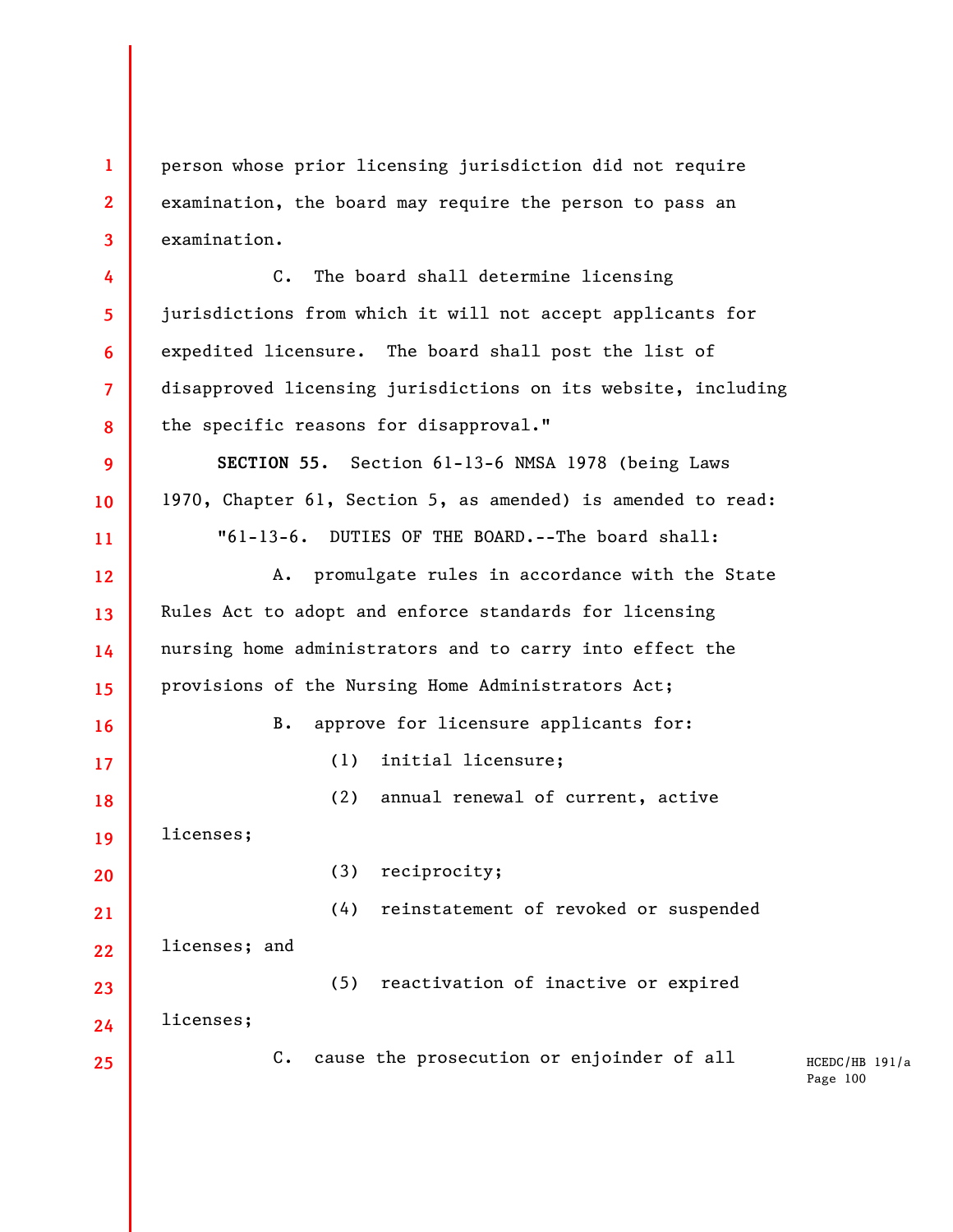persons violating the Nursing Home Administrators Act and deny, suspend or revoke licenses in accordance with the provisions of the Uniform Licensing Act;

**1** 

**2** 

**3** 

**4** 

**5** 

**6** 

**7** 

**8** 

**9** 

**10** 

**11** 

**12** 

**13** 

**14** 

**15** 

**16** 

**17** 

**18** 

**19** 

**20** 

**21** 

**22** 

**23** 

D. submit a written annual report to the governor and the legislature detailing the actions of the board and including an accounting of all money received and expended by the board; and

E. maintain a register of licensees and a record of all applicants for licensure received by the board."

**SECTION 56.** Section 61-13-8 NMSA 1978 (being Laws 1970, Chapter 61, Section 7, as amended) is amended to read: "61-13-8. LICENSURE OF NURSING HOME

ADMINISTRATORS.--The board shall issue a license as a nursing home administrator to each applicant who files an application in the form and manner prescribed by the board, accompanied by the required fee, and who furnishes evidence, including a criminal records check satisfactory to the board that the applicant:

A. has successfully completed a course of study for a baccalaureate degree and has been awarded such degree from an accredited institution in a course of study approved by the board as being adequate preparation for nursing home administrators;

**24 25**  B. demonstrates professional competence by passing an examination in nursing home administration as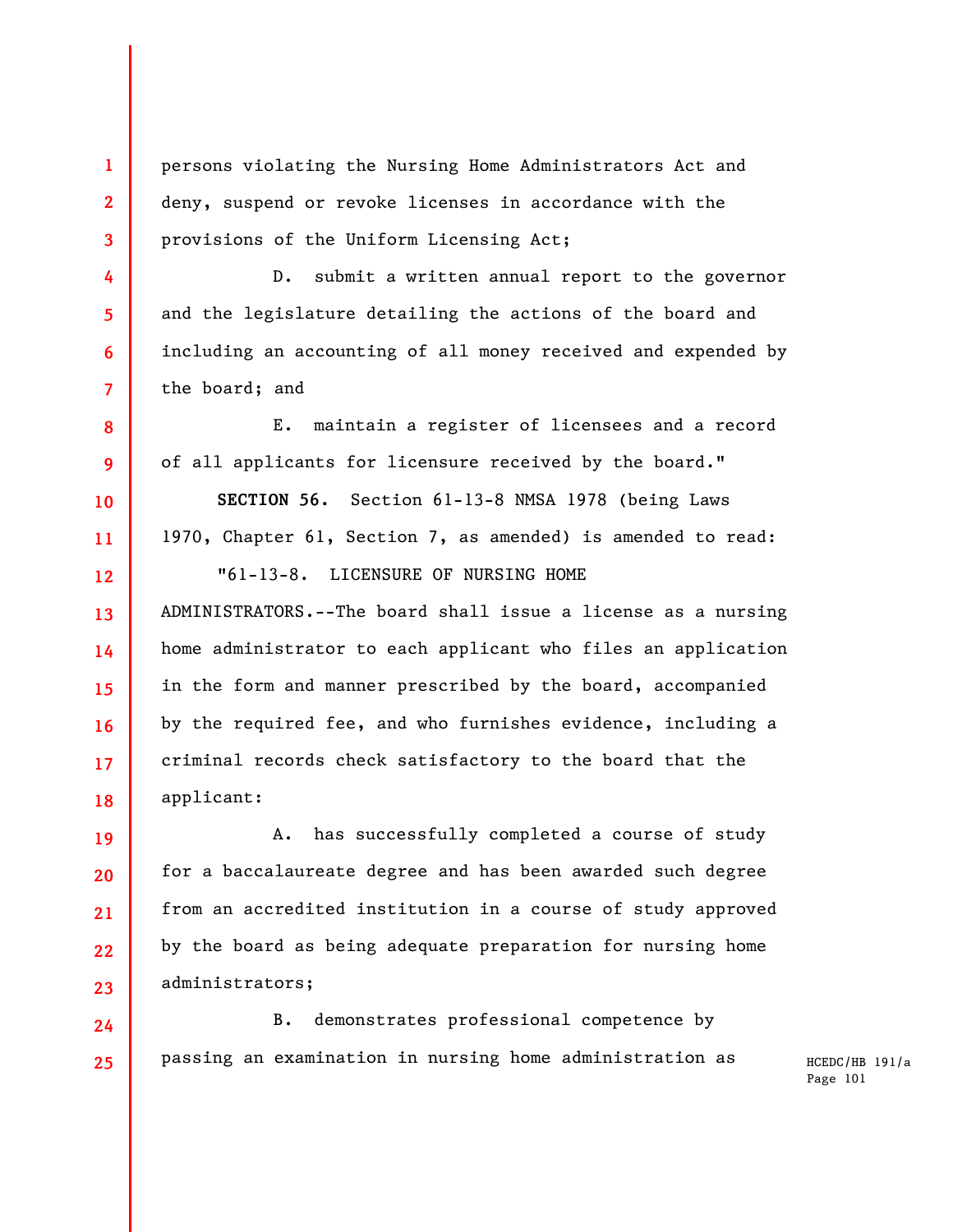prepared and published by the professional examination service or such other nationally recognized examination as the board prescribes in its rules;

C. demonstrates knowledge of state rules governing the operation of nursing homes in a manner the board prescribes in its rules; and

D. has successfully completed an internship or administrator-in-training program as prescribed by the board in its rules."

**SECTION 57.** Section 61-13-11 NMSA 1978 (being Laws 1970, Chapter 61, Section 10, as amended) is amended to read: "61-13-11. EXPEDITED LICENSURE WITHOUT EXAMINATION.--

**13 14 15 16 17 18 19 20 21 22 23 24**  A. The board shall issue an expedited license without examination to an out-of-state applicant in accordance with Section 61-1-31.1 NMSA 1978. The board shall issue the expedited license as soon as practicable but no later than thirty days after the person files an application with the required fees and demonstrates that the person holds a valid, unrestricted license and is in good standing with the licensing board in the other licensing jurisdiction. If the board issues an expedited license to a person whose prior licensing jurisdiction did not require examination, the board may require the person to pass an examination before license renewal.

**25** 

**1** 

**2** 

**3** 

**4** 

**5** 

**6** 

**7** 

**8** 

**9** 

**10** 

**11** 

**12** 

B. The board by rule shall determine the states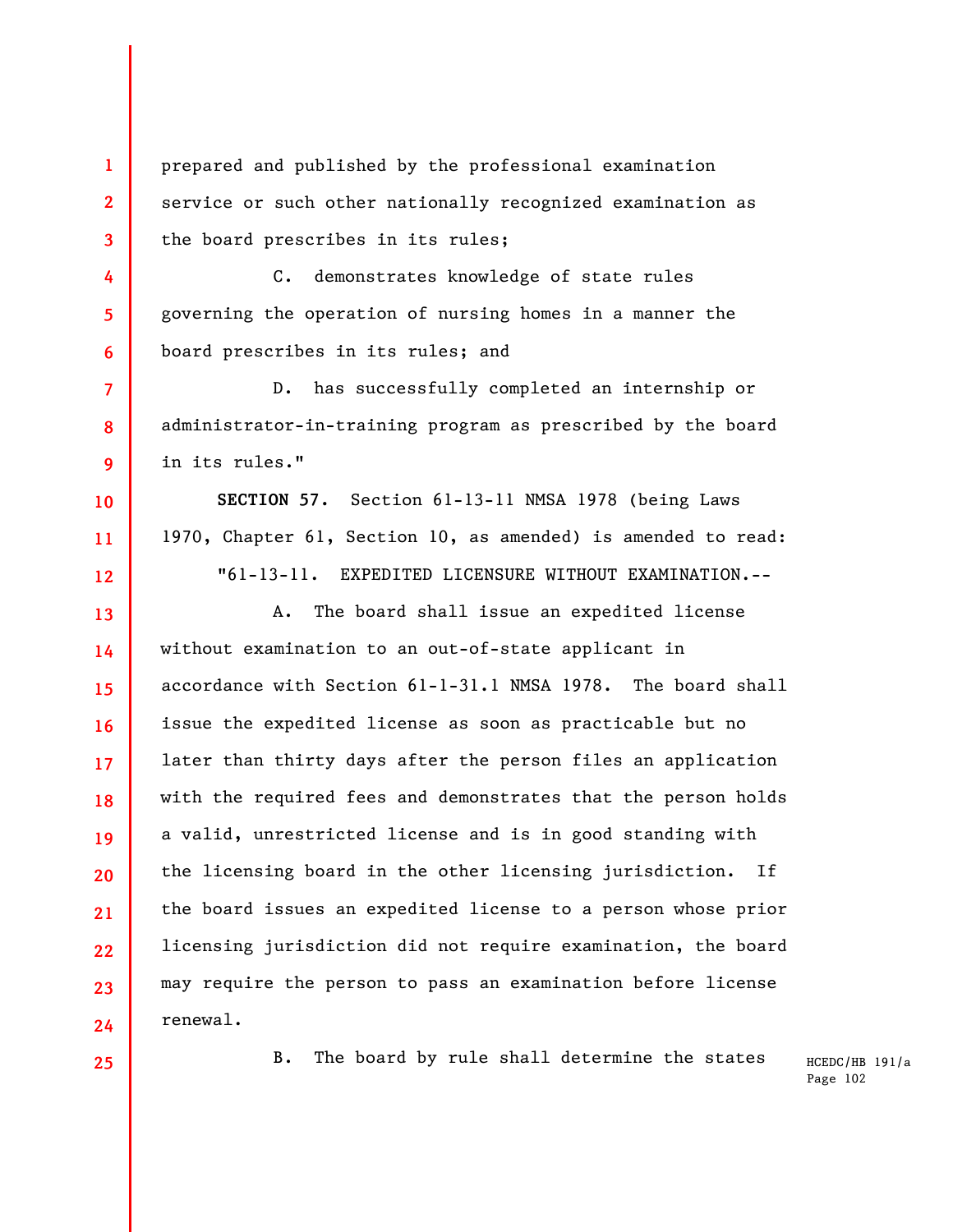**1 2 3 4 5 6 7 8 9 10**  and territories of the United States and the District of Columbia from which it will not accept applicants for expedited licensure and determine the foreign countries from which it will accept applicants for expedited licensure. The board shall post the lists of disapproved and approved licensing jurisdictions on its website. The list of disapproved licensing jurisdictions shall include the specific reasons for disapproval. The lists shall be reviewed annually to determine if amendments to the rule are warranted."

**SECTION 58.** Section 61-14-5 NMSA 1978 (being Laws 1967, Chapter 62, Section 4, as amended) is amended to read: "61-14-5. BOARD--DUTIES.--The board shall:

**11** 

**12** 

**13** 

**14** 

**15** 

**16** 

**17** 

A. examine and determine the qualifications and fitness of applicants for a license to practice veterinary medicine in New Mexico and issue, renew, deny, suspend or revoke licenses in accordance with the Uniform Licensing Act;

**18 19 20**  B. regulate artificial insemination and pregnancy diagnosis by establishing standards of practice and issuing permits to persons found qualified;

**21 22 23**  C. establish a schedule of license and permit fees based on the board's financial requirements for the ensuing year;

**24 25**  D. conduct investigations necessary to determine violations of the Veterinary Practice Act and discipline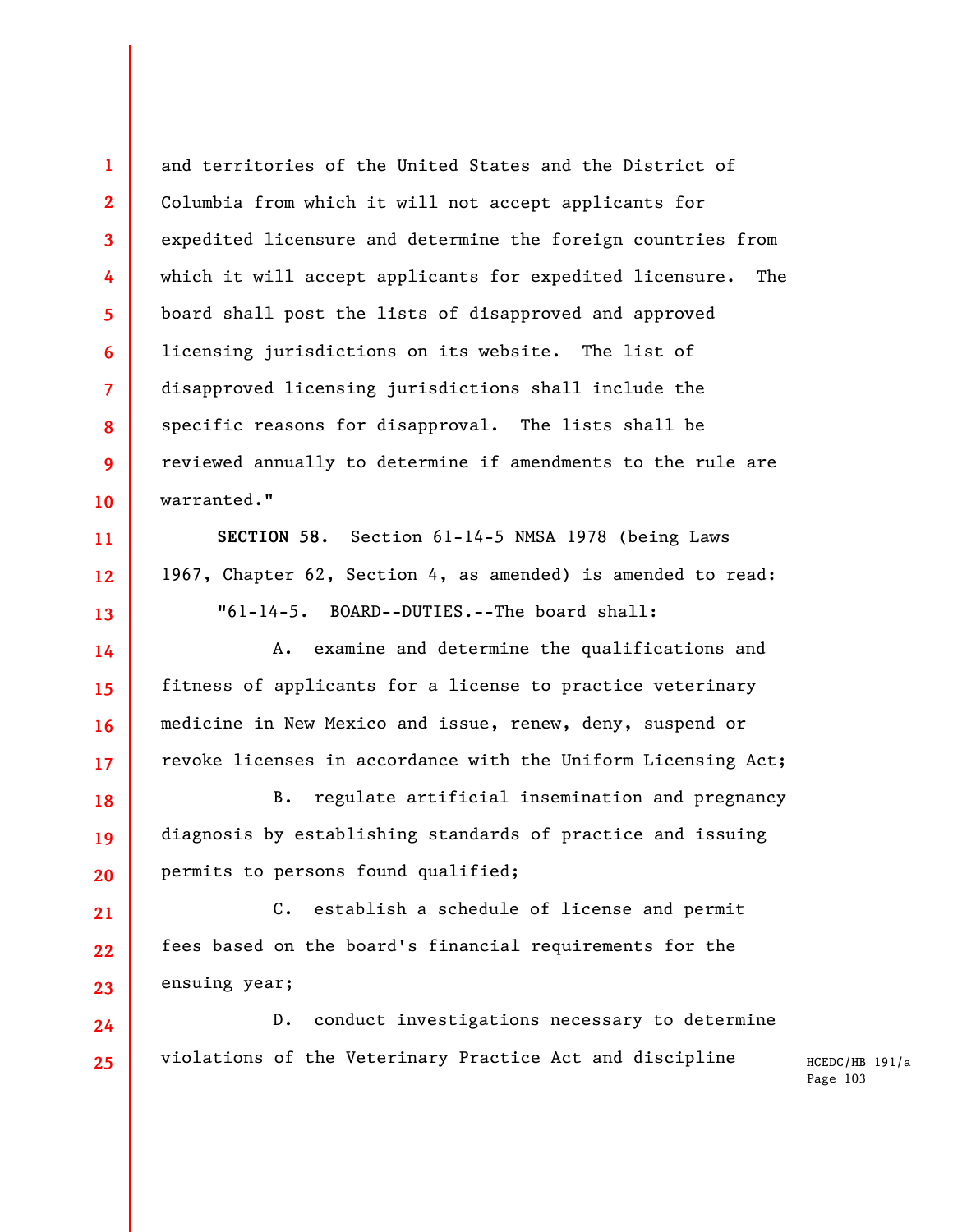persons found in violation in accordance with the Uniform Licensing Act;

**1** 

**2** 

**3** 

**4** 

**25** 

E. employ personnel necessary to carry out its duties;

**5 6 7 8 9 10 11**  F. in accordance with the State Rules Act, promulgate and enforce rules necessary to establish recognized standards for the practice of veterinary medicine and to carry out the provisions of the Veterinary Practice Act. The board shall make available to interested members of the public copies of the Veterinary Practice Act and all rules promulgated by the board;

**12 13 14 15**  G. examine applicants for veterinary technician certification purposes. Such examination shall be held at least once a year at the times and places designated by the board;

**16 17**  H. establish a five-member veterinary technician examining committee;

**18 19**  I. promulgate rules establishing continuing education requirements as a condition for license renewal;

**20 21**  J. regulate the operation of veterinary facilities, including:

**22 23 24**  (1) establishing requirements for operation of a veterinary facility in accordance with recognized standards for the practice of veterinary medicine;

(2) issuing permits to qualified veterinary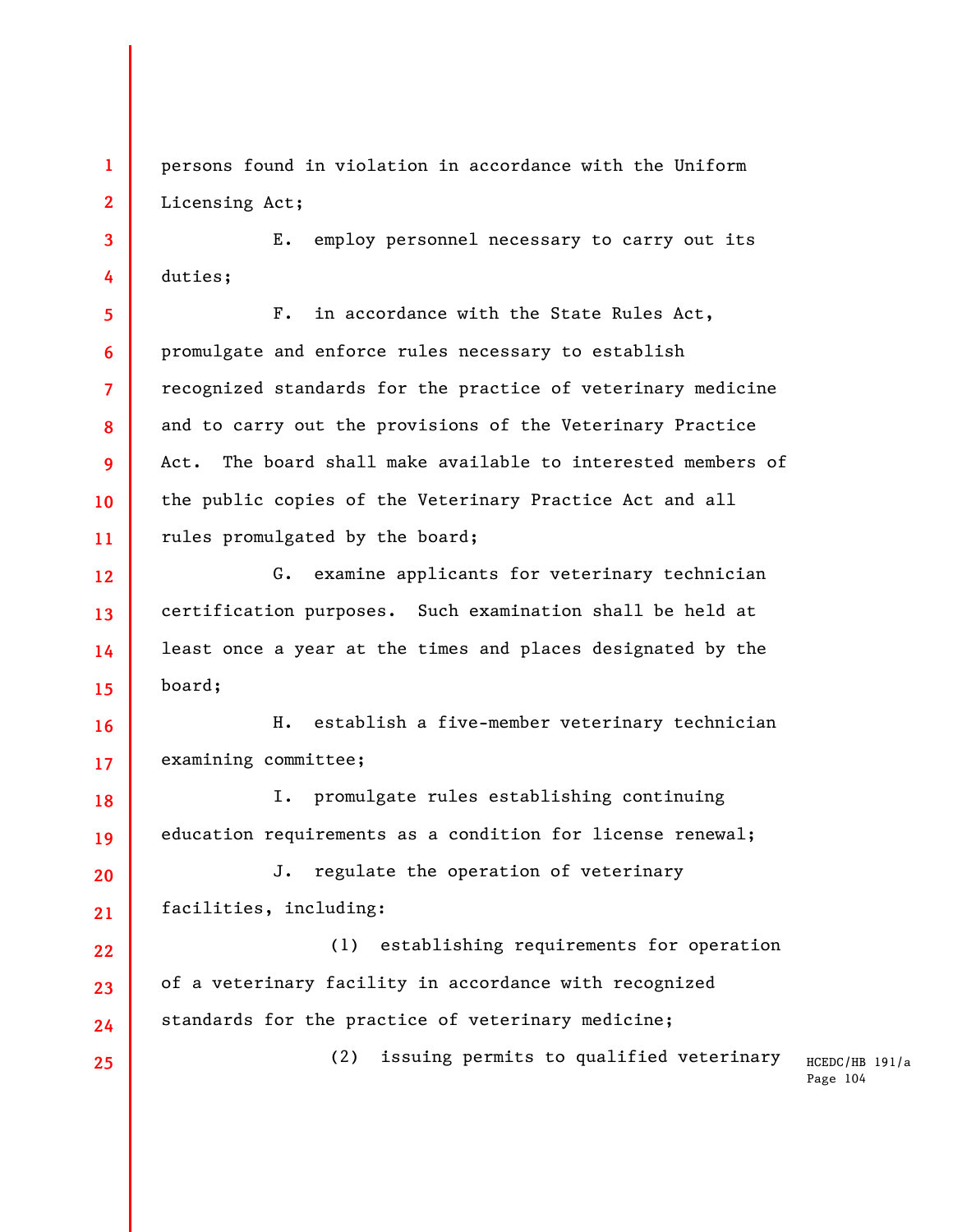**1 2 3 4 5 6 7 8 9 10 11 12 13 14 15 16 17 18 19 20 21 22 23 24 25**  facilities; and (3) promulgating standards for inspection of veterinary facilities. For purposes of this subsection, "veterinary facility" means a building, mobile unit, vehicle or other location where services included within the practice of veterinary medicine are provided; K. perform the duties imposed on the board pursuant to the Animal Sheltering Act; and L. establish a five-member sheltering committee." **SECTION 59.** Section 61-14A-8 NMSA 1978 (being Laws 1993, Chapter 158, Section 16, as amended) is amended to read: "61-14A-8. BOARD--POWERS.--The board has the power to: A. enforce the provisions of the Acupuncture and Oriental Medicine Practice Act; B. promulgate, in accordance with the State Rules Act, all rules necessary for the implementation and enforcement of the provisions of the Acupuncture and Oriental Medicine Practice Act; C. adopt a code of ethics; D. adopt and use a seal; E. inspect facilities of approved educational programs, extern programs and the offices of licensees; F. promulgate rules implementing continuing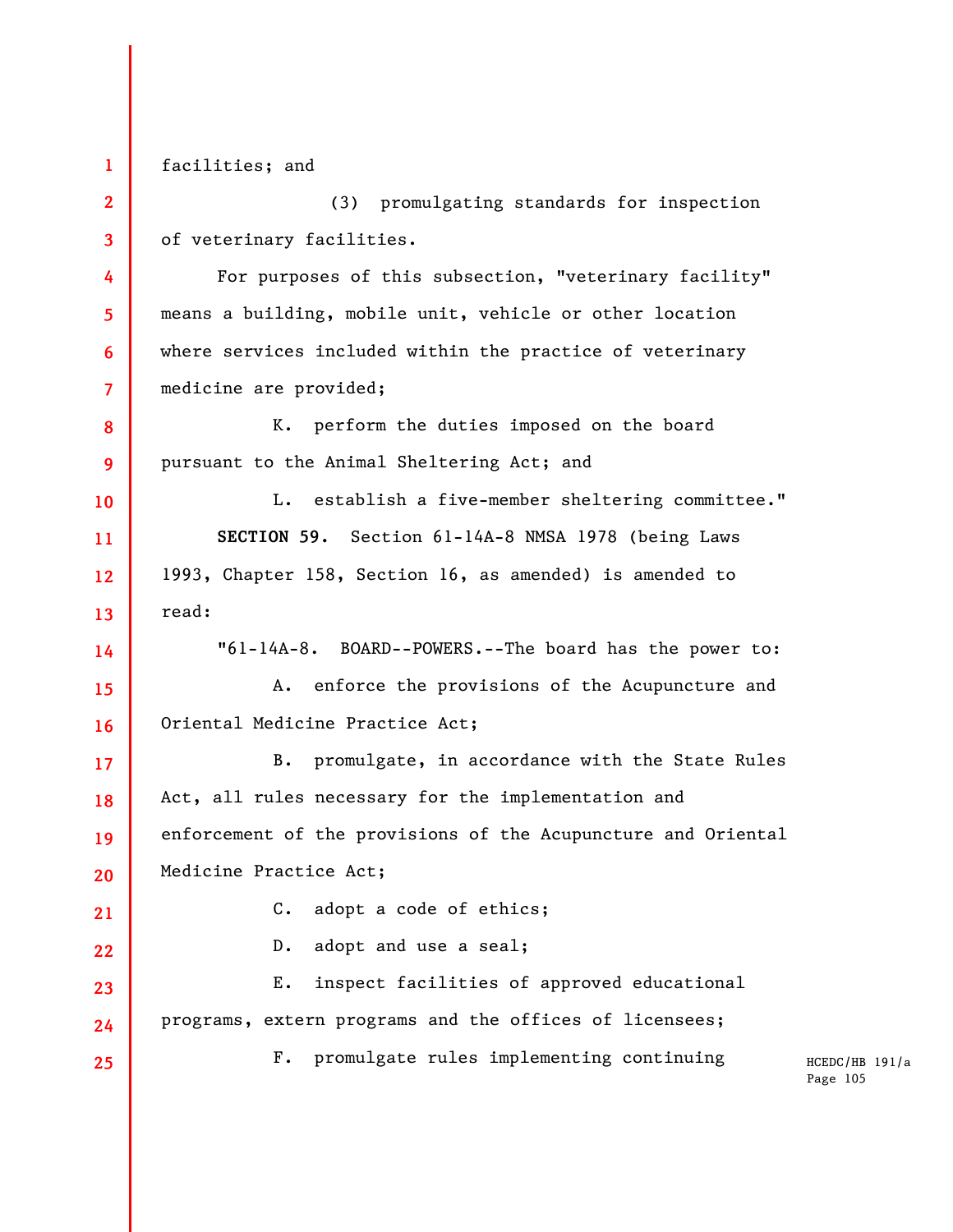**1 2 3 4 5 6 7 8 9 10 11 12 13 14 15 16 17 18 19 20 21 22 23 24 25**  education requirements for the purpose of protecting the health and well-being of the citizens of this state and maintaining and continuing informed professional knowledge and awareness; and G. in accordance with the Uniform Licensing Act: (1) issue investigative subpoenas for the purpose of investigating complaints against licensees prior to the issuance of a notice of contemplated action; (2) administer oaths and take testimony on any matters within the board's jurisdiction; (3) conduct hearings upon charges relating to the discipline of licensees, including the denial, suspension or revocation of a license; and (4) grant, deny, renew, suspend or revoke licenses to practice acupuncture and oriental medicine or grant, deny, renew, suspend or revoke approvals of educational programs and extern programs for any cause stated in the Acupuncture and Oriental Medicine Practice Act or the rules of the board." **SECTION 60.** Section 61-14A-13 NMSA 1978 (being Laws 1993, Chapter 158, Section 21, as amended) is amended to read: "61-14A-13. REQUIREMENTS FOR EXPEDITED LICENSING.-- A. The board shall grant a license to practice acupuncture and oriental medicine without examination to a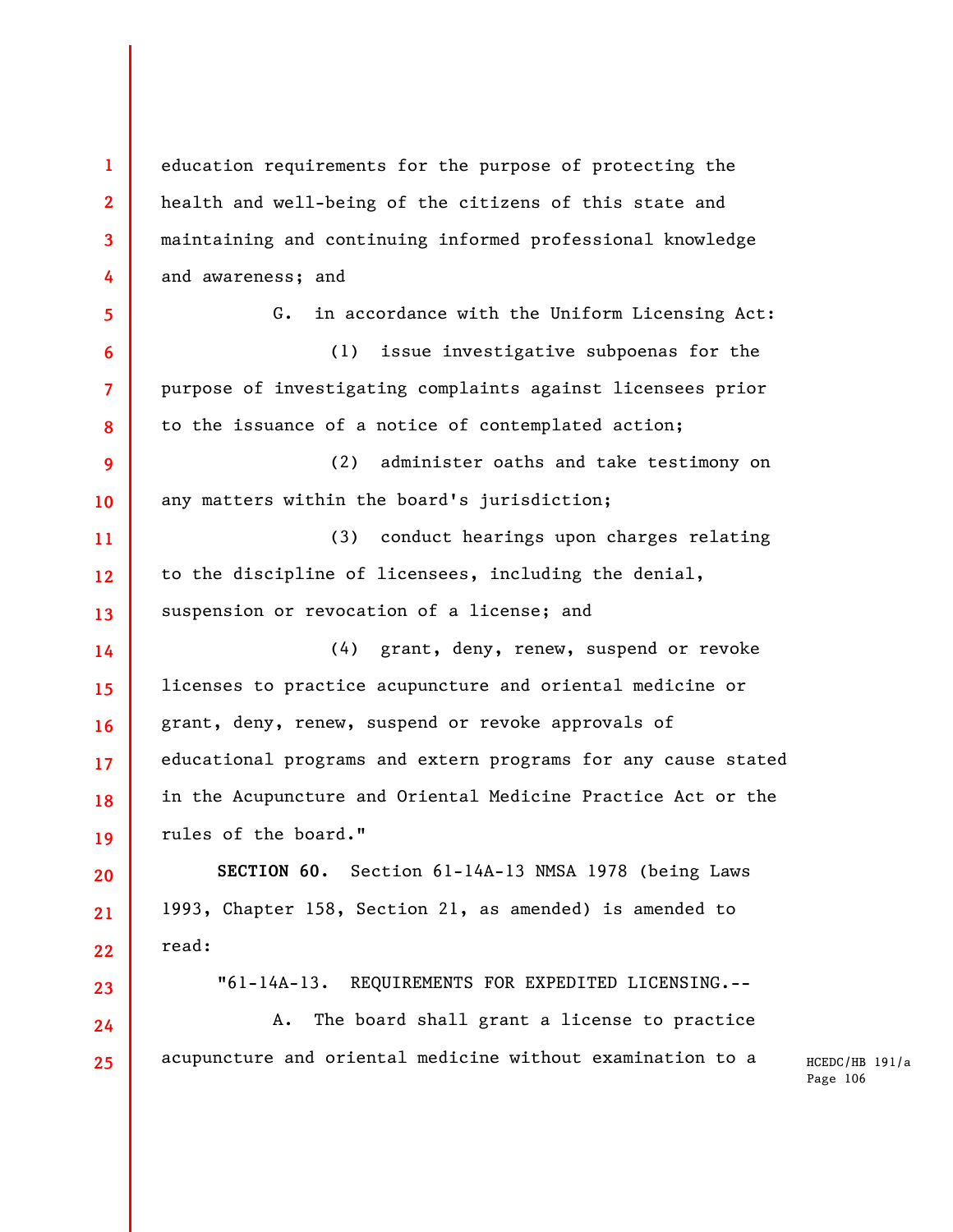**1 2 3 4 5 6 7 8 9 10 11 12 13 14 15 16 17 18 19 20 21 22 23 24 25**  person who has been licensed, certified, registered or legally recognized as a doctor of oriental medicine in another licensing jurisdiction in accordance with Section 61-1-31.1 NMSA 1978 if the applicant: (1) submits the completed application for expedited licensing on the form provided by the board; (2) submits the required documentation as determined by the board; (3) submits the required fee for application for expedited licensing; and (4) passes a written examination on the state laws and rules that pertain to the practice of acupuncture and oriental medicine, if the board requires regular applicants for licensure to pass such an examination. B. The board shall issue the expedited license as soon as practicable but no later than thirty days after the person files an application with the required fees and demonstrates that the person holds a valid, unrestricted license and is in good standing with the licensing board in the other licensing jurisdiction and has practiced for at least two years immediately prior to application in New Mexico. If the board issues an expedited license to a person whose prior licensing jurisdiction did not require examination, the board may require the person to pass an examination before license renewal.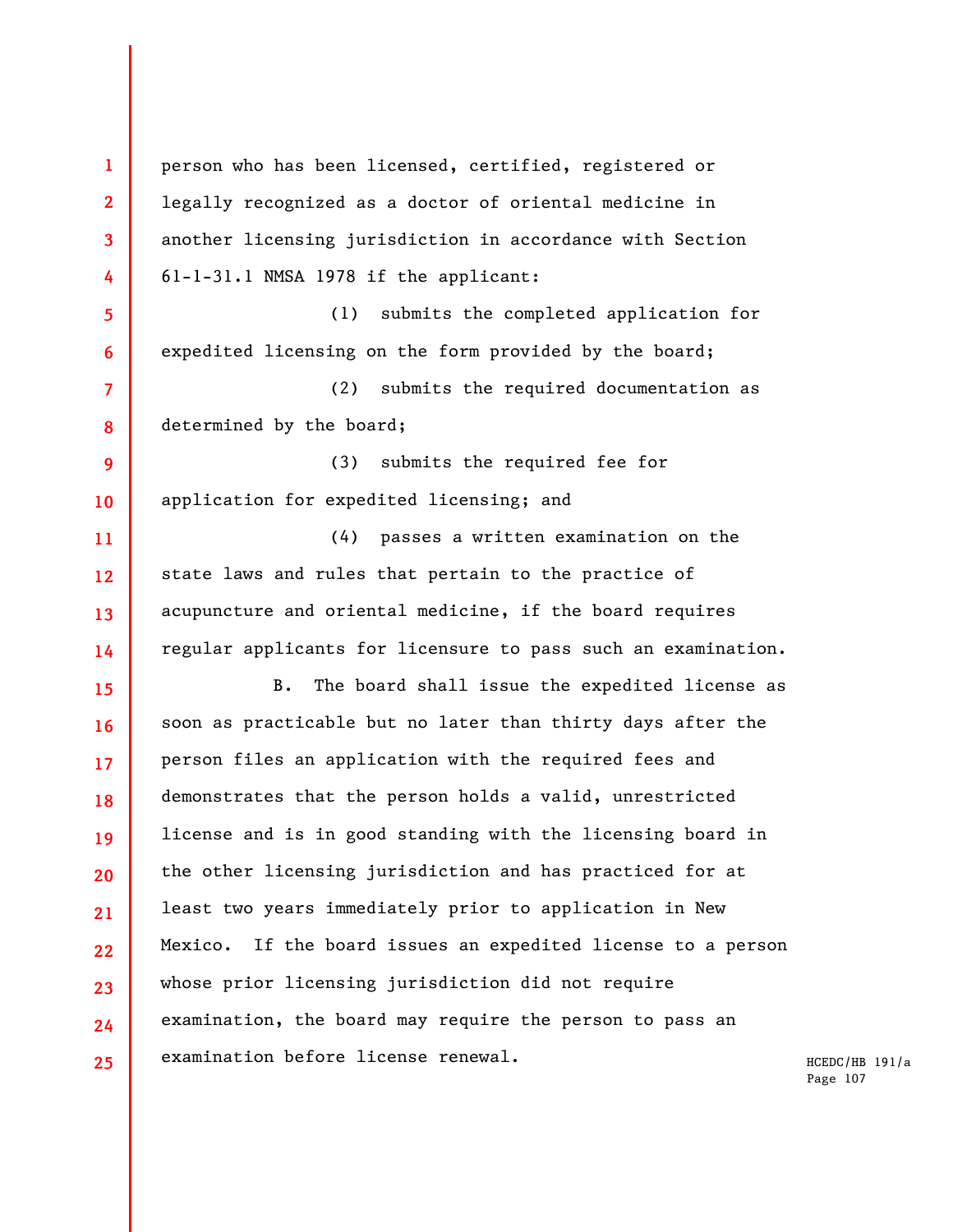400; HCEDC/HB 191/a Page 108 **1 2 3 4 5 6 7 8 9 10 11 12 13 14 15 16 17 18 19 20 21 22 23 24 25**  C. The board by rule shall determine the states and territories of the United States and the District of Columbia from which it will not accept an applicant for expedited licensure and determine any foreign countries from which it will accept an applicant for expedited licensure. The board shall post the lists of disapproved and approved licensing jurisdictions on its website. The list of disapproved licensing jurisdictions shall include specific reasons for disapproval. The lists shall be reviewed annually to determine if amendments to the rule are warranted." **SECTION 61.** Section 61-14A-16 NMSA 1978 (being Laws 1993, Chapter 158, Section 24, as amended) is amended to read: "61-14A-16. FEES.--Except as provided in Section 61-1-34 NMSA 1978, the board shall establish a schedule of reasonable nonrefundable fees not to exceed the following amounts: A. application for licensing........ \$800; B. application for expedited licensing  $\ldots \ldots \ldots \ldots \ldots$ . C. application for temporary licensing. . . 500; D. examination, not including the cost of any nationally recognized examination........... 700; E. annual license renewal  $\cdots$ .....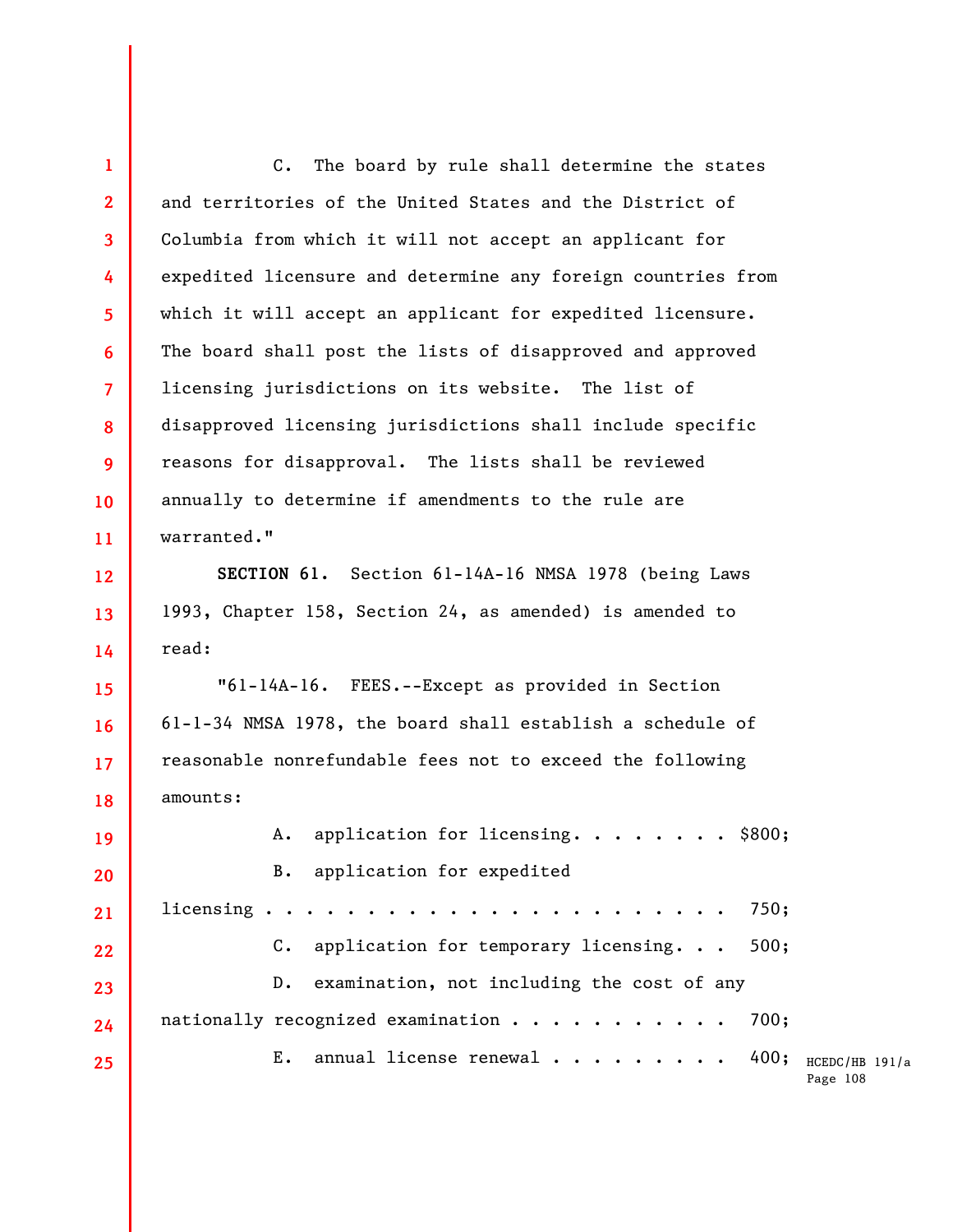**1 2 3 4 5 6 7 8 9 10 11 12 13 14 15 16 17 18 19 20 21 22 23 24 25**  F. late license renewal  $\cdots$ ........... 200: G. expired license renewal.......... 400; H. temporary license renewal......... 100; I. application for approval or renewal of approval of an educational program........... 600; J. late renewal of approval of an educational program........................ 200; K. annual continuing education provider registration...................... 200; L. application for extended or expanded prescriptive authority.  $\cdots$ ..........................500; M. application for externship supervisor registration...................... 500; N. application for extern certification . . 500; and O. fees to cover reasonable and necessary administrative expenses." **SECTION 62.** Section 61-14B-11 NMSA 1978 (being Laws 1996, Chapter 57, Section 11, as amended) is amended to read: "61-14B-11. BOARD POWERS AND DUTIES.--The board shall: A. promulgate rules necessary to carry out the provisions of the Speech-Language Pathology, Audiology and Hearing Aid Dispensing Practices Act in accordance with the State Rules Act; B. promulgate rules implementing continuing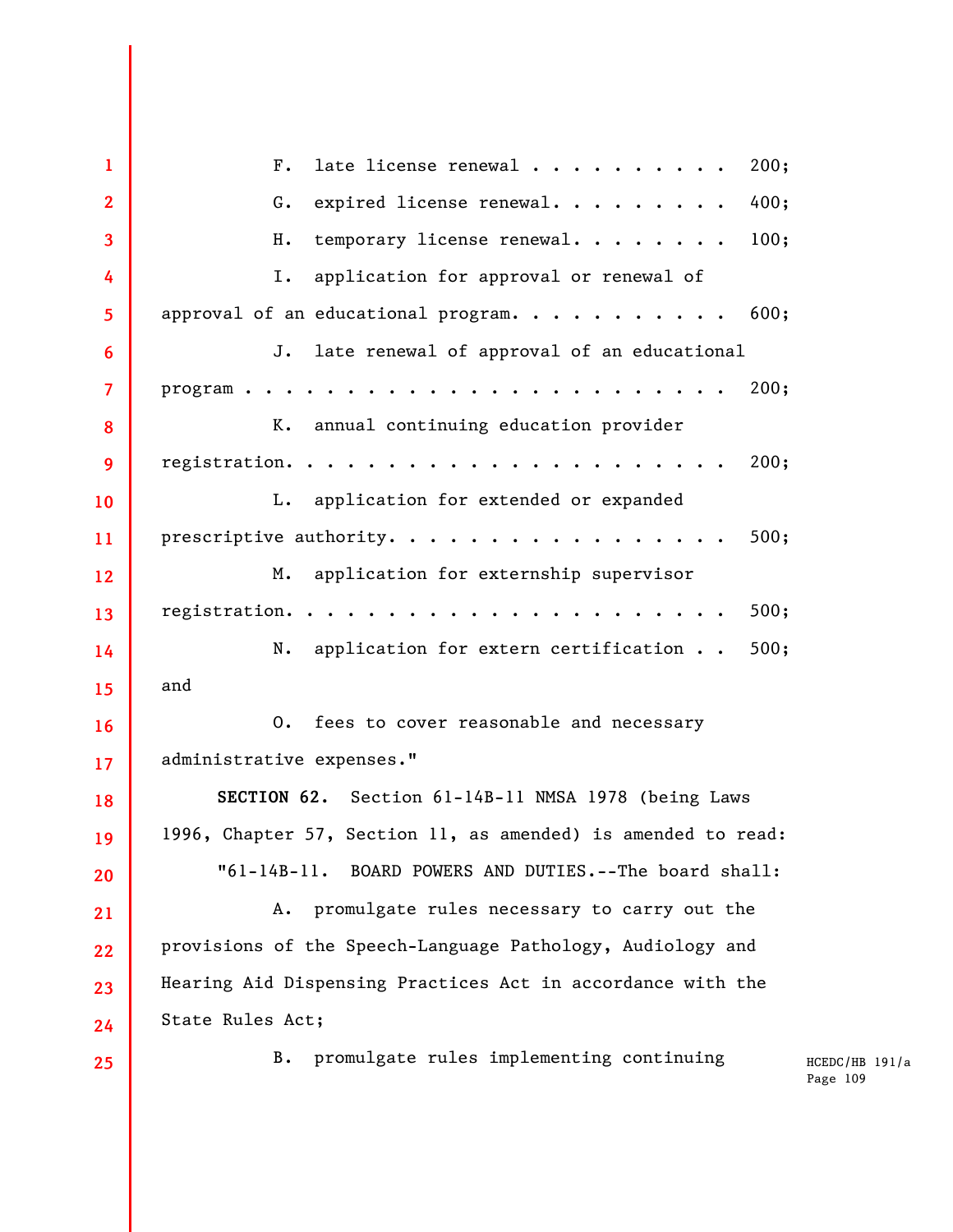## education requirements;

**2 3 4 5 6 7 8 9 10 11 12**  C. adopt a code of ethics that includes rules requiring audiologists and hearing aid dispensers, at the time of the initial examination for possible sale and fitting of a hearing aid if a hearing loss is determined, to inform each prospective purchaser about hearing aid options that can provide a direct connection between the hearing aid and assistive listening systems. These rules shall be in accordance with the latest standards for accessible design adopted by the United States department of justice in accordance with the federal Americans with Disabilities Act of 1990, as amended;

**13 14 15 16**  D. conduct hearings upon charges relating to the discipline of licensees, including the denial, suspension or revocation of a license in accordance with the Uniform Licensing Act;

E. investigate complaints against licensees by issuing investigative subpoenas prior to the issuance of a notice of contemplated action;

**20** 

**17** 

**18** 

**19** 

**1** 

F. establish fees for licensure;

**21 22**  G. provide for the licensing and renewal of licenses of applicants; and

**23 24 25**  H. promulgate rules that provide for expedited licensure and temporary permits for speech-language pathologists, audiologists or hearing aid dispensers."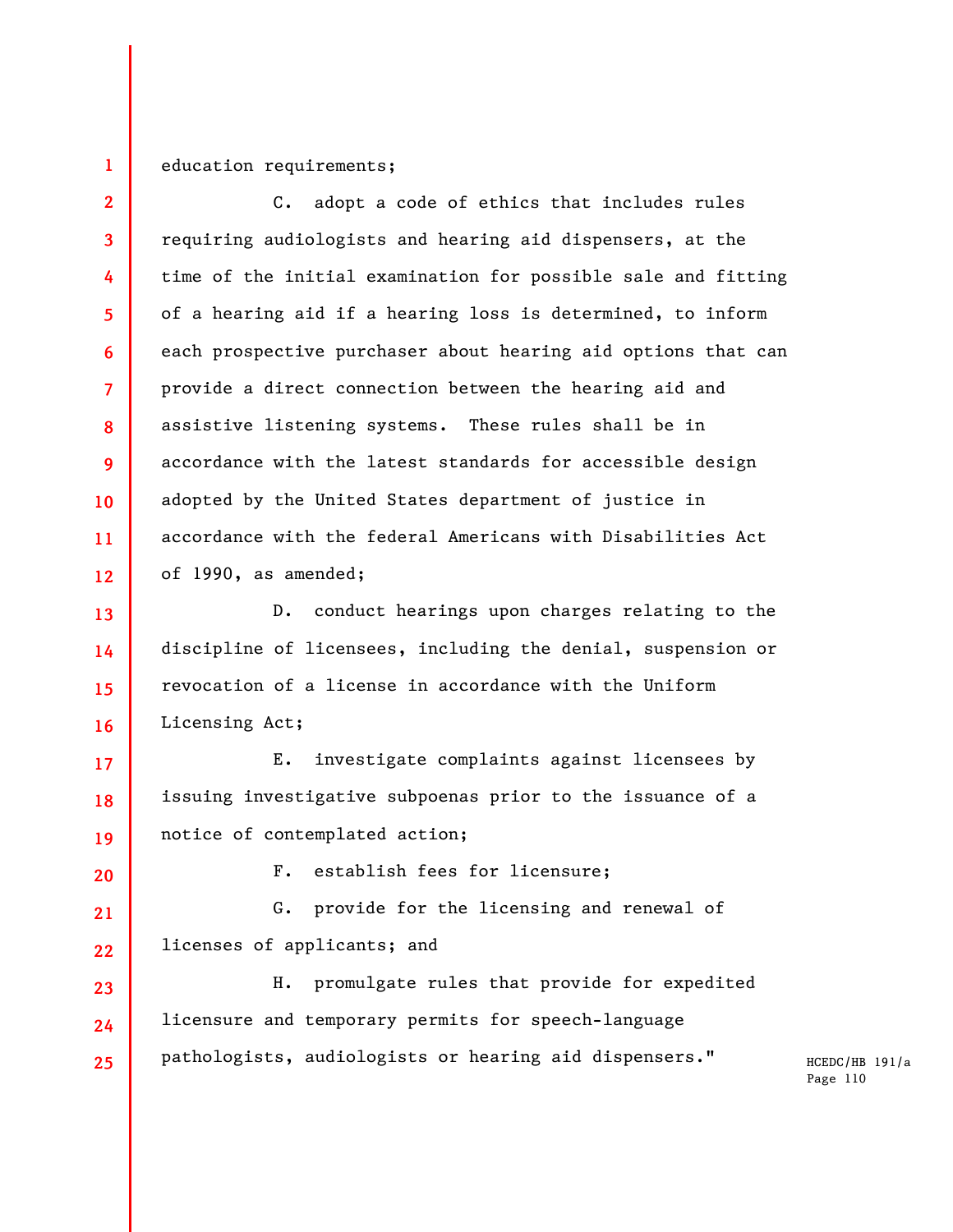**SECTION 63.** A new section of the Speech-Language Pathology, Audiology and Hearing Aid Dispensing Practices Act is enacted to read:

"EXPEDITED LICENSURE.--

**1** 

**2** 

**3** 

**4** 

**5 6 7 8 9 10 11 12 13 14 15 16 17 18**  A. The board shall issue an expedited license without examination to a speech-language pathologist, audiologist or hearing aid dispenser licensed in another licensing jurisdiction in accordance with Section 61-1-31.1 NMSA 1978. The board shall issue the expedited license as soon as practicable but no later than thirty days after the person files an application with the required fees and demonstrates that the person holds a valid, unrestricted license and is in good standing with the licensing board in the other licensing jurisdiction. If the board issues an expedited license to a person whose prior licensing jurisdiction did not require examination, the board may require the person to pass an examination before license renewal.

**19 20 21 22 23 24 25**  B. The board by rule shall determine the states and territories of the United States and the District of Columbia from which it will not accept an applicant for expedited licensure and determine any foreign countries from which it will accept an applicant for expedited licensure. The board shall post the lists of disapproved and approved licensing jurisdictions on its website. The list of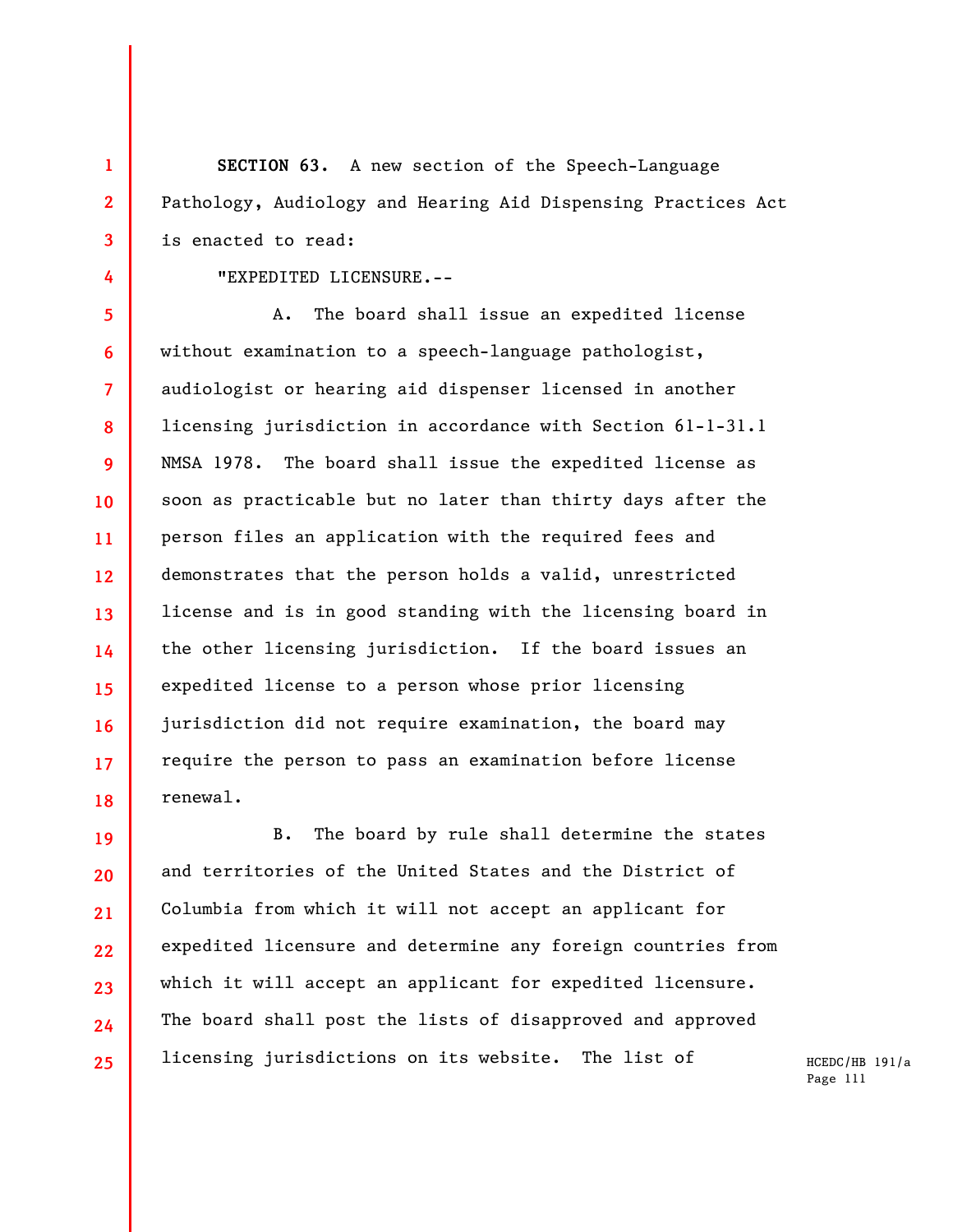HCEDC/HB 191/a Page 112 **1 2 3 4 5 6 7 8 9 10 11 12 13 14 15 16 17 18 19 20 21 22 23 24 25**  disapproved licensing jurisdictions shall include specific reasons for disapproval. The lists shall be reviewed annually to determine if amendments to the rule are warranted." **SECTION 64.** Section 61-14D-8 NMSA 1978 (being Laws 1993, Chapter 325, Section 8, as amended) is amended to read: "61-14D-8. DEPARTMENT DUTIES.--The department shall assist the board in administering the Athletic Trainer Practice Act and shall: A. process applications and conduct and review the required examinations; B. issue licenses and provisional permits to applicants who meet the requirements of the Athletic Trainer Practice Act; C. administer and coordinate the provisions of the Athletic Trainer Practice Act and investigate persons engaging in practices that may violate the provisions of that act; D. conduct any required examinations of applicants; E. hire staff as may be necessary to carry out the actions of the board; F. maintain board records, including financial records; and G. maintain a current register of licensees as a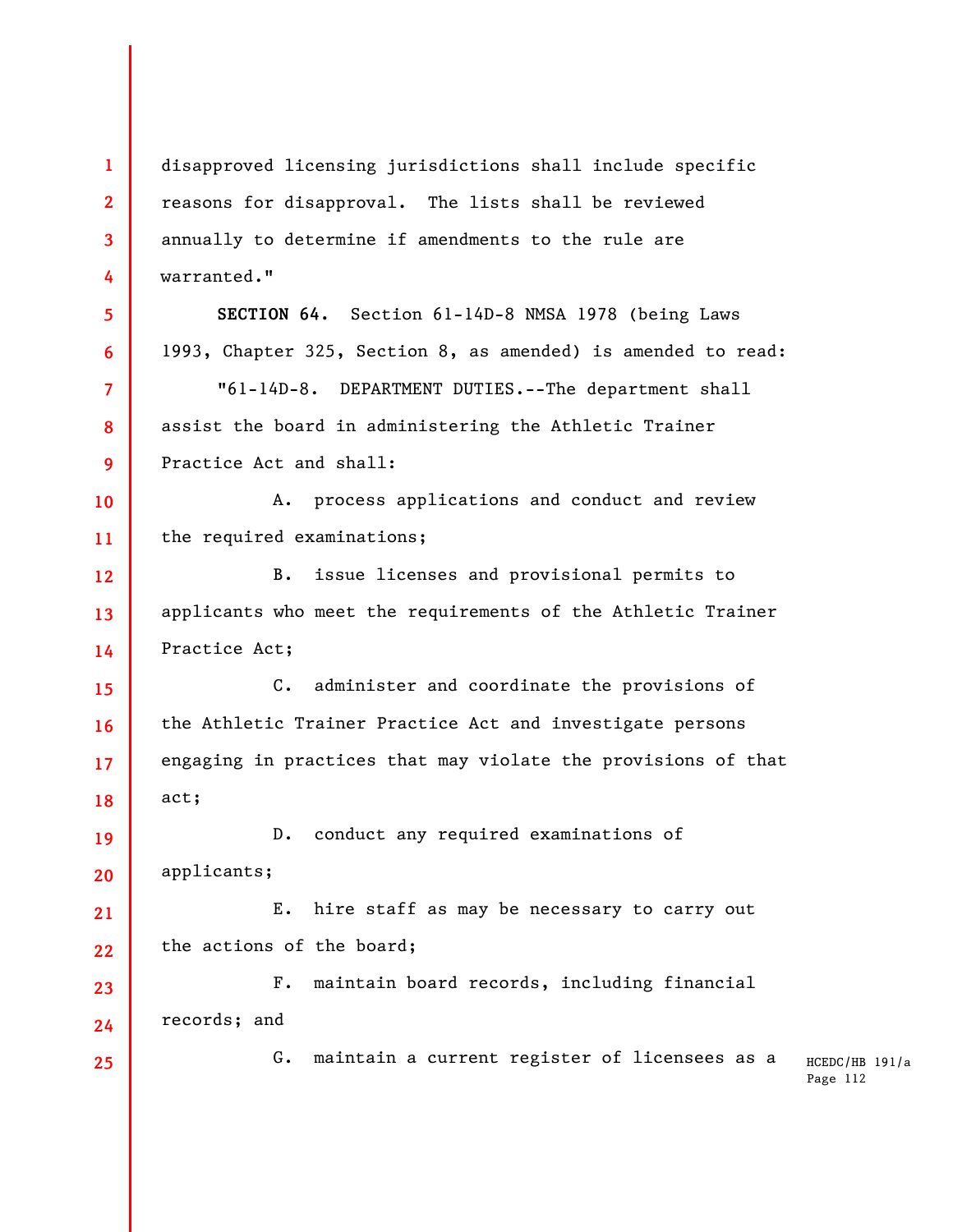**1** 

**2** 

**3** 

**4** 

matter of public record."

**SECTION 65.** A new section of the Athletic Trainer Practice Act is enacted to read:

"EXPEDITED LICENSURE.--

**5 6 7 8 9 10 11 12 13 14 15 16 17**  A. The board shall issue an expedited license without examination to an athletic trainer licensed in another licensing jurisdiction in accordance with Section 61-1-31.1 NMSA 1978. The board shall issue the expedited license as soon as practicable but no later than thirty days after the person files an application with the required fees and demonstrates that the person holds a valid, unrestricted license and is in good standing with the licensing board in the other licensing jurisdiction. If the board issues an expedited license to a person whose prior licensing jurisdiction did not require examination, the board may require the person to pass an examination before license renewal.

**18 19 20 21 22 23 24 25**  B. The board by rule shall determine the states and territories of the United States and the District of Columbia from which it will not accept an applicant for expedited licensure and determine any foreign countries from which it will accept an applicant for expedited licensure. The board shall post the lists of disapproved and approved licensing jurisdictions on its website. The list of disapproved licensing jurisdictions shall include specific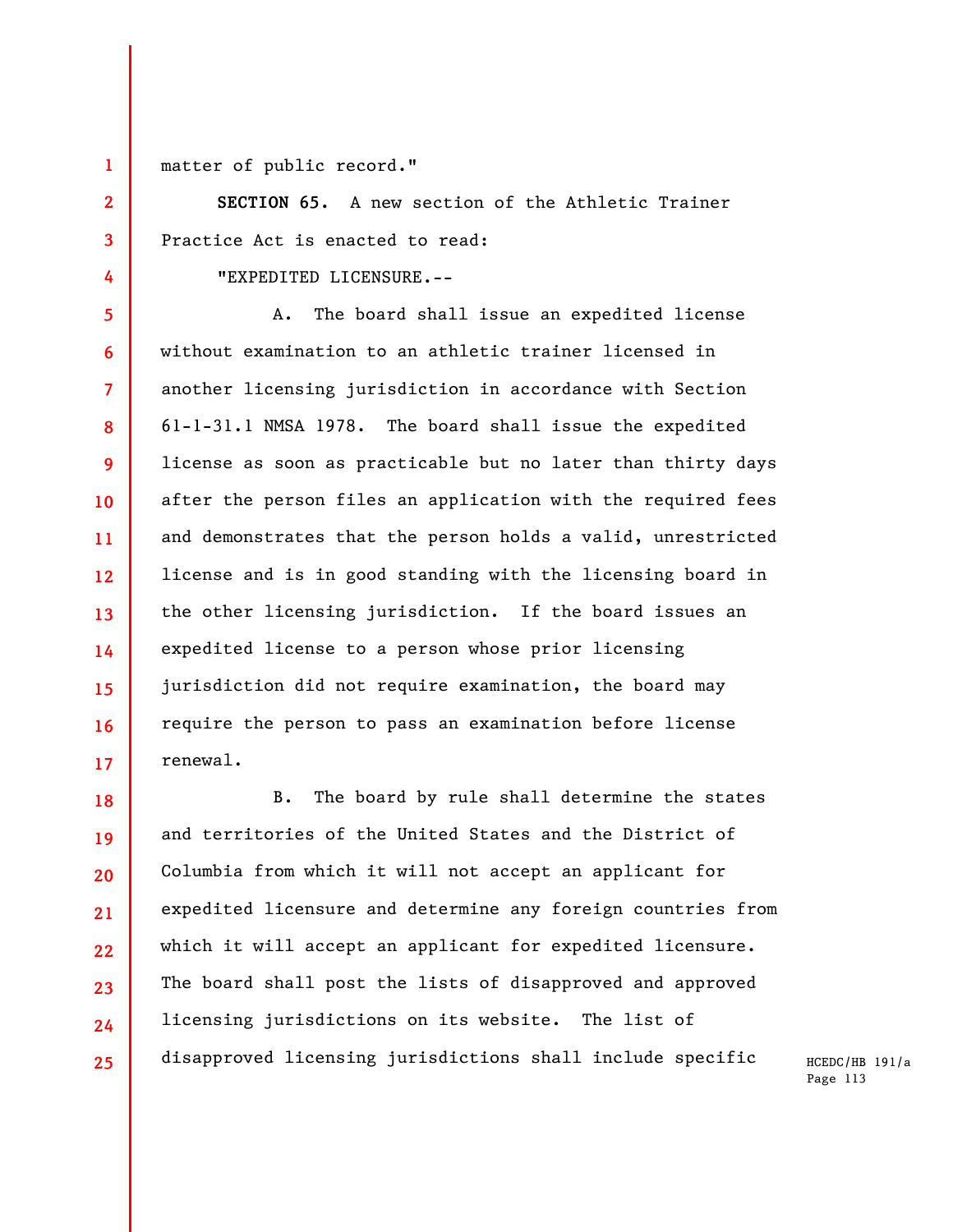**1 2 3**  reasons for disapproval. The lists shall be reviewed annually to determine if amendments to the rule are warranted."

**4** 

**5** 

**6** 

**14** 

**15** 

**16** 

**SECTION 66.** Section 61-14D-14 NMSA 1978 (being Laws 1993, Chapter 325, Section 14, as amended) is amended to read:

**7 8 9 10 11 12 13**  "61-14D-14. FEES.--Except as provided in Section 61-1-34 NMSA 1978, the board shall establish a schedule of reasonable fees, not to exceed one hundred dollars (\$100) each for applications, licenses, expedited licenses, provisional permits, renewal of licenses, placement on inactive status and necessary and reasonable administrative fees and initial prorated licensing fees."

**SECTION 67.** Section 61-15-4 NMSA 1978 (being Laws 1931, Chapter 155, Section 3, as amended) is amended to read: "61-15-4. POWERS AND DUTIES OF THE BOARD.--

**17 18 19 20 21**  A. The board shall hold at least four regular meetings each year. Any board member failing to attend three consecutive regular meetings is automatically removed as a member of the board. A majority of the board members constitutes a quorum.

**22 23 24 25**  B. A board member may participate in a meeting of the board by means of a conference telephone or other similar communications equipment when it is otherwise difficult or impossible for the member to attend the meeting in person if: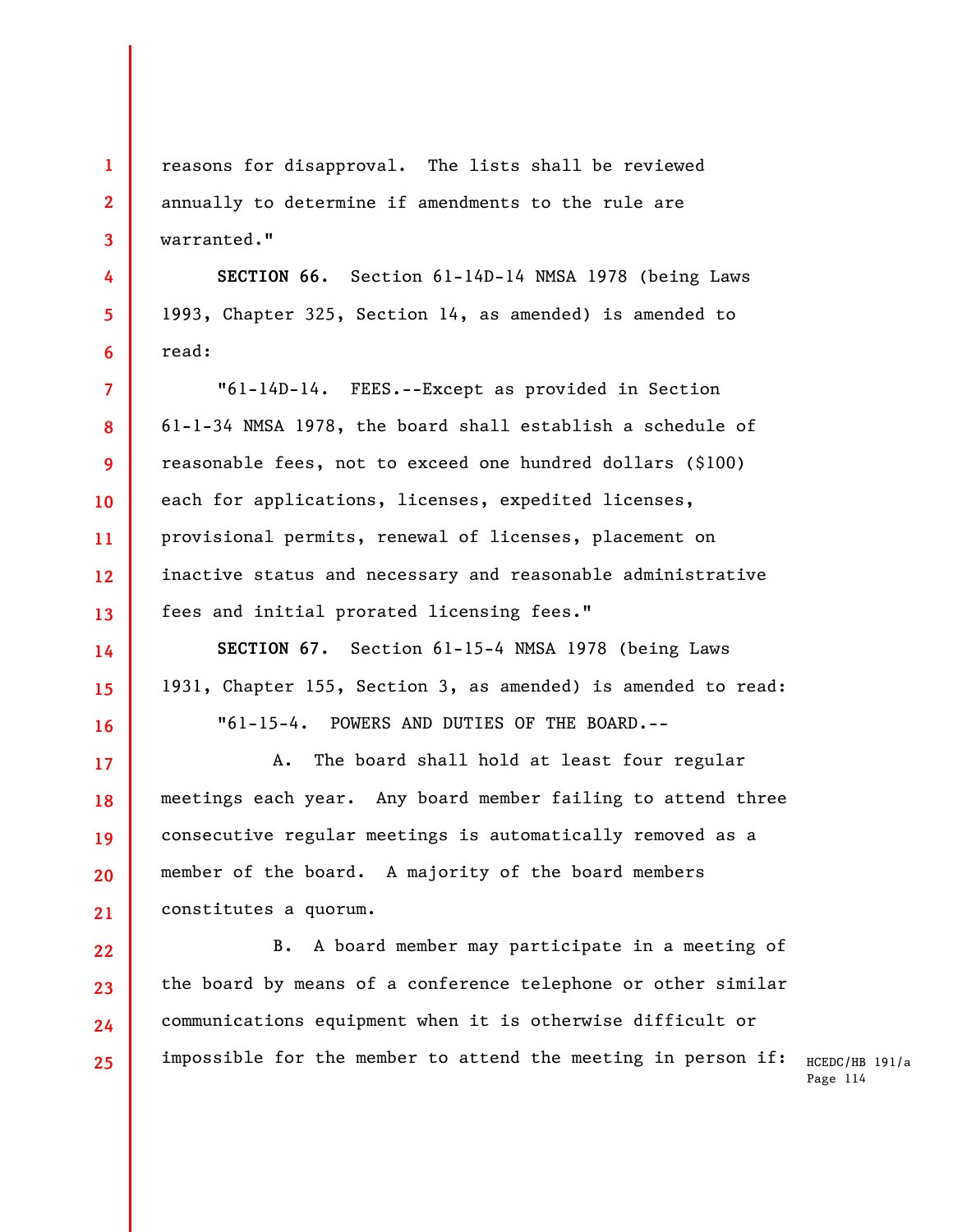**1 2**  (1) each member participating by conference telephone can be identified when speaking;

**4**  (2) all participants are able to hear each other at the same time; and

**3** 

**5** 

**6** 

**7** 

**20** 

**21** 

**22** 

**23** 

**24** 

**25** 

(3) members of the public attending the meeting are able to hear all board members who speak during the hearing.

**8 9 10 11 12 13 14 15 16 17 18 19**  C. The board may establish committees to carry out the provisions of the Architectural Act. The board or any committee of the board shall have the power to subpoena any witness, to administer oaths and to take testimony concerning matters within its jurisdiction. It is within the jurisdiction of the board to determine and prescribe by rules promulgated in accordance with the State Rules Act the professional and technical qualifications necessary for the practice of architecture in New Mexico. The board shall adopt and have an official seal, which shall be affixed to all certificates of registration granted, and shall not make rules inconsistent with law.

D. The board may offer, engage in and promote educational and other activities as it deems necessary to fulfill its duty to promote the public welfare.

E. The board may, for the purpose of protecting the citizens of New Mexico and promoting current architectural knowledge and practice, promulgate rules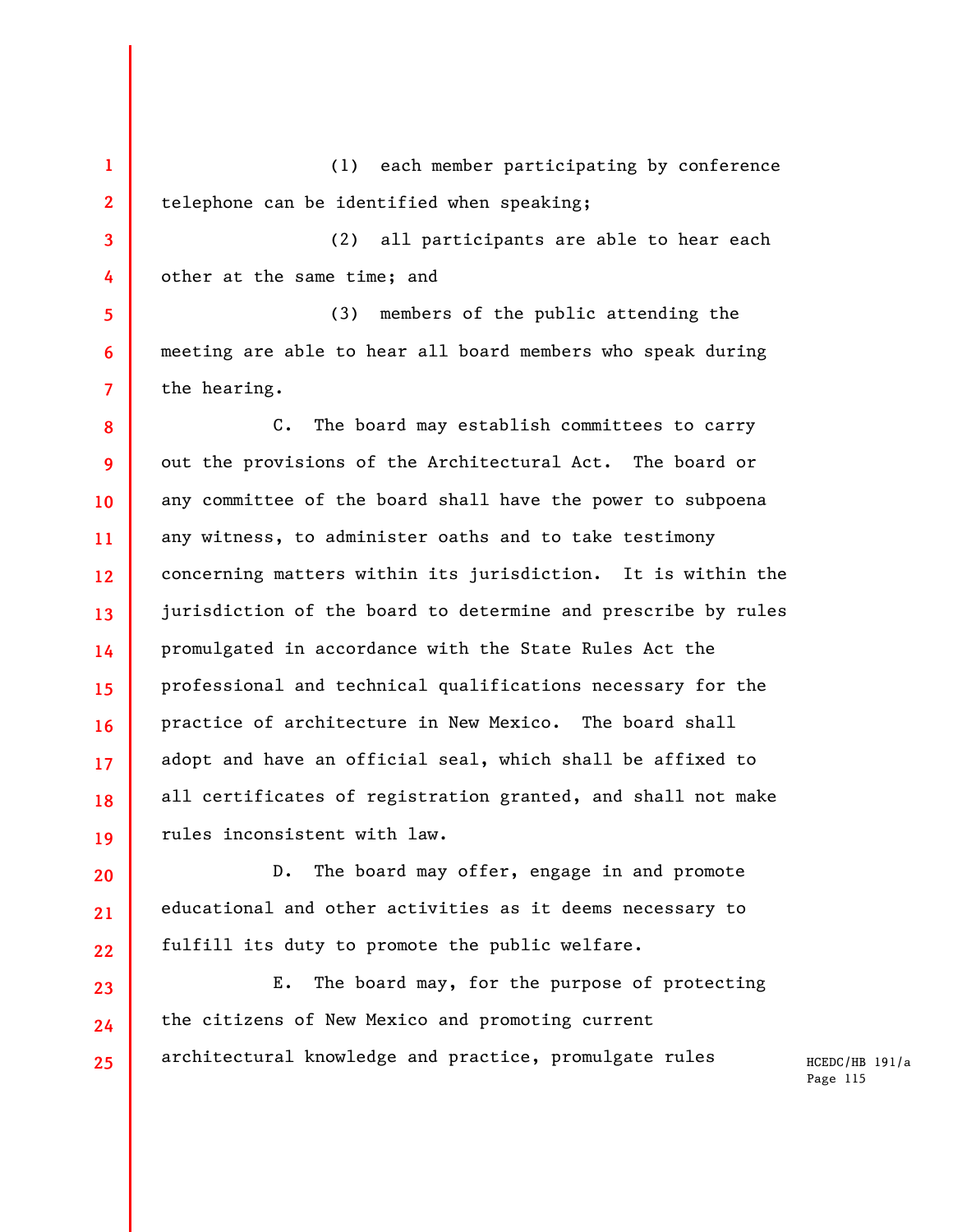establishing continuing education requirements as a condition of registration renewal.

**1** 

**2** 

**20** 

**21** 

**22** 

**23** 

**24** 

**25** 

**3 4 5 6 7 8 9 10 11 12 13 14 15 16 17 18 19**  F. Members of the board shall receive per diem and mileage as provided in the Per Diem and Mileage Act and shall receive no other compensation, perquisite or allowance. All expenses certified by the board as properly and necessarily incurred in the discharge of its duties, including authorized reimbursement and necessary expenses incident to cooperation with like boards of other states, shall be paid by the state treasurer out of the "fund of the board of examiners for architects" on the warrant of the secretary of finance and administration issued upon vouchers signed by the chair or the chair's designee; provided, however, that at no time shall the total warrants issued exceed the total amount of funds accumulated under the Architectural Act. All money derived from the operation of the Architectural Act, not including fines, shall be deposited with the state treasurer, who shall keep the money in the fund of the board of examiners for architects.

G. The board shall by rule provide for the examinations required for registration. The board shall keep a complete record of all examinations.

H. Upon application for registration, upon a prescribed form and upon payment by the applicant of a fee set by the board, the board shall consider the application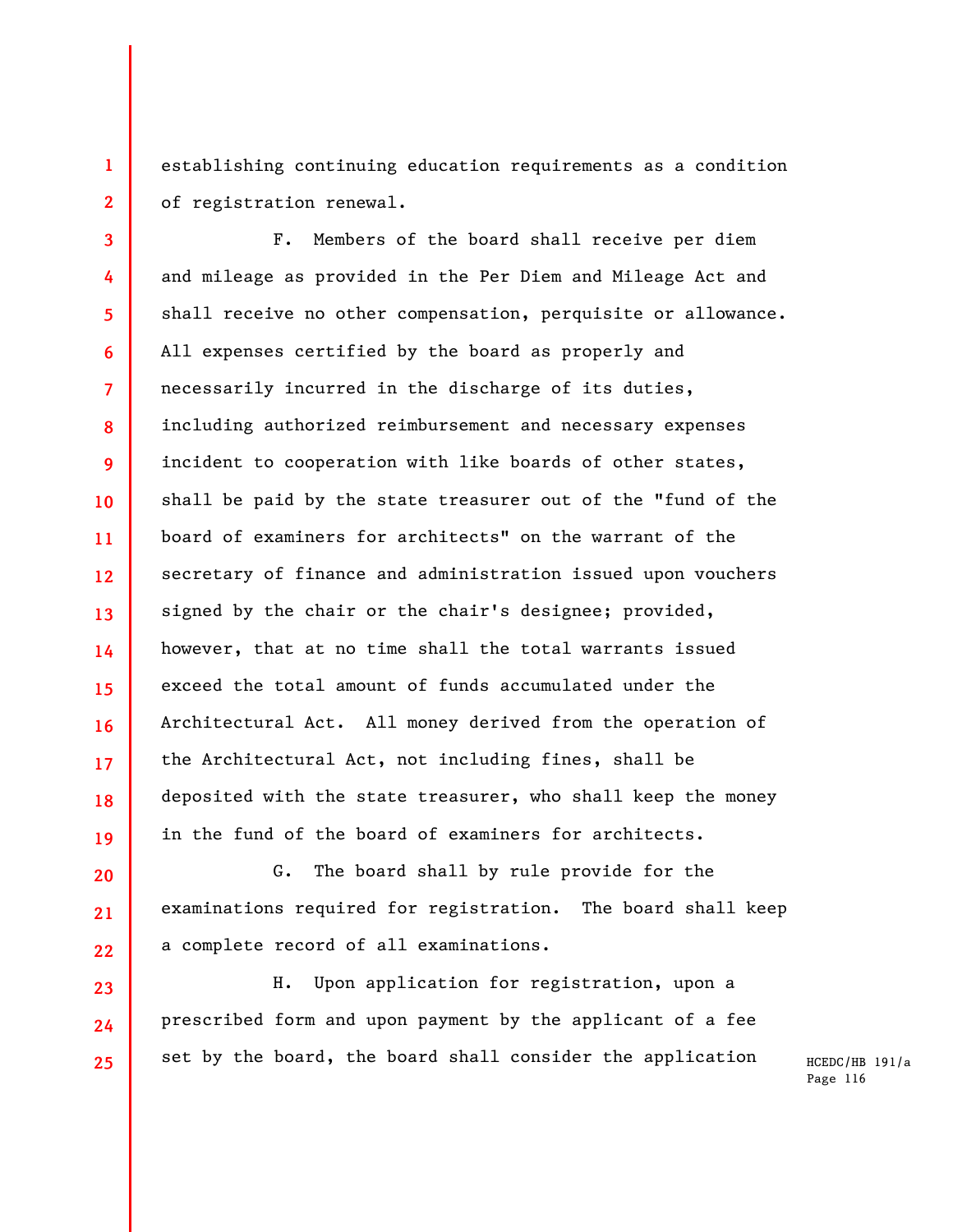and shall issue a certificate of registration as an architect to any person who submits evidence satisfactory to the board that the person is fully qualified to practice architecture.

**1** 

**2** 

**3** 

**4** 

**5** 

**6** 

**7** 

**8** 

**9** 

**10** 

**11** 

**12** 

**13** 

**14** 

**15** 

**16** 

**17** 

**18** 

**19** 

**20** 

**21** 

**22** 

**23** 

**24** 

**25** 

I. It is the duty of the board to report to the district attorney of the district where the offense was committed any criminal violation of the Architectural Act.

J. The board may deny, review, suspend or revoke a registration to practice architecture and may censure, fine, reprimand and place on probation and stipulation any architect in accordance with the Uniform Licensing Act for any cause as stated in the Architectural Act.

K. The board, in cooperation with the state board of licensure for professional engineers and professional surveyors and the board of landscape architects, shall create a joint standing committee to be known as the "joint practice committee". In order to safeguard life, health and property and to promote public welfare, the purpose of the committee is to promote and develop the highest professional standards in design, planning and construction and the resolution of ambiguities concerning the professions. The composition of the committee and its duties and powers shall be in accordance with identical resolutions adopted by each board.

L. Pursuant to the notice and hearing requirements of the Uniform Licensing Act, the board may impose a civil penalty in an amount not to exceed seven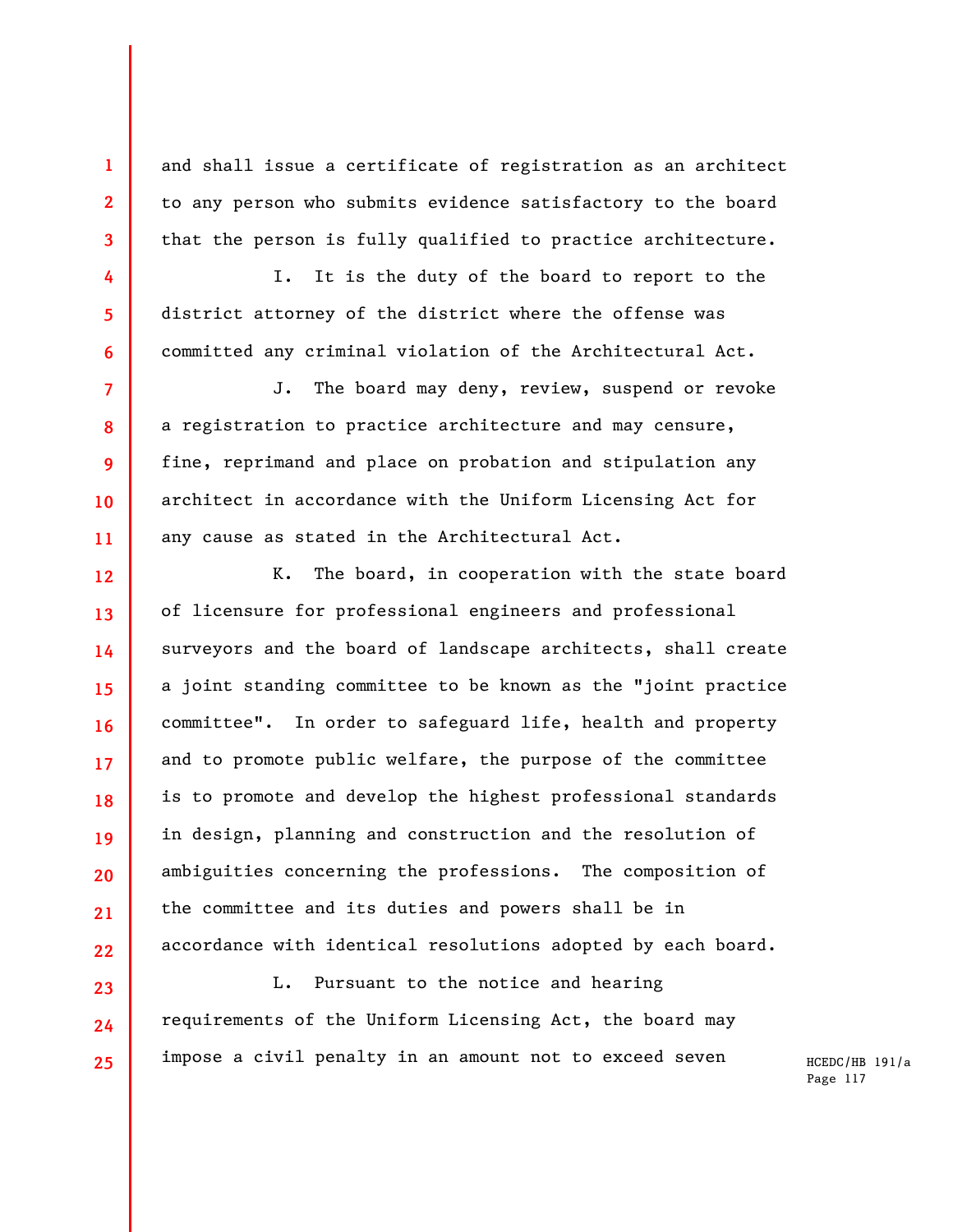thousand five hundred dollars (\$7,500) for each violation on a person found to be engaging in the practice of architecture without being registered pursuant to the Architectural Act. Civil penalties shall be deposited to the credit of the current school fund as provided in Article 12, Section 4 of the constitution of New Mexico."

**SECTION 68.** Section 61-15-10 NMSA 1978 (being Laws 1979, Chapter 362, Section 8, as amended) is amended to read: "61-15-10. VIOLATIONS--PENALTIES.--

**10 11 12 13 14**  A. A person who knowingly uses a forged architectural registration seal on a document for the purpose of permitting the constructing of a building for human habitation or occupancy is guilty of a fourth degree felony, punishable pursuant to Section 31-18-15 NMSA 1978.

**15 16 17**  B. Each of the following acts constitutes a misdemeanor, punishable pursuant to Section 31-19-1 NMSA 1978:

**18 19 20 21**  (1) willfully forging or giving false evidence of any kind to the board or any board member for the purpose of obtaining a certificate of registration as an architect;

**22 23 24**  (2) using or attempting to use an expired, suspended or revoked certificate of registration as an architect;

```
25
```
**1** 

**2** 

**3** 

**4** 

**5** 

**6** 

**7** 

**8** 

**9** 

(3) using or permitting another to use the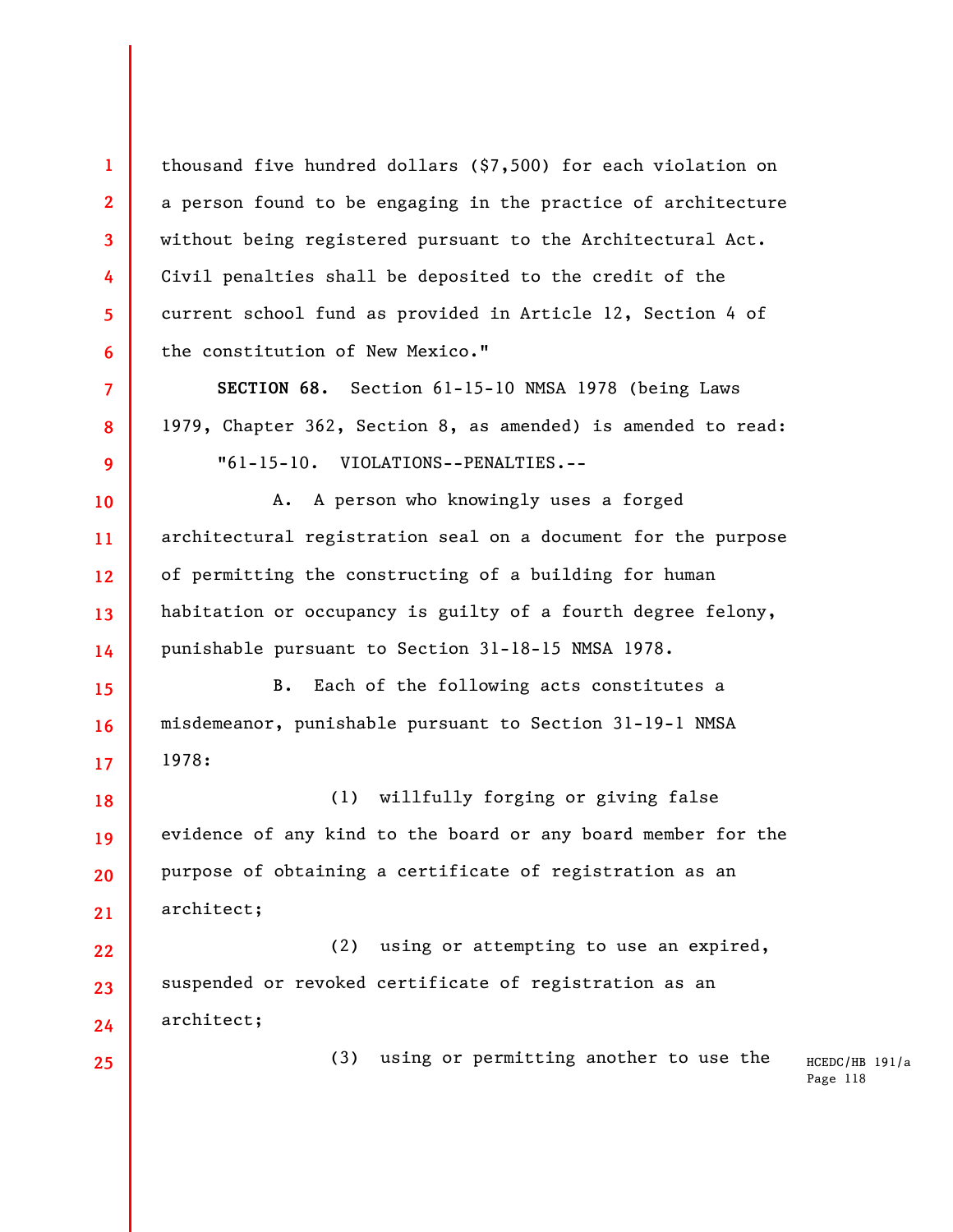**1 2 3 4 5 6 7 8 9 10 11 12 13 14 15 16 17 18 19 20 21 22 23 24 25**  person's official architect's seal to stamp or seal any documents that have not been prepared either by the architect or the architect's responsible charge; (4) engaging or offering to engage in the practice of architecture, unless exempted or duly registered to do so under the Architectural Act; (5) using a designation tending to imply to the public that the person is an architect unless: (a) the person is duly registered to do so under the provisions of the Architectural Act; (b) the title containing the designation is allowed by rule of the board; or (c) the title containing the designation does not imply that the person using the designation, when describing occupation, business name or services, is offering to perform architectural services; or (6) procuring, aiding or abetting any violation of the provisions of the Architectural Act or the rules adopted by the board. C. If, after a disciplinary hearing conducted in accordance with the Uniform Licensing Act, the board determines that based on the evidence, a person committed a violation pursuant to the Architectural Act, the board, in addition to any other sanction, shall issue an order that imposes a civil penalty not to exceed seven thousand five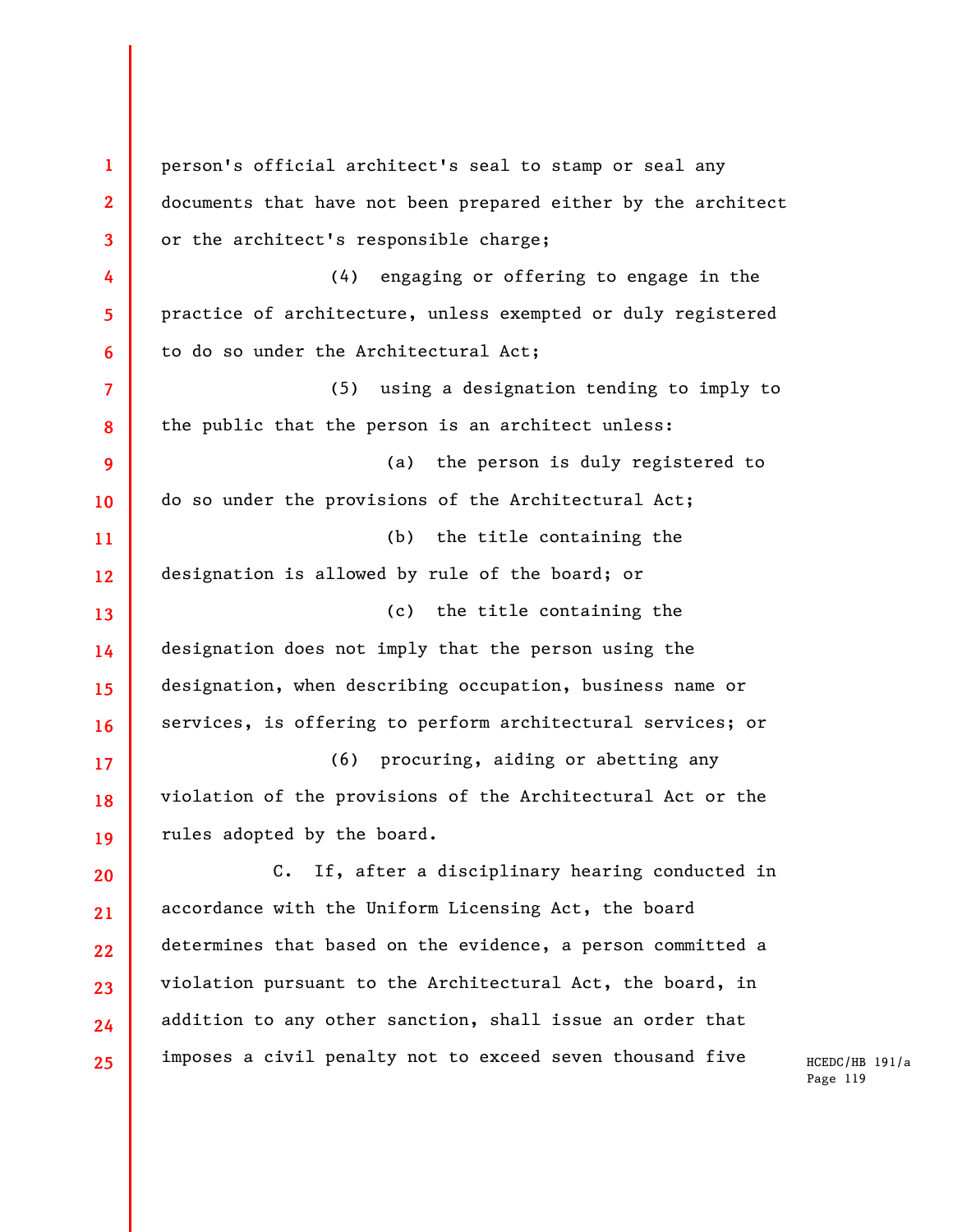HCEDC/HB 191/a Page 120 **1 2 3 4 5 6 7 8 9 10 11 12 13 14 15 16 17 18 19 20 21 22 23 24 25**  hundred dollars (\$7,500) for each violation on the person. In determining the amount of the civil penalty, the board shall consider: (1) the seriousness of the violation; (2) the degree of harm inflicted on individuals or the public; (3) the economic benefit received by the person due to the violation; (4) the person's history of violations; and (5) any other aggravating or mitigating factors relating to the violation." **SECTION 69.** Section 61-17A-2 NMSA 1978 (being Laws 1993, Chapter 171, Section 2, as amended by Laws 2017, Chapter 108, Section 1 and by Laws 2017, Chapter 112, Section 3) is amended to read: "61-17A-2. DEFINITIONS.--As used in the Barbers and Cosmetologists Act: A. "barber" means a person, other than a student, who for compensation engages in barbering; B. "board" means the board of barbers and cosmetologists; C. "cosmetologist" means a person, other than a student, who for compensation engages in cosmetology; D. "department" means the regulation and licensing department;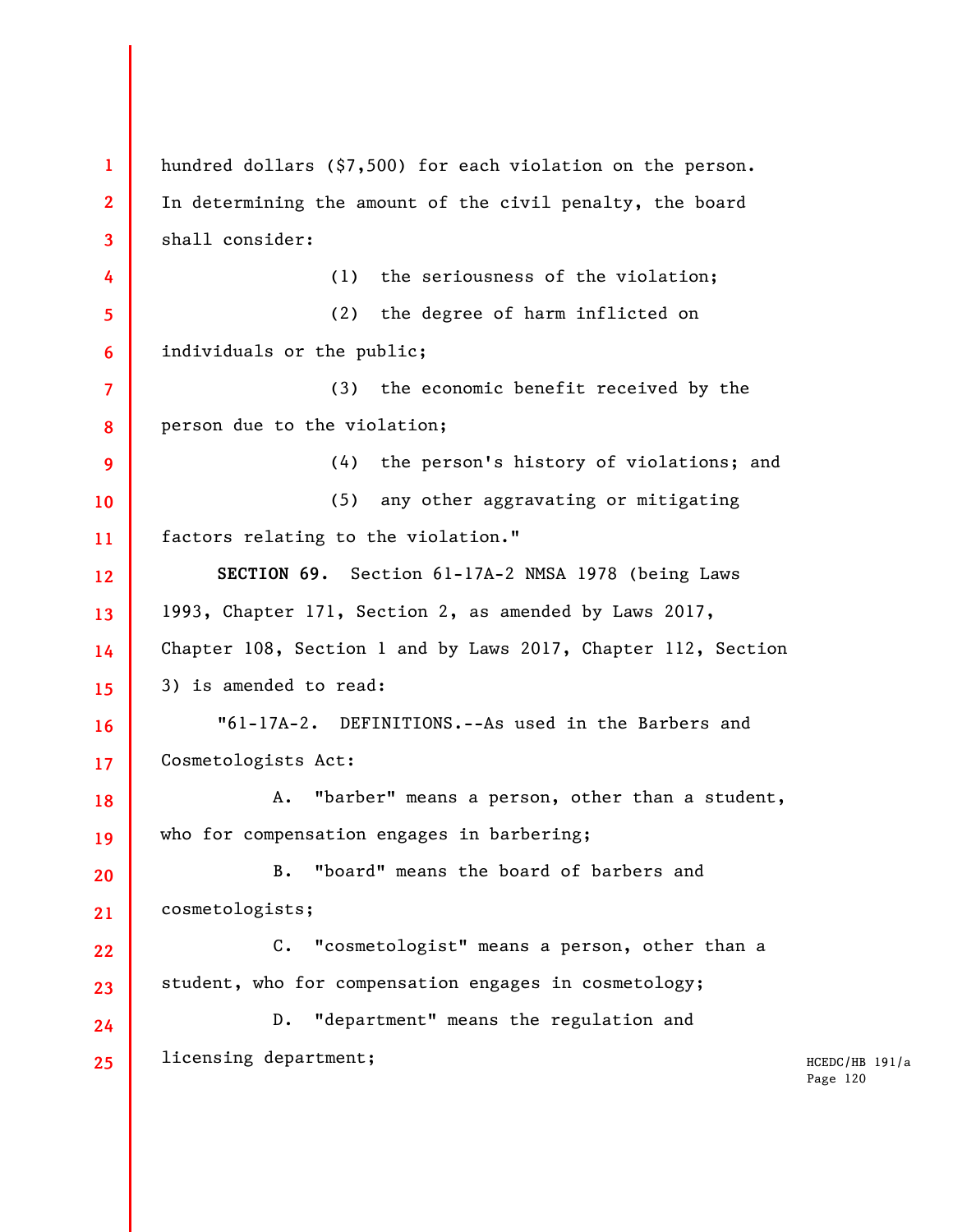E. "electrologist" means a person, other than a student, who for compensation removes hair from or destroys hair on the human body through the use of an electric current applied to the body with a needle-shaped electrode or probe;

**1** 

**2** 

**3** 

**4** 

**5 6**  F. "enterprise" means a business venture, firm or organization;

**7 8 9 10**  G. "establishment" means an immobile beauty shop, barber shop, electrology clinic, salon or similar place of business in which cosmetology, barbering, eyebrow threading, hairstyling or electrolysis is performed;

**11 12**  H. "esthetician" means a person, other than a student, who for compensation:

**13 14 15 16**  (1) uses cosmetic preparations, including makeup applications, antiseptics, powders, oils, clays or creams, for the purpose of preserving the health and beauty of the skin and body;

**17 18 19**  (2) massages, cleans, stimulates or manipulates the skin for the purpose of preserving the health and beauty of the skin and body; or

**20 21 22**  (3) performs activities similar to the activities described in Paragraph (1) or (2) of this subsection on any part of the body of a person;

**23 24 25**  I. "eyebrow threading" means a method of hair removal in which a thin thread is doubled, twisted and then rolled over areas of unwanted hair, plucking the hair at the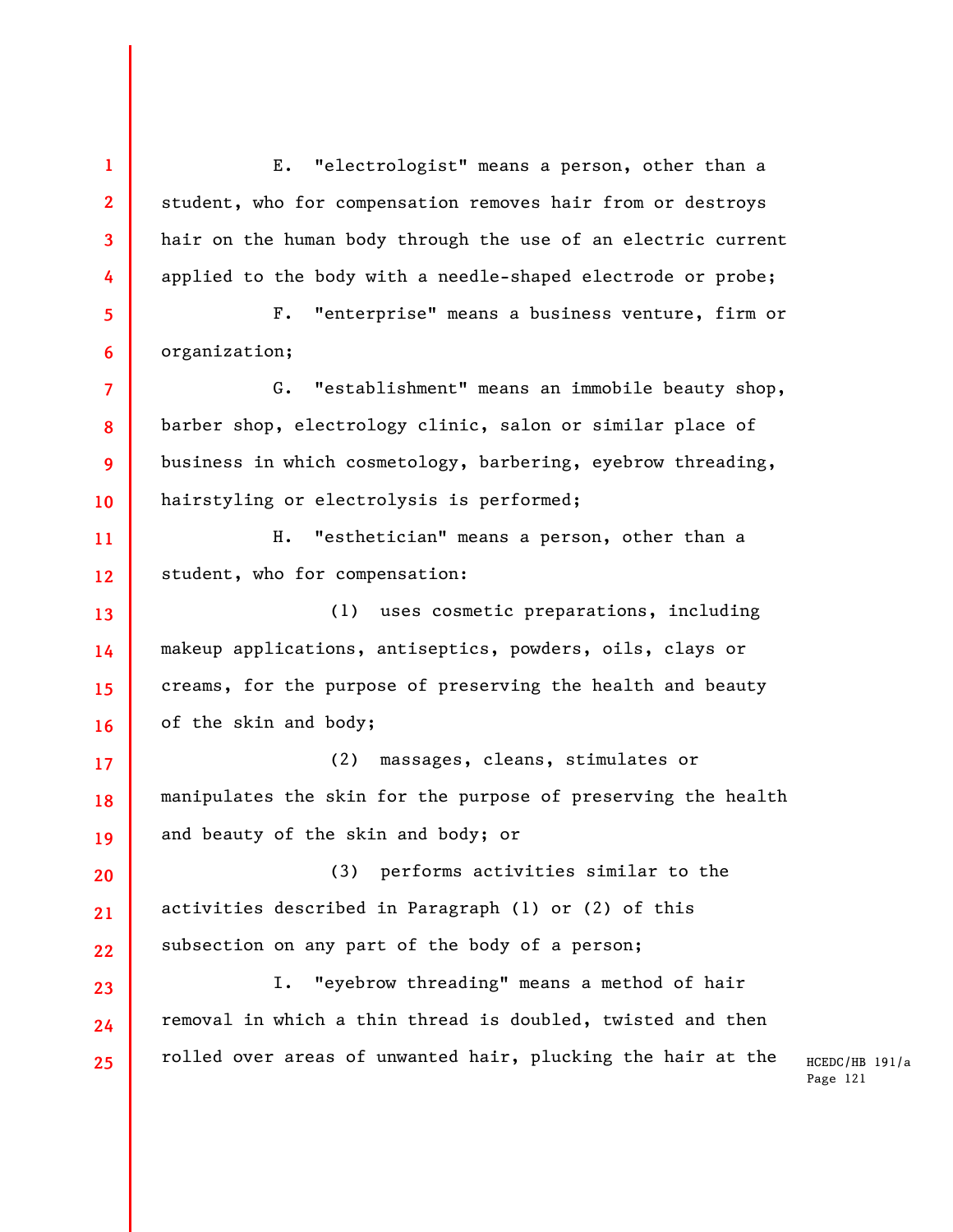follicle level;

**1** 

**2** 

**3** 

**4** 

**5** 

**6** 

**7** 

**8** 

**15** 

**16** 

**17** 

**18** 

**19** 

**20** 

**21** 

**22** 

**23** 

J. "hairstylist" means a person, other than a student, who for compensation engages in hairstyling;

K. "manicurist-pedicurist" means a person, other than a student, who for compensation performs work on the nails of a person and applies nail extensions or products to the nails for the purpose of strengthening or preserving the health and beauty of the hands or feet;

**9 10 11**  L. "sanitation" means the maintenance of sanitary conditions to promote hygiene and the prevention of disease through the use of chemical agents or products;

**12 13 14**  M. "school" means a public or private instructional facility approved by the board that teaches cosmetology, barbering or hairstyling; and

N. "student" means a person enrolled in a school to learn or be trained in cosmetology, barbering, hairstyling or electrolysis."

**SECTION 70.** Section 61-17A-7 NMSA 1978 (being Laws 1993, Chapter 171, Section 7, as amended) is amended to read: "61-17A-7. BOARD AND DEPARTMENT POWERS AND DUTIES.--

A. The board shall:

(1) adopt and file, in accordance with the State Rules Act, rules necessary to carry out the provisions of the Barbers and Cosmetologists Act;

**24 25** 

(2) establish fees;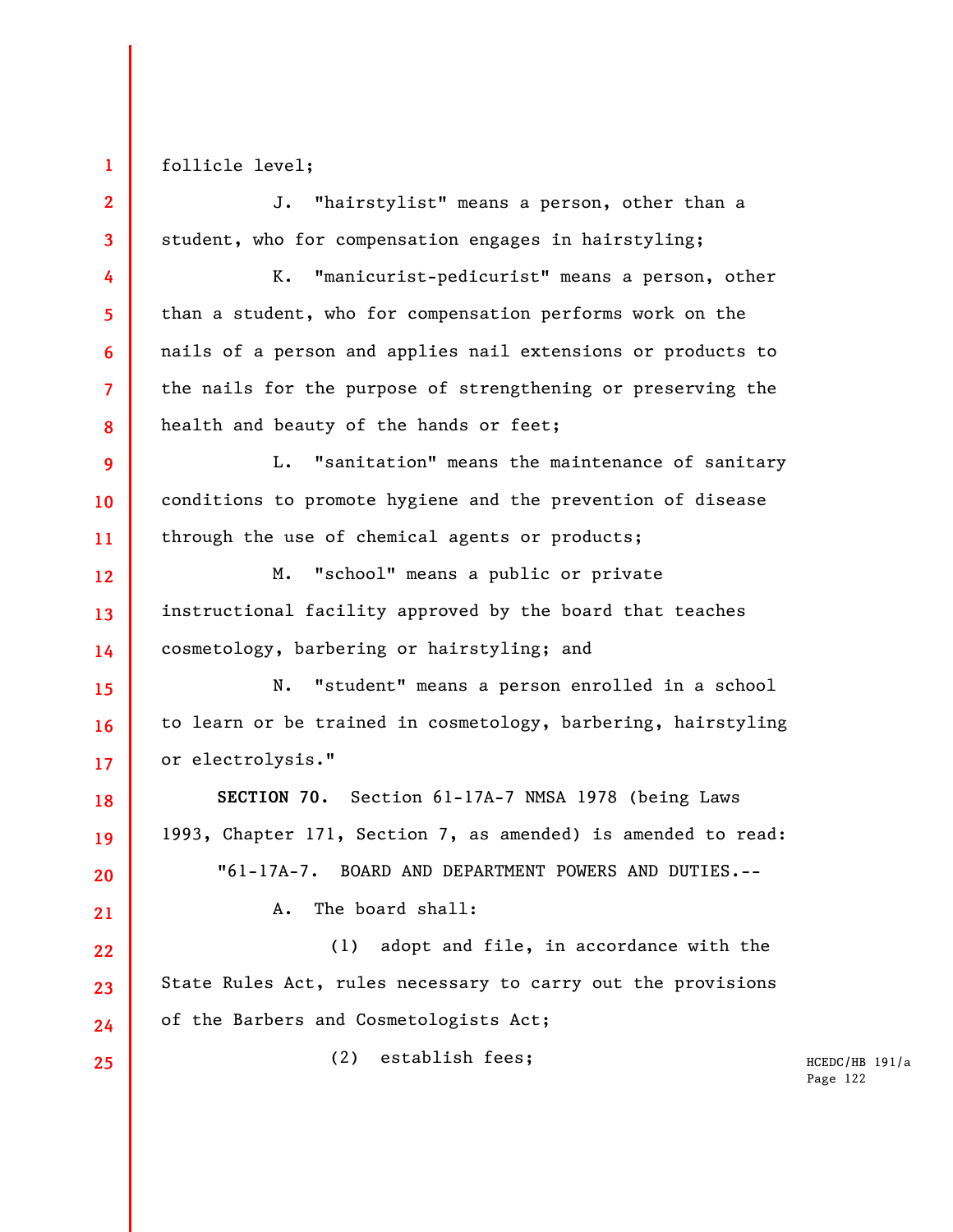**1 2 3 4 5 6 7 8 9 10 11 12 13 14 15 16 17 18 19 20 21 22 23 24 25**  (3) provide for the examination, licensure and license renewal of applicants for licensure; (4) establish standards for and provide for the examination, licensure and license renewal of manicurists-pedicurists, estheticians and electrologists; (5) keep a record of its proceedings and a register of applicants for licensure; (6) provide for the licensure of barbers, hairstylists, cosmetologists, manicurists-pedicurists, estheticians, electrologists, instructors, schools, enterprises and establishments; (7) establish administrative penalties and fines; (8) create and establish standards and fees for special licenses; (9) establish guidelines for schools to calculate tuition refunds for withdrawing students; and (10) issue cease and desist orders to persons violating the provisions of the Barbers and Cosmetologists Act and rules promulgated in accordance with that act in accordance with the Uniform Licensing Act. B. The board may establish continuing education requirements as requirements for licensure. C. A member of the board, its employees or agents may enter and inspect a school, enterprise or establishment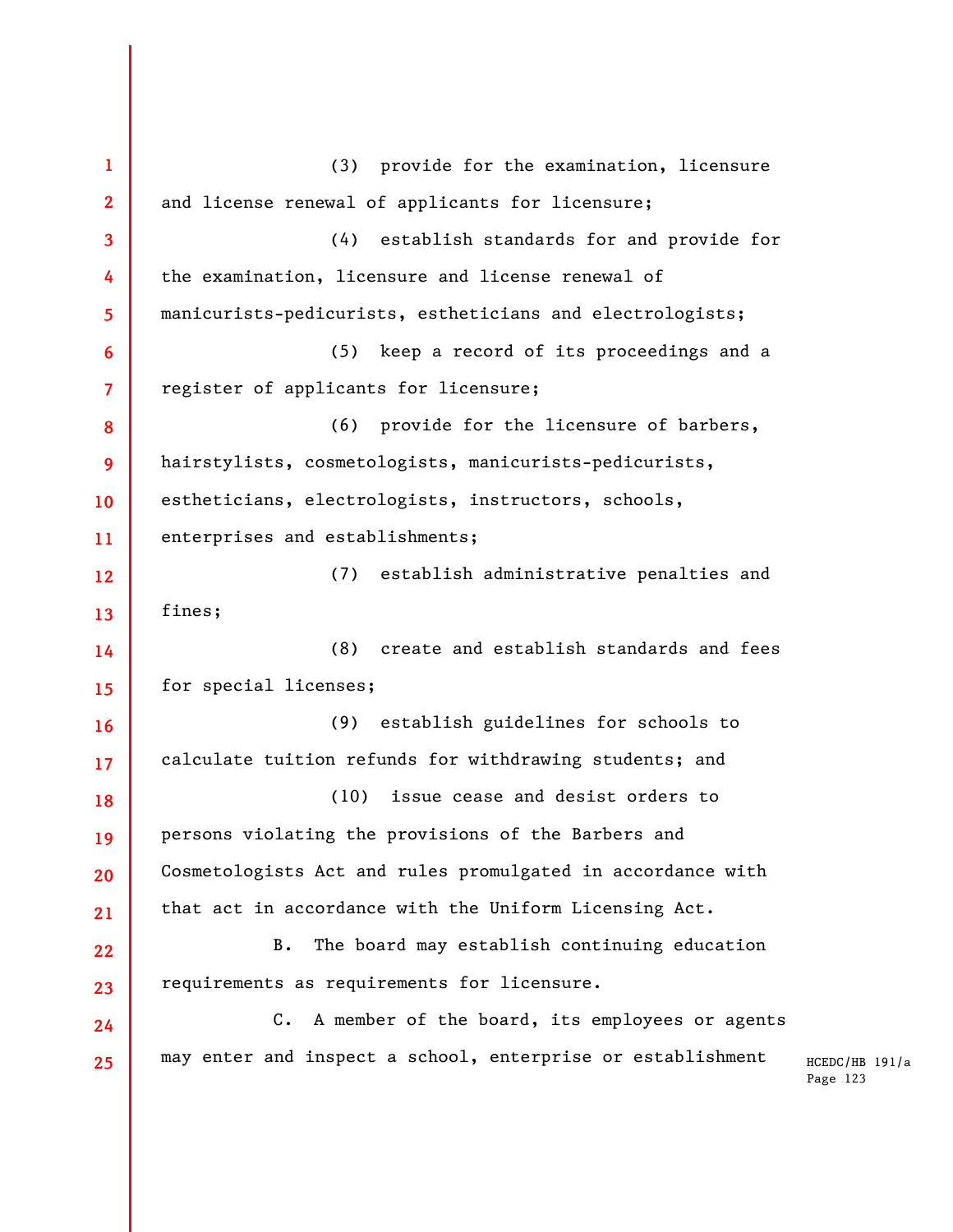**1 2 3 4 5 6 7 8 9 10 11 12 13 14 15 16 17 18 19 20 21 22 23 24 25**  at any time during regular business hours for the purpose of determining compliance with the Barbers and Cosmetologists Act. D. The department shall: (1) process and issue licenses to applicants who meet the requirements of the Barbers and Cosmetologists Act and board rules; (2) investigate persons engaging in practices that may violate the provisions of the Barbers and Cosmetologists Act and report results of investigations to the board; (3) approve the selection of and supervise primary staff assigned to the board; (4) carry out the operations of the board to include budgetary expenditures; (5) maintain records, including financial records; and (6) keep a licensee record in which the names, addresses and license numbers of all licensees shall be recorded together with a record of all license renewals, suspensions and revocations." **SECTION 71.** Section 61-17A-8 NMSA 1978 (being Laws 1993, Chapter 171, Section 8, as amended) is amended to read: "61-17A-8. LICENSURE REQUIREMENTS--BARBERS.-- A. Except as provided in Subsection B of this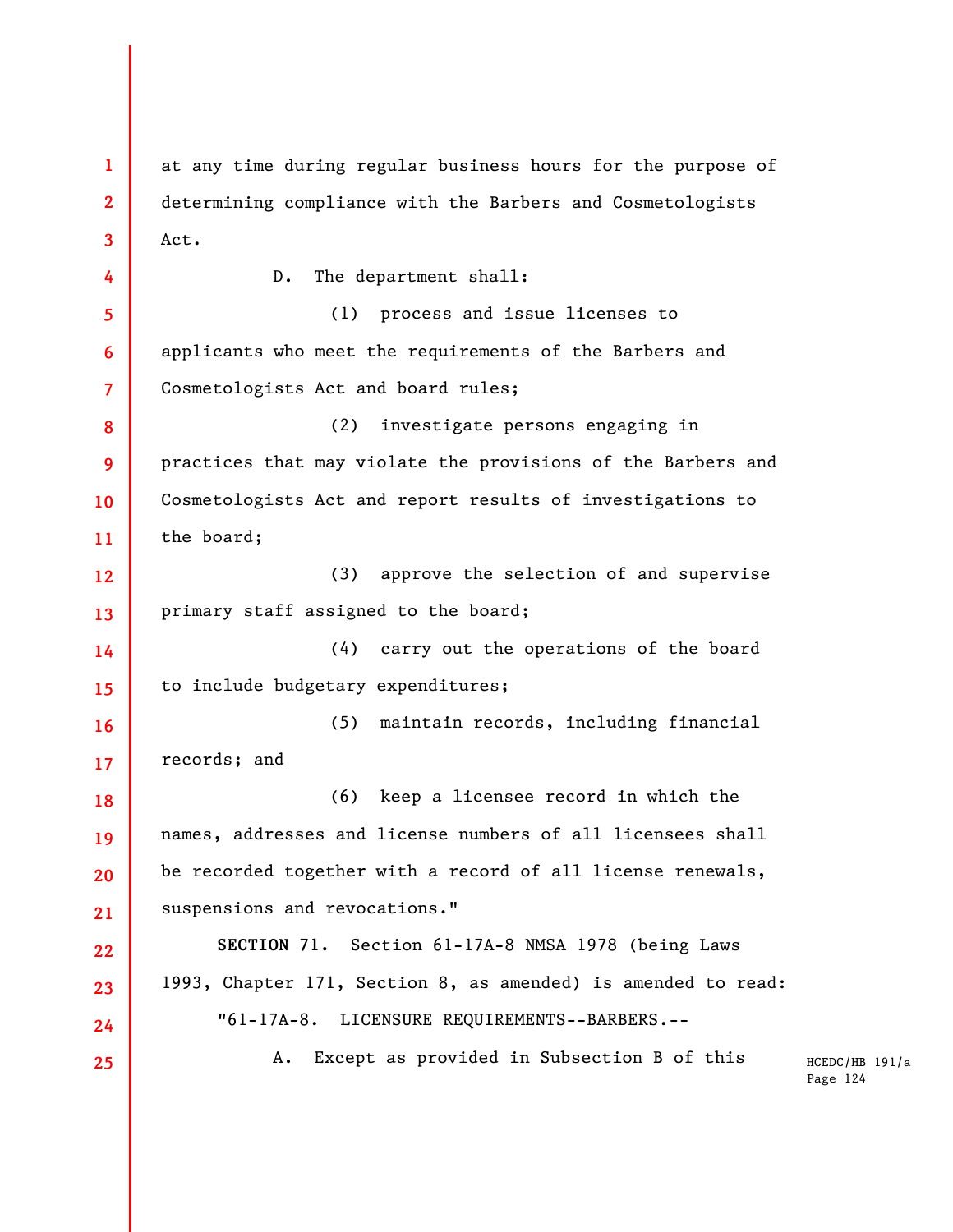**1 2 3 4 5 6 7 8 9 10 11 12 13 14 15 16 17 18 19 20 21 22 23 24 25**  section, a barber license shall be issued to any person who files a completed application, accompanied by the required fees and documentation, and who: (1) is at least seventeen years of age; (2) has completed a course in barbering of at least one thousand two hundred hours or equivalent credits in a school or apprenticeship approved by the board; and (3) has passed an examination approved by the board. B. A barbering license shall be issued to a person who files a completed application, accompanied by the required fees and documentation, meets the requirements of Paragraphs (1) through (3) of Subsection A of this section and shows proof of having successfully completed a registered barbering apprenticeship approved by the state apprenticeship agency and the board of barbers and cosmetologists. C. The holder of a barber license has the right and privilege to use the title "barber", and the initials "R.B." following the holder's surname and to use a barber pole, the traditional striped, vertical emblem of the barbering trade." **SECTION 72.** Section 61-17A-8.1 NMSA 1978 (being Laws 2017, Chapter 112, Section 2) is amended to read: "61-17A-8.1. LICENSURE REQUIREMENTS--HAIRSTYLISTS.-- A. Except as provided in Subsection B of this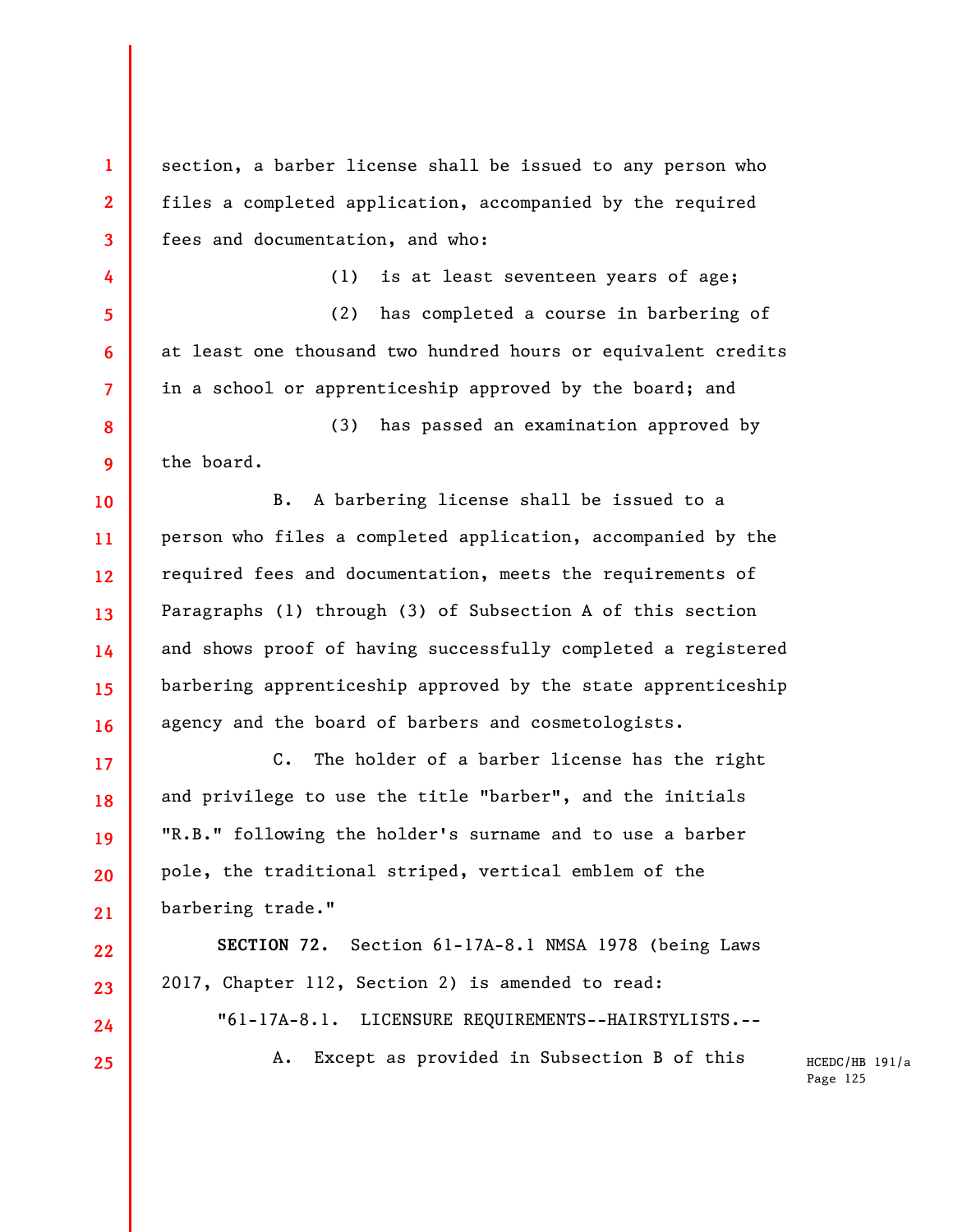**1 2 3 4 5 6 7 8 9 10 11 12 13 14 15 16 17 18 19 20 21 22 23 24 25**  section, a hairstylist license shall be issued to a person who files a completed application, accompanied by the required fees and documentation, and who: (1) is at least seventeen years of age; (2) has completed a course in hairstyling of at least one thousand two hundred hours in a school approved by the board; and (3) has passed an examination approved by the board. B. A hairstylist license shall be issued to a person who files a completed application, accompanied by the required fees and documentation, and meets the requirements of Paragraphs (1) through (3) of Subsection A of this section. C. The holder of a hairstylist license has the right and privilege to use the title "hairstylist"." **SECTION 73.** Section 61-17A-9 NMSA 1978 (being Laws 1993, Chapter 171, Section 9, as amended) is amended to read: "61-17A-9. LICENSURE REQUIREMENTS--COSMETOLOGISTS.-- A. A cosmetologist license shall be issued to any person who files a completed application, accompanied by the required fees and documentation, and who: (1) is at least seventeen years of age; (2) has completed a course in cosmetology of at least one thousand six hundred hours at a school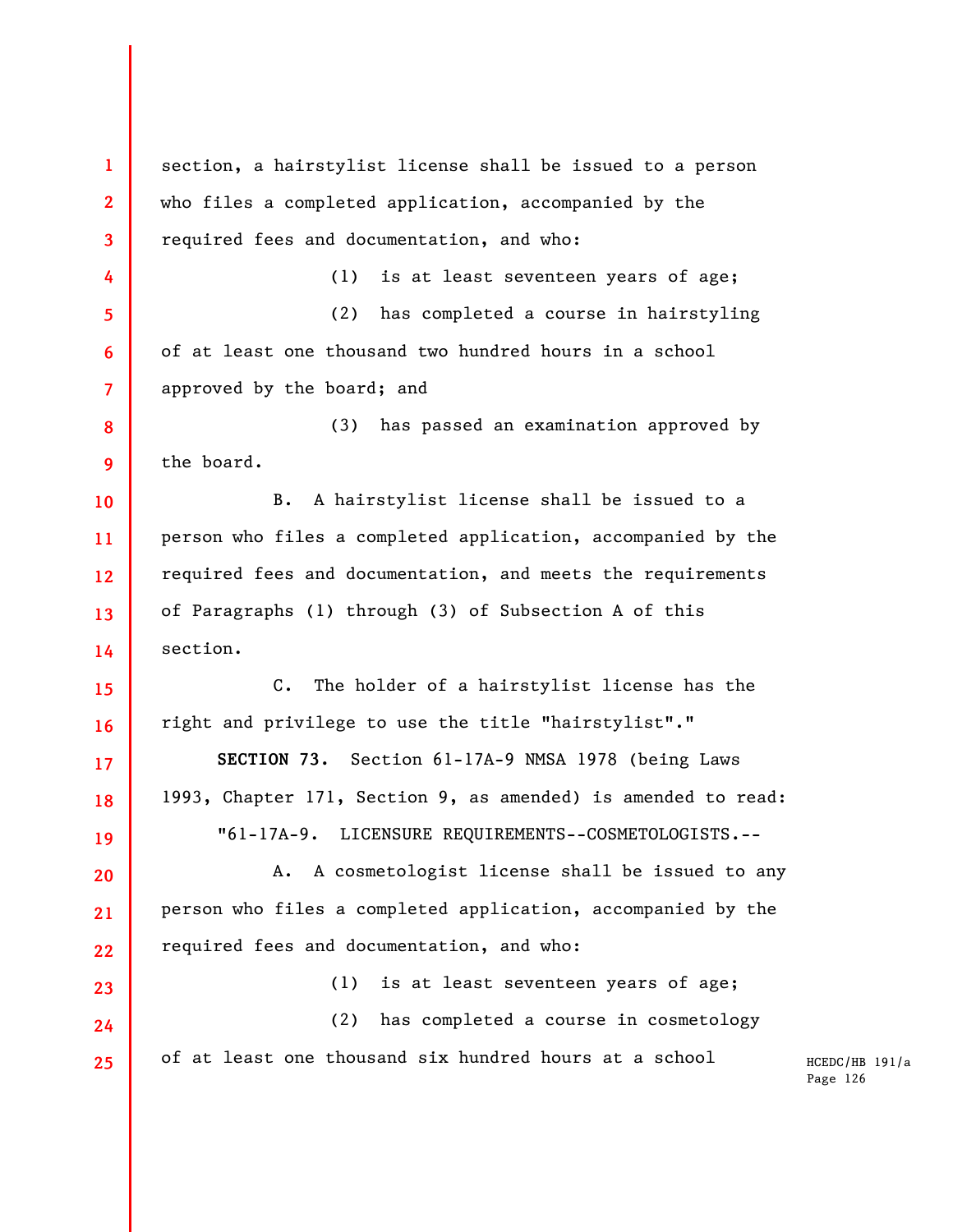| $\mathbf{1}$            | approved by the board; and                                   |              |
|-------------------------|--------------------------------------------------------------|--------------|
| $\overline{2}$          | (3)<br>has passed an examination approved by                 |              |
| $\overline{\mathbf{3}}$ | the board.                                                   |              |
| 4                       | The name of a licensed cosmetologist may be<br>В.            |              |
| 5                       | immediately followed by the initials "R.C.", as a right and  |              |
| 6                       | privilege of licensure."                                     |              |
| $\overline{7}$          | SECTION 74. Section 61-17A-11 NMSA 1978 (being Laws          |              |
| 8                       | 1993, Chapter 171, Section 11, as amended) is amended to     |              |
| 9                       | read:                                                        |              |
| 10                      | "61-17A-11. LICENSURE OF INSTRUCTORS.--                      |              |
| 11                      | A cosmetologist instructor license shall be<br>Α.            |              |
| 12                      | issued to any person who files a completed application,      |              |
| 13                      | accompanied by the required fees and documentation, and who: |              |
| 14                      | is a licensed cosmetologist;<br>(1)                          |              |
| 15                      | (2)<br>has met all requirements established by               |              |
| 16                      | the board; and                                               |              |
| 17                      | has passed an examination approved by<br>(3)                 |              |
| 18                      | the board.                                                   |              |
| 19                      | B. A barber instructor license shall be issued to            |              |
| 20                      | any person who files a completed application, accompanied by |              |
| 21                      | the required fees and documentation, and who:                |              |
| 22                      | is a licensed barber;<br>(1)                                 |              |
| 23                      | has completed at least a four-year high<br>(2)               |              |
| 24                      | school course of study or its equivalent as approved by the  |              |
| 25                      | board;                                                       | HCEL<br>Page |
|                         |                                                              |              |

 $DC/HB$  191/a  $e$  127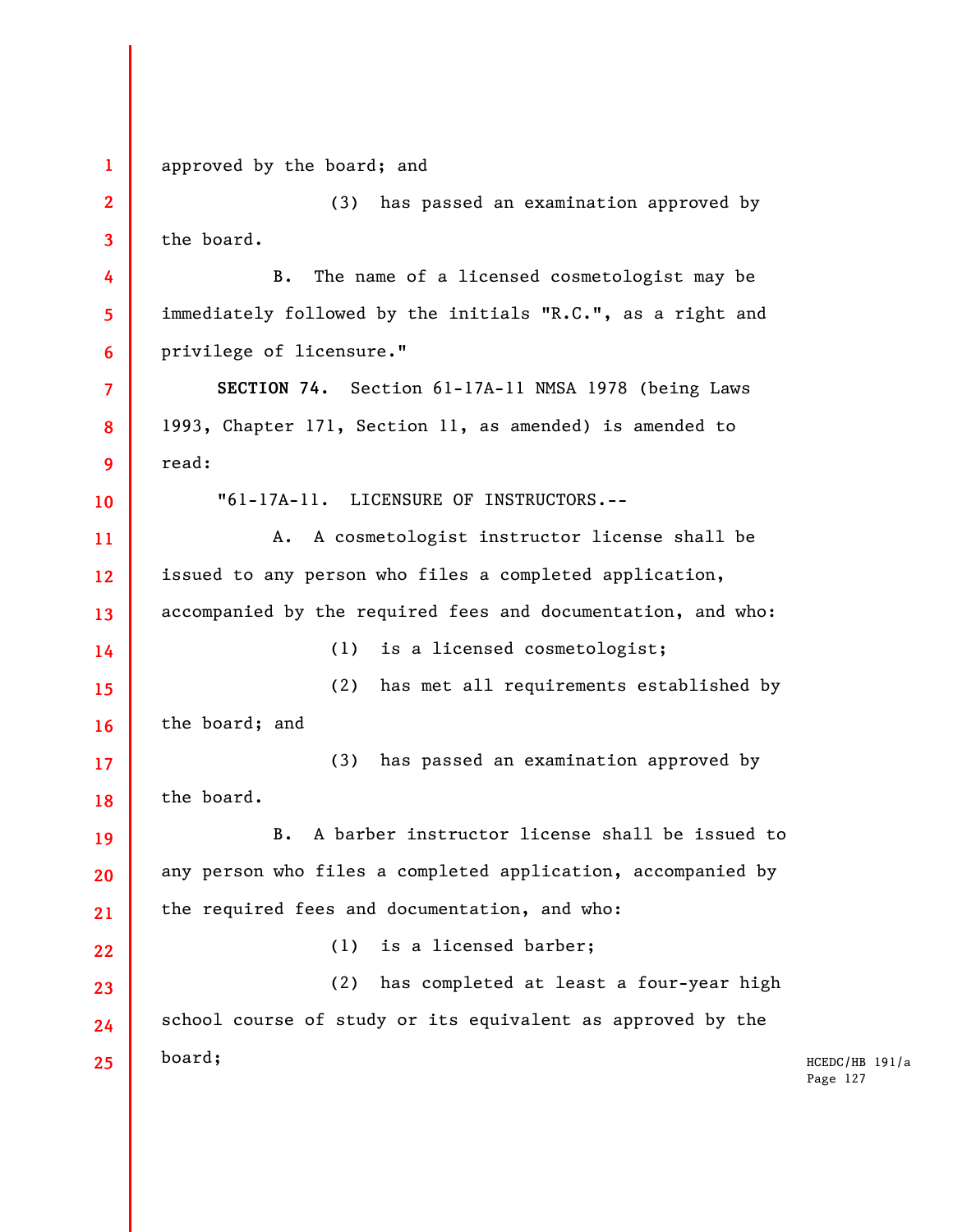**1 2 3 4 5 6 7 8 9 10 11 12 13 14 15 16 17 18 19 20 21 22 23 24 25**  (3) has met all requirements established by the board; and (4) has passed an examination approved by the board. C. An electrologist instructor license shall be issued to any person who files a completed application, accompanied by the required fees and documentation, and who submits satisfactory evidence of compliance with all requirements established by the board. D. The name of a licensed instructor may be immediately followed by the initials "R.I.", as a right and privilege of licensure." **SECTION 75.** Section 61-17A-14 NMSA 1978 (being Laws 1993, Chapter 171, Section 14) is amended to read: "61-17A-14. BARBERS AND COSMETOLOGISTS FUND CREATED.-- The "barbers and cosmetologists fund" is created in the state treasury. All license fees and charges imposed by the board shall be deposited in the fund. Money in the fund is appropriated to the board for the purpose of carrying out the provisions of the Barbers and Cosmetologists Act. Any balance remaining in the fund at the end of each fiscal year shall not revert to the general fund." **SECTION 76.** Section 61-17A-17 NMSA 1978 (being Laws 1993, Chapter 171, Section 17, as amended) is amended to read: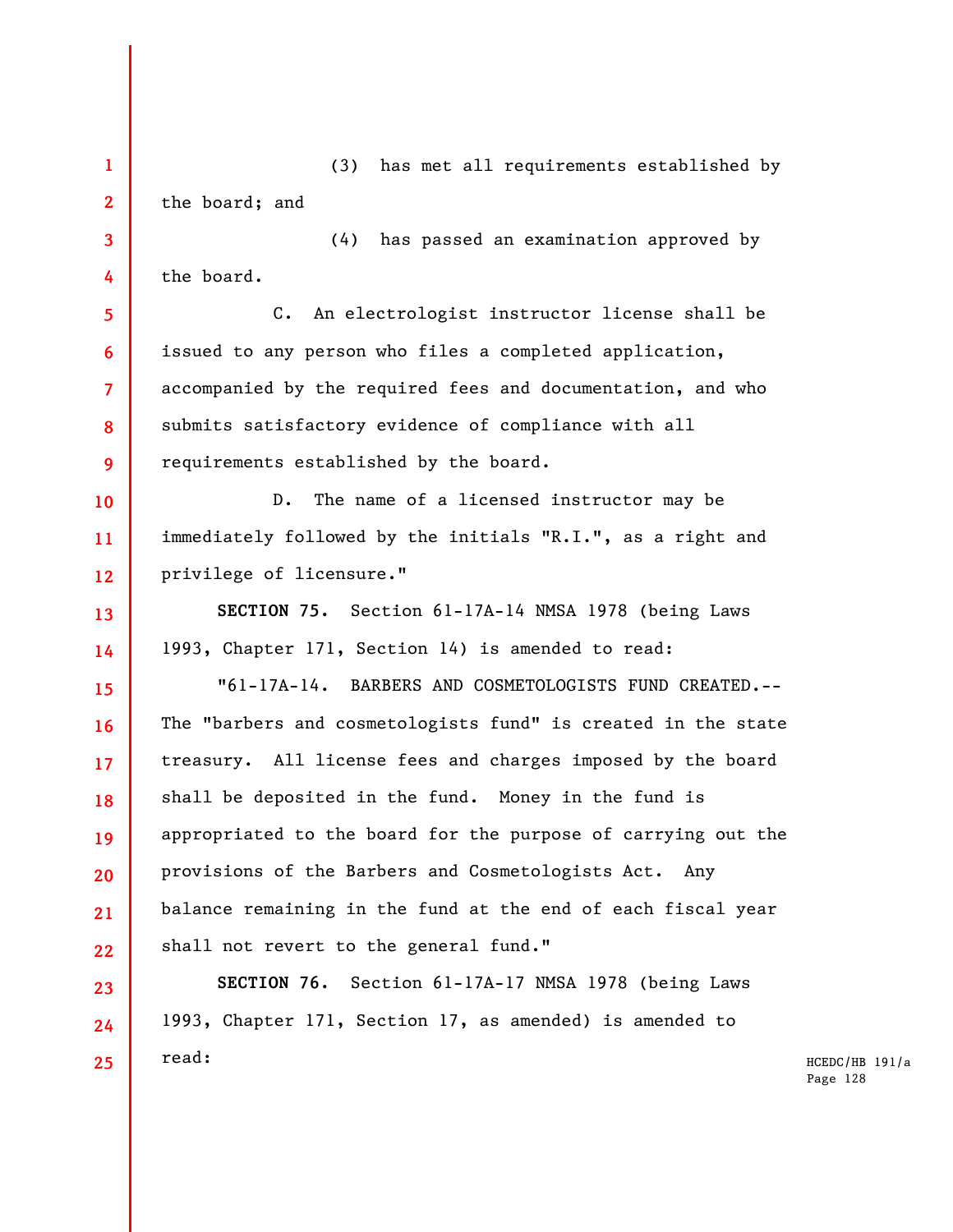"61-17A-17. LICENSURE UNDER PRIOR LAW--EXPEDITED LICENSURE.--

**1** 

**2** 

**3** 

**4** 

**5** 

**6** 

**7** 

**8** 

**9** 

**10** 

**11** 

**12** 

**13** 

**14** 

**15** 

**16** 

**17** 

A. A person licensed as a barber, a cosmetologist, an esthetician, an electrologist, an instructor of cosmetology or barbering or an instructor of electrology, a manicurist-pedicurist or a person holding an establishment license, clinic license or school owner's license under prior laws of this state, which license is valid on June 18, 1993, shall be held to be licensed under the provisions of the Barbers and Cosmetologists Act and shall be entitled to the renewal of the person's license as provided in that act.

B. The board shall grant a license pursuant to the provisions of the Barbers and Cosmetologists Act without an examination, upon payment of the required fee; provided that the applicant holds a valid, unrestricted license from another licensing jurisdiction.

**18 19 20 21 22 23 24 25**  C. No later than thirty days after a person files an application for licensure, the board shall process the application and issue an expedited license in accordance with procedures in Section 61-1-31.1 NMSA 1978. The board by rule shall determine the states and territories of the United States and the District of Columbia from which it will not accept an applicant for expedited licensure and shall determine foreign countries from which it will accept an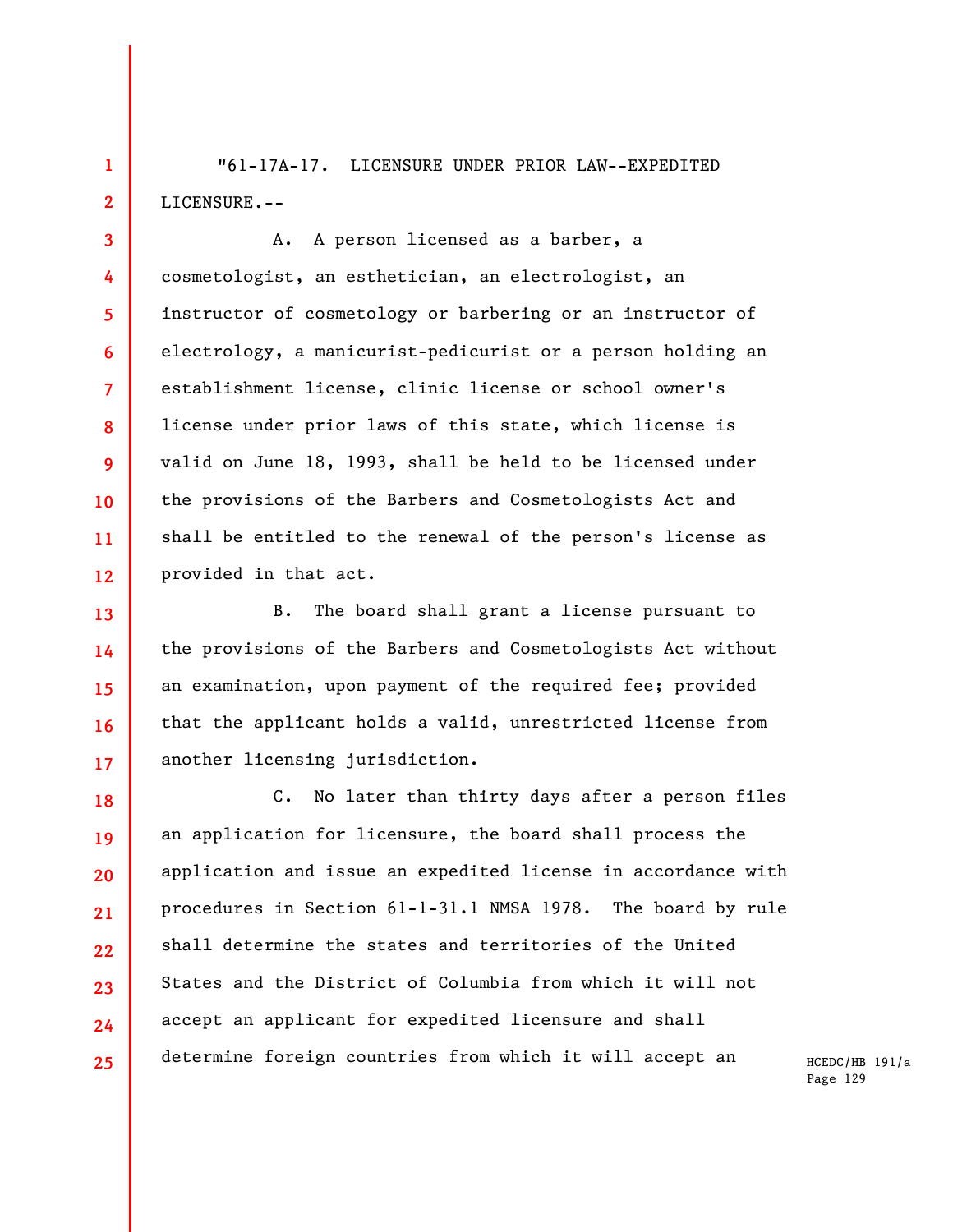applicant for expedited licensure. The board shall post the lists of disapproved and approved licensing jurisdictions on its website. The list of disapproved licensing jurisdictions shall include the specific reasons for disapproval. The lists shall be reviewed annually to determine if amendments to the rule are warranted."

**1** 

**2** 

**3** 

**4** 

**5** 

**6** 

**7** 

**8** 

**9** 

**16** 

**17** 

**18** 

**19** 

**20** 

**21** 

**23** 

**24** 

**25** 

**SECTION 77.** Section 61-17A-18 NMSA 1978 (being Laws 1993, Chapter 171, Section 18, as amended) is amended to read:

**10 11 12 13 14 15**  "61-17A-18. LICENSE TO BE DISPLAYED--NOTICE OF CHANGE OF PLACE OF BUSINESS.--Every holder of a license issued pursuant to the Barbers and Cosmetologists Act shall notify the department of any change in place of business. A license shall be displayed conspicuously at the holder's place of business."

**SECTION 78.** Section 61-17A-19 NMSA 1978 (being Laws 1993, Chapter 171, Section 19) is amended to read:

**22**  "61-17A-19. LICENSE NONTRANSFERABLE.--Each license shall be issued under the authority of the Barbers and Cosmetologists Act by the department in the name of the licensee. The license may not be the subject of a sale, transfer, assignment, conveyance, lease, bequest, gift or other means of transfer."

**SECTION 79.** Section 61-17A-21 NMSA 1978 (being Laws 1993, Chapter 171, Section 21, as amended) is amended to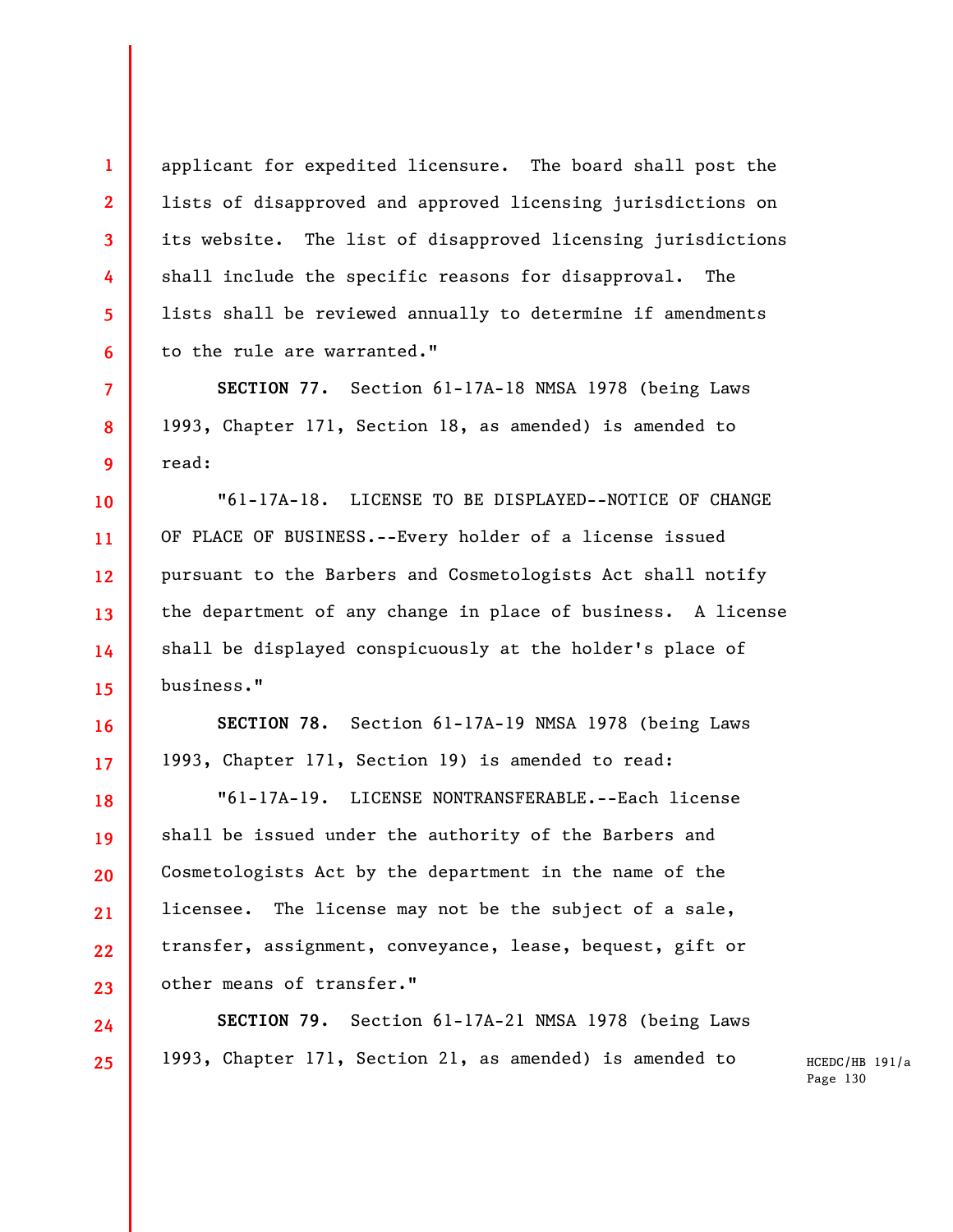**1 2 3 4 5 6 7 8 9 10 11 12 13 14 15 16 17 18 19 20 21 22 23 24 25**  read: "61-17A-21. GROUNDS FOR REFUSAL TO ISSUE, RENEW, SUSPEND OR REVOKE A LICENSE.-- A. The board shall, in accordance with the provisions of the Uniform Licensing Act, issue a fine or penalty, restrict, refuse to issue or renew or shall suspend or revoke a license for any one or more of the following causes: (1) the commission of any offense described in the Barbers and Cosmetologists Act; (2) the violation of any sanitary regulation promulgated by the board; (3) malpractice or incompetency; (4) advertising by means of knowingly false or deceptive statements; (5) working in a capacity regulated pursuant to the Barbers and Cosmetologists Act while under the influence of intoxicating liquor or drugs; (6) continuing to practice in or be employed by an establishment, an enterprise, a school or an electrology clinic in which the sanitary rules of the board, of the department of health or of any other lawfully constituted board or state agency, promulgated for the regulation of establishments, enterprises, schools or electrology clinics, are known by the licensee to be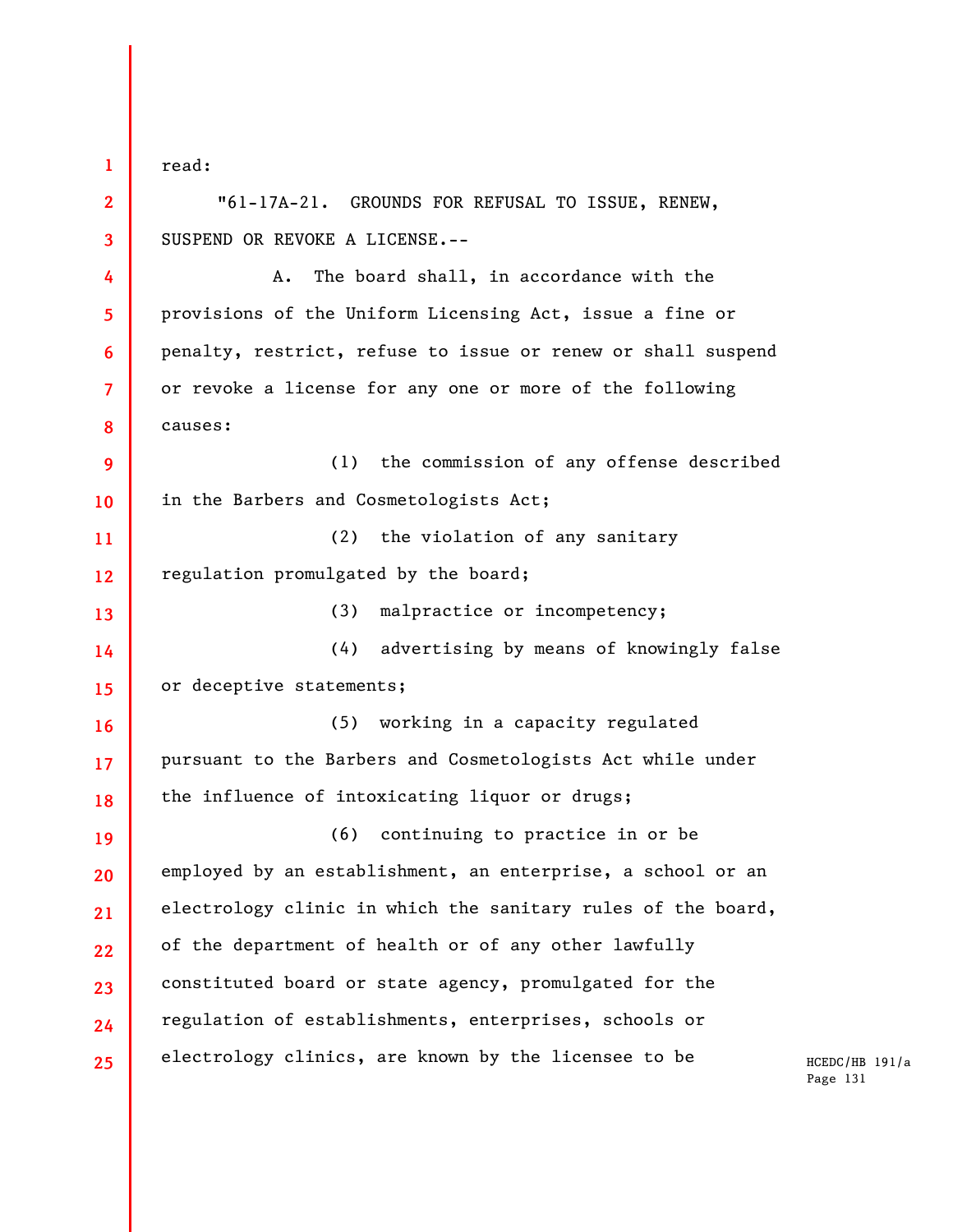HCEDC/HB 191/a Page 132 **1 2 3 4 5 6 7 8 9 10 11 12 13 14 15 16 17 18 19 20 21 22 23 24 25**  violated; (7) default of a licensee on a student loan; (8) gross continued negligence in observing the rules and regulations; (9) renting, loaning or allowing the use of the license to any person not licensed under the provisions of the Barbers and Cosmetologists Act; (10) dishonesty or unfair or deceptive practices; (11) sexual, racial or religious harassment; (12) conduct of illegal activities in an establishment, enterprise, school or electrology clinic or by a licensee; or (13) aiding, abetting or conspiring to evade or violate the provisions of the Barbers and Cosmetologists Act. B. Any license suspended or revoked shall be delivered to the department or any agent of the department upon demand." **SECTION 80.** Section 61-17B-5 NMSA 1978 (being Laws 2007, Chapter 181, Section 5, as amended) is amended to read: "61-17B-5. LICENSE--APPLICATION--RENEWAL--EXPEDITED LICENSURE--REVOCATION--SUSPENSION.--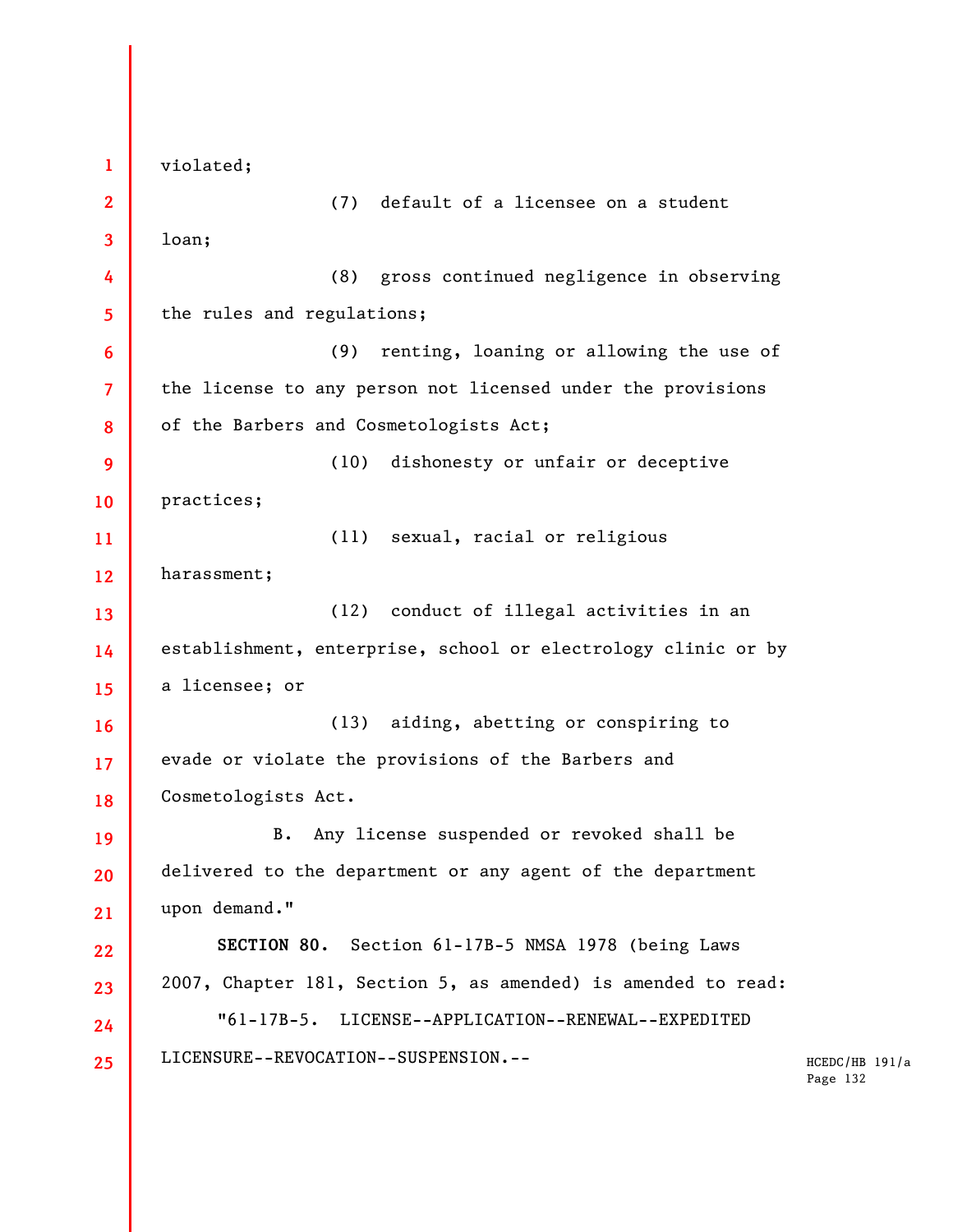**1 2 3 4 5 6 7 8 9 10 11 12 13 14**  A. A body artist shall obtain a body art license, and an operator shall obtain a body art establishment license, the requirements for which shall be defined by the board by rules promulgated in accordance with the State Rules Act and shall include the requirement that a body artist applicant demonstrate that the body artist has the training and experience necessary to perform body piercing, tattooing or scarification and the requirement that a sanitary and sterile body art establishment be maintained; provided that the board shall grant credit for training and experience obtained from any source, whether obtained within or outside the state, if the applicant demonstrates that the applicant meets the training and experience required pursuant to the Body Art Safe Practices Act.

**15 16 17 18 19 20 21**  B. An operator or body artist shall possess and post in a conspicuous place a valid license issued by the board in accordance with the Body Art Safe Practices Act and the rules promulgated pursuant to that act. An operator or a body artist shall not display a license unless it has been issued to that operator or body artist by the board and has not been suspended or revoked.

**22**  C. An operator or body artist shall apply to the board for the issuance or renewal of a license annually and shall pay license fees established by the board. Except as provided in Section 61-1-34 NMSA 1978, the board shall set

**23** 

**24** 

**25**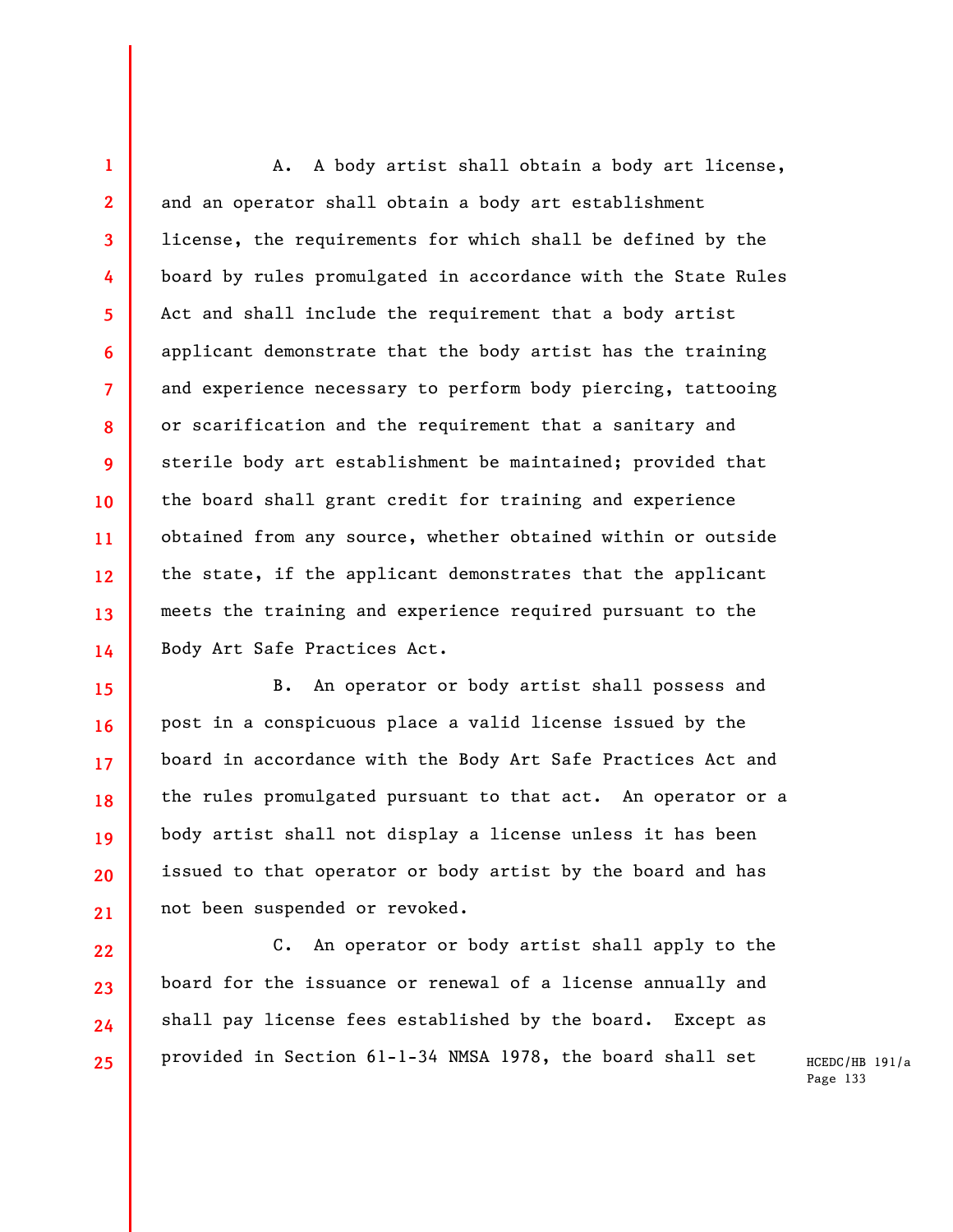**1 2 3 4 5 6 7 8 9 10 11 12 13**  license fees and license renewal fees not to exceed three hundred dollars (\$300) and late fees not to exceed one hundred dollars (\$100). If an operator or body artist fails to renew a license for the next year, the license is void; provided that the voided license may be restored at any time during the year following the license's expiration upon the payment of the appropriate license renewal fee and a late charge not to exceed one hundred dollars (\$100) as set forth by board rules. If the operator or body artist fails to restore a license within one year following the license's expiration, the operator or body artist may request restoration of the license pursuant to rules promulgated by the board.

**14 15 16 17 18 19 20 21 22 23 24 25**  D. As soon as practicable, but no later than thirty days after an application is submitted, the board shall process the application and issue an expedited license in accordance with Section 61-1-31.1 NMSA 1978 to a person licensed in another licensing jurisdiction. The board by rule shall determine those states and territories of the United States and the District of Columbia from which it will not accept an applicant for expedited licensure and those foreign countries from which it will accept an application for expedited licensure. The lists of disapproved and approved licensing jurisdictions shall be posted on the board's website. The list of disapproved licensing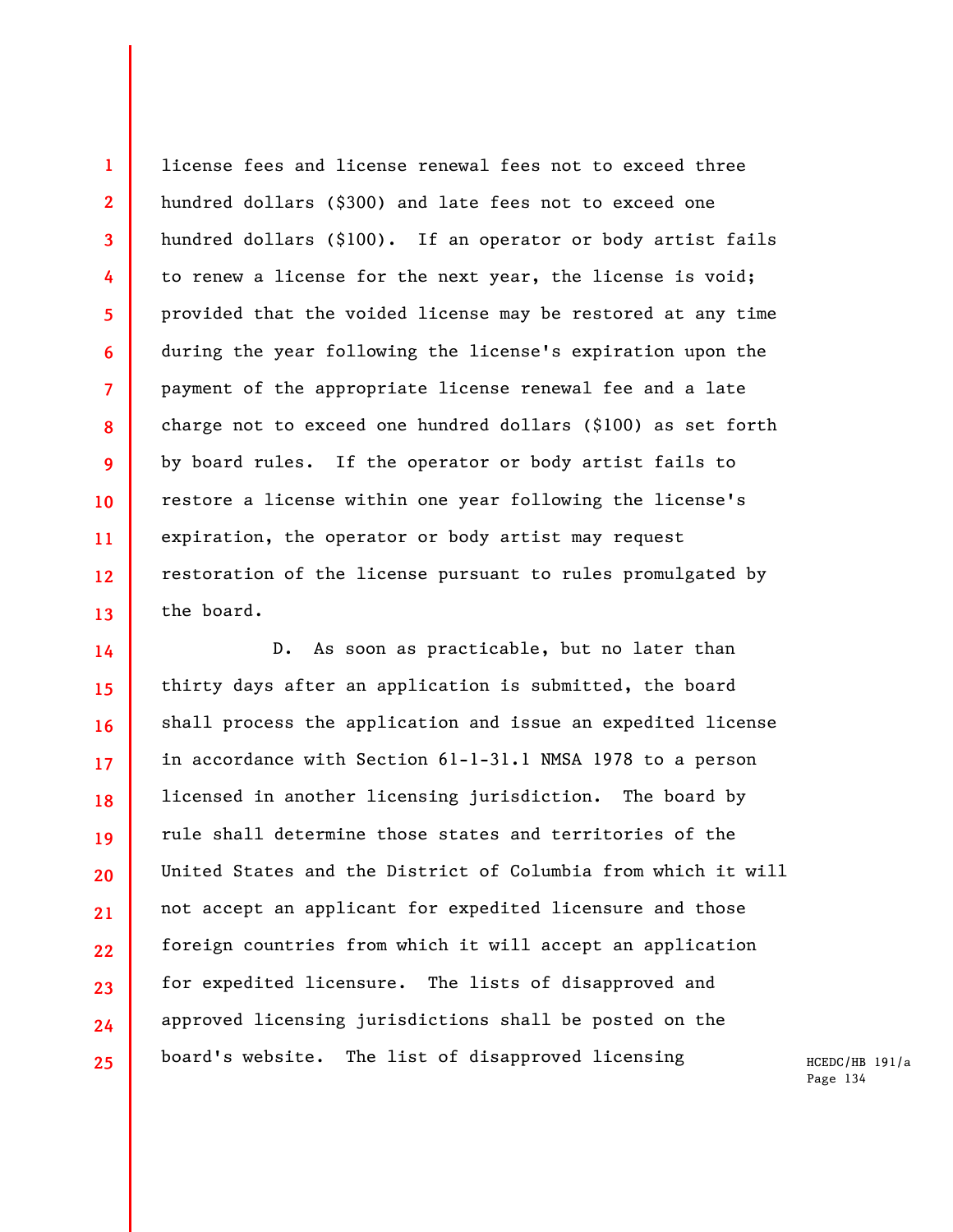jurisdictions shall include specific reasons for disapproval. The lists shall be reviewed annually to determine if amendments to the rule are warranted.

E. The board may suspend or revoke a license for a body art establishment or a body artist who fails to comply with a provision of the Body Art Safe Practices Act or rules promulgated pursuant to that act in accordance with the Uniform Licensing Act. A license shall not be suspended or revoked without providing the operator or the body artist with an opportunity for an administrative hearing unless conditions in the body art establishment warrant immediate suspension pursuant to Section 61-17B-9 NMSA 1978. The hearing officer shall not be a person previously involved in the suspension or revocation action. An inspection made more than twenty-four months prior to the most recent inspection shall not be used as a basis for suspension or revocation.

**17 18 19 20 21 22 23 24**  F. Except as provided in Section 61-1-34 NMSA 1978, the board shall charge a fee not to exceed three hundred dollars (\$300) for the application to issue a new or renewed license. The applicant shall provide proof of current immunization as required by the board and proof of the applicant's attendance at a blood-borne pathogen training program and other training as required by the board before a license is issued or renewed.

**25** 

**1** 

**2** 

**3** 

**4** 

**5** 

**6** 

**7** 

**8** 

**9** 

**10** 

**11** 

**12** 

**13** 

**14** 

**15** 

**16** 

G. A current body art license or body art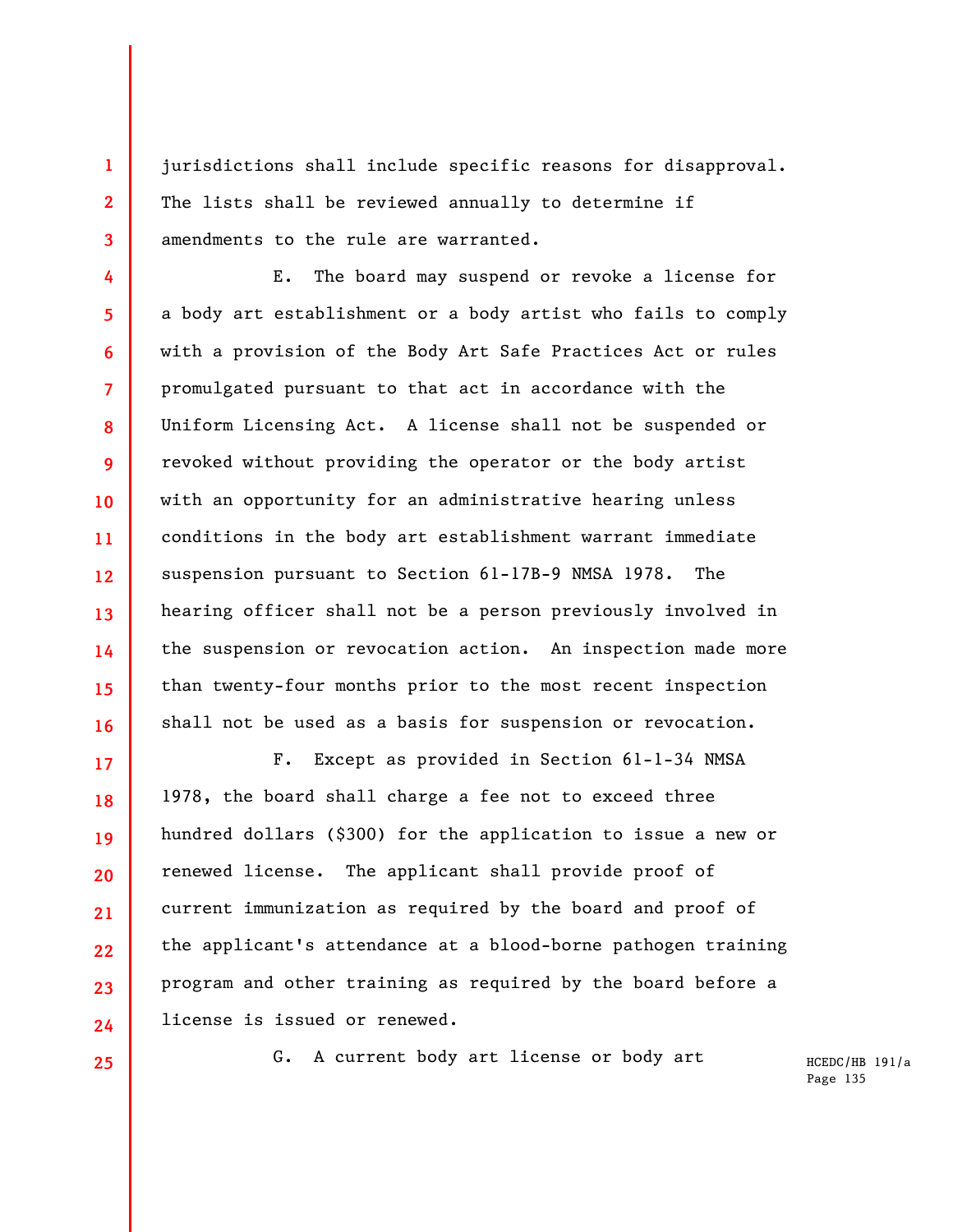HCEDC/HB 191/a Page 136 **1 2 3 4 5 6 7 8 9 10 11 12 13 14 15 16 17 18 19 20 21 22 23 24 25**  establishment license shall not be transferable from one person to another. H. The following information shall be kept on the premises of a body art establishment and shall be available for inspection by the board: (1) the full names of all employees in the establishment and their exact duties; (2) the board-issued license with identification photograph for the operator and any body artists; (3) the body art establishment name and hours of operation; (4) the name and address of the operator; (5) a complete description of all body art performed at the body art establishment; (6) a list of all instruments, body jewelry, sharps and inks used at the body art establishment, including names of manufacturers and serial or lot numbers or invoices or other documentation sufficient to identify and locate the manufacturer of those items; and (7) a current copy of the Body Art Safe Practices Act. I. An operator shall notify the board in writing not less than thirty days before changing the location of a body art establishment. The notice shall include the street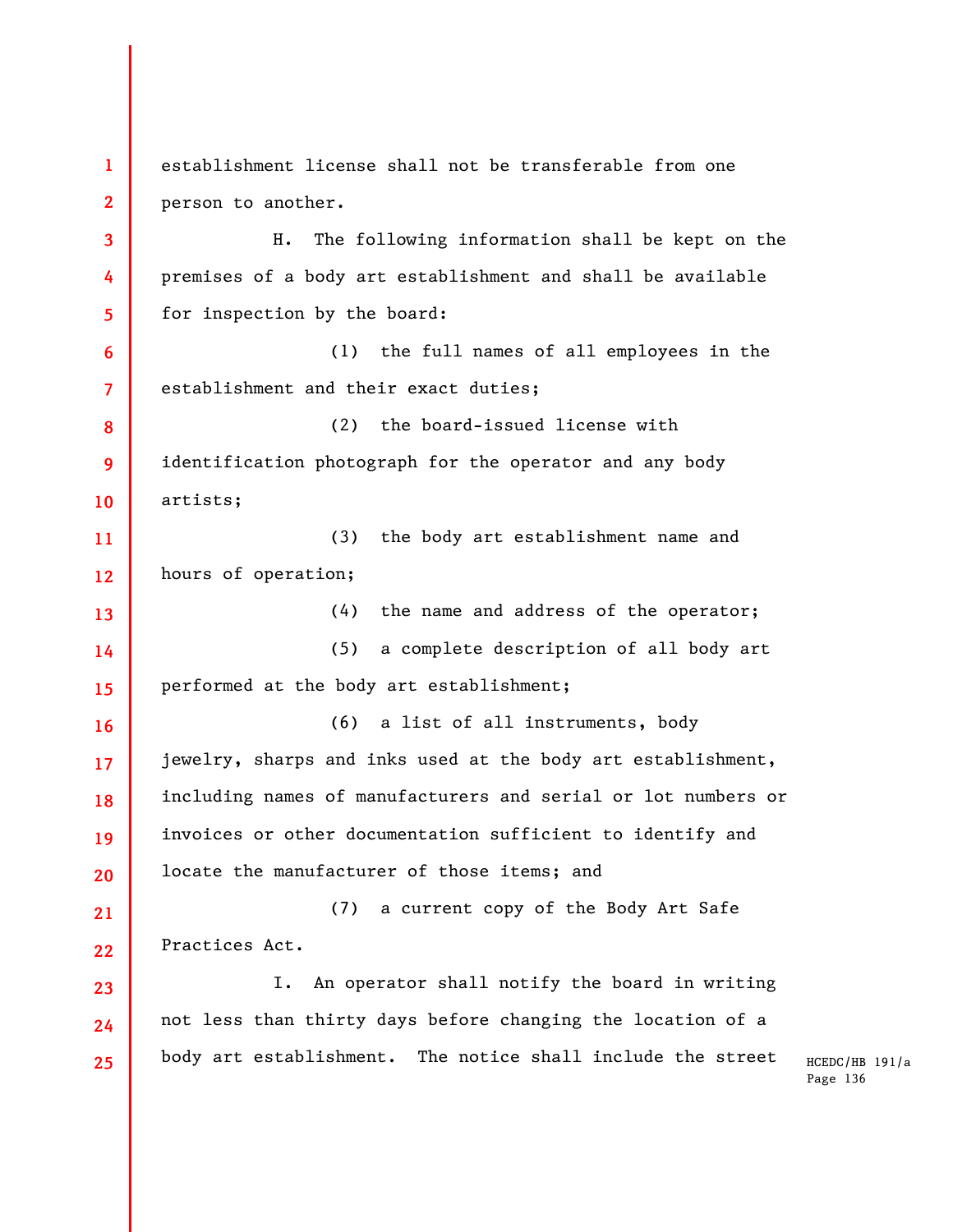HCEDC/HB 191/a Page 137 **1 2 3 4 5 6 7 8 9 10 11 12 13 14 15 16 17 18 19 20 21 22 23 24 25**  address of the body art establishment's new location." **SECTION 81.** Section 61-17B-16 NMSA 1978 (being Laws 2015, Chapter 129, Section 8) is amended to read: "61-17B-16. BOARD POWERS AND DUTIES.-- A. The board shall: (1) in conjunction with the department of health, promulgate rules in accordance with the State Rules Act necessary to implement the provisions of the Body Art Safe Practices Act; (2) establish fees; (3) establish standards and provide for the issuance of new and renewal operator and body artist licenses to applicants; (4) adopt a seal; (5) furnish copies of rules and sanitation and sterilization requirements promulgated by the board to each operator of a body art establishment; (6) keep a record of its proceedings, a register of applicants for licensure and a register of licensed operators and body artists; (7) issue cease and desist orders to persons who violate the provisions of the Body Art Safe Practices Act or rules promulgated pursuant to that act; and (8) deny, suspend or revoke a license or undertake any other disciplinary action in accordance with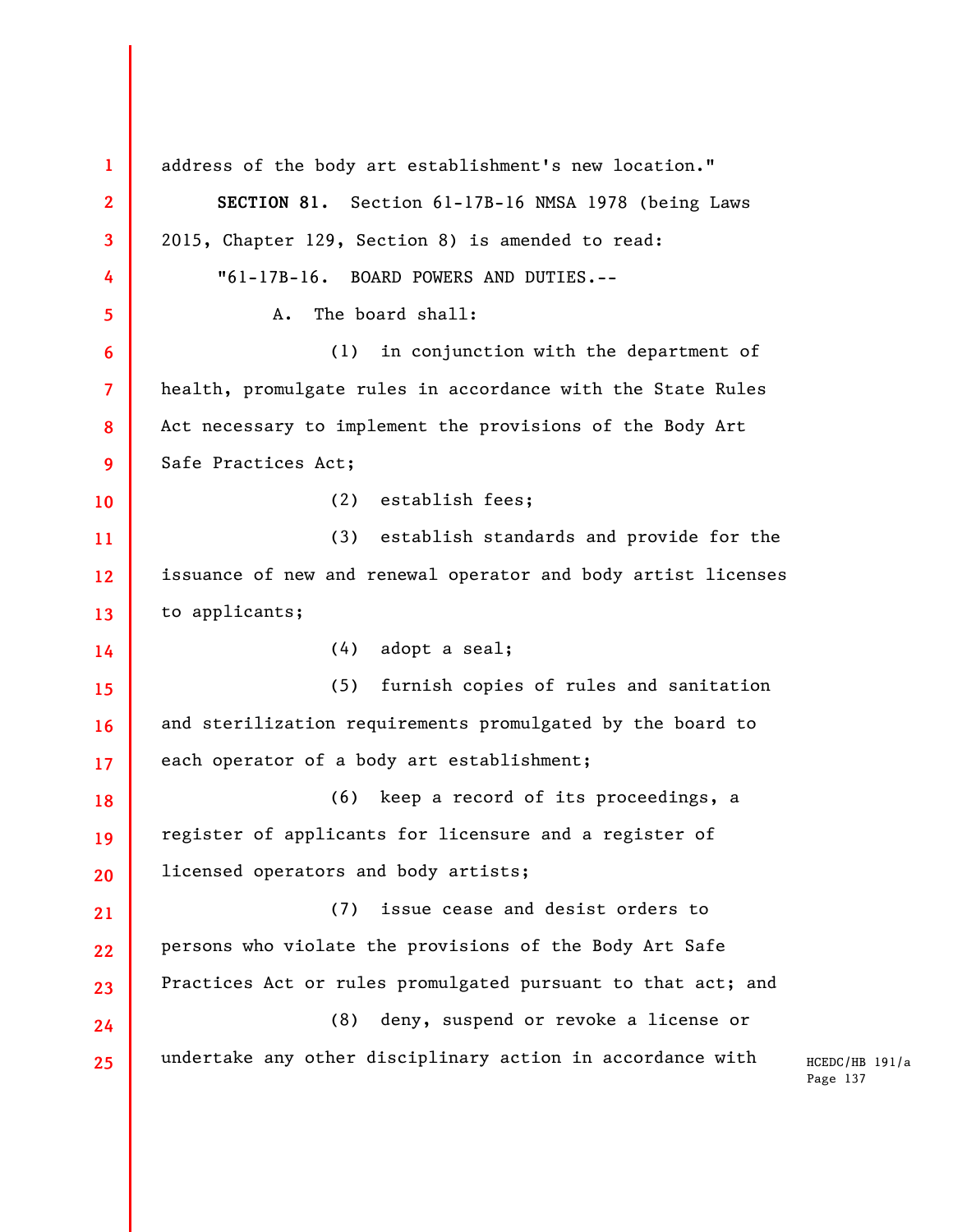the Uniform Licensing Act.

**1** 

**2** 

**3** 

**4** 

**5** 

**6** 

**7** 

**8** 

**9** 

**10** 

**11** 

**12** 

**13** 

**14** 

**15** 

**16** 

**17** 

**18** 

**19** 

**20** 

**21** 

**22** 

**23** 

**24** 

**25** 

B. The board may establish continuing education or other requirements for licensure.

C. A member of the board, its employees or agents may enter and inspect a body art establishment at any time during regular business hours for the purpose of determining compliance with the Body Art Safe Practices Act."

**SECTION 82.** Section 61-17B-17 NMSA 1978 (being Laws 2015, Chapter 129, Section 7) is amended to read:

"61-17B-17. BODY ART PRACTITIONERS FUND CREATED.--The "body art practitioners fund" is created in the state treasury. The fund consists of appropriations, gifts, grants and donations; license fees and charges that are imposed by the board; and money otherwise accruing to the fund. Money in the fund is appropriated to the board for the purpose of carrying out the provisions of the Body Art Safe Practices Act. Money in the fund shall be disbursed on warrants signed by the secretary of finance and administration pursuant to vouchers signed by the chair of the board or the chair's authorized representative. Any balance remaining in the fund at the end of a fiscal year shall not revert to the general fund."

**SECTION 83.** Section 61-17B-18 NMSA 1978 (being Laws 2015, Chapter 129, Section 9) is amended to read: "61-17B-18. TERMINATION OF AGENCY LIFE--DELAYED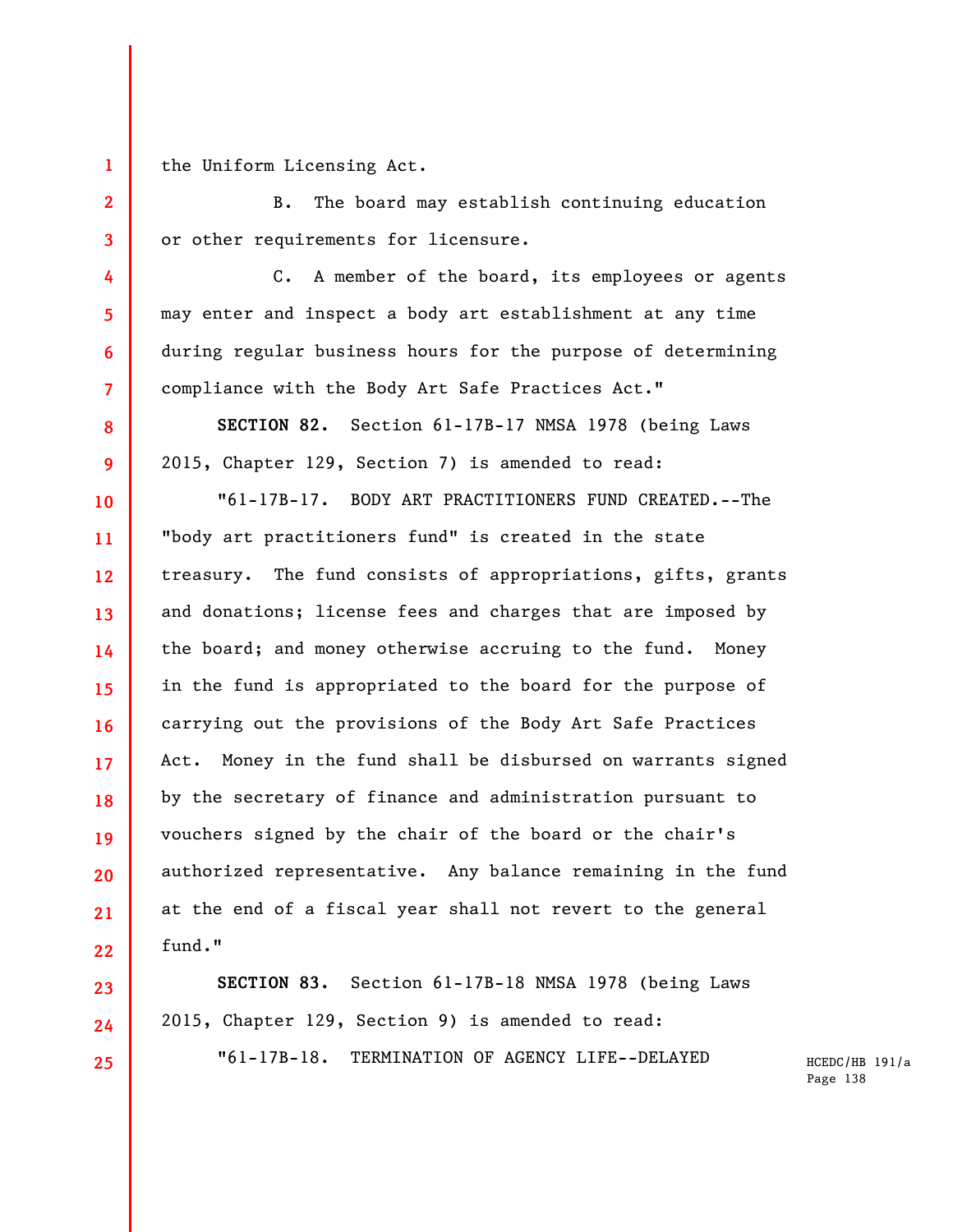REPEAL.--The board of body art practitioners is terminated on July 1, 2027 pursuant to the Sunset Act. The board shall continue to operate according to the provisions of the Body Art Safe Practices Act until July 1, 2028. Effective July 1, 2028, the Body Art Safe Practices Act is repealed."

**1** 

**2** 

**3** 

**4** 

**5** 

**6** 

**7** 

**8** 

**9** 

**10** 

**11** 

**12** 

**13** 

**14** 

**15** 

**16** 

**17** 

**18** 

**19** 

**20** 

**21** 

**22** 

**23** 

**24** 

**25** 

**SECTION 84.** Section 61-18A-4 NMSA 1978 (being Laws 1987, Chapter 252, Section 4) is amended to read: "61-18A-4. RULES--VIOLATIONS.--

A. The director shall promulgate rules in accordance with the State Rules Act and enforce those rules as are reasonable or necessary for the examination and licensing of collection agencies, repossessors, managers and solicitors, for the conduct of such persons and for the general enforcement of the various provisions of the Collection Agency Regulatory Act in the protection of the public.

B. The violation of any provisions of the Collection Agency Regulatory Act or of rules promulgated by the director is sufficient ground for revocation of a license or for other disciplinary action as provided in the Uniform Licensing Act.

C. A provision of the Collection Agency Regulatory Act imposing a liability shall not apply to an act done or omitted in good faith in conformity with a rule of the director, notwithstanding that after the act or omission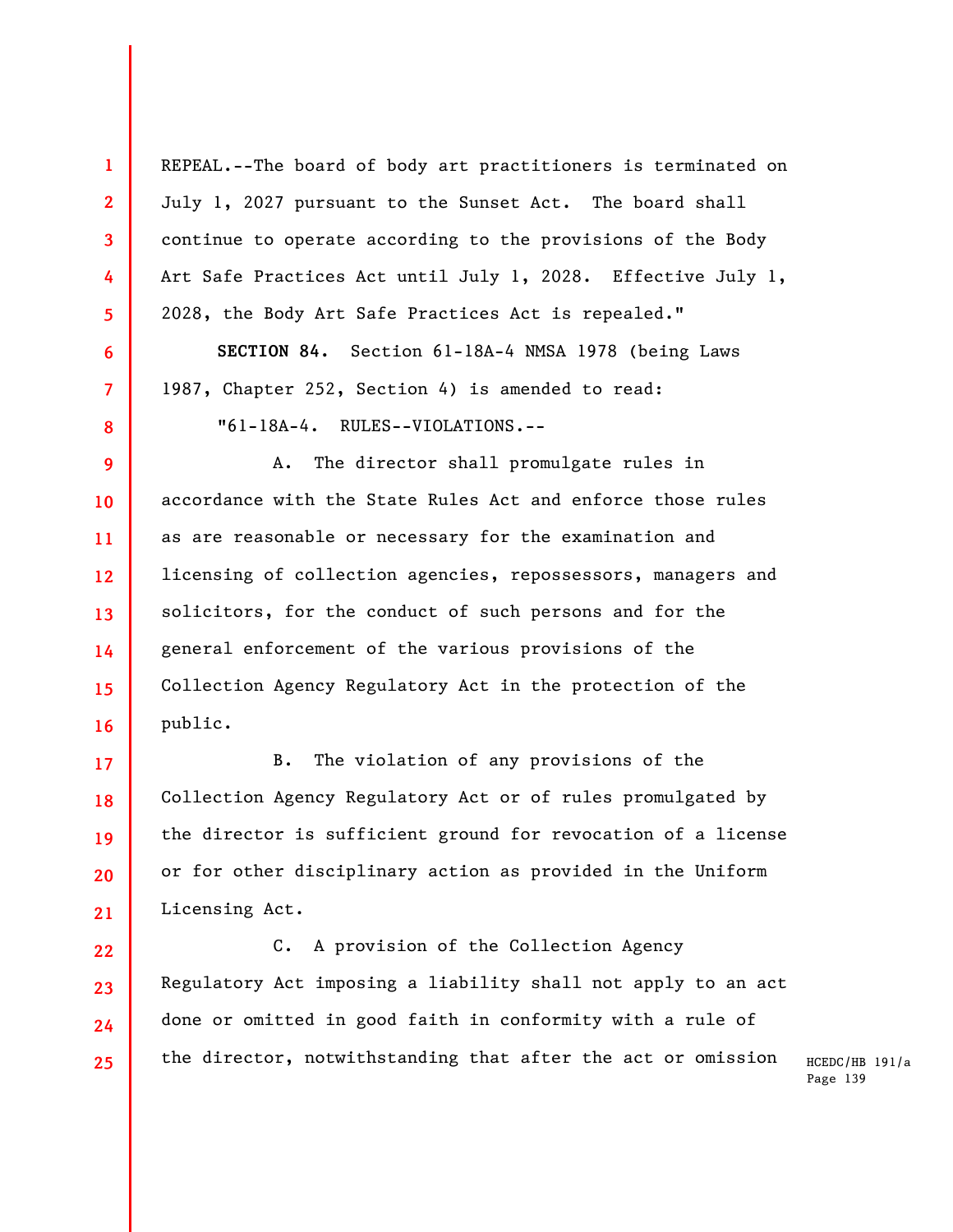has occurred, the rule is amended, rescinded or determined by judicial or other authority to be invalid for any reason."

**1** 

**2** 

**3** 

**4** 

**5** 

**6** 

**7** 

**8** 

**9** 

**10** 

**11** 

**SECTION 85.** Section 61-18A-31 NMSA 1978 (being Laws 1987, Chapter 252, Section 31) is amended to read:

"61-18A-31. DEPOSIT OF MONEY.--All money received under the Collection Agency Regulatory Act by the director shall be deposited in the general fund."

**SECTION 86.** Section 61-23-10 NMSA 1978 (being Laws 1987, Chapter 336, Section 10, as amended) is amended to read:

"61-23-10. DUTIES AND POWERS OF THE BOARD.--

**12 13 14 15 16 17 18**  A. The board shall administer the provisions of the Engineering and Surveying Practice Act and exercise the authority granted the board in that act. The board is the sole state agency with the power to certify the qualifications of professional engineers and professional surveyors. The board may engage such personnel, including an executive director, as it deems necessary.

**19 20 21 22 23 24 25**  B. The board may promulgate rules in accordance with the State Rules Act that are reasonable for the proper performance of its duties and the regulation of its procedures, meeting records and examinations and the conduct of examinations. The board shall promulgate rules of professional responsibility for professional engineers and professional surveyors that are not exclusive to the practice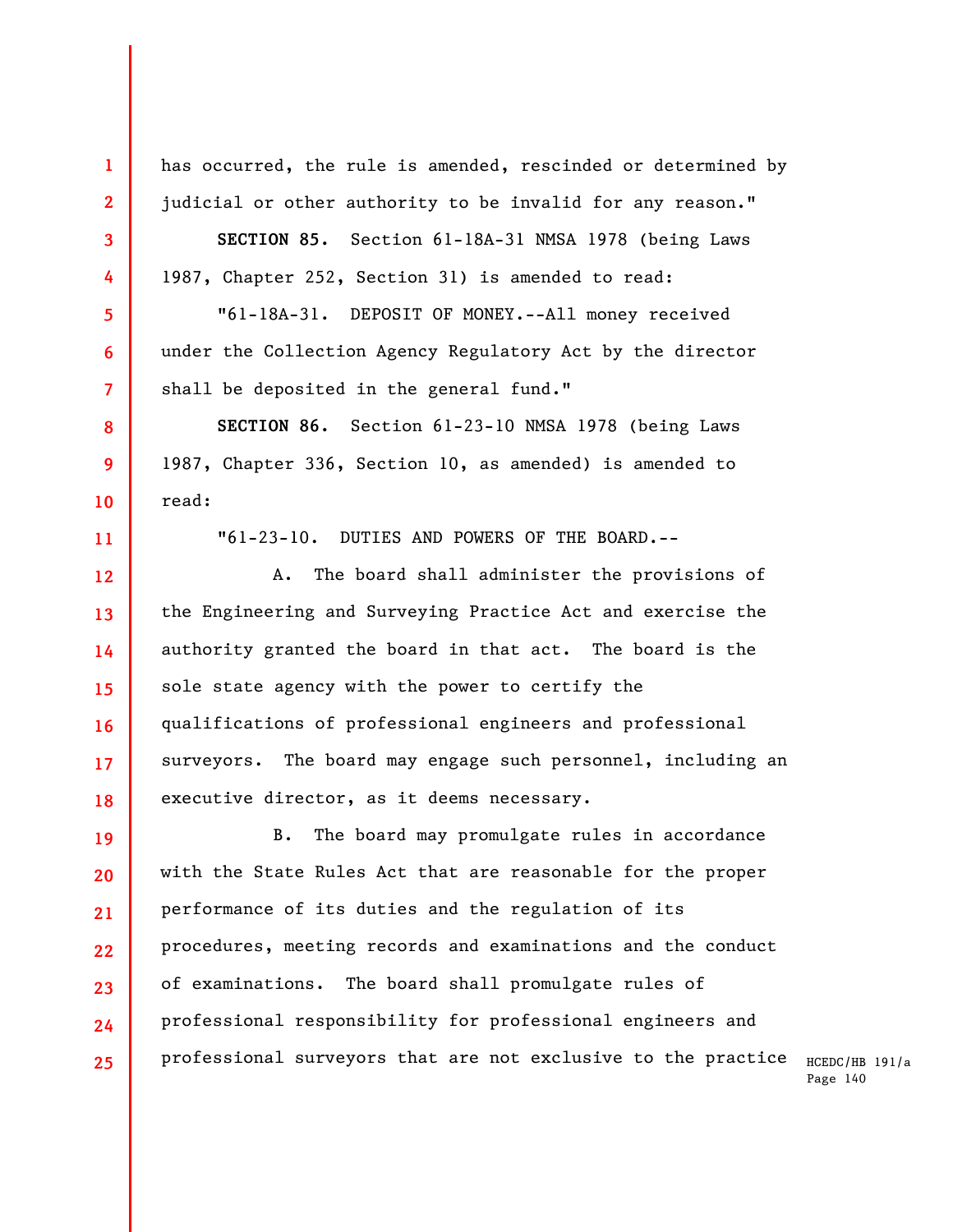of engineering or exclusive to the practice of surveying. All such rules shall be binding upon all persons licensed pursuant to the Engineering and Surveying Practice Act.

**1** 

**2** 

**3** 

**4** 

**5** 

**6** 

**7** 

**8** 

C. The professional engineering committee shall promulgate rules of professional responsibility exclusive to the practice of engineering. All such rules shall be binding upon all persons licensed pursuant to the Engineering and Surveying Practice Act.

**9 10 11 12 13**  D. The professional surveying committee shall promulgate rules of professional responsibility exclusive to the practice of surveying. All such rules shall be binding upon all persons licensed pursuant to the Engineering and Surveying Practice Act.

**14 15 16 17 18 19 20 21 22 23 24 25**  E. The joint engineering and surveying standing committee has exclusive authority over practice disputes between engineers and surveyors to determine if proposed rules of professional responsibility are exclusive to the practice of engineering or exclusive to the practice of surveying so that rulemaking authority is delegated to the engineering committee or to the surveying committee. Determination of exclusive practice of engineering or surveying requires an affirmative vote by no less than three members of the joint committee. If an affirmative vote of three members cannot be achieved, the determination of exclusivity shall be made by the full board.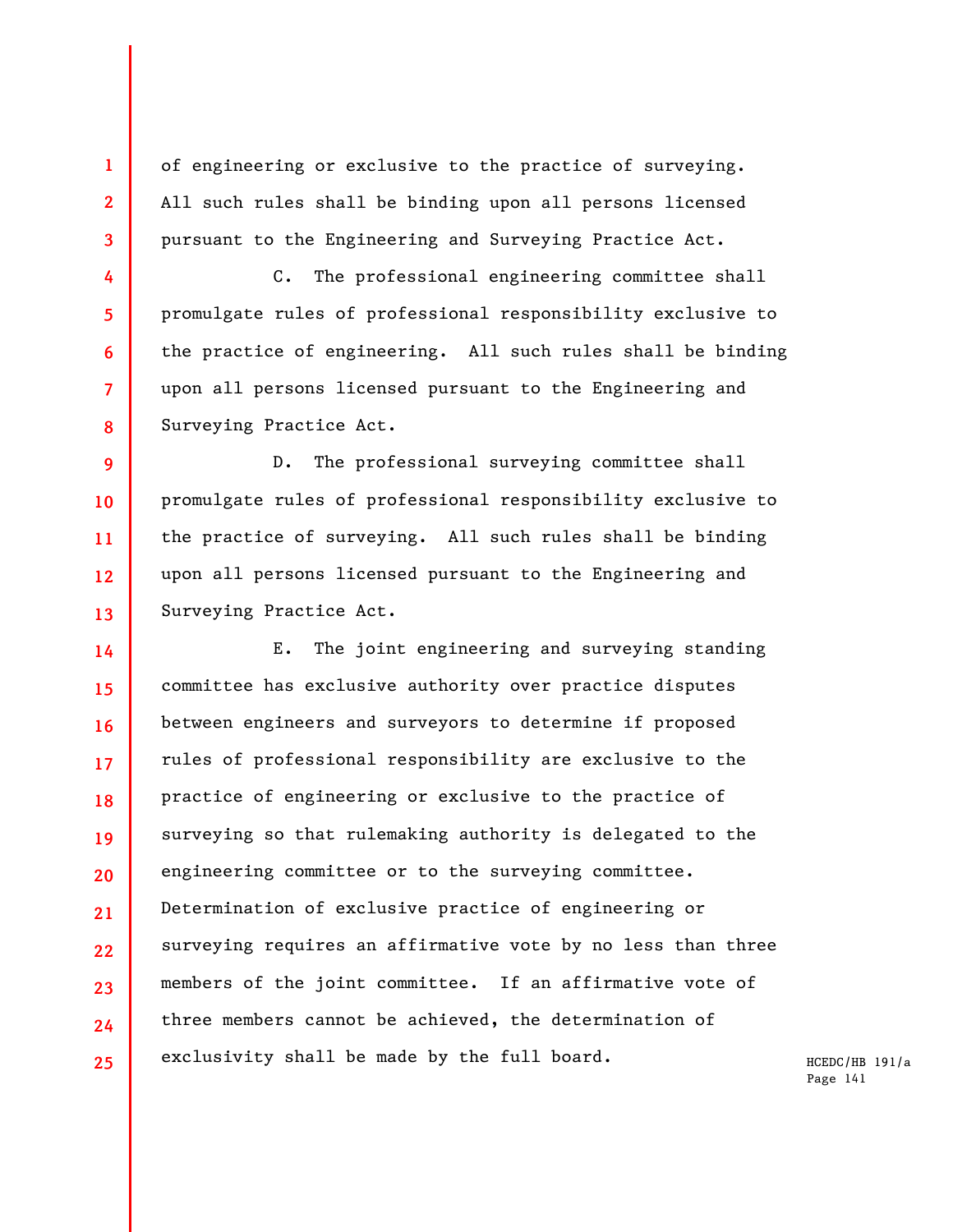**1 2 3 4 5 6 7 8 9 10 11 12 13 14**  F. To effect the provisions of the Engineering and Surveying Practice Act, the board may, under the chair's hand and the board's seal, subpoena witnesses and compel the production of books, papers and documents in any disciplinary action conducted in accordance with the Uniform Licensing Act against a licensee or a person practicing or offering to practice without licensure. Any member of the board may administer oaths or affirmations to witnesses appearing before the board. If a person refuses to obey a subpoena so issued or refuses to testify or produce any books, papers or documents, the board may apply to a court of competent jurisdiction for an order to compel the requisite action. If a person willfully fails to comply with such an order, that person may be held in contempt of court.

**15 16 17 18 19**  G. The board may apply for injunctive relief to enforce the provisions of the Engineering and Surveying Practice Act or to restrain any violation of that act. The members of the board shall not be personally liable under this proceeding.

**20 21 22**  H. The board may subject an applicant for licensure to such examinations as it deems necessary to determine the applicant's qualifications.

**23 24 25**  I. The board shall create enforcement advisory committees composed of licensees as necessary. Each committee shall include at least four licensees in the same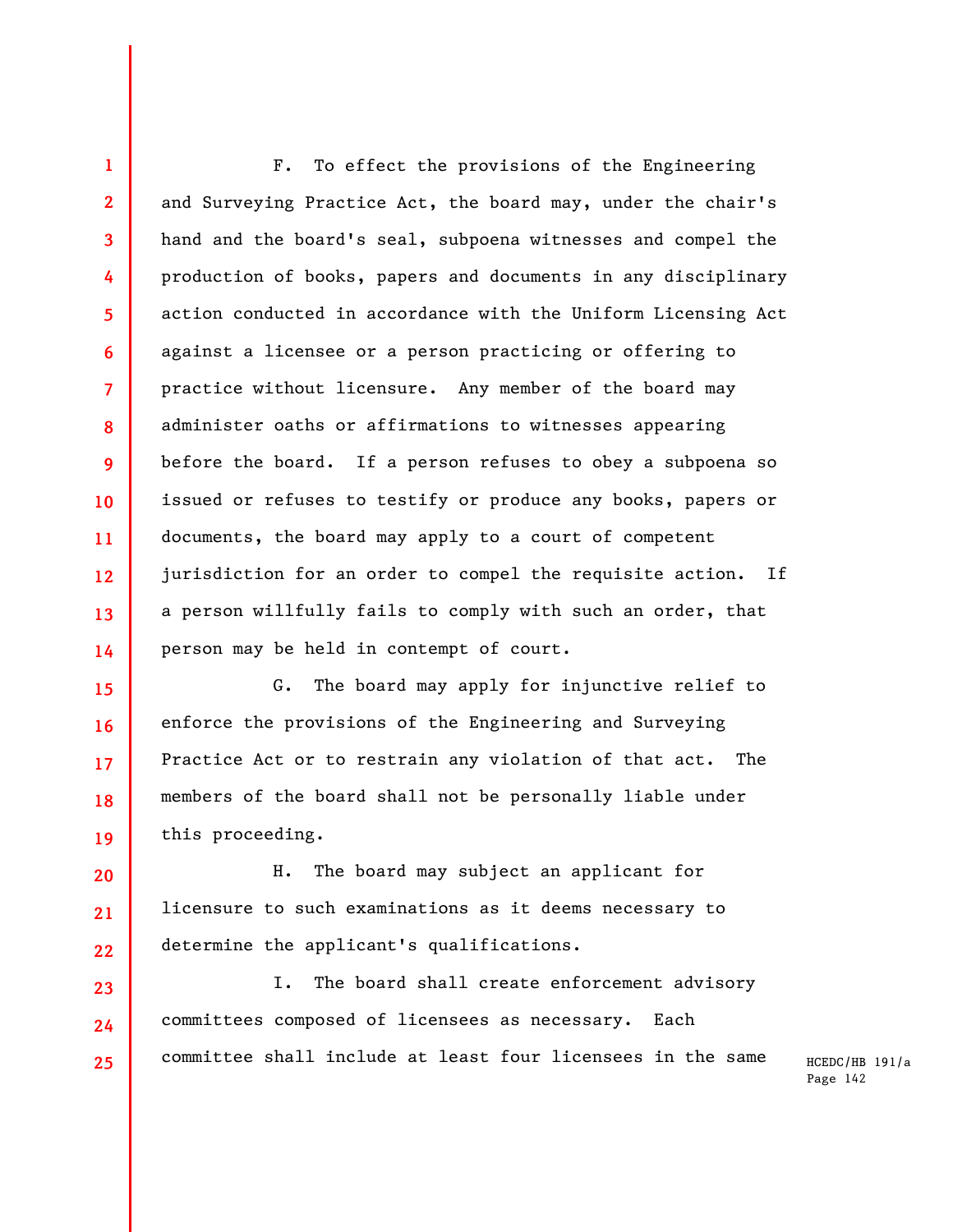category as the respondent. An engineering enforcement advisory committee shall have at least one licensee in the same branch as the respondent. Enforcement advisory committees shall provide technical assistance to the board and its staff. The board shall select members from a list of volunteers submitting their resumes and letters of interest.

**1** 

**2** 

**3** 

**4** 

**5** 

**6** 

**7 8 9 10 11 12 13 14**  J. No action or other legal proceedings for damages shall be instituted against the board, a board member or an agent, an employee or a member of an advisory committee of the board for any act done in good faith and in the intended performance of any power or duty granted pursuant to the Engineering and Surveying Practice Act or for any neglect or default in the good faith performance or exercise of any such power or duty.

**15 16 17 18 19 20 21 22 23 24 25**  K. The board, in cooperation with the board of examiners for architects and the board of landscape architects, shall create a joint standing committee to be known as the "joint practice committee". In order to safeguard life, health and property and to promote the public welfare, the committee shall have as its purpose the promotion and development of the highest professional standards in design, planning and construction and the resolution of ambiguities concerning the professions. The composition of the committee and its powers and duties shall be in accordance with identical resolutions adopted by each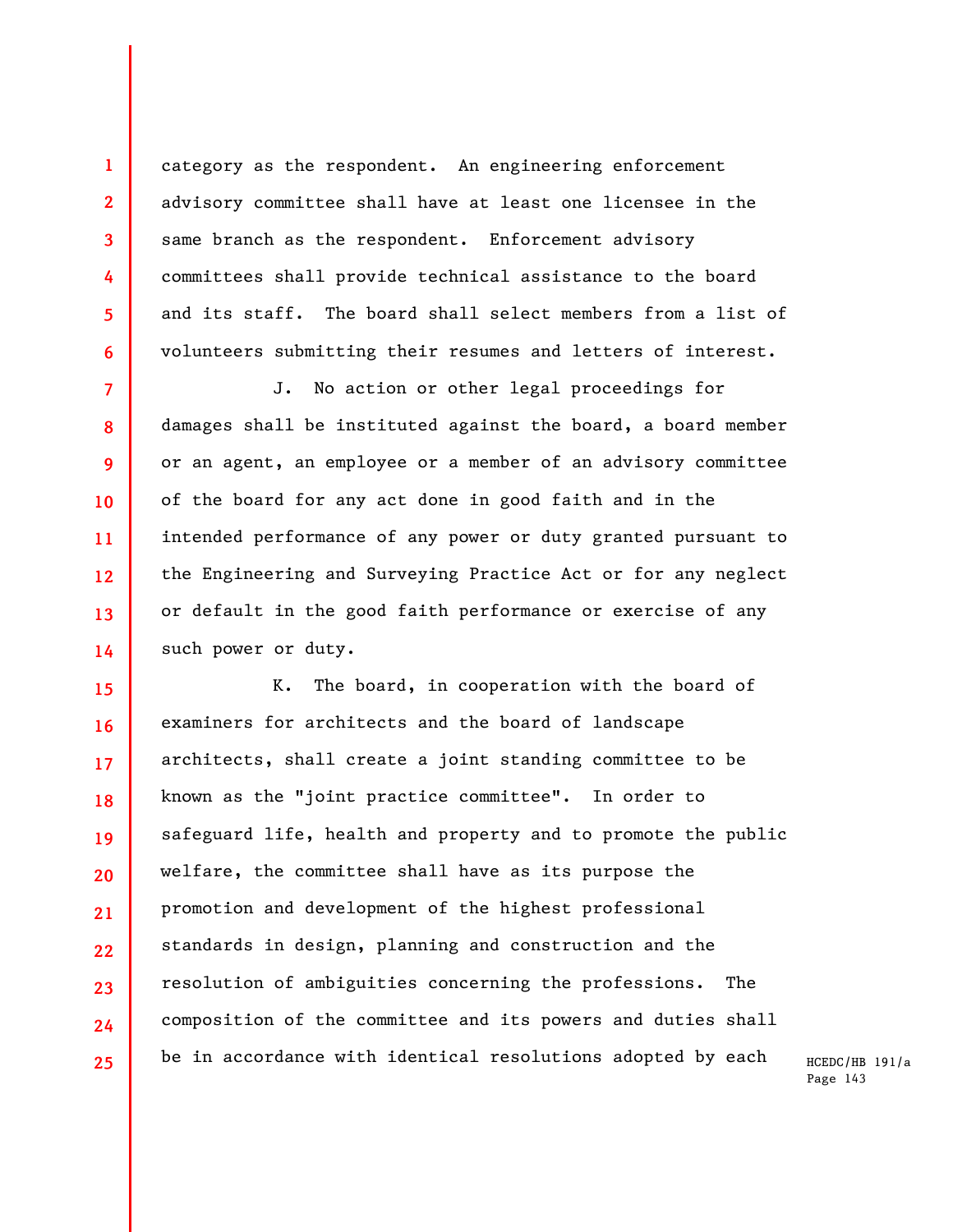board.

**1** 

**2** 

**3** 

**4** 

**5** 

**6** 

**7** 

**8** 

**9** 

**10** 

L. As used in the Engineering and Surveying Practice Act, "incidental practice" shall be defined by identical rules of the board and the board of examiners for architects."

**SECTION 87.** Section 61-23-24 NMSA 1978 (being Laws 1993, Chapter 218, Section 18, as amended) is amended to read:

"61-23-24. ENGINEERING--VIOLATIONS--DISCIPLINARY ACTION--PENALTIES--REISSUANCE OF LICENSES.--

**11 12 13 14 15 16**  A. In accordance with the Uniform Licensing Act, the board may suspend, refuse to renew or revoke a license, impose a fine not to exceed seven thousand five hundred dollars (\$7,500), place on probation for a specific period of time with specific conditions or reprimand any professional engineer who is found by the board to have:

**17 18 19**  (1) practiced or offered to practice engineering in New Mexico in violation of the Engineering and Surveying Practice Act;

**20 21**  (2) attempted to use the license of another;

**22 23**  (3) given false or forged evidence to the board or to a board member for obtaining a license;

**24 25**  (4) falsely impersonated another licensee of like or different name;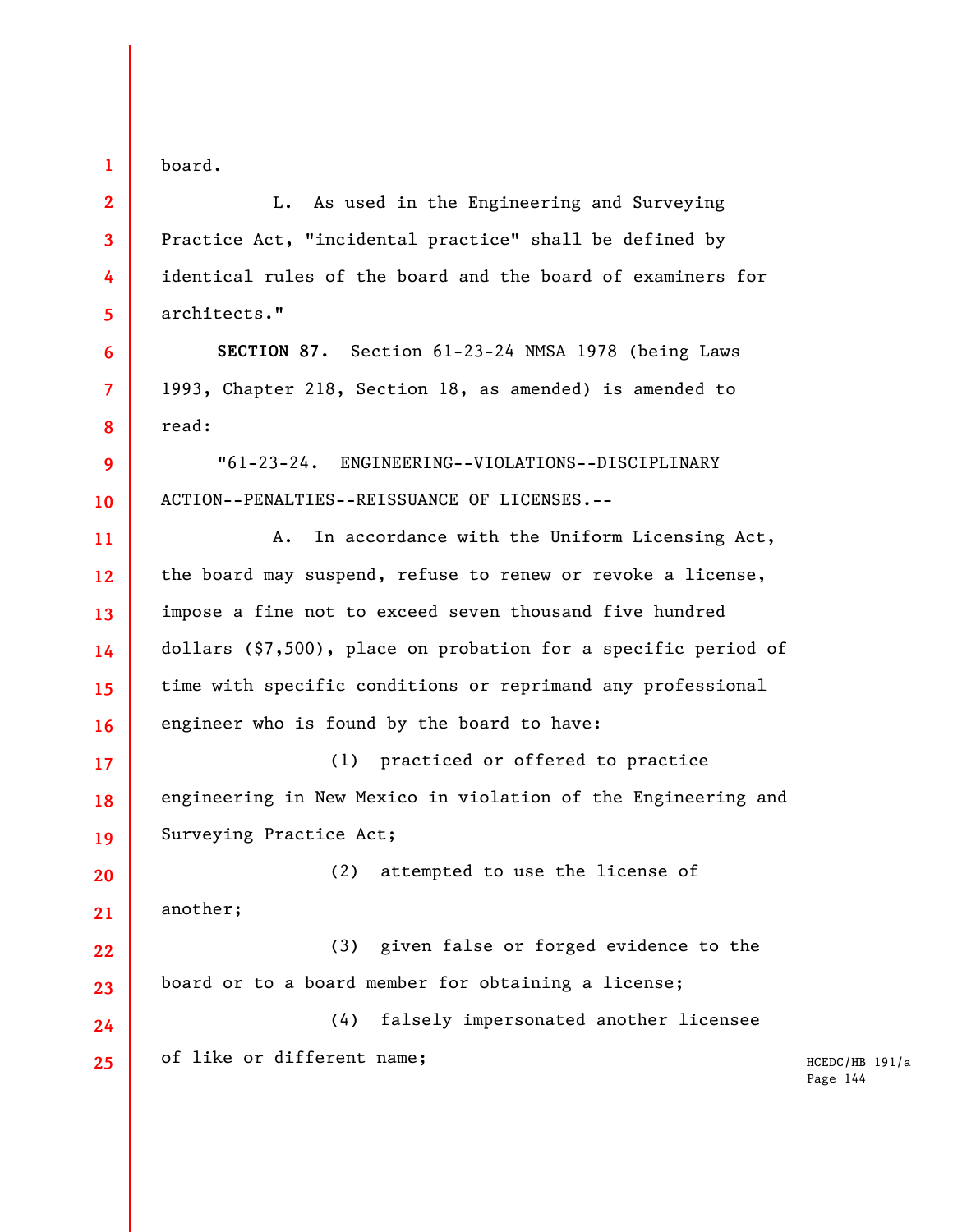**1 2 3 4 5 6 7 8 9 10 11 12 13 14 15 16 17 18 19 20 21 22 23 24 25**  (5) attempted to use an expired, suspended or revoked license; (6) falsely purported to be a professional engineer by claim, sign, advertisement or letterhead; (7) violated the rules of professional responsibility for professional engineers adopted and promulgated by the board; (8) been disciplined in another state for action that would constitute a violation of either or both the Engineering and Surveying Practice Act or the rules adopted by the board; (9) been convicted of a felony; or (10) procured, aided or abetted any violation of the provisions of the Engineering and Surveying Practice Act or the rules of the board. B. Except as provided in Subsection C of Section 61-23-21 NMSA 1978, nothing in the Engineering and Surveying Practice Act shall prohibit the general use of the word "engineer", "engineered" or "engineering" so long as such words are not used in an offer to the public to perform engineering work as defined in Subsections F and H of Section 61-23-3 NMSA 1978. C. The board may by rule establish the guidelines for the disposition of disciplinary cases involving specific types of violations. The guidelines may include minimum and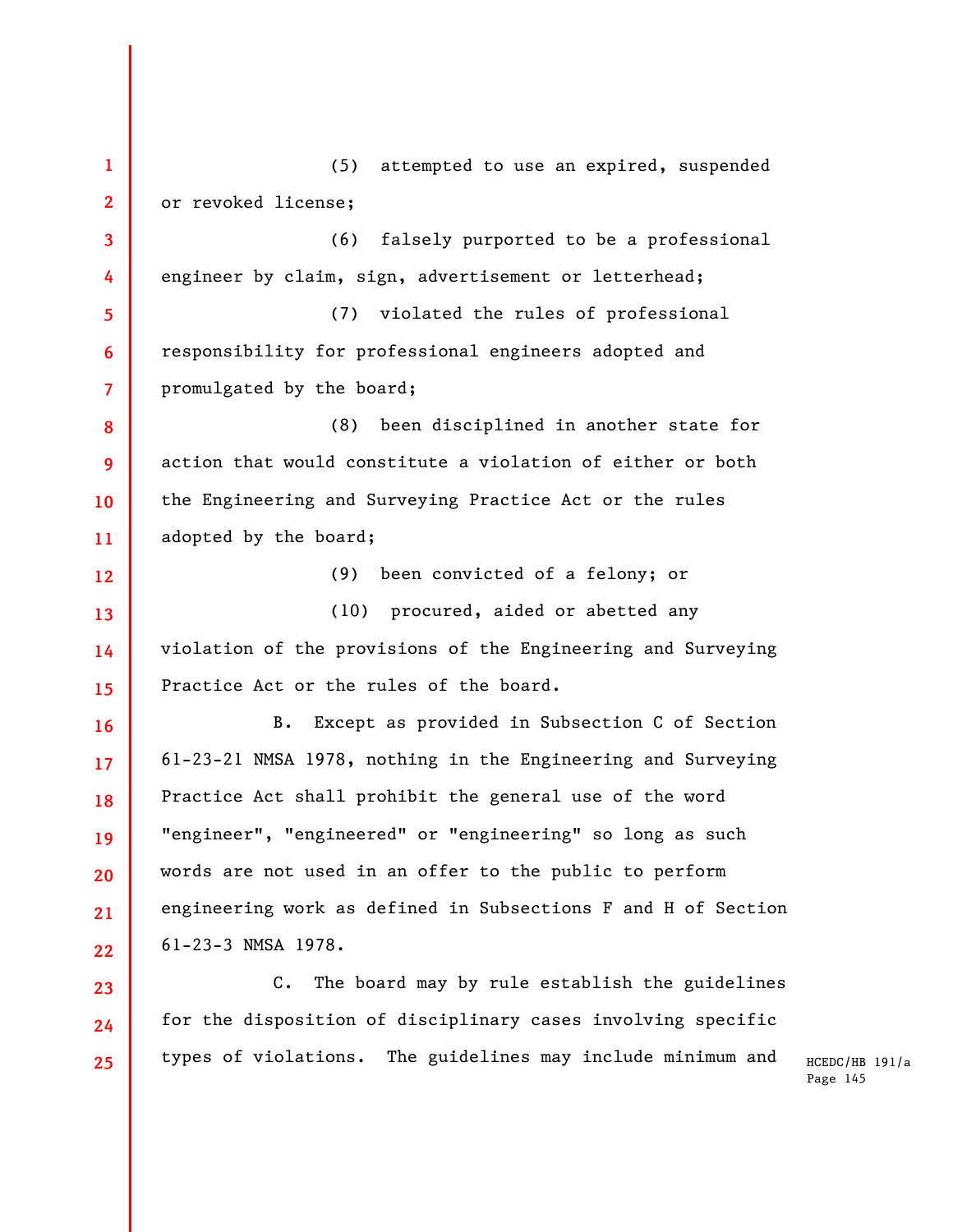maximum fines, periods of probation or conditions of probation or reissuance of a license.

**1** 

**2** 

**3** 

**4** 

**5** 

**6** 

**7** 

**24** 

**25** 

D. Failure to pay a fine levied by the board or to otherwise comply with an order issued by the board pursuant to the Uniform Licensing Act is a misdemeanor and shall be grounds for further action against the licensee by the board and for judicial sanctions or relief.

**8 9 10 11 12 13 14 15 16 17 18 19 20 21 22 23**  E. A person may prefer charges of fraud, deceit, gross negligence, incompetence or misconduct against a licensed professional engineer. The charges shall be in writing and shall be sworn to by the person making the charges and filed with the executive director of the board. All charges shall be referred to the engineering committee, acting for the board. No action that would have any of the effects specified in Subsection D, E or F of Section 61-1-3 NMSA 1978 may be initiated later than two years after the discovery by the board, but in no case shall an action be brought more than ten years after the completion of the conduct that constitutes the basis for the action. All charges, unless dismissed as unfounded, trivial, resolved by reprimand or settled informally, shall be heard in accordance with the provisions of the Uniform Licensing Act by the engineering committee acting for the board or by the board.

F. Persons making charges shall not be subject to civil or criminal suits; provided that the charges are made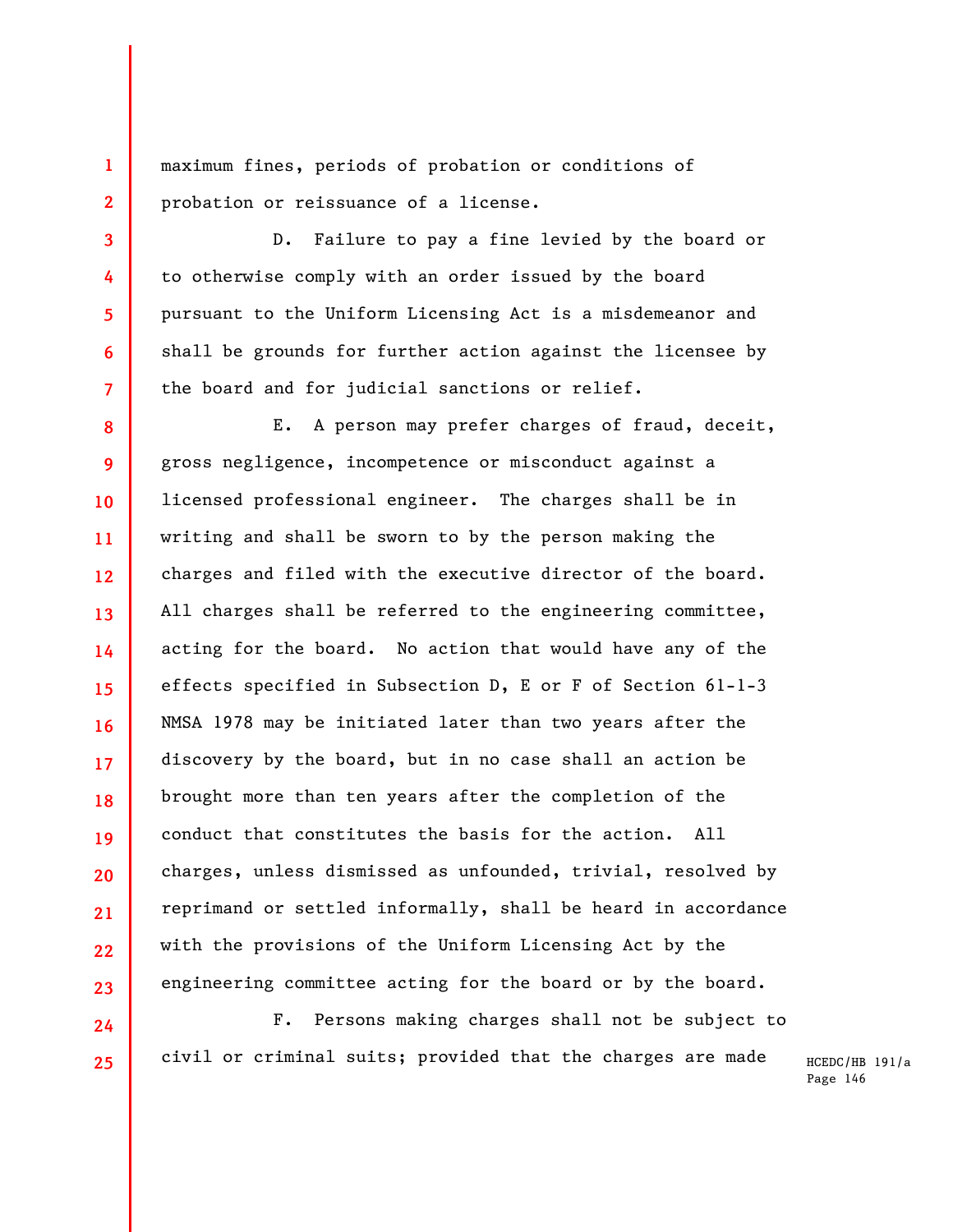in good faith and are not frivolous or malicious.

**1** 

**2** 

**3** 

**4** 

**5** 

**6** 

**7** 

**8** 

G. The board or a board member may initiate proceedings pursuant to the provisions of this section in accordance with the provisions of the Uniform Licensing Act. Nothing in the Engineering and Surveying Practice Act shall deny the right of appeal from the decision and order of the board in accordance with the provisions of the Uniform Licensing Act.

**9 10 11 12 13 14 15 16**  H. The board, for reasons it deems sufficient, may reissue a license to a person whose license has been revoked or suspended if a majority of the members of the engineering committee, acting for the board, or of the board votes in favor of the reissuance. A new license bearing the original license number to replace a revoked, lost, destroyed or mutilated license may be issued subject to the rules of the board with payment of a fee.

**17 18 19 20 21**  I. A violation of any provision of the Engineering and Surveying Practice Act is a misdemeanor punishable upon conviction by a fine of not more than seven thousand five hundred dollars (\$7,500) or by imprisonment of no more than one year, or both.

**22 23 24 25**  J. The attorney general or district attorney of the proper district or special prosecutor retained by the board shall prosecute violations of the Engineering and Surveying Practice Act by a nonlicensee.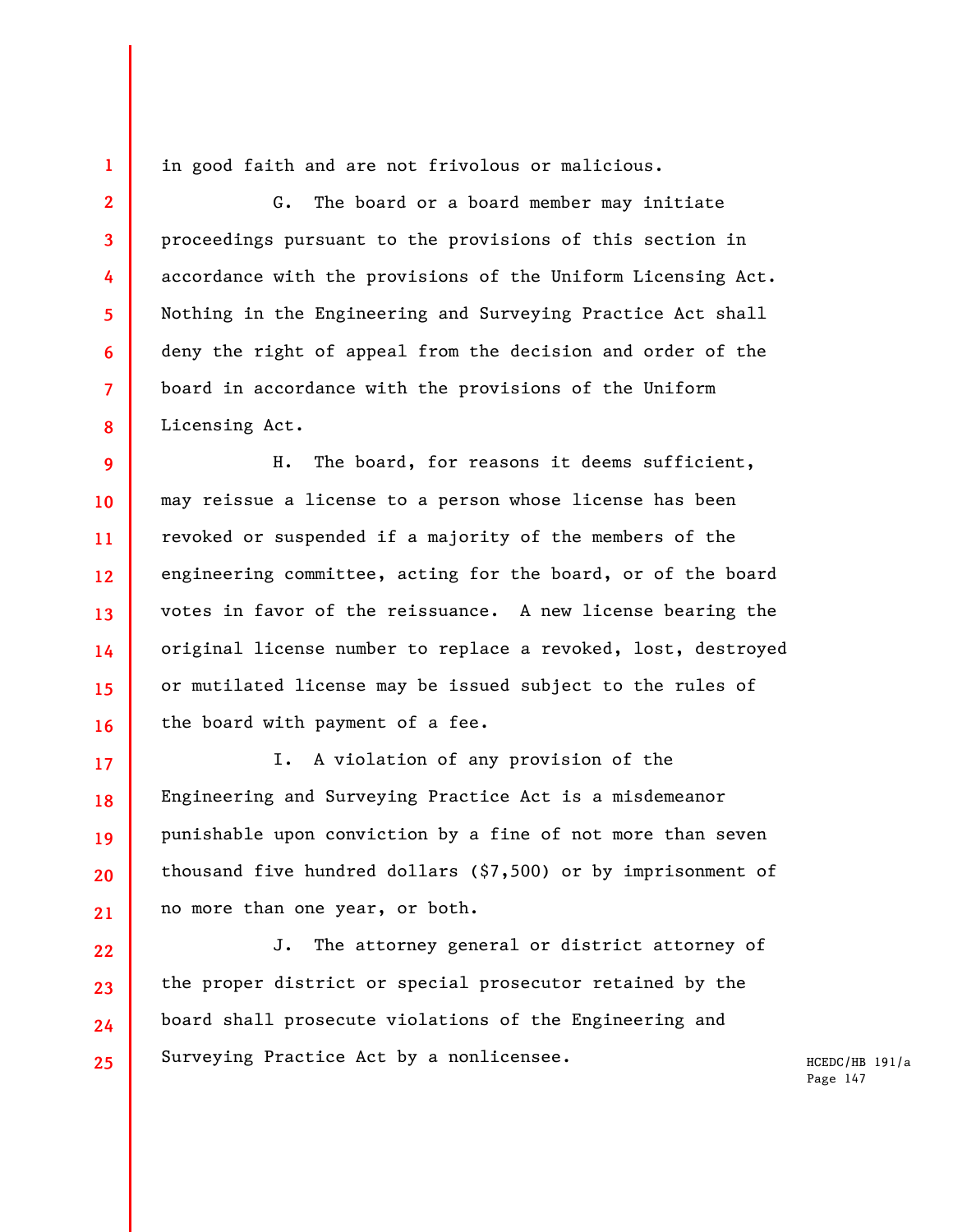HCEDC/HB 191/a Page 148 **1 2 3 4 5 6 7 8 9 10 11 12 13 14 15 16 17 18 19 20 21 22 23 24 25**  K. The practice of engineering in violation of the provisions of the Engineering and Surveying Practice Act shall be deemed a nuisance and may be restrained and abated by injunction without bond in an action brought in the name of the state by the district attorney or on behalf of the board by the attorney general or the special prosecutor retained by the board. Action shall be brought in the county where the violation occurs." **SECTION 88.** Section 61-23-27.11 NMSA 1978 (being Laws 1993, Chapter 218, Section 32, as amended) is amended to read: "61-23-27.11. SURVEYING--VIOLATIONS--DISCIPLINARY ACTIONS--PENALTIES--REISSUANCE OF LICENSES.-- A. In accordance with the Uniform Licensing Act, the board may suspend, refuse to renew or revoke the license, impose a fine not to exceed seven thousand five hundred dollars (\$7,500), place on probation for a specific period of time with specific conditions or reprimand a professional surveyor who is found by the board to have: (1) practiced or offered to practice surveying in New Mexico in violation of the Engineering and Surveying Practice Act; (2) attempted to use the license of another; (3) given false or forged evidence to the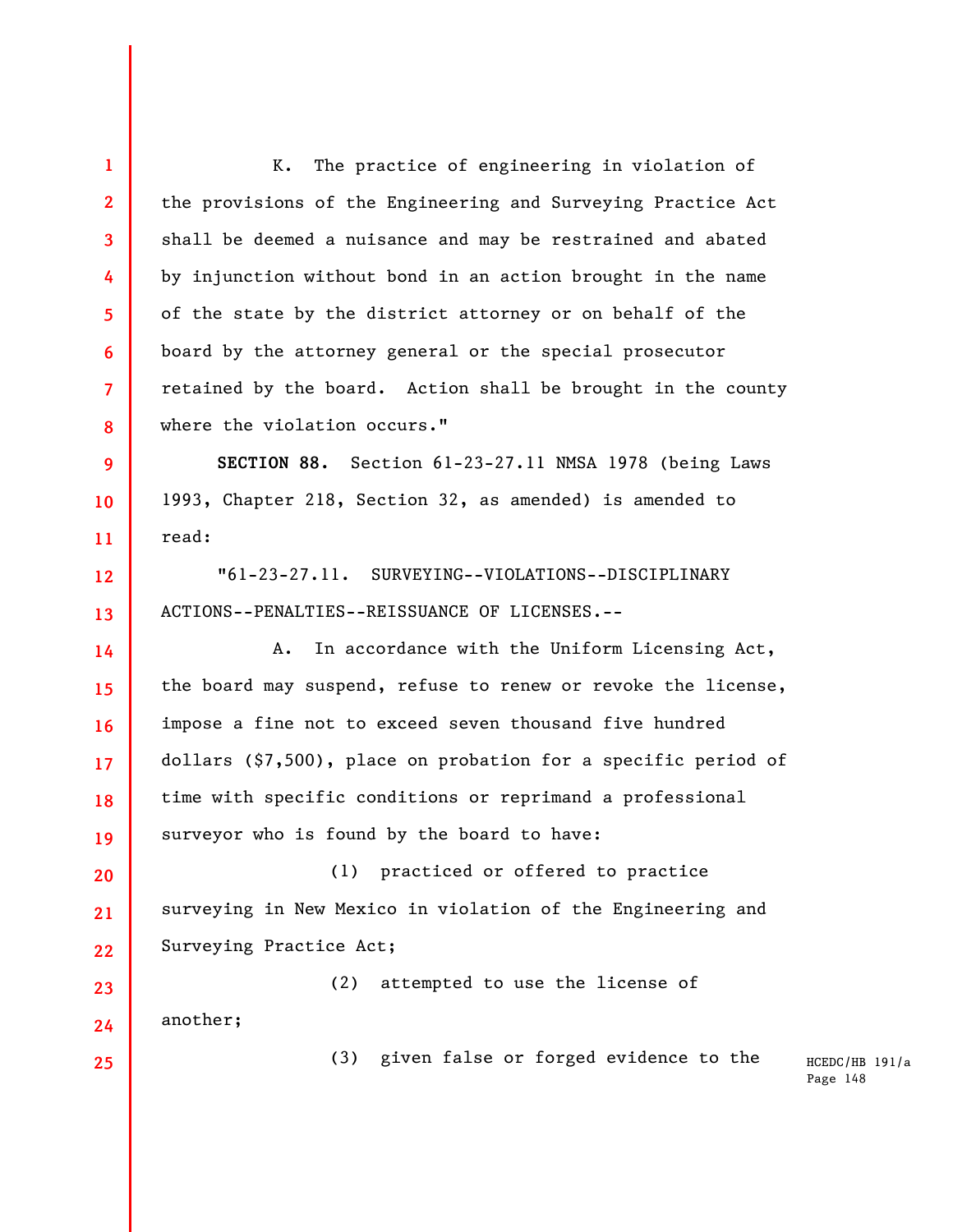**1 2 3 4 5 6 7 8 9 10 11 12 13 14 15 16 17 18 19 20 21 22 23 24 25**  board or to a board member for obtaining a license; (4) falsely impersonated another licensee of like or different name; (5) attempted to use an expired, suspended or revoked license; (6) falsely purported to be a professional surveyor by claim, sign, advertisement or letterhead; (7) violated the rules of professional responsibility for professional surveyors adopted and promulgated by the board; (8) been disciplined in another state for action that would constitute a violation of either or both the Engineering and Surveying Practice Act or the rules adopted by the board pursuant to the Engineering and Surveying Practice Act; (9) been convicted of a felony; or (10) procured, aided or abetted any violation of the provisions of the Engineering and Surveying Practice Act or the rules adopted by the board. B. The board may by rule and in accordance with the Uniform Licensing Act establish the guidelines for the disposition of disciplinary cases involving specific types of violations. Guidelines may include minimum and maximum fines, periods of probation or conditions of probation or reissuance of a license.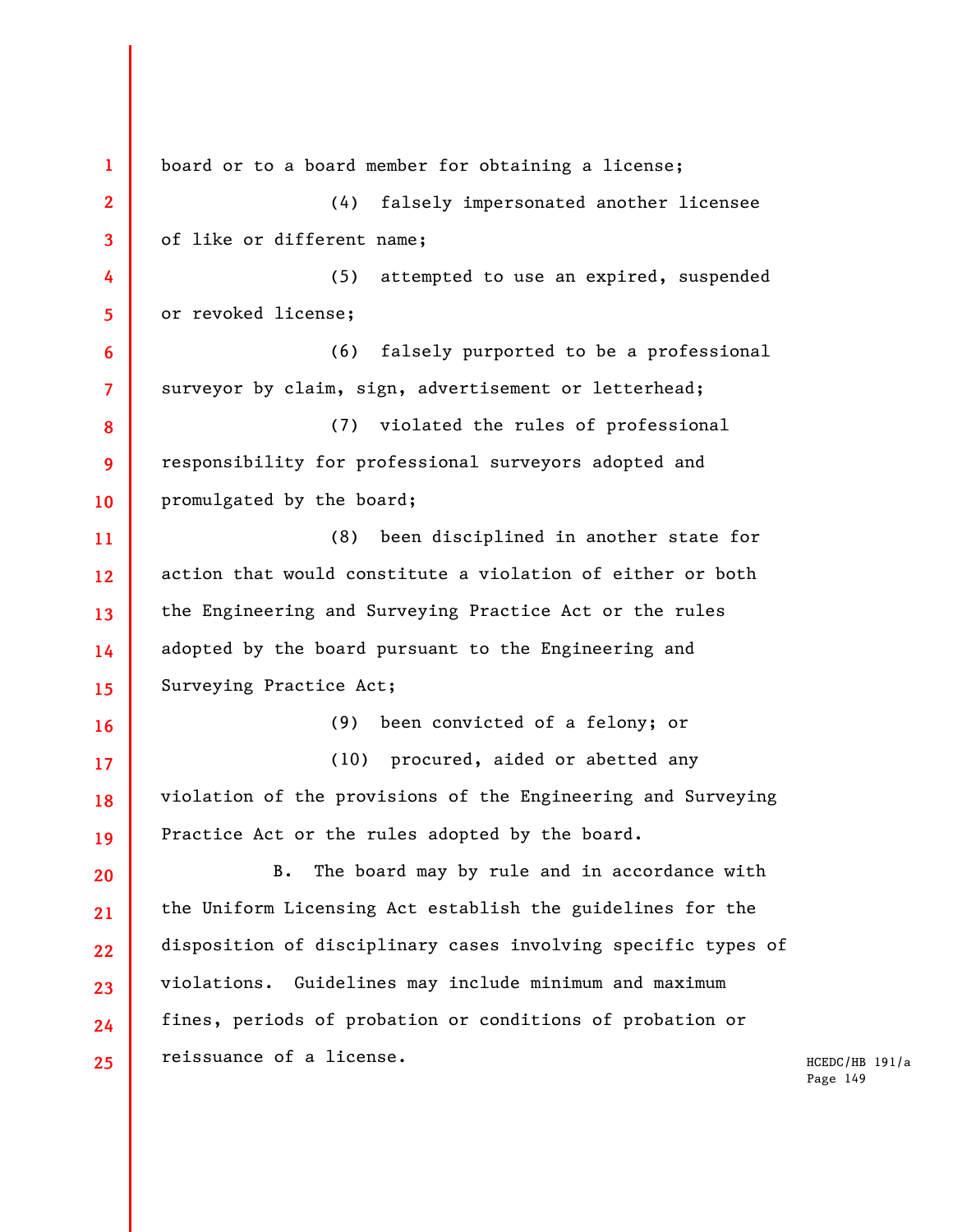C. Failure to pay a fine levied by the board or to otherwise comply with an order issued by the board pursuant to the Uniform Licensing Act is a misdemeanor and shall be grounds for further action against the licensee by the board and for judicial sanctions or relief.

**1** 

**2** 

**3** 

**4** 

**5** 

**23** 

**24** 

**25** 

**6 7 8 9 10 11 12 13 14 15 16 17 18 19 20 21 22**  D. A person may prefer charges of fraud, deceit, gross negligence, incompetency or misconduct against a professional surveyor. Such charges shall be in writing, shall be sworn to by the person making them and shall be filed with the executive director of the board. No action that would have any of the effects specified in Subsection D, E or F of Section 61-1-3 NMSA 1978 may be initiated later than two years after the discovery by the board, but in no case shall such an action be brought more than ten years after the completion of the conduct that constitutes the basis for the action. All charges shall be referred to the professional surveying committee, acting for the board, or to the board. All charges, unless dismissed as unfounded, trivial, resolved by reprimand or settled informally, shall be heard in accordance with the provisions of the Uniform Licensing Act by the surveying committee, acting for the board, or by the board.

E. Persons making charges shall not be subject to civil or criminal suits if the charges are made in good faith and are not frivolous or malicious.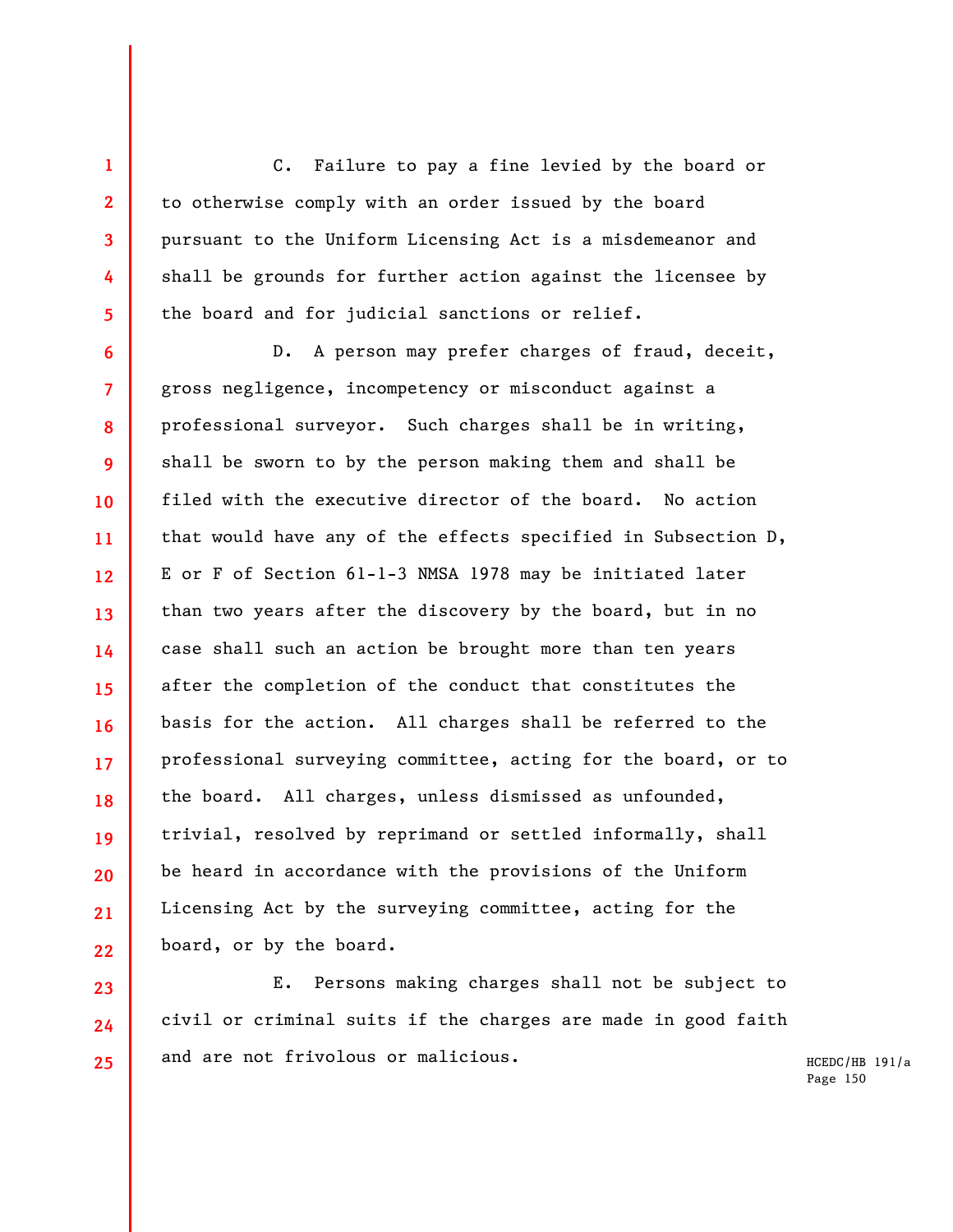F. The board or a board member may initiate proceedings pursuant to the provisions of this section in accordance with the provisions of the Uniform Licensing Act. Nothing in the Engineering and Surveying Practice Act shall deny the right of appeal from the decision and order of the board in accordance with the provisions of the Uniform Licensing Act.

**1** 

**2** 

**3** 

**4** 

**5** 

**6** 

**7** 

**8 9 10 11 12 13 14 15 16**  G. The board, for reasons it deems sufficient, may reissue a license to a person whose license has been revoked or suspended; provided that a majority of the members of the surveying committee, acting for the board, or of the board votes in favor of reissuance. A new license bearing the original license number to replace a revoked, lost, destroyed or mutilated license may be issued subject to the rules of the board with payment of a fee determined by the board.

**17 18 19 20 21**  H. A violation of any provision of the Engineering and Surveying Practice Act is a misdemeanor punishable upon conviction by a fine of not more than seven thousand five hundred dollars (\$7,500) or by imprisonment of no more than one year, or both.

**22 23 24 25**  I. The attorney general or district attorney of the proper district or special prosecutor retained by the board shall prosecute violations of the Engineering and Surveying Practice Act by a nonlicensee.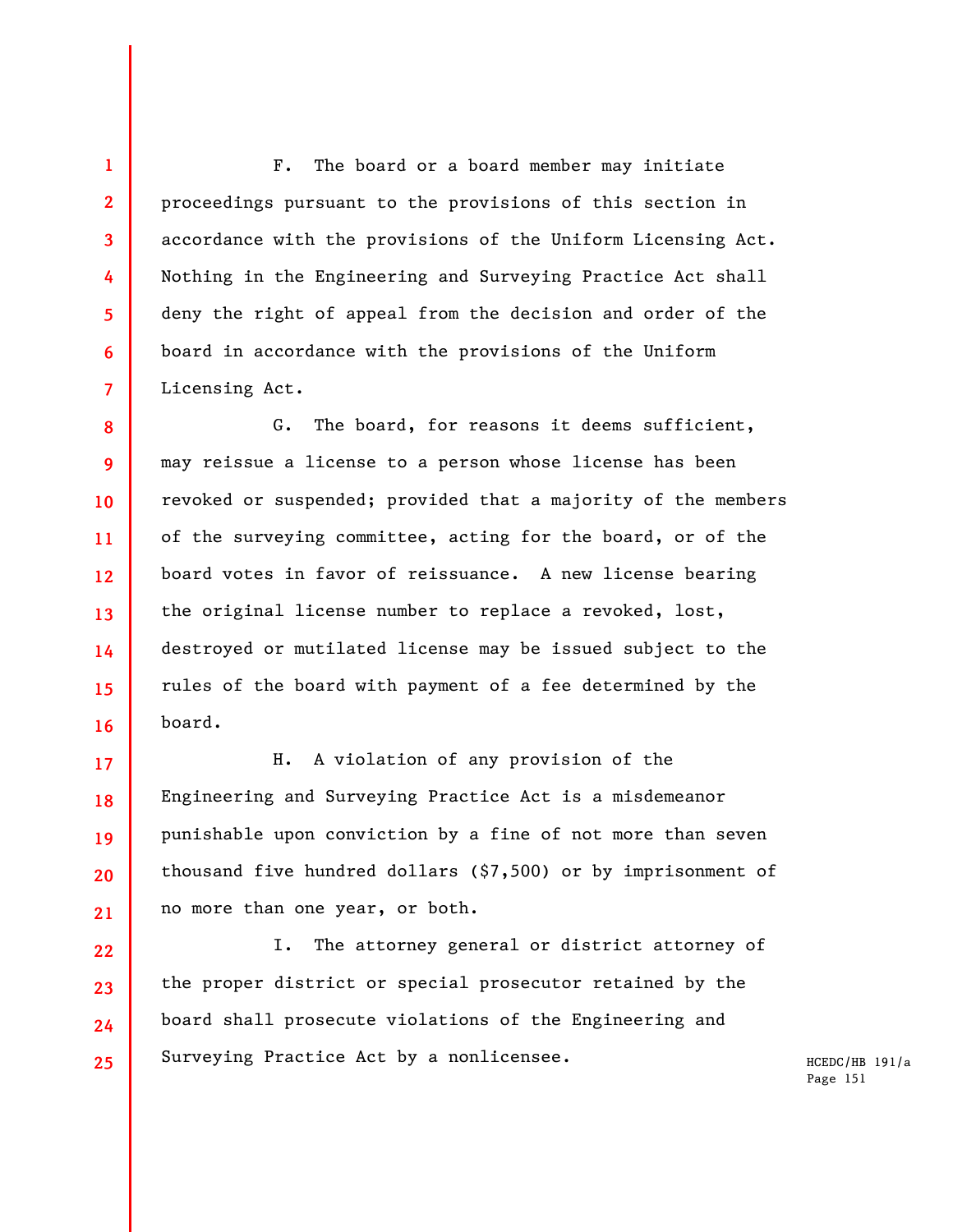HCEDC/HB 191/a Page 152 **1 2 3 4 5 6 7 8 9 10 11 12 13 14 15 16 17 18 19 20 21 22 23 24 25**  J. The practice of surveying in violation of the provisions of the Engineering and Surveying Practice Act shall be deemed a nuisance and may be restrained and abated by injunction without bond in an action brought in the name of the state by the district attorney or on behalf of the board by the attorney general or the special prosecutor retained by the board. Action shall be brought in the county in which the violation occurs." **SECTION 89.** Section 61-24B-7 NMSA 1978 (being Laws 1985, Chapter 151, Section 7, as amended) is amended to read: "61-24B-7. BOARD--POWERS AND DUTIES.--The board shall: A. promulgate rules in accordance with the State Rules Act to implement the provisions of the Landscape Architects Act; B. provide for the examination, registration and re-registration of applicants; C. adopt and use a seal; D. administer oaths and take testimony on matters within the board's jurisdiction; E. grant, deny, renew, suspend or revoke certificates of registration to practice landscape architecture in accordance with the provisions of the Uniform Licensing Act for any cause stated in the Landscape Architects Act; F. grant, deny, renew, suspend or revoke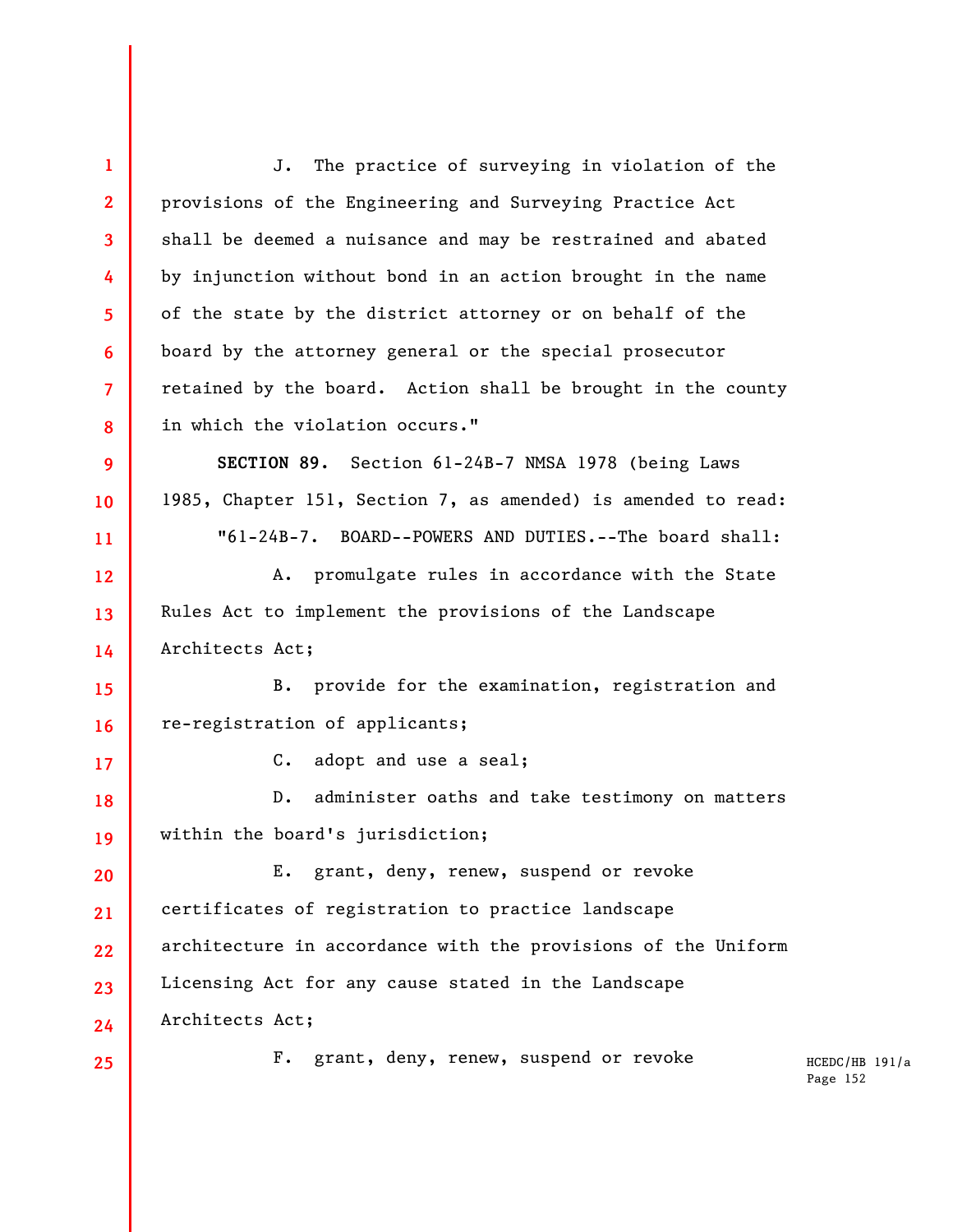landscape architect in training certificates in accordance with the provisions of the Uniform Licensing Act for any cause stated in the Landscape Architects Act;

**1** 

**2** 

**3** 

**4** 

**5** 

**6** 

**18** 

**19** 

**20** 

**21** 

**22** 

**23** 

**24** 

**25** 

G. conduct hearings upon charges relating to discipline of a registrant or the denial, suspension or revocation of a certificate of registration; and

**7 8 9 10 11 12 13 14 15 16 17**  H. in cooperation with the state board of examiners for architects and the state board of licensure for professional engineers and surveyors, create a joint standing committee to be known as the "joint practice committee" to safeguard life, health and property and to promote the public welfare. The committee shall promote and develop the highest professional standards in design, planning and construction and the resolution of ambiguities concerning the professions. The composition of this committee and its powers and duties shall be in accordance with identical resolutions adopted by each board."

**SECTION 90.** Section 61-24B-9 NMSA 1978 (being Laws 1985, Chapter 151, Section 9, as amended) is amended to read:

"61-24B-9. REGISTRATION OF LANDSCAPE ARCHITECTS-- EXAMINATIONS--EXEMPTIONS--EXPEDITED REGISTRATION.--

A. Applicants for certificates of registration shall be required to pass the board's examination for landscape architects. An applicant who passes the examination may be issued a certificate of registration to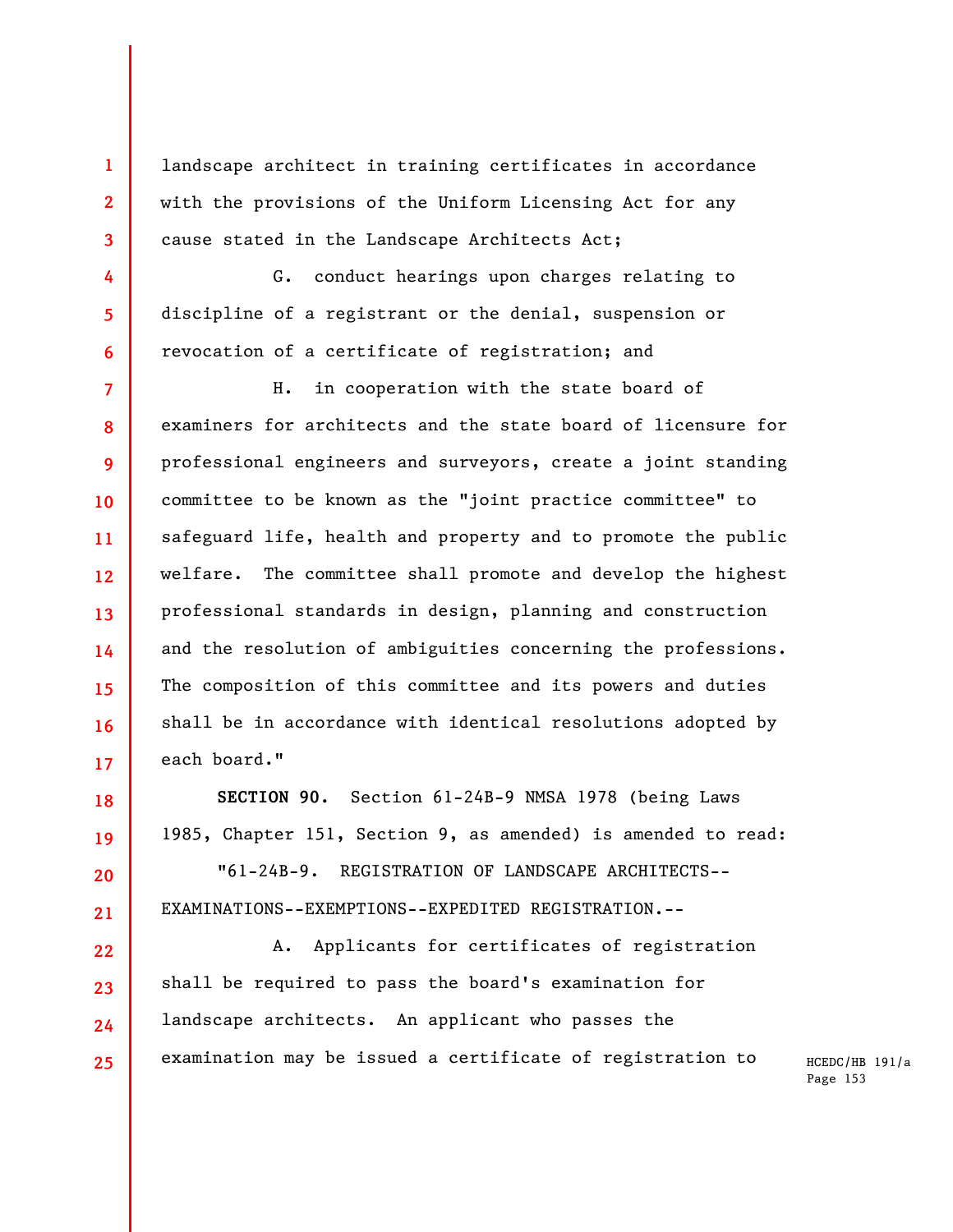**1**  practice as a landscape architect.

**2** 

**3** 

**4** 

**5** 

**6** 

**7** 

**8** 

**9** 

**10** 

B. The board shall conduct examinations of applicants for certificates of registration as landscape architects at least once each year. The examination shall determine the ability of the applicant to use and understand the theory and practice of landscape architecture and may be divided into such subjects as the board deems necessary.

C. An applicant who fails to pass the examination may reapply for the examination if the applicant complies with the rules established by the board.

**11 12 13 14 15 16 17 18 19 20 21 22 23 24 25**  D. The board shall issue an expedited certificate to practice as a landscape architect without an examination to an applicant who holds a current certificate of registration or license as a landscape architect issued by another licensing jurisdiction if the applicant demonstrates that the person holds a valid, unrestricted license and is in good standing with the licensing board in the other licensing jurisdiction. The board shall, as soon as practicable but no later than thirty days after an out-of-state registrant or licensee files an application for a license accompanied by required fees, process the application and issue an expedited certificate of registration in accordance with Section 61-1-31.1 NMSA 1978. The board by rule shall determine the states and territories of the United States and the District of Columbia from which it will not accept applications for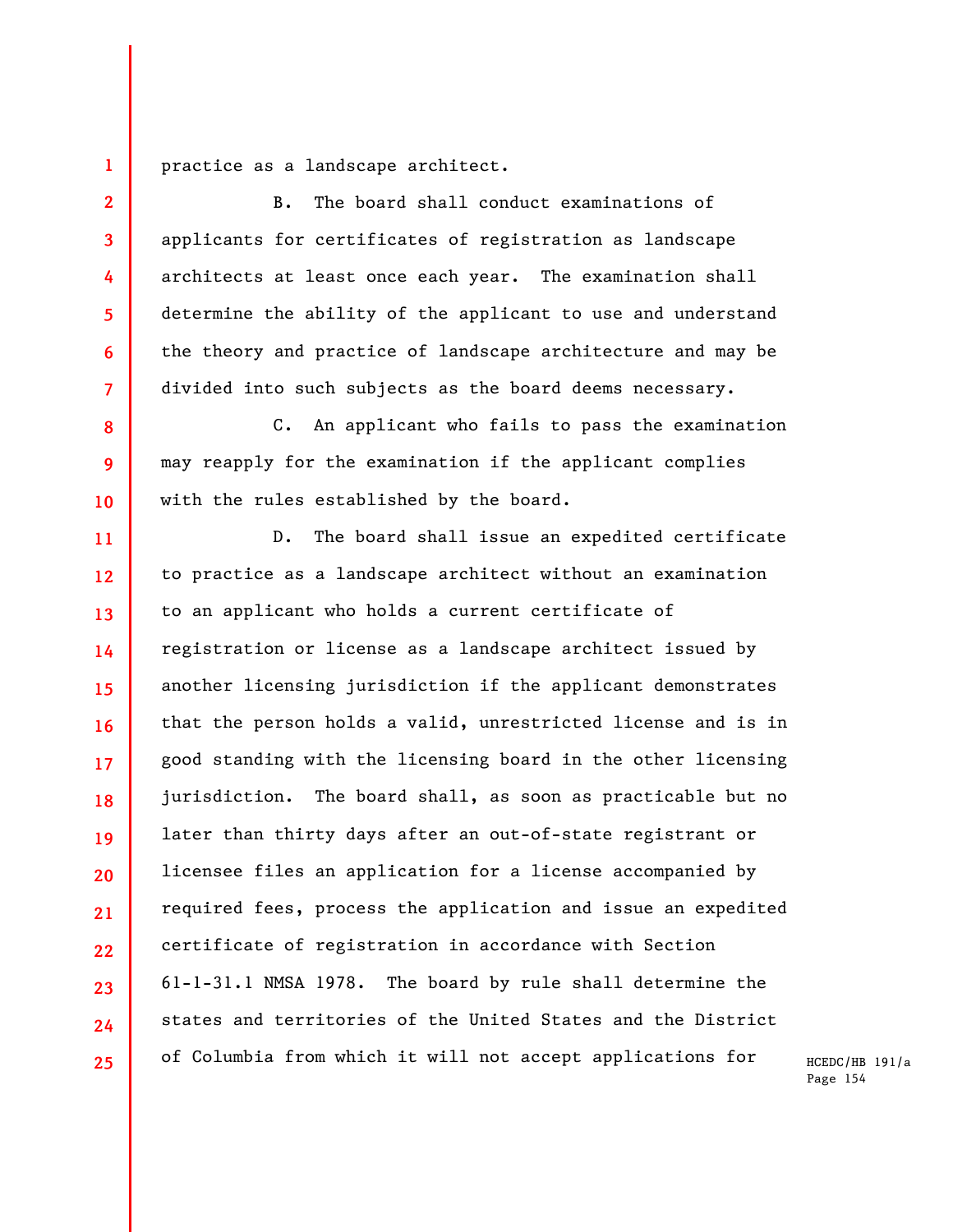expedited registration and foreign countries from which it will accept applications for expedited licensure. The board shall post on its website the list of disapproved licensing jurisdictions and the specific reasons for disapproval. The lists shall be reviewed annually to determine if amendments to the rule are warranted."

**1** 

**2** 

**3** 

**4** 

**5** 

**6** 

**7** 

**8** 

**13** 

**14** 

**15** 

**16** 

**17** 

**18** 

**SECTION 91.** Section 61-24B-15 NMSA 1978 (being Laws 1985, Chapter 151, Section 15) is amended to read:

**9 10 11 12**  "61-24B-15. BOARD--RULES.--The board shall make rules in accordance with the State Rules Act to implement the provisions of the Landscape Architects Act in accordance with the Uniform Licensing Act."

**SECTION 92.** Section 61-24D-1 NMSA 1978 (being Laws 2019, Chapter 239, Section 1) is amended to read:

"61-24D-1. SHORT TITLE.--Chapter 61, Article 24D NMSA 1978 may be cited as the "Home Inspector Licensing Act"."

**SECTION 93.** Section 61-24D-3 NMSA 1978 (being Laws 2019, Chapter 239, Section 3) is amended to read:

**19 20**  "61-24D-3. NEW MEXICO HOME INSPECTORS BOARD--CREATED-- POWERS AND DUTIES.--

**21 22 23**  A. The "New Mexico home inspectors board" is created and is administratively attached to the regulation and licensing department.

**24 25**  B. The board shall consist of five members, appointed by the governor, who have been residents of the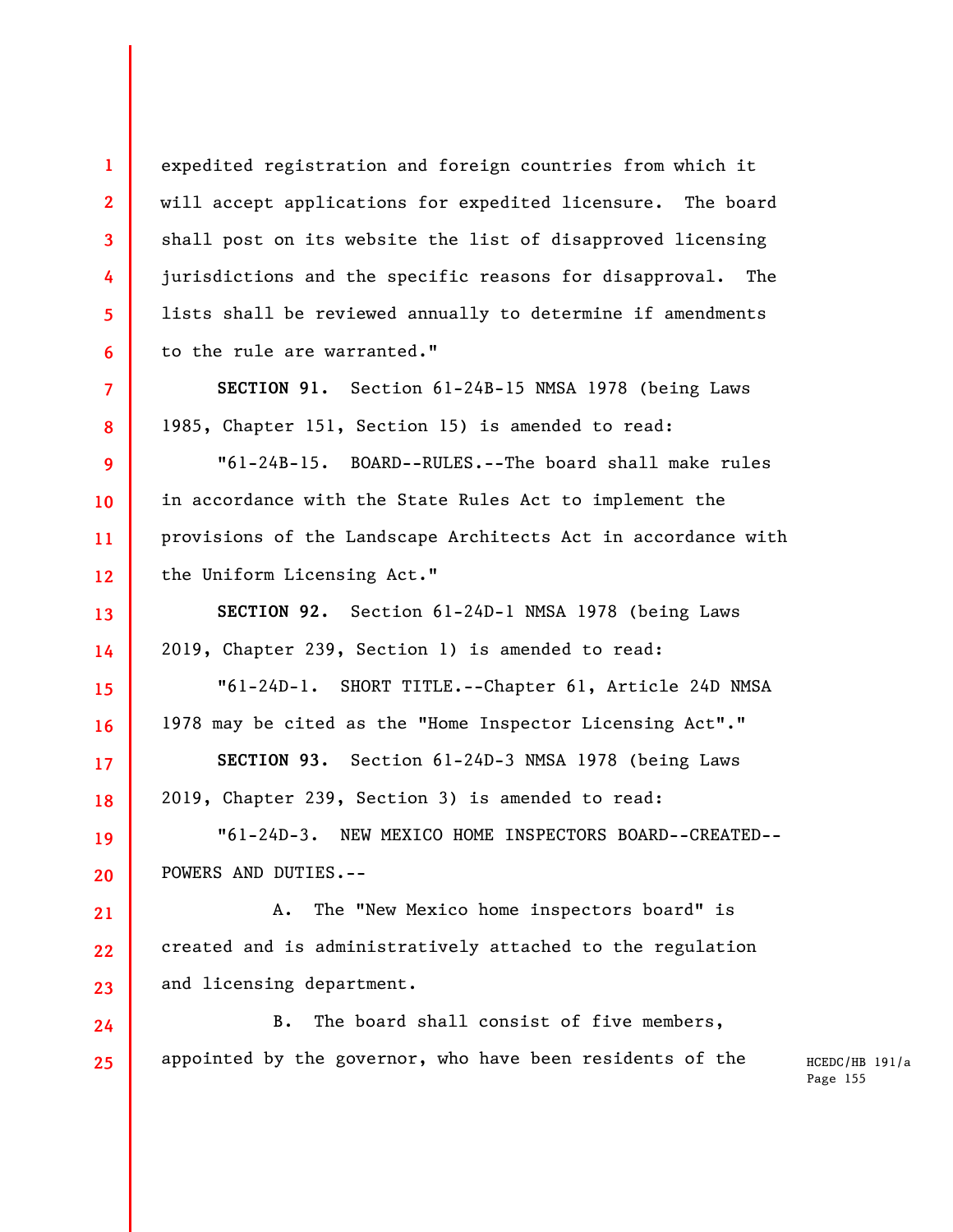**1 2 3 4 5 6 7 8 9 10 11 12 13 14 15 16 17 18 19 20**  state for at least three consecutive years immediately prior to their appointment. Three members shall be home inspectors. One member shall be a real estate qualifying or associate broker licensed in accordance with Chapter 61, Article 29 NMSA 1978, and one member shall be a member of the public who has never been licensed as a home inspector or real estate broker. No more than one member shall be a resident of any one county in the state. The initial home inspector members appointed shall demonstrate that they have been actively and lawfully engaged in home inspections for at least twenty-four months prior to the effective date of the Home Inspector Licensing Act and have met the requirements of Paragraphs (1) through (4) of Subsection A of Section 61-24D-6 NMSA 1978. The initial home inspector members appointed shall comply with Paragraph (6) of Subsection A of Section 61-24D-6 NMSA 1978 within six months of the effective date of the licensing examination rule promulgated by the board in accordance with the State Rules Act. After the board is initially established, any replacement of a home inspector member shall be a licensee.

C. Board members shall serve for five years or until their successors are appointed and qualified. The governor may remove a member with or without cause. In the event of a vacancy, the governor shall appoint a member to complete the unexpired term. The initial board members

**21** 

**22** 

**23** 

**24** 

**25**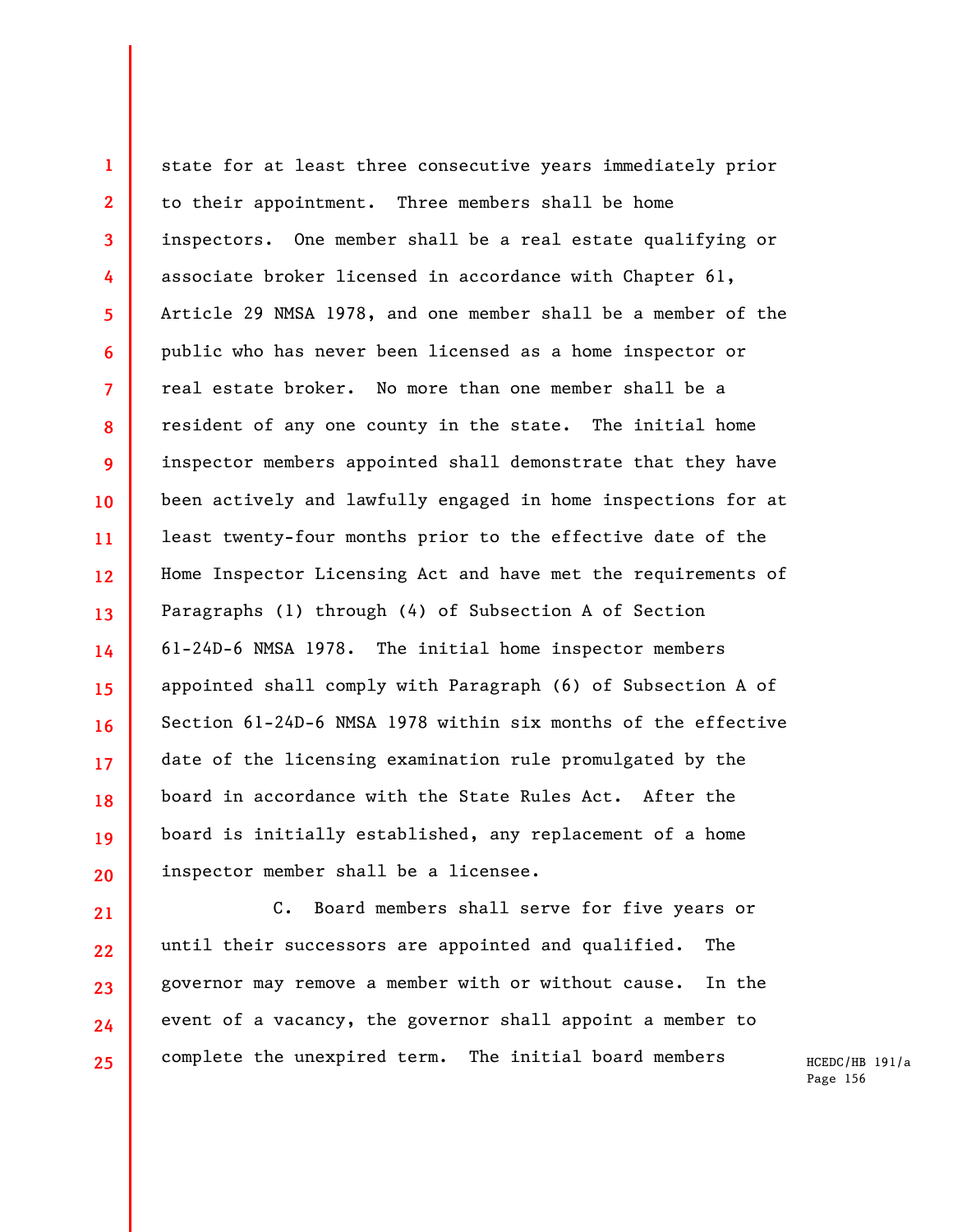**1 2**  appointed shall serve staggered terms from the date of their appointment as follows:

**3** 

**4** 

**5** 

**6** 

**7** 

**8** 

**9** 

**10** 

**11** 

**12** 

**13** 

**14** 

**15** 

**16** 

**17** 

(1) two members for three-year terms; (2) two members for two-year terms; and (3) one member for a one-year term. D. The board shall elect annually from among its members a chair and other officers as the board determines. The board shall meet at times and places as fixed by the board. A majority of the board constitutes a quorum. E. Members of the board may receive per diem and mileage as provided in the Per Diem and Mileage Act but shall receive no other compensation, perquisite or allowance. F. The board shall possess all powers and perform all duties prescribed by the Home Inspector Licensing Act and

as otherwise provided by law and may promulgate rules in accordance with the State Rules Act to carry out the provisions of the Home Inspector Licensing Act.

**18 19**  G. Pursuant to the provisions of the Home Inspector Licensing Act, the board shall:

**20 21 22**  (1) adopt rules and procedures necessary to administer and enforce the provisions of the Home Inspector Licensing Act;

**23 24 25**  (2) adopt and publish a code of ethics and standards of practice for persons licensed under the Home Inspector Licensing Act;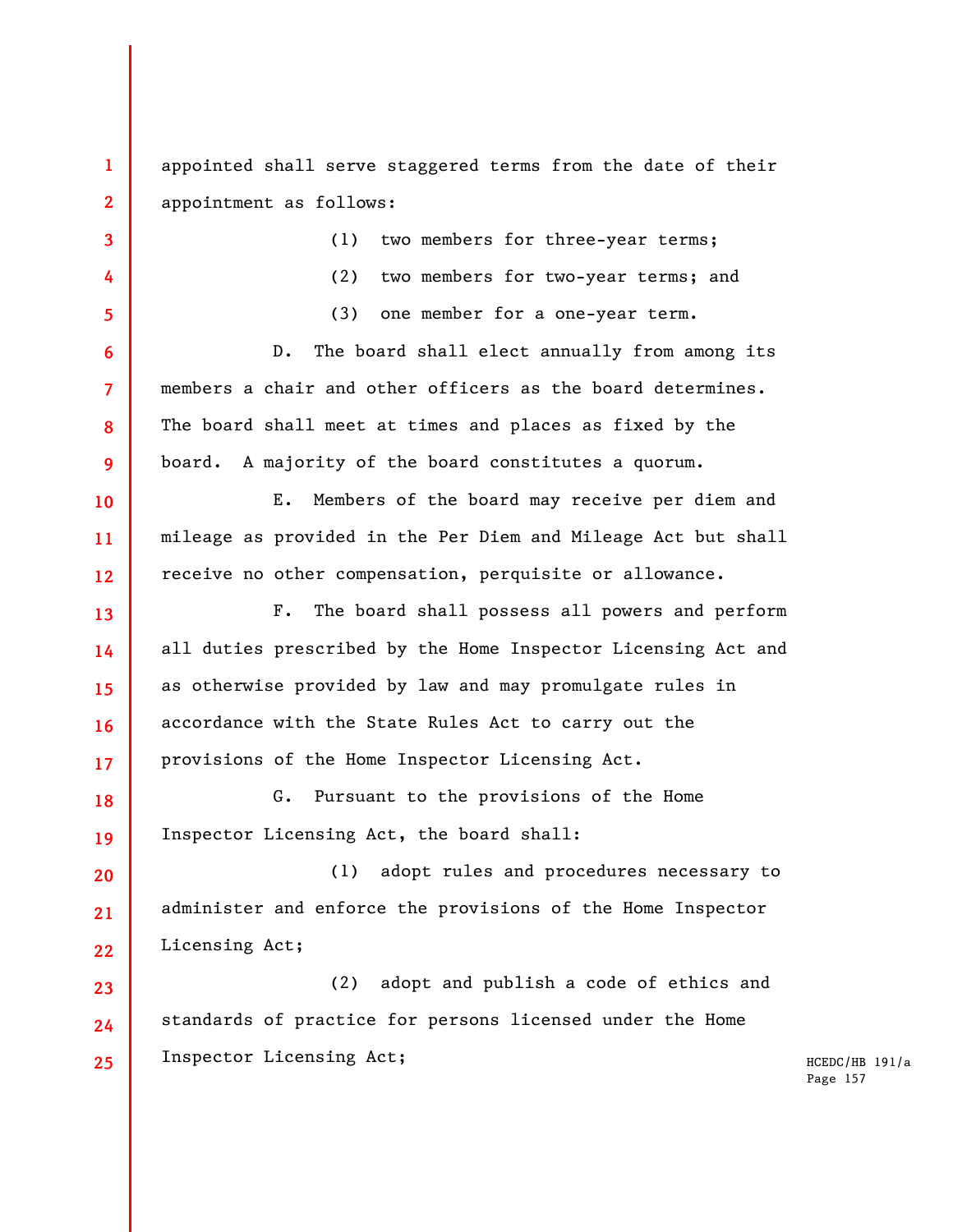**1 2 3 4 5 6 7 8**  (3) issue, renew, suspend, modify or revoke licenses to home inspectors in accordance with the Uniform Licensing Act; (4) establish standards for the training, experience and continuing education requirements of the Home Inspector Licensing Act; (5) establish the amount and administer the fees charged for examinations, initial licensure, license

**9 10 11 12**  renewals, reinstatement of revoked or suspended licenses, reactivation of inactive or expired licenses, criminal background checks and other services pursuant to the provisions of the Home Inspector Licensing Act;

**13 14 15**  (6) adopt and approve a licensing examination, which may be administered by a nationally accepted testing service as determined by the board;

**16 17**  (7) conduct state and criminal background checks on all applicants for a license;

**18 19 20 21 22**  (8) maintain a list of the names and addresses of all licensees and of all persons whose licenses have been suspended or revoked within that year, together with such other information relative to the enforcement of the provisions of the Home Inspector Licensing Act;

(9) maintain a statement of all funds received and a statement of all disbursements;

**23** 

**24** 

**25** 

(10) mail copies of statements to any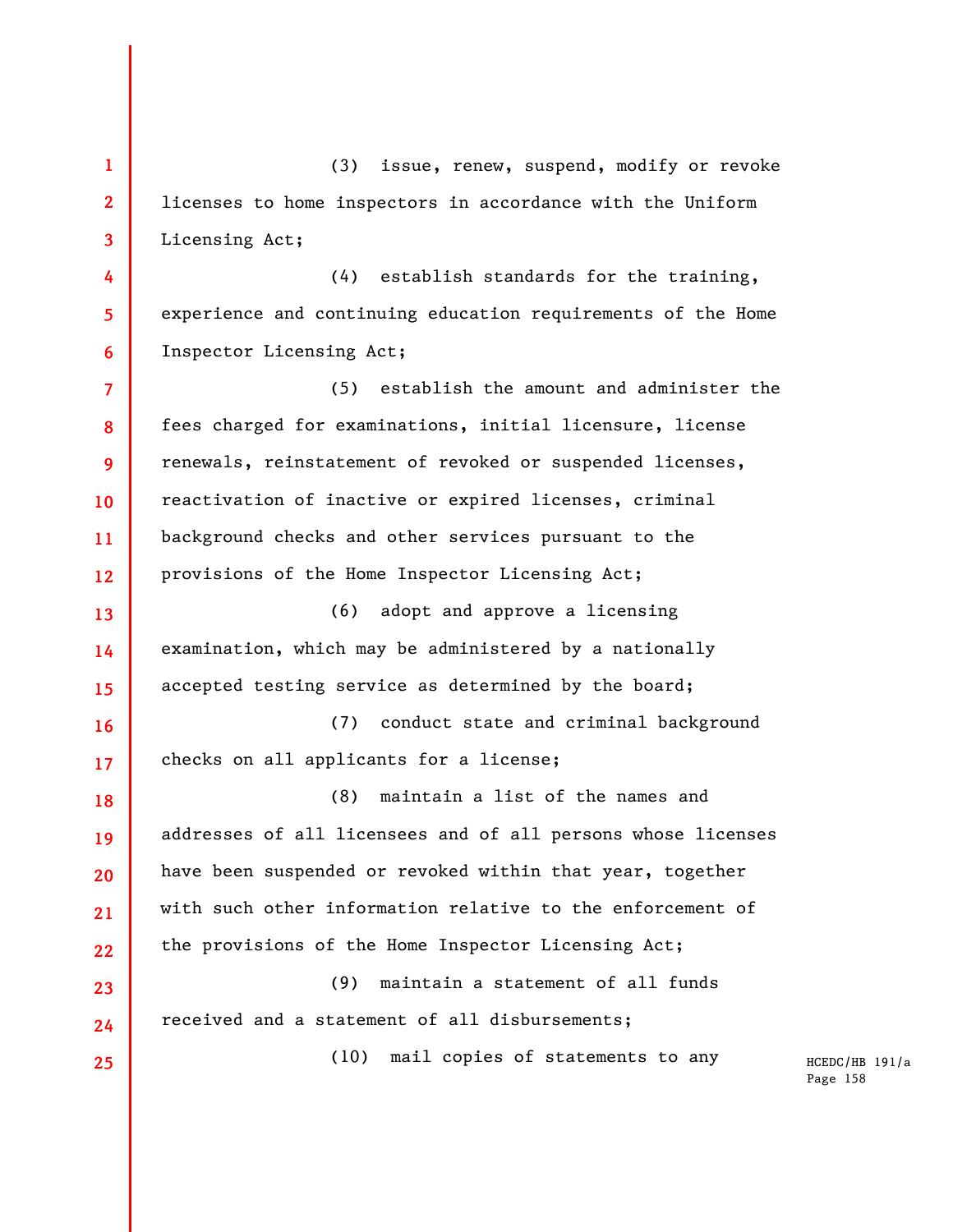**1 2 3 4 5 6 7 8 9 10 11 12 13 14 15 16 17 18 19 20 21 22 23 24 25**  person in this state upon request; and (11) perform other functions and duties as may be necessary to administer or carry out the provisions of the Home Inspector Licensing Act." **SECTION 94.** Section 61-27B-5 NMSA 1978 (being Laws 1993, Chapter 212, Section 5, as amended) is amended to read: "61-27B-5. ADMINISTRATION OF ACT--RULES.-- A. The department shall enforce and administer the provisions of the Private Investigations Act in accordance with the Uniform Licensing Act. B. The department shall keep a record of each individual licensee. C. The department shall promulgate rules in accordance with the State Rules Act and enforce those rules necessary to carry out the provisions of the Private Investigations Act, including establishing professional ethical standards. D. The department shall promulgate rules regarding: (1) licensing private investigators, private investigations managers, private investigation companies, private patrol operators, private patrol operations managers, private patrol employees and polygraph examiners; (2) registering private investigations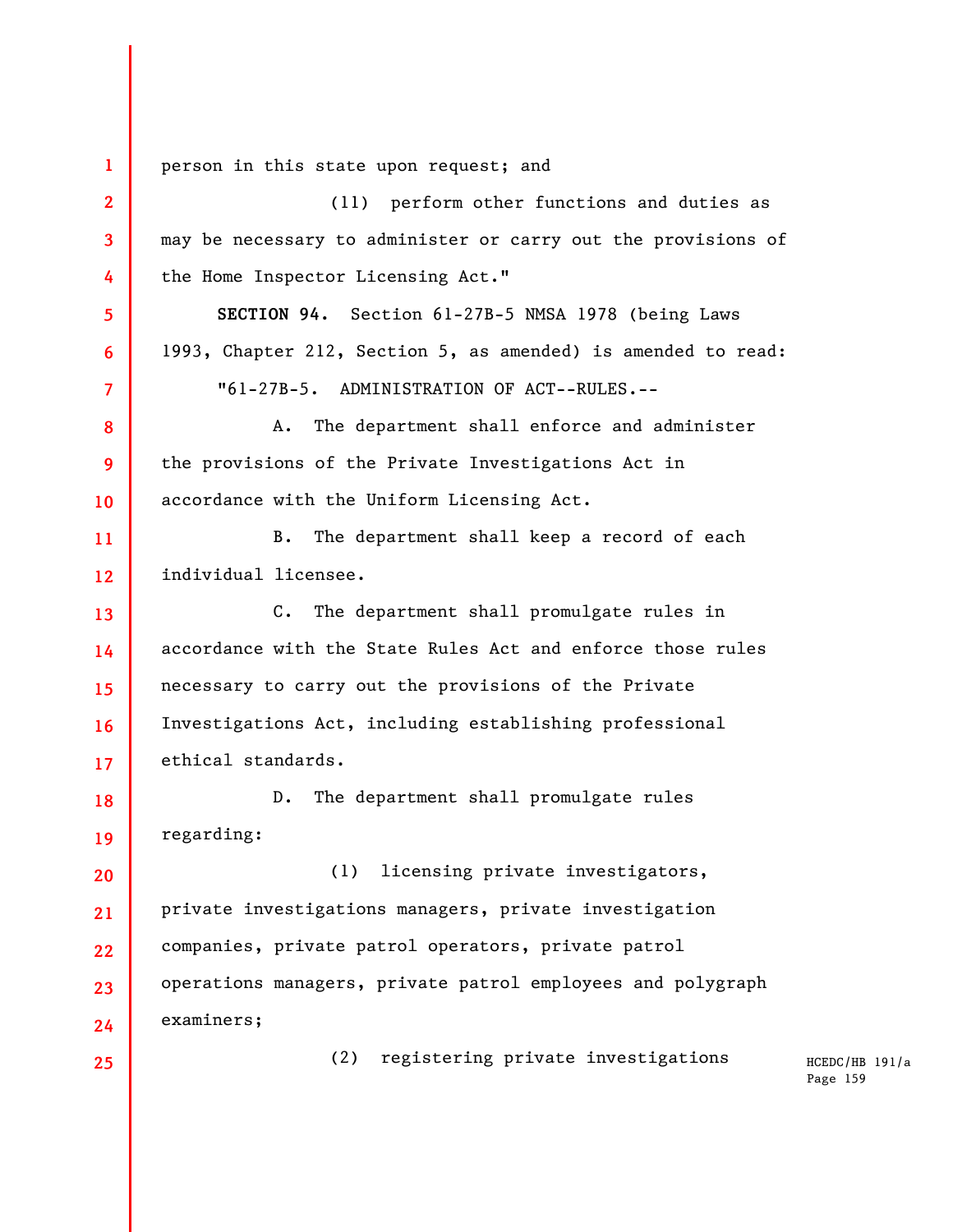HCEDC/HB 191/a Page 160 **1 2 3 4 5 6 7 8 9 10 11 12 13 14 15 16 17 18 19 20 21 22 23 24 25**  employees, security guards and private patrol employees; (3) establishing minimum training and educational standards for licensure and registration; (4) establishing continuing education requirements; (5) establishing and operating a branch office; (6) creating a policy on reciprocity with other licensing jurisdictions of the United States; (7) providing permits for security guards for special events; and (8) conducting background investigations." **SECTION 95.** Section 61-28B-5 NMSA 1978 (being Laws 1999, Chapter 179, Section 5, as amended) is amended to read: "61-28B-5. BOARD--POWERS AND DUTIES.-- A. The board may: (1) appoint committees or persons to advise or assist it in carrying out the provisions of the 1999 Public Accountancy Act; (2) retain its own counsel to advise and assist it in addition to advice and assistance provided by the attorney general; (3) contract, sue and be sued and have and use a seal; (4) cooperate with the appropriate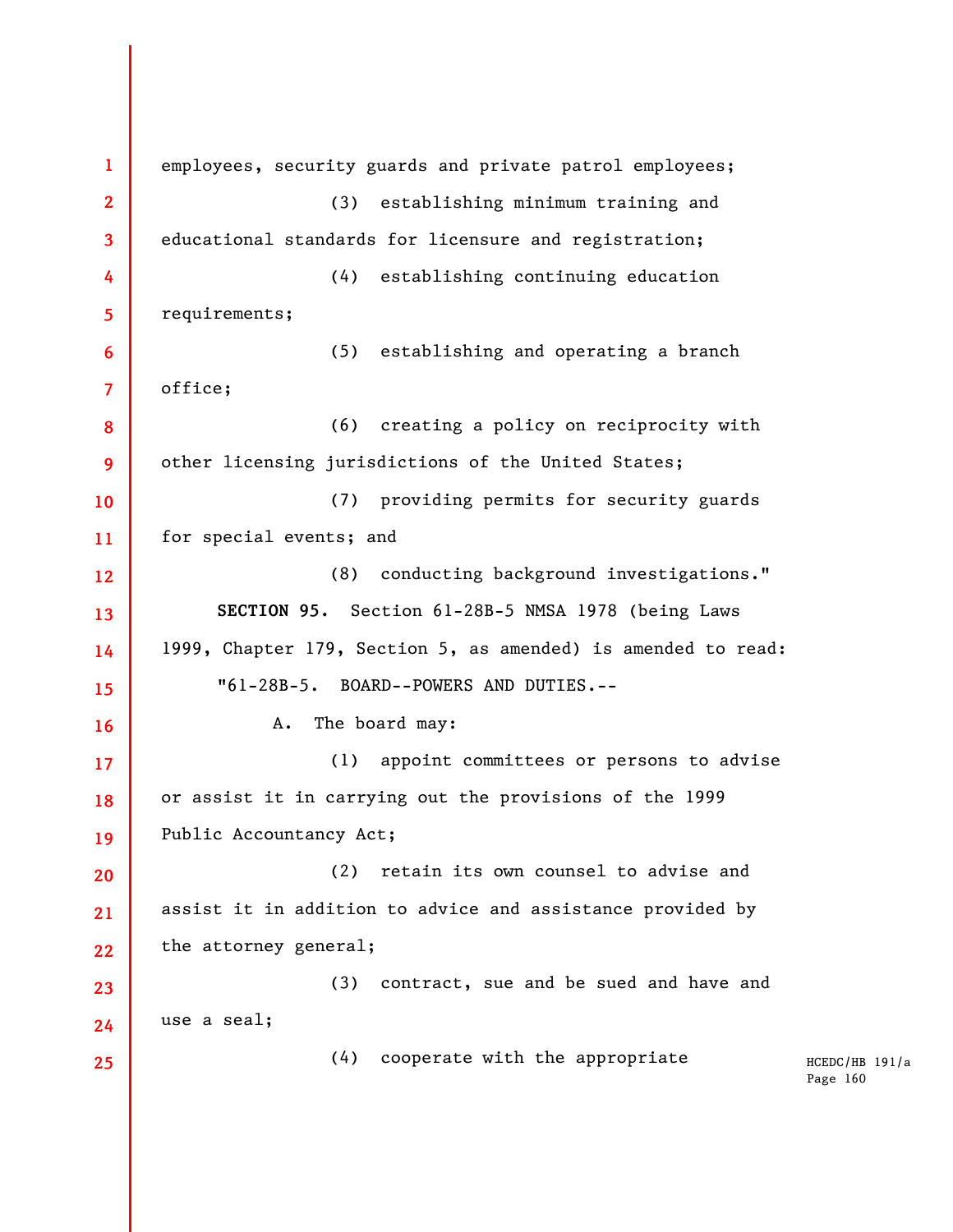**1 2 3 4 5 6 7 8 9 10 11 12 13 14 15 16 17 18 19 20 21 22 23 24 25**  authorities in other states in investigation and enforcement concerning violations of the 1999 Public Accountancy Act and comparable acts of other states; and (5) promulgate rules in accordance with the State Rules Act to carry out the provisions of the 1999 Public Accountancy Act, including rules governing the administration and enforcement of the 1999 Public Accountancy Act and the conduct of certificate and permit holders. B. The board shall: (1) maintain a registry of the names and addresses of certificate and permit holders; (2) develop, in conjunction with the department of public safety, rules requiring a criminal history background check of an applicant for initial or reciprocal certification in New Mexico as provided for in the 1999 Public Accountancy Act; and (3) conduct disciplinary or licensure proceedings in accordance with the Uniform Licensing Act." **SECTION 96.** Section 61-29-4 NMSA 1978 (being Laws 1959, Chapter 226, Section 3, as amended) is amended to read: "61-29-4. CREATION OF COMMISSION--POWERS AND DUTIES.-- A. The "New Mexico real estate commission" is created. The commission shall be appointed by the governor and shall consist of five members who shall have been residents of the state for three consecutive years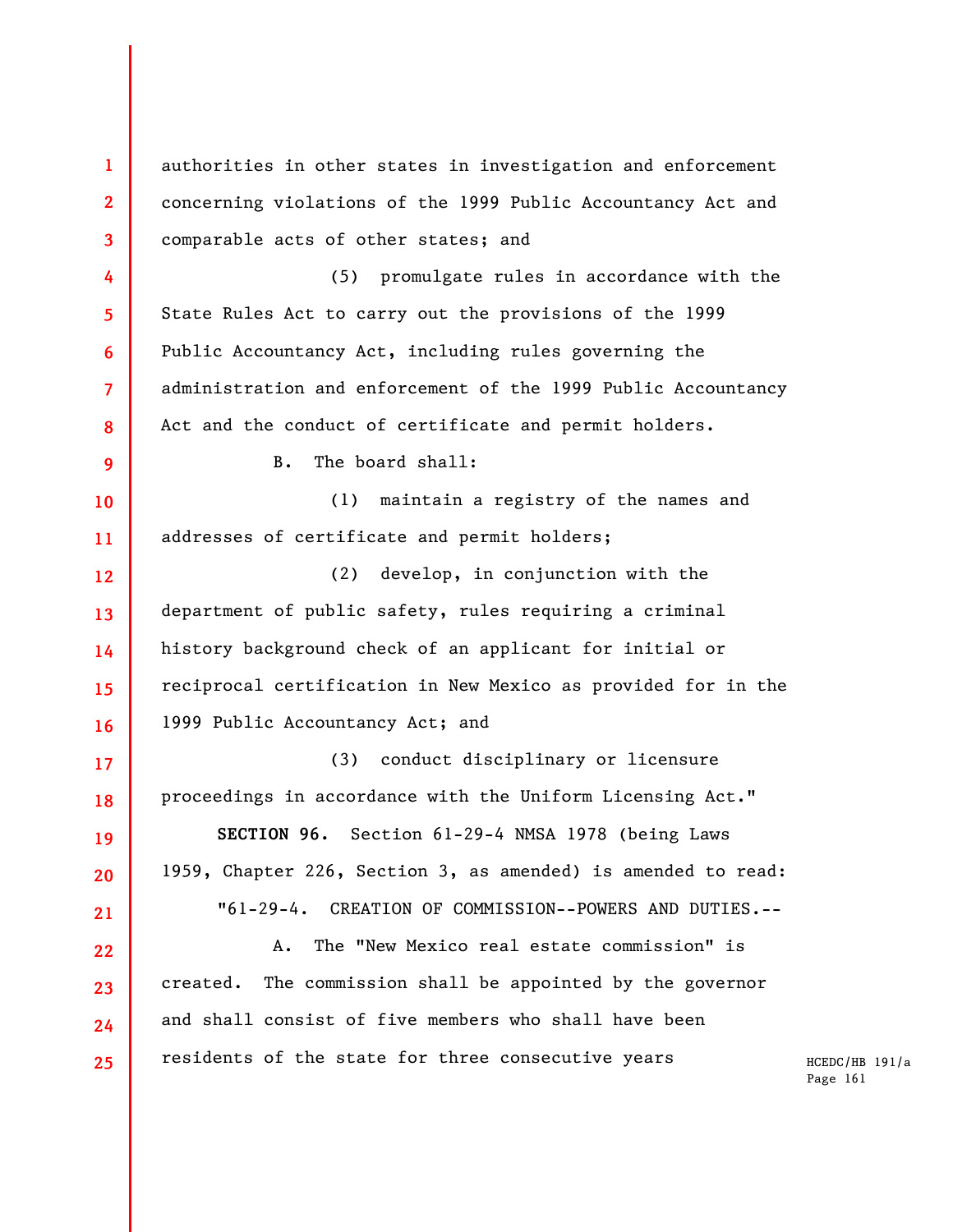immediately prior to their appointment, four of whom shall have been associate brokers or qualifying brokers licensed in New Mexico and one of whom shall be a member of the public who has never been licensed as an associate broker or a qualifying broker; provided that not more than one member shall be from any one county within the state. The members of the commission shall serve for a period of five years or until their successors are appointed and qualified. The governor may remove a member for cause. In the event of vacancies, the governor shall appoint members to complete unexpired terms.

**1** 

**2** 

**3** 

**4** 

**5** 

**6** 

**7** 

**8** 

**9** 

**10** 

**11** 

**12** 

**13** 

**14** 

**15** 

**16** 

**17** 

**18** 

**19** 

**20** 

**21** 

**22** 

**23** 

**24** 

**25** 

B. The commission shall possess all the powers and perform all the duties prescribed by Chapter 61, Article 29 NMSA 1978 and as otherwise provided by law, and it is expressly vested with power and authority to promulgate rules in accordance with the State Rules Act and enforce those rules to carry out the provisions of that article."

**SECTION 97.** Section 61-29-12 NMSA 1978 (being Laws 1959, Chapter 226, Section 11, as amended) is amended to read:

"61-29-12. REFUSAL, SUSPENSION OR REVOCATION OF LICENSE FOR CAUSES ENUMERATED.--

A. In accordance with the Uniform Licensing Act, the commission may refuse to issue a license or may suspend, revoke, limit or condition a license if the applicant or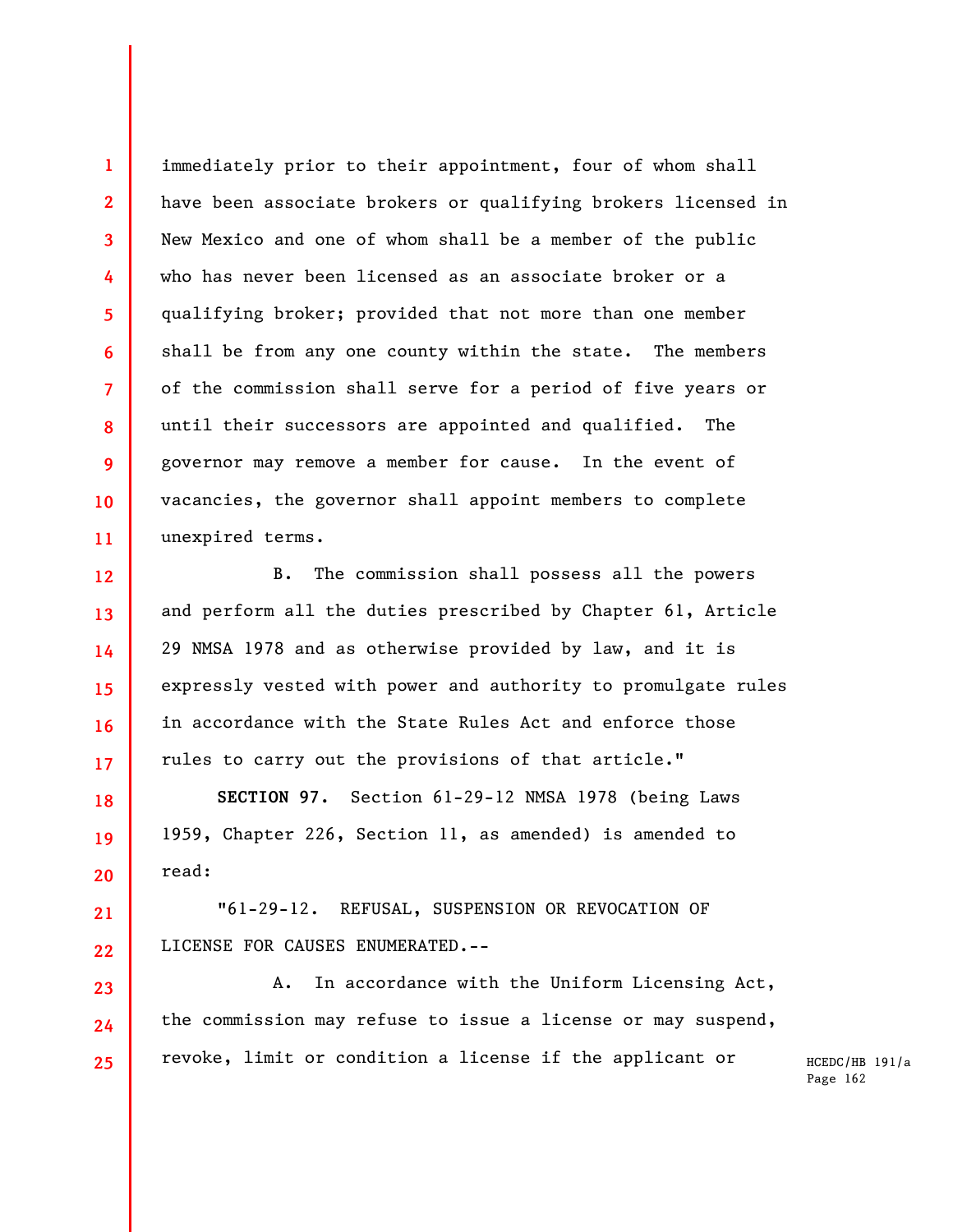**1 2 3 4 5 6 7 8 9 10 11 12 13 14 15 16 17 18 19 20 21 22 23 24 25**  licensee has, by false or fraudulent representations, obtained a license or, in performing or attempting to perform any of the actions specified in Chapter 61, Article 29 NMSA 1978, an applicant or licensee has: (1) made a substantial misrepresentation; (2) pursued a continued and flagrant course of misrepresentation; made false promises through agents, salespersons, advertising or otherwise; or used any trade name or insignia of membership in any real estate organization of which the licensee is not a member; (3) paid or received a rebate, profit, compensation or commission to or from any unlicensed person, except the licensee's principal or other party to the transaction, and then only with that principal's written consent; (4) represented or attempted to represent a qualifying broker other than a qualifying broker with whom the licensee is associated without the express knowledge and consent of that qualifying broker; (5) failed, within a reasonable time, to account for or to remit any money coming into the licensee's possession that belongs to others, commingled funds of others with the licensee's own or failed to keep funds of others in an escrow or trustee account or failed to furnish legible copies of all listing and sales contracts to all parties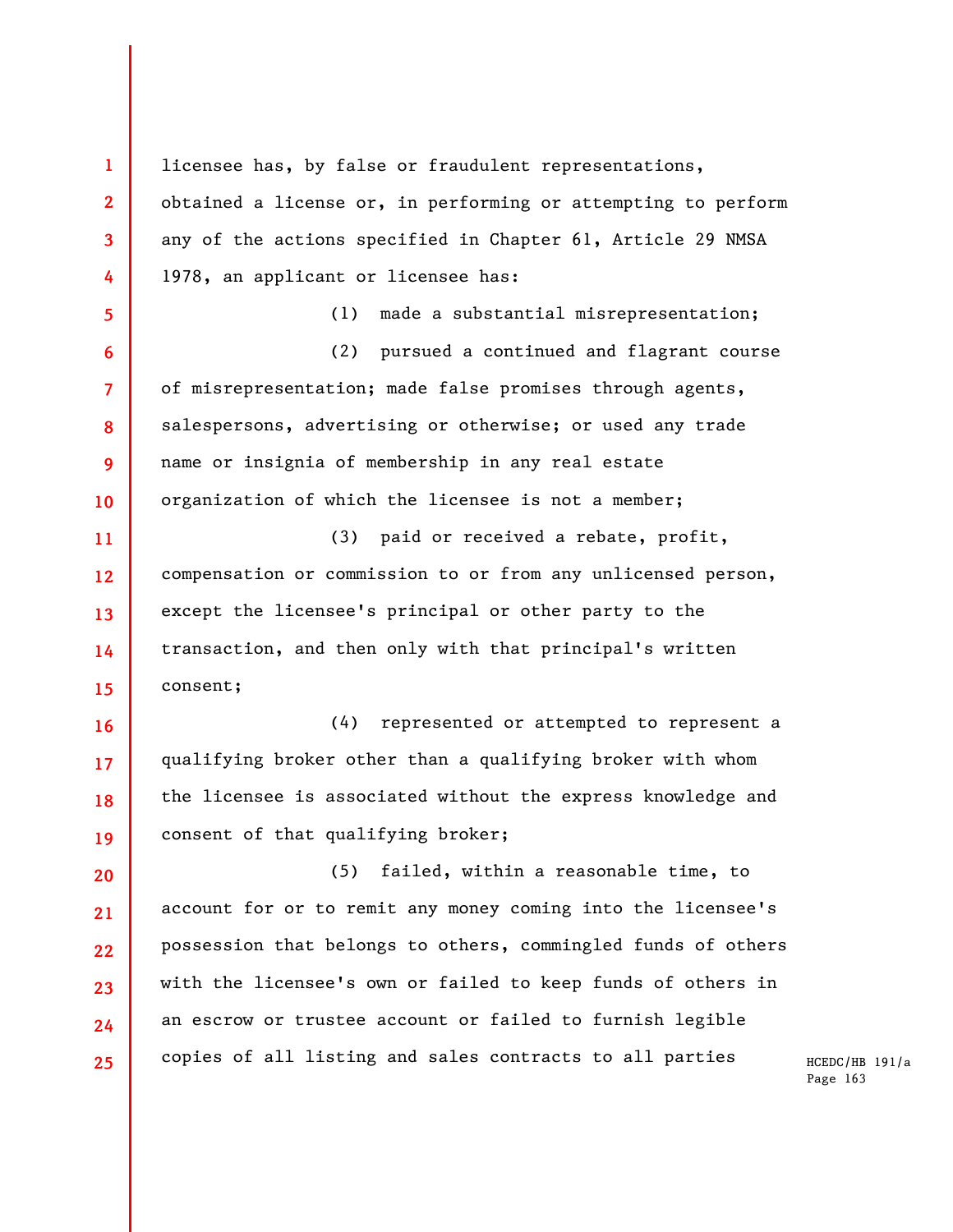**1**  executing them;

**2** 

**3** 

**4** 

**5** 

**6** 

**7** 

**8** 

**9** 

**10** 

**11** 

(6) been convicted in any court of competent jurisdiction of a felony or any offense involving moral turpitude;

(7) employed or compensated, directly or indirectly, a person for performing any of the acts regulated by Chapter 61, Article 29 NMSA 1978 who is not a licensed qualifying broker or an associate broker; provided, however, that a qualifying broker may pay a commission to a qualifying broker of another state as provided in Section 61-29-16.1 NMSA 1978;

**12 13 14 15 16 17 18 19 20 21 22 23 24 25**  (8) failed, if a qualifying broker, to place as soon after receipt as is practicably possible, after securing signatures of all parties to the transaction, any deposit money or other money received by the qualifying broker in a real estate transaction in a custodial, trust or escrow account, maintained by the qualifying broker in a bank or savings and loan institution or title company authorized to do business in this state, in which the funds shall be kept until the transaction is consummated or otherwise terminated, at which time a full accounting of the funds shall be made by the qualifying broker. Records relative to the deposit, maintenance and withdrawal of the funds shall contain information as may be prescribed by the rules of the commission. Nothing in this paragraph prohibits a qualifying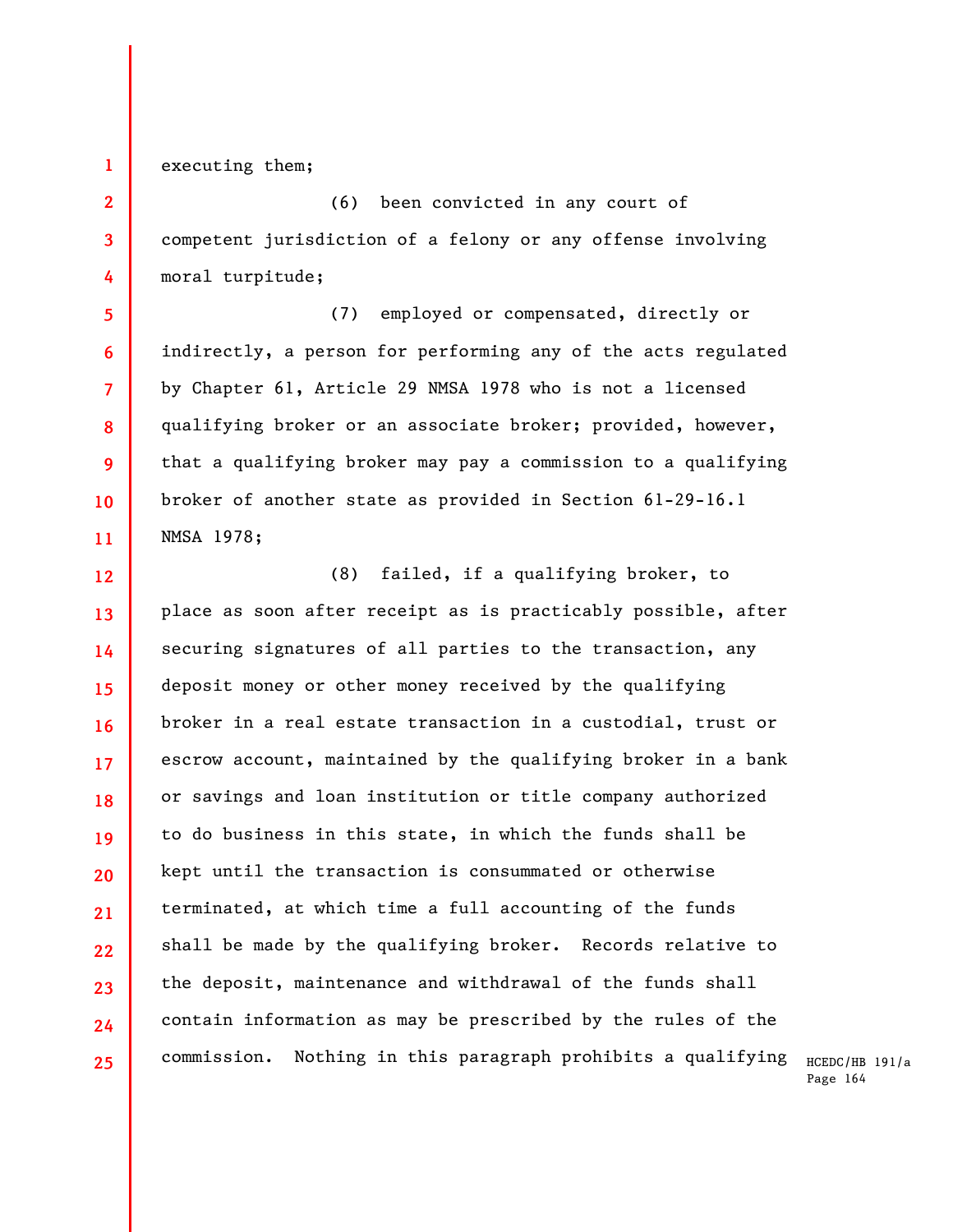broker from depositing nontrust funds in an amount not to exceed the required minimum balance in each trust account so as to meet the minimum balance requirements of the bank necessary to maintain the account and avoid charges. The minimum balance deposit shall not be considered commingling and shall not be subject to levy, attachment or garnishment. This paragraph does not prohibit a qualifying broker from depositing any deposit money or other money received by the qualifying broker in a real estate transaction with another cooperating broker who shall in turn comply with this paragraph;

**1** 

**2** 

**3** 

**4** 

**5** 

**6** 

**7** 

**8** 

**9** 

**10** 

**11** 

**12 13 14 15 16 17 18**  (9) failed, if an associate broker, to place as soon after receipt as is practicably possible in the custody of the associate broker's qualifying broker, after securing signatures of all parties to the transaction, any deposit money or other money entrusted to the associate broker by any person dealing with the associate broker as the representative of the qualifying broker;

**19 20 21 22 23 24 25**  (10) violated a provision of Chapter 61, Article 29 NMSA 1978 or a rule promulgated by the commission; (11) committed an act, whether of the same or different character from that specified in this subsection, that is related to dealings as a qualifying broker or an associate broker and that constitutes or demonstrates bad faith, incompetency, untrustworthiness,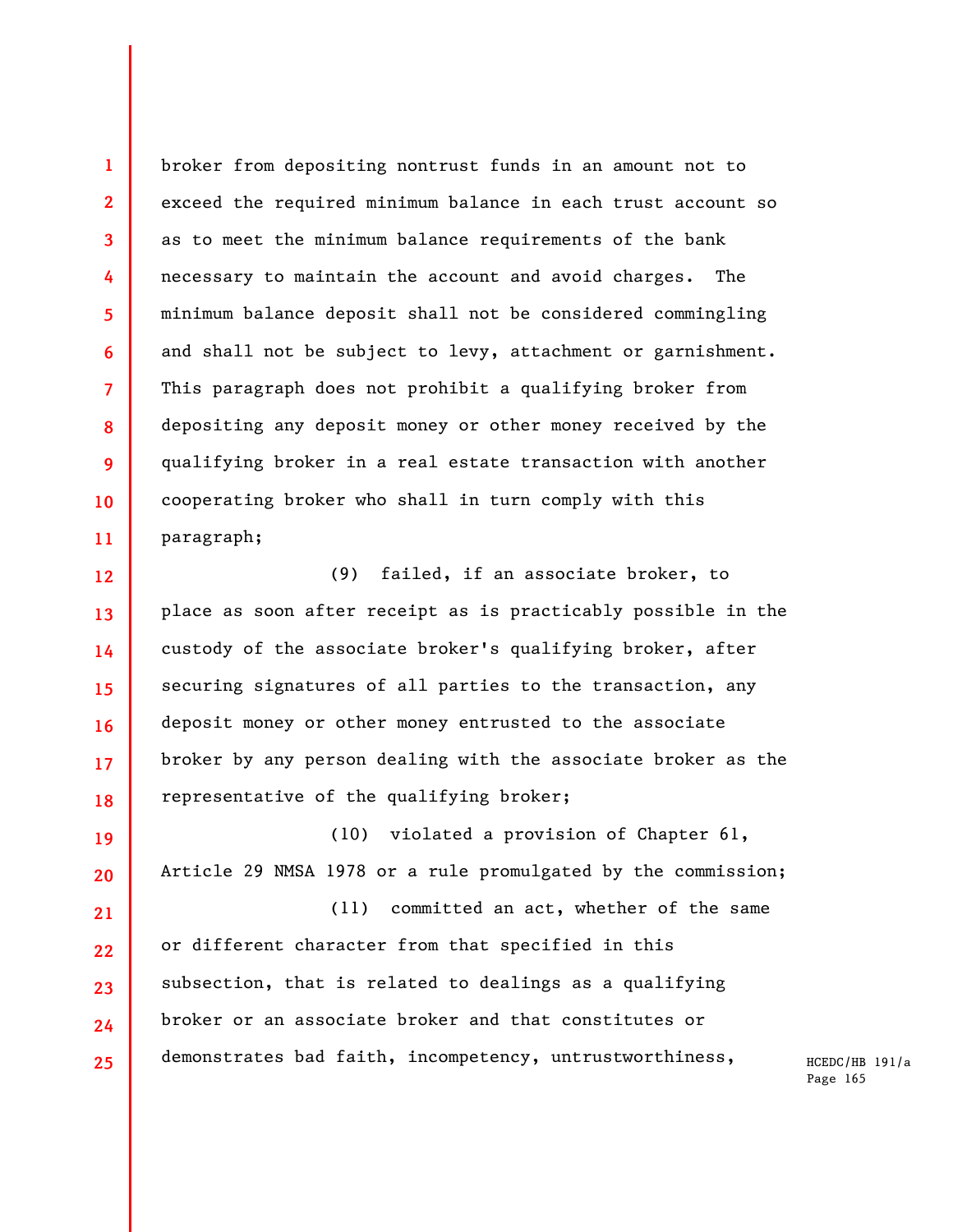impropriety, fraud, dishonesty, negligence or any unlawful act; or

(12) been the subject of disciplinary action as a licensee while licensed to practice real estate in another jurisdiction, territory or possession of the United States or another country.

**7 8 9 10 11 12 13**  B. An unlawful act or violation of Chapter 61, Article 29 NMSA 1978 by an associate broker, employee, partner or associate of a qualifying broker shall not be cause for the revocation of a license of the qualifying broker unless it appears to the satisfaction of the commission that the qualifying broker had guilty knowledge of the unlawful act or violation."

**14 15 SECTION 98.** Section 61-29-20 NMSA 1978 (being Laws 1980, Chapter 82, Section 1) is amended to read:

"61-29-20. SHORT TITLE.--Sections 61-29-20 through 61-29-29 NMSA 1978 may be cited as the "Real Estate Recovery Fund Act"."

**SECTION 99.** Section 61-30-7 NMSA 1978 (being Laws 1990, Chapter 75, Section 7, as amended) is amended to read: "61-30-7. BOARD--POWERS--DUTIES.--The board shall:

**22 23 24**  A. promulgate rules in accordance with the State Rules Act to implement the provisions of the Real Estate Appraisers Act;

**25** 

**16** 

**17** 

**18** 

**19** 

**20** 

**21** 

**1** 

**2** 

**3** 

**4** 

**5** 

**6** 

B. establish educational programs and research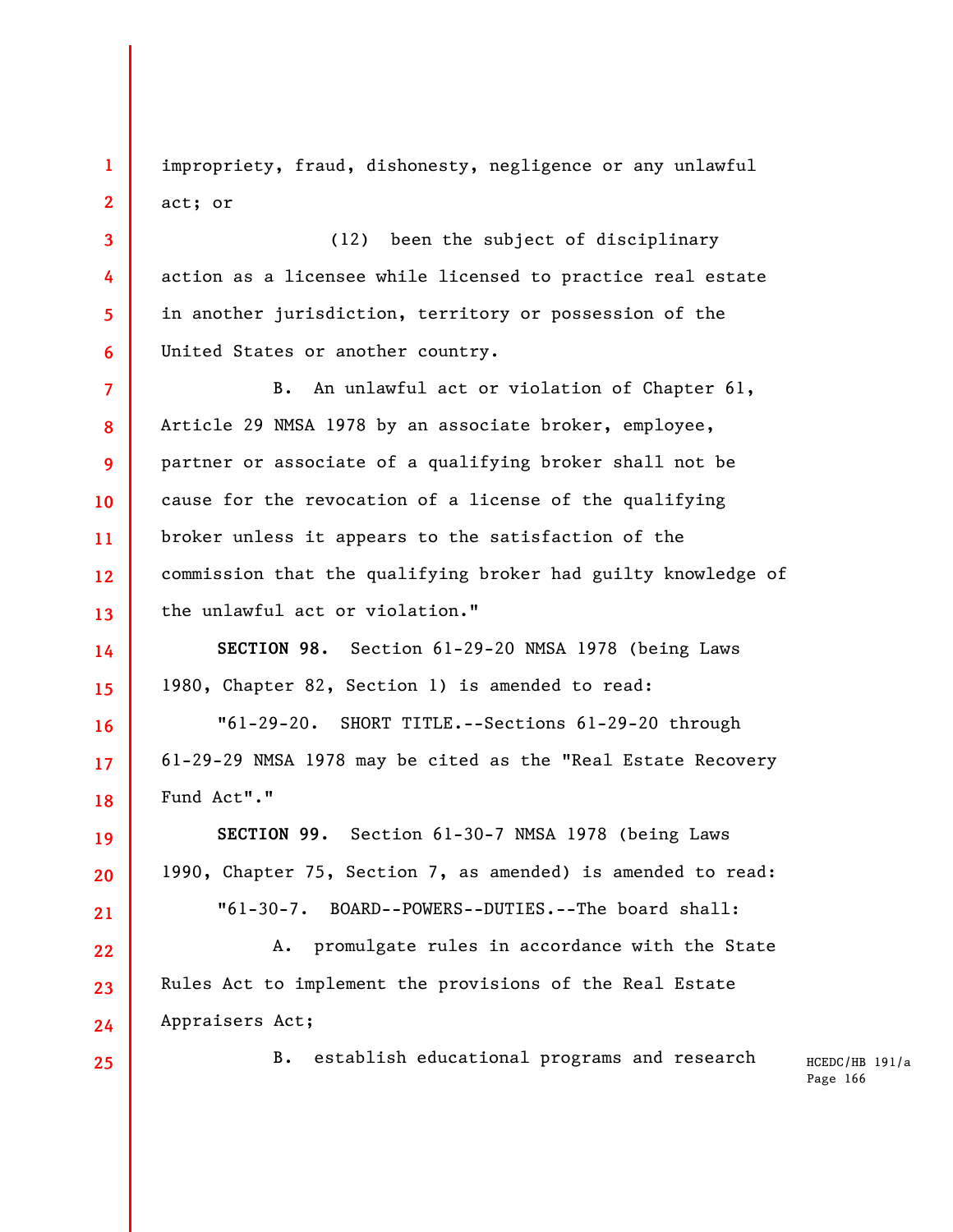projects related to the appraisal of real estate;

C. establish the administrative procedures for processing applications and issuing registrations, licenses and certificates to persons who qualify to be real estate appraiser trainees, state licensed residential real estate appraisers or state certified real estate appraisers;

D. receive, review and approve applications for real estate appraiser trainees, state licensed residential real estate appraisers and each category of state certified real estate appraisers;

E. define the extent and type of educational experience, appraisal experience and equivalent experience that will meet the requirements for registration, licensing and certification pursuant to the Real Estate Appraisers Act after considering generally recognized appraisal practices and set minimum requirements for education and experience;

F. provide for continuing education programs for the renewal of registrations, licenses and certification that will meet the requirements provided in the Real Estate Appraisers Act and set minimum requirements;

**21 22 23 24**  G. adopt standards to define the education programs that will meet the requirements of the Real Estate Appraisers Act and that will encourage conducting programs at various locations throughout the state;

**25** 

**1** 

**2** 

**3** 

**4** 

**5** 

**6** 

**7** 

**8** 

**9** 

**10** 

**11** 

**12** 

**13** 

**14** 

**15** 

**16** 

**17** 

**18** 

**19** 

**20** 

H. adopt standards for the development and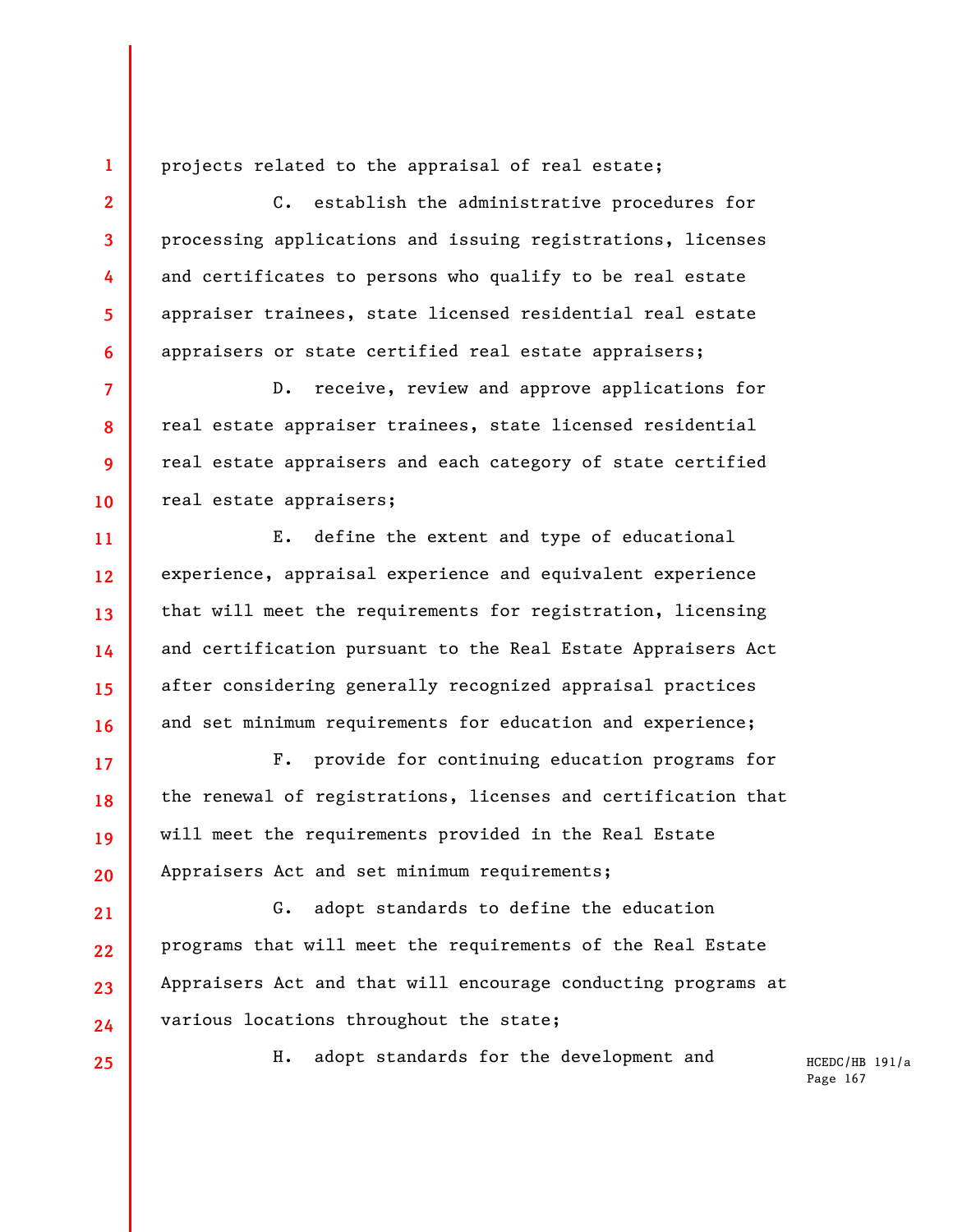**1 2 3 4**  communication of real estate appraisals provided in the Real Estate Appraisers Act and adopt rules explaining and interpreting the standards after considering generally recognized appraisal practices;

I. adopt a code of professional responsibility for real estate appraiser trainees, state licensed residential real estate appraisers and state certified real estate appraisers;

**5** 

**6** 

**7** 

**8** 

**18** 

**19** 

**20** 

**9 10 11**  J. comply with annual reporting requirements and other requirements set forth in the federal real estate appraisal reform amendments;

**12 13 14 15 16 17**  K. collect and transmit annual registry fees from persons who perform or seek to perform appraisals in federally related transactions and from an appraisal management company that either has registered with the board or operates as a subsidiary of a federally regulated financial institution;

L. maintain a registry of the names and addresses of the persons who hold current registrations, licenses and certificates issued under the Real Estate Appraisers Act;

**21 22 23 24 25**  M. establish procedures for disciplinary action in accordance with the Uniform Licensing Act against any applicant or holder of a registration, license or certificate for violations of the Real Estate Appraisers Act and any rules adopted pursuant to provisions of that act;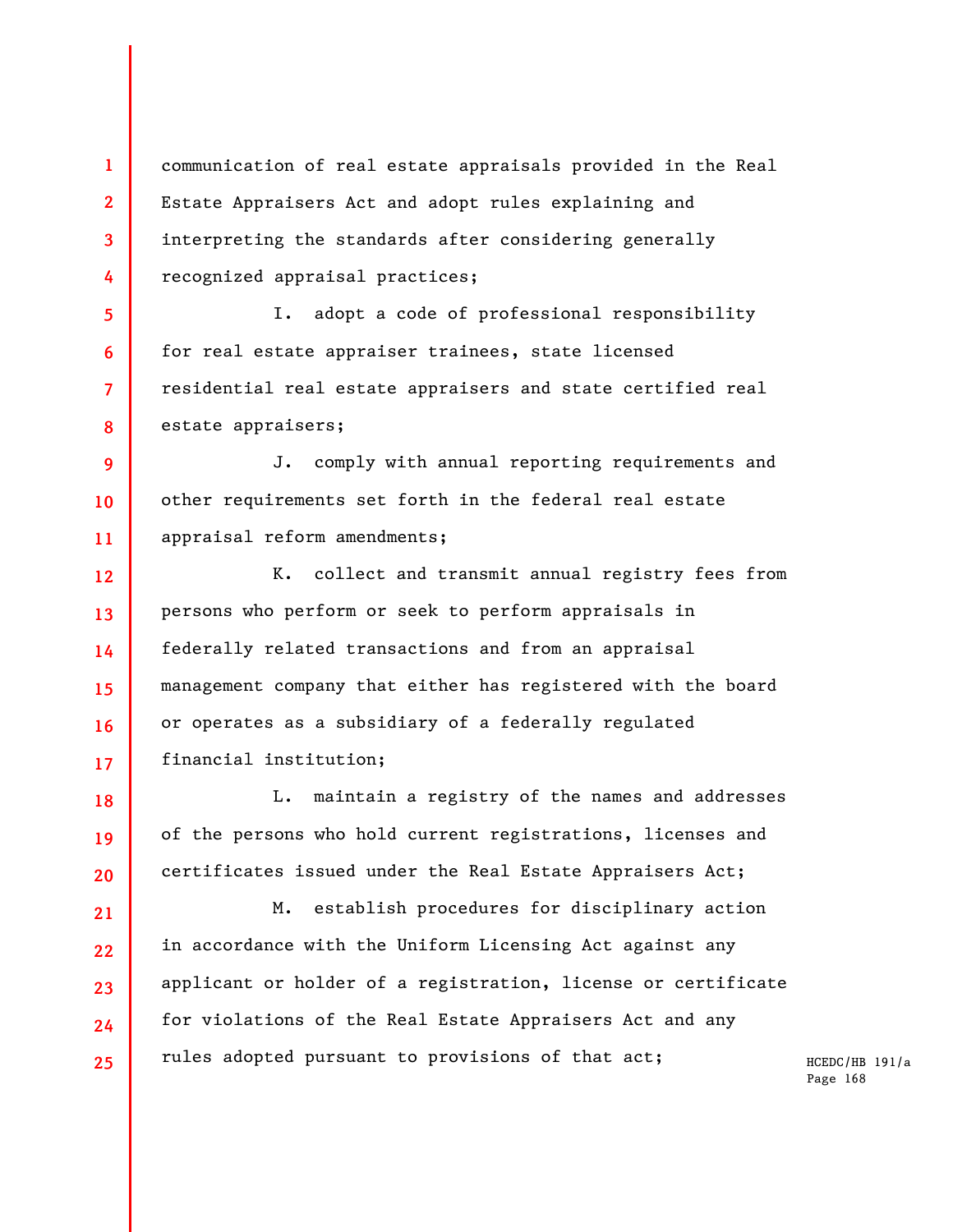HCEDC/HB 191/a Page 169 **1 2 3 4 5 6 7 8 9 10 11 12 13 14 15 16 17 18 19 20 21 22 23 24 25**  N. register and supervise appraisal management companies and submit additional information about the appraisal management company to the appraisal subcommittee's national registry; O. recognize appraiser certifications and licenses from states whose appraisal program is found to be consistent with Title 11 of the Financial Institutions Reform, Recovery, and Enforcement Act of 1989 as determined by the appraisal subcommittee; and P. perform such other functions and duties as may be necessary to carry out the provisions of the Real Estate Appraisers Act." **SECTION 100.** Section 61-32-6 NMSA 1978 (being Laws 1993, Chapter 204, Section 6, as amended) is amended to read: "61-32-6. BOARD POWERS.-- A. In addition to any other authority provided by law, the board has the power to: (1) promulgate rules in accordance with the State Rules Act that are necessary to carry out the provisions of the Funeral Services Act; (2) promulgate rules implementing continuing education requirements; (3) conduct hearings upon charges relating to the discipline of licensees and take administrative actions pursuant to the Uniform Licensing Act;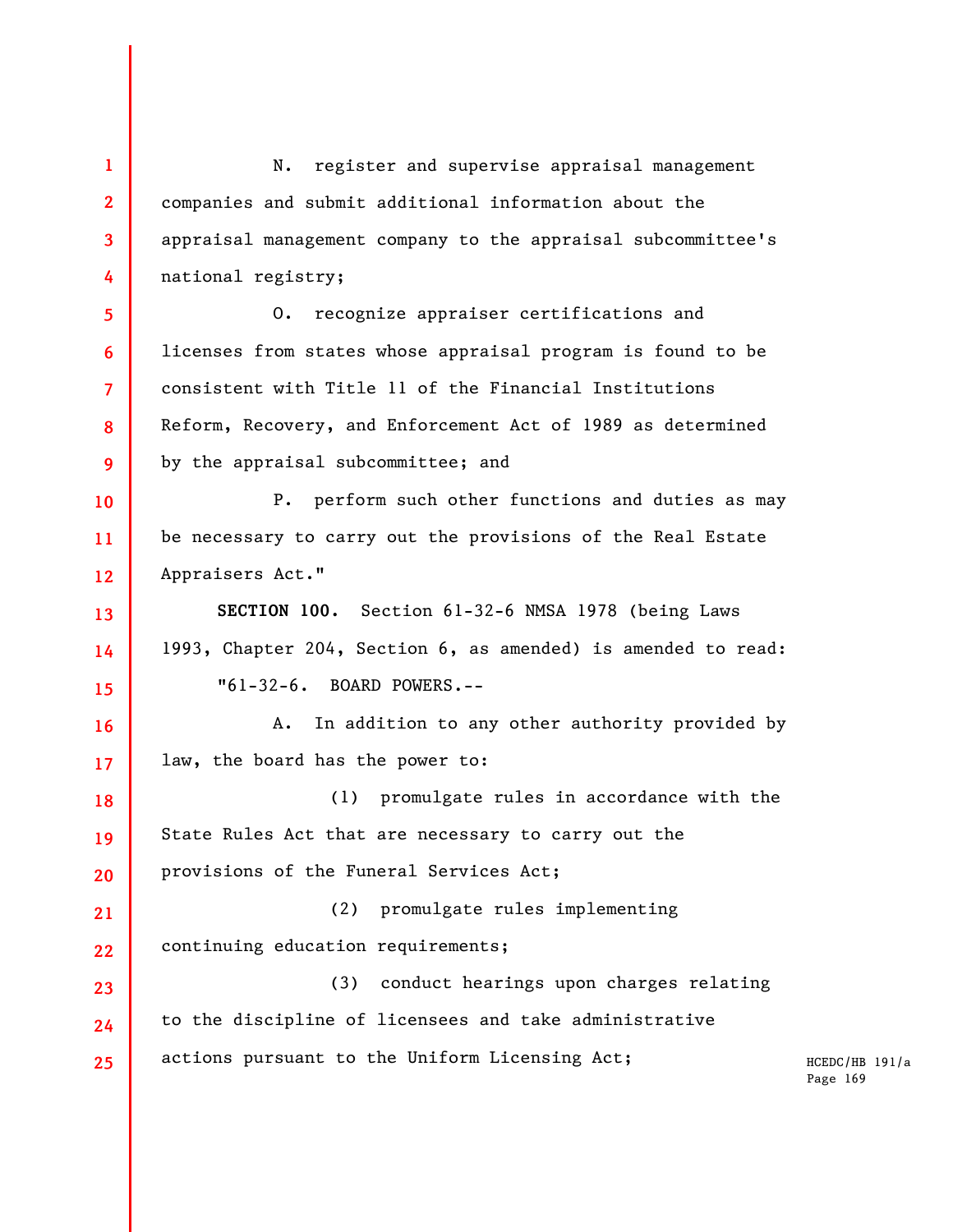HCEDC/HB 191/a Page 170 **1 2 3 4 5 6 7 8 9 10 11 12 13 14 15 16 17 18 19 20 21 22 23 24 25**  (4) except as provided in Section 61-1-34 NMSA 1978, establish reasonable fees to carry out the provisions of the Funeral Services Act; (5) provide for investigations necessary to determine violations of the Funeral Services Act; (6) establish committees as the board deems necessary for carrying out the provisions of the Funeral Services Act; (7) apply for injunctive relief to enforce the provisions of the Funeral Services Act or to restrain any violation of that act; and (8) conduct criminal background checks on applicants for licensure. B. No action or other legal proceedings for damages shall be instituted against the board, any board member or employee of the board for any act performed in good faith and in the intended performance of any power or duty granted under the Funeral Services Act or for any neglect or default in the good faith performance or exercise of any such power or duty." **SECTION 101.** Section 61-33-3 NMSA 1978 (being Laws 1973, Chapter 394, Section 3, as amended) is amended to read: "61-33-3. ADMINISTRATION--ENFORCEMENT.-- A. The administration and enforcement of the Utility Operators Certification Act is vested in the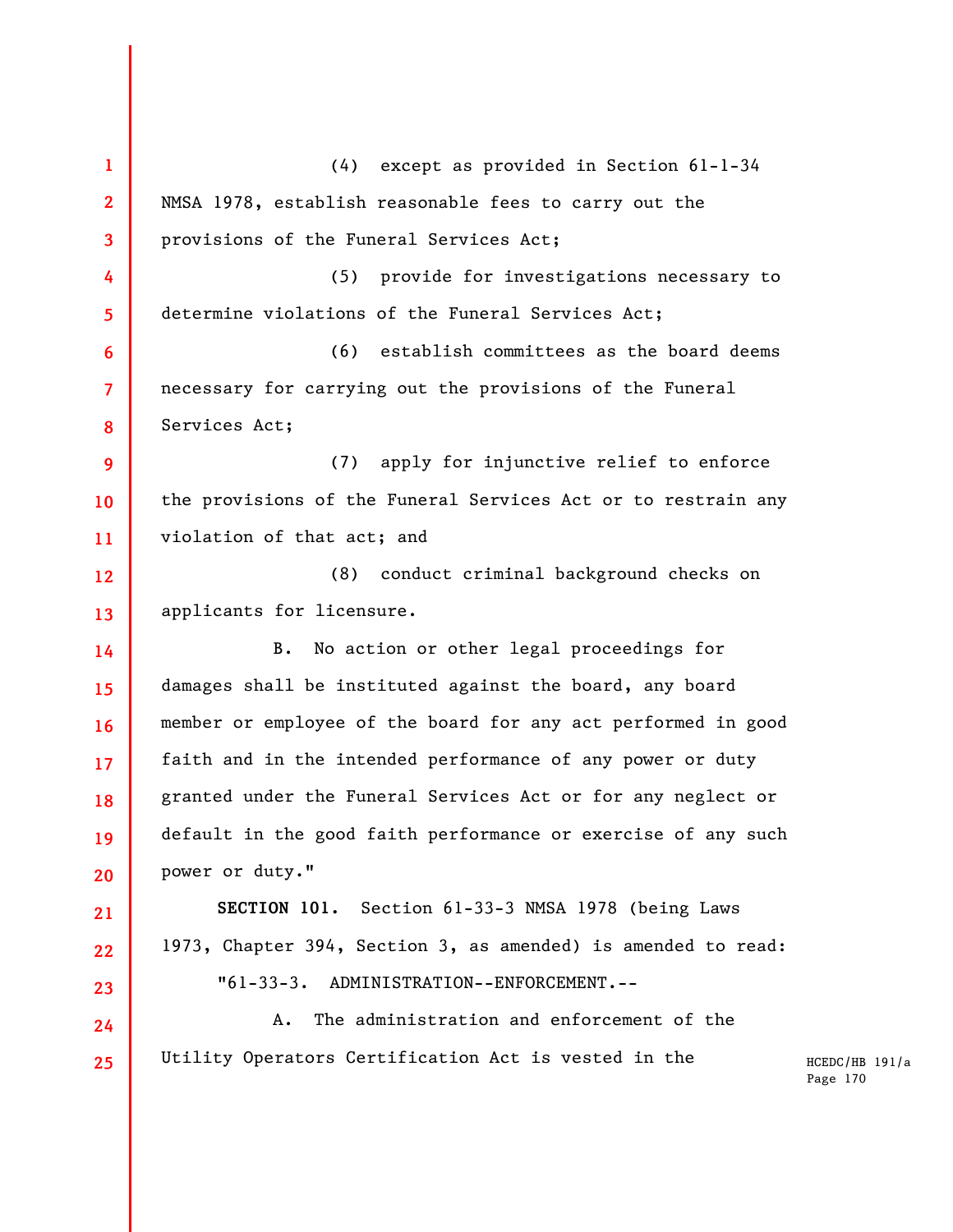department.

**1** 

**2 3 4 5 6 7 8 9 10 11 12 13 14 15 16 17 18 19 20 21 22 23 24 25**  B. The department shall: (1) approve and accredit schools and training programs designed to educate and qualify persons for certification in one of the classifications of public water supply system operators or public wastewater facility operators; (2) prepare and administer written and practical examinations, based on nationally accepted standards, for certification of applicants as operators for one of the facility classifications established pursuant to Subsection A of Section 61-33-4 NMSA 1978; (3) enter into agreements, contracts or cooperative arrangements with persons; (4) receive and accept financial and technical assistance; (5) promulgate rules in accordance with the State Rules Act; and (6) issue, renew, suspend or revoke licenses or discipline a licensee in accordance with the Uniform Licensing Act." **SECTION 102.** Section 61-34-8 NMSA 1978 (being Laws 2007, Chapter 248, Section 8) is amended to read: "61-34-8. BOARD POWERS AND DUTIES.-- A. The board shall: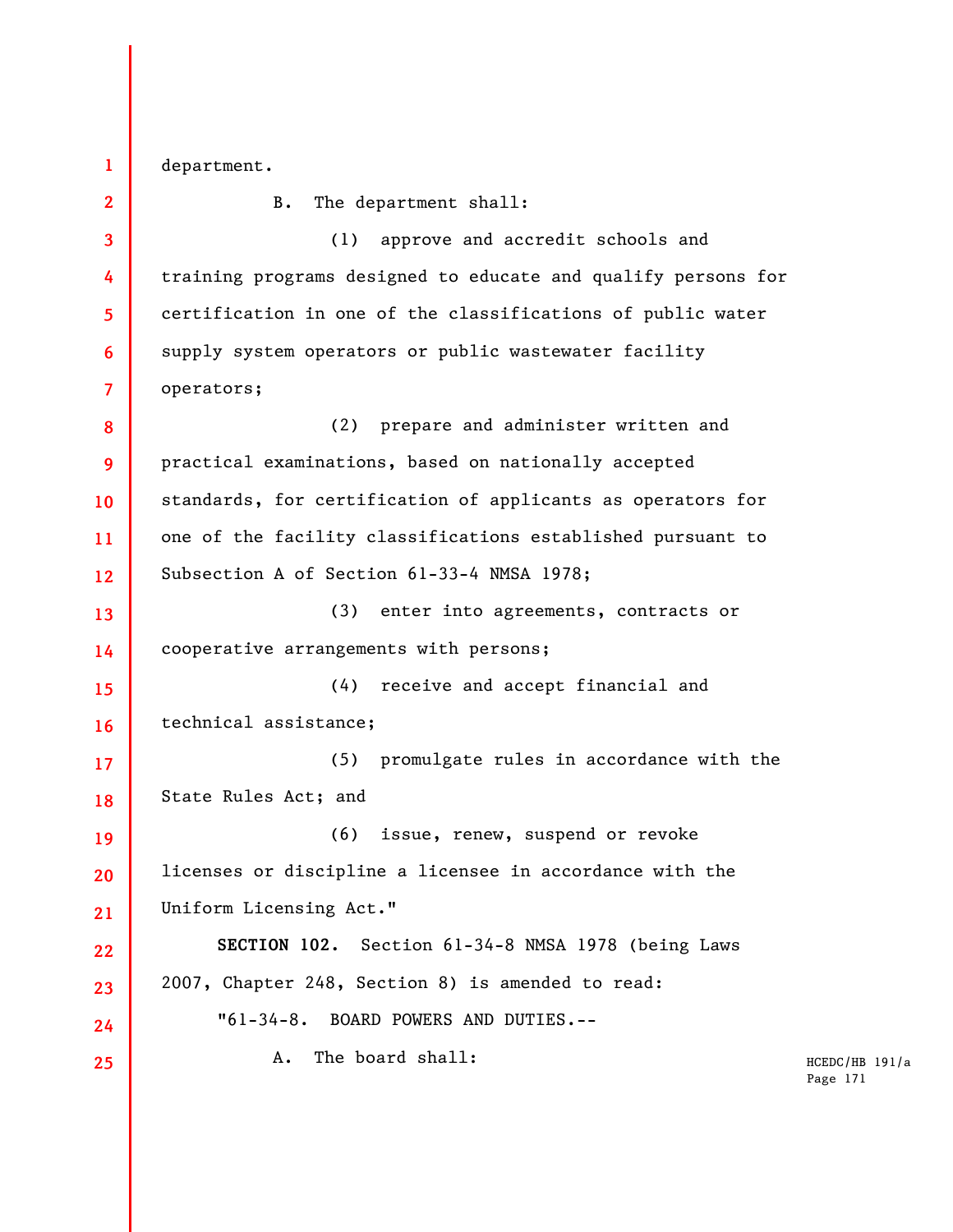HCEDC/HB 191/a Page 172 **1 2 3 4 5 6 7 8 9 10 11 12 13 14 15 16 17 18 19 20 21 22 23 24 25**  (1) administer and enforce provisions of the Signed Language Interpreting Practices Act; (2) promulgate rules in accordance with the State Rules Act setting forth the qualifications of applicants for licensure and the provisions for the administration of examinations and the issuance, renewal, suspension or revocation of licenses; (3) evaluate the qualifications of applicants for licensure and issue licenses; (4) promulgate rules to effectively carry out and enforce the provisions of the Signed Language Interpreting Practices Act; (5) submit an annual budget for each fiscal year to the department; (6) maintain a record of all proceedings; and (7) provide an annual report to the governor. B. The board may refuse, suspend or revoke a license of an interpreter, conduct investigations, issue subpoenas and hold hearings as provided in the Uniform Licensing Act." **SECTION 103.** Section 61-37-12 NMSA 1978 (being Laws 2020, Chapter 46, Section 12) is amended to read: "61-37-12. FEES RETAINED BY THE DIVISION.--All fees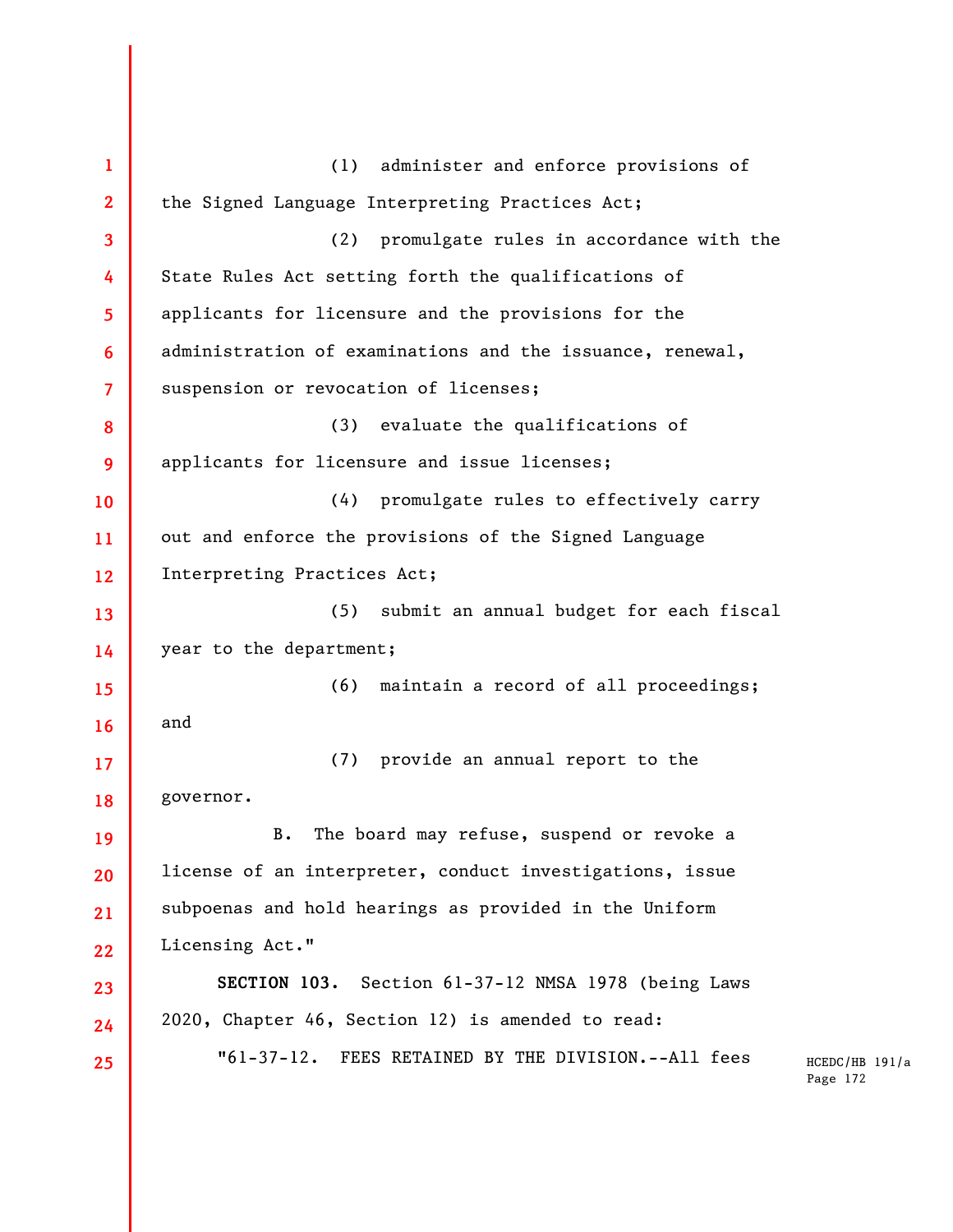| $\mathbf{1}$ | collected by the division pursuant to the Tobacco Products        |                            |
|--------------|-------------------------------------------------------------------|----------------------------|
| $\mathbf{2}$ | Act shall be deposited into the tobacco products                  |                            |
| 3            | administration fund."                                             |                            |
| 4            | SECTION 104.<br>TEMPORARY PROVISION--RULE CHANGES TO              |                            |
| 5.           | COMPLY WITH ACT.--A board that is required by this act to         |                            |
| 6            | change its licensing provisions to allow for new or different     |                            |
| 7            | expedited licensure shall have rules in place and operational     |                            |
| 8            | by January 1, 2023.                                               |                            |
| 9            | SECTION 105. RECOMPILATION.--                                     |                            |
| 10           | Sections 61-6-7.3 and 61-6-7.4 NMSA 1978<br>Α.                    |                            |
| 11           | (being Laws 1997, Chapter 187, Section 4 and Laws 2017,           |                            |
| 12           | Chapter 103, Section 6) are recompiled as Sections $61-6C-5$      |                            |
| 13           | and 61-6C-6 NMSA 1978.                                            |                            |
| 14           | Sections $61-6-10.2$ through $61-6-10.7$ ,<br>$B$ .               |                            |
| 15           | $61-6-10.10$ and $61-6-10.11$ NMSA 1978 (being Laws 2001, Chapter |                            |
| 16           | 311, Sections 2 through 7 and 10 and Laws 2015, Chapter 52,       |                            |
| 17           | Section 3, as amended) are recompiled as Sections 61-6D-2         |                            |
| 18           | through 61-6D-7, 61-6D-9 and 61-6D-10 NMSA 1978.                  |                            |
| 19           | Sections 61-36-2, 61-36-4 and 61-36-5 NMSA<br>$c_{\bullet}$       |                            |
| 20           | 1978 (being Laws 2017, Chapter 136, Sections 2, 4 and 5, as       |                            |
| 21           | amended) are recompiled as Sections 61-3B-2, 61-3B-4 and          |                            |
| 22           | 61-3B-5 NMSA 1978.                                                |                            |
| 23           | SECTION 106.<br>REPEAL.--                                         |                            |
| 24           | Sections $61-1-27$ and $61-1-30$ NMSA 1978 (being<br>Α.           |                            |
| 25           | Laws 1957, Chapter 247, Section 27 and Laws 1971, Chapter 54,     | HCEDC/HB 191/a<br>Page 173 |
|              |                                                                   |                            |
|              |                                                                   |                            |
|              |                                                                   |                            |
|              |                                                                   |                            |